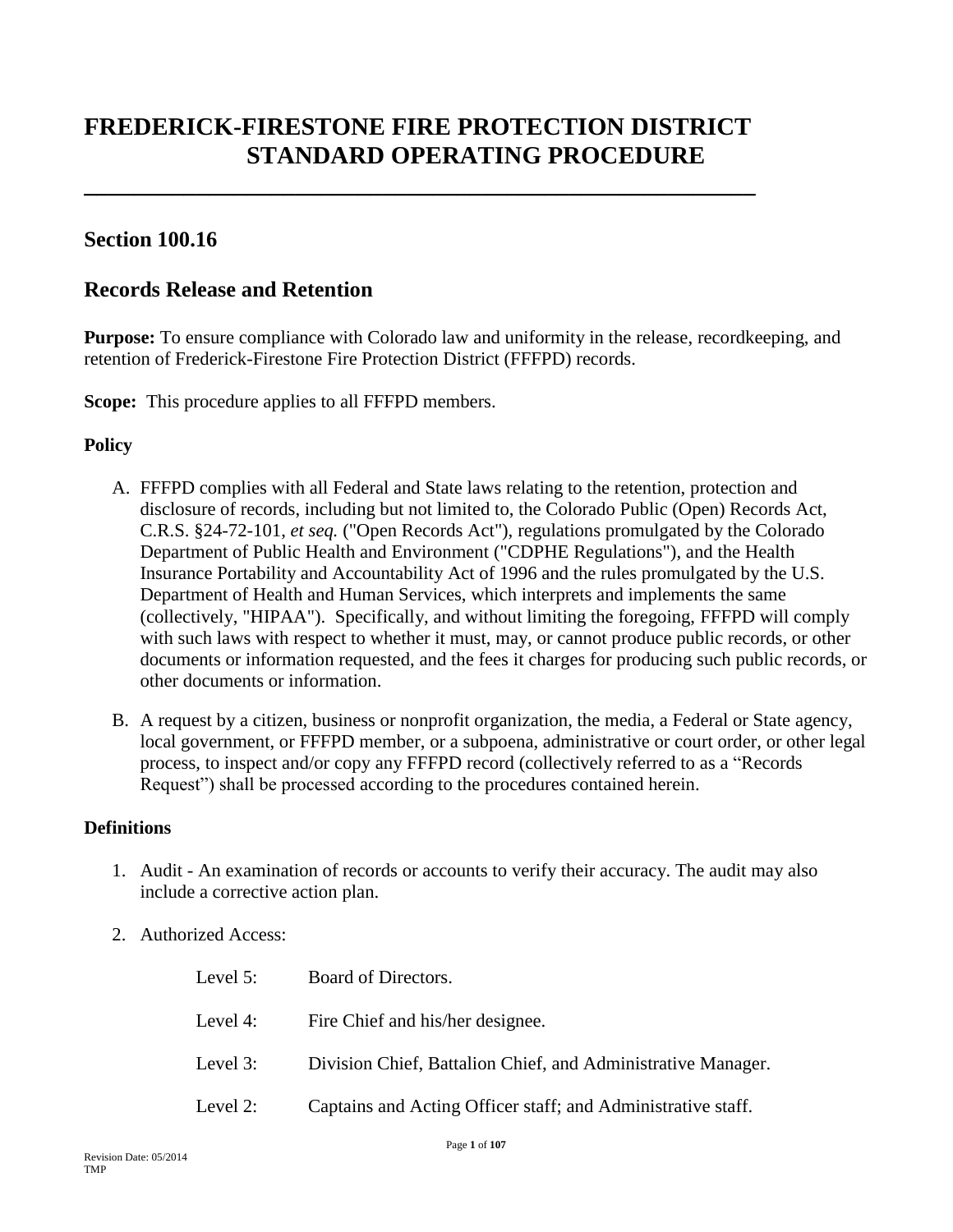Level 1: Firefighter and Paramedic staff.

- 3. Board Agenda A list of items or issues to be addressed or accomplished in an orderly fashion by the FFFPD Board of Directors.
- 4. Board Packet A group of written reports prepared by the administrative staff providing each Board of Directors member with pertinent operational and financial information typically at least 72 hours prior to a regular or special board meeting.
- 5. Board of Directors The governing body of FFFPD, which is responsible for all aspects of the administration, operations, finances and policies of FFFPD. The Board of Directors consists of five (5) elected officials.
- 6. Budget The total sum of money allocated for a particular purpose and/or time period.
- 7. Bylaws The rules and guidelines governing the internal affairs of the FFFPD Board of Directors.
- 8. Contract An agreement between two or more parties, especially one that is written and enforceable by law.
- 9. Emergency Operations Plan:
	- Assigns responsibility to organizations and individuals for carrying out specific actions at projected times and places in an emergency that exceeds the capability or routine responsibility of any one agency, e.g., the fire department.
	- Sets forth lines of authority and organizational relationships, and shows how all actions will be coordinated.
	- Describes how people and property will be protected in emergencies and disasters.
	- Identifies personnel, equipment, facilities, supplies, and other resources available--within the jurisdiction or by agreement with other jurisdictions- -for use during response and recovery operations.
	- Identifies steps to address mitigation concerns during response and recovery activities.
- 10. Executive Session At a regular or special meeting of the Board of Directors, the Board may recess the public meeting to an executive session (closed to the public) to discuss issues subject to negotiations, personnel matters, receive advice of legal counsel and/or for any other purpose allowed by the Colorado Sunshine Law.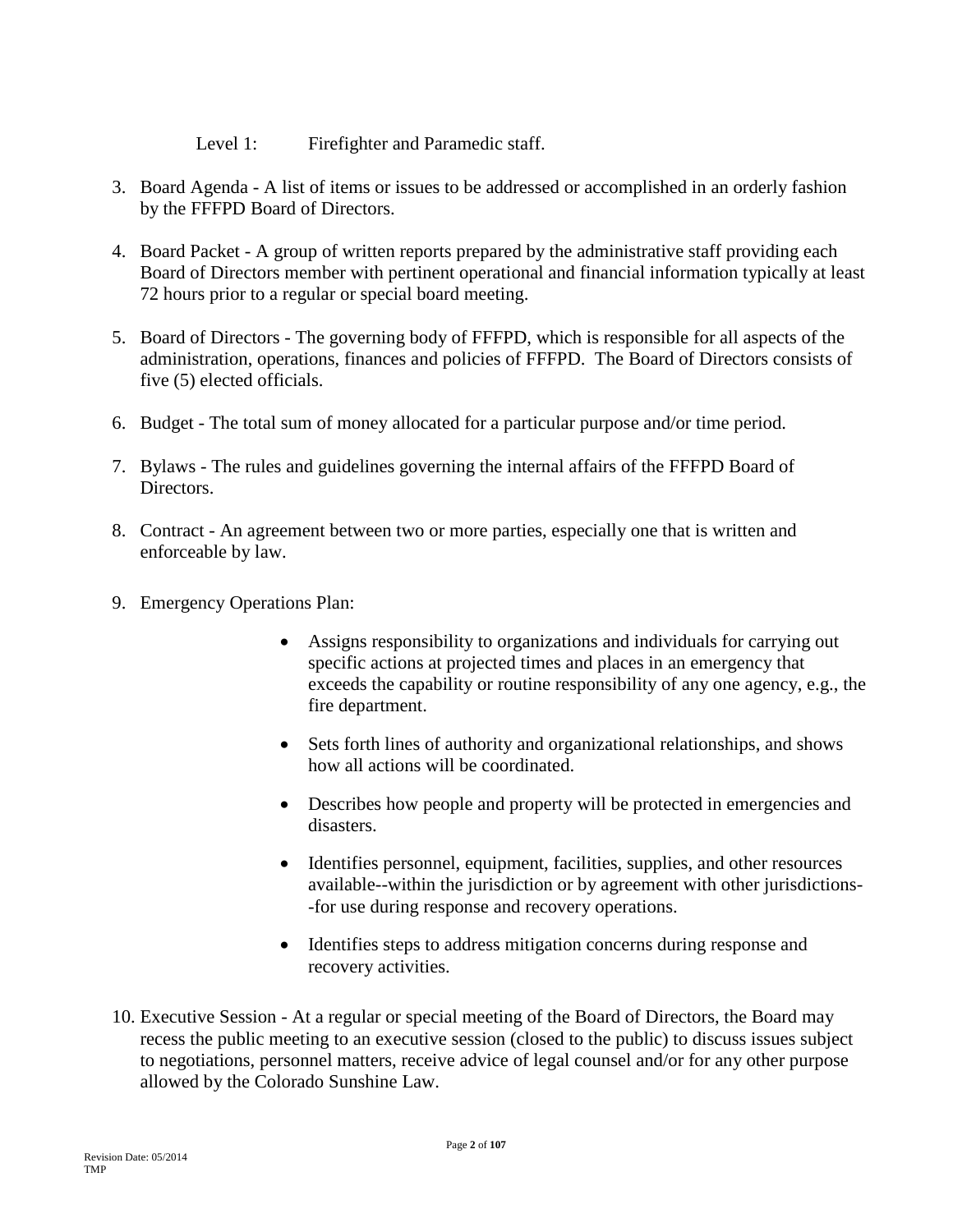- 11. Inter-Governmental Agreement A legal document existing between two or more governmental entities for the purpose of establishing service provisions, sharing of resources, or other relationship.
- 12. Minutes An official written record of all the proceedings of the Board, which indicate the presence or absence of each Board member and a record of the vote, or of a failure or abstention to vote, of each Board member on every motion.
- 13. Notice of Meeting A written statement on FFFPD letterhead announcing a meeting of a quorum of the Board of Directors. The notice must contain the date, time, location, purpose of the meeting. Each notice must be filed with the Weld County Clerk and Recorder and posted in three public locations within FFFPD's boundaries 72 hours prior to the meeting. NOTE: Notice of a Public Hearing must meet the same criteria as stated and must be published one in a local newspaper before the Public Hearing.
- 14. Public Record The term "public records" shall have the same meaning as set forth in the Open Records Act.
- 15. Purchase Order An individually numbered written request and authorization to buy or supply goods or services.
- 16. Retention Periods Retention periods are based on legal requirements for those records governed by such legal requirements and/or on common usage and industry standards for retention of special district records to meet typical administrative, operational or reference requirements. The retention time period indicates the minimum length of time that the **record copy** should be retained by FFFPD before disposal can take place.
- 17. Special District Election Regular special district elections for the position of Director shall be held on the Tuesday following the first Monday of May in every even-numbered year. No person shall be permitted to vote in an election unless that person is an eligible elector. The term of office for a Director shall be four (4) years with a term limit of two (2) consecutive terms.
- 18. Tape of Executive Session The electronic recording of the proceedings of an authorized executive session within a Board of Directors regular or special meeting.

# **1. SUBPOENAS**

# A. **Subpoenas of individual employees/members**

In the event a subpoena is served or issued to an employee or member of FFFPD, the following procedure shall be followed:

- The subpoena always can be served upon the individual firefighters if it is for them individually and not FFFPD.
- Only the individual member/employee or legal counsel can sign a waiver and acceptance of service of a subpoena for a member/employee.
- No other Staff member can sign the waivers and acceptance of service for the members/employees, if the member/employee is named individually in the subpoenas.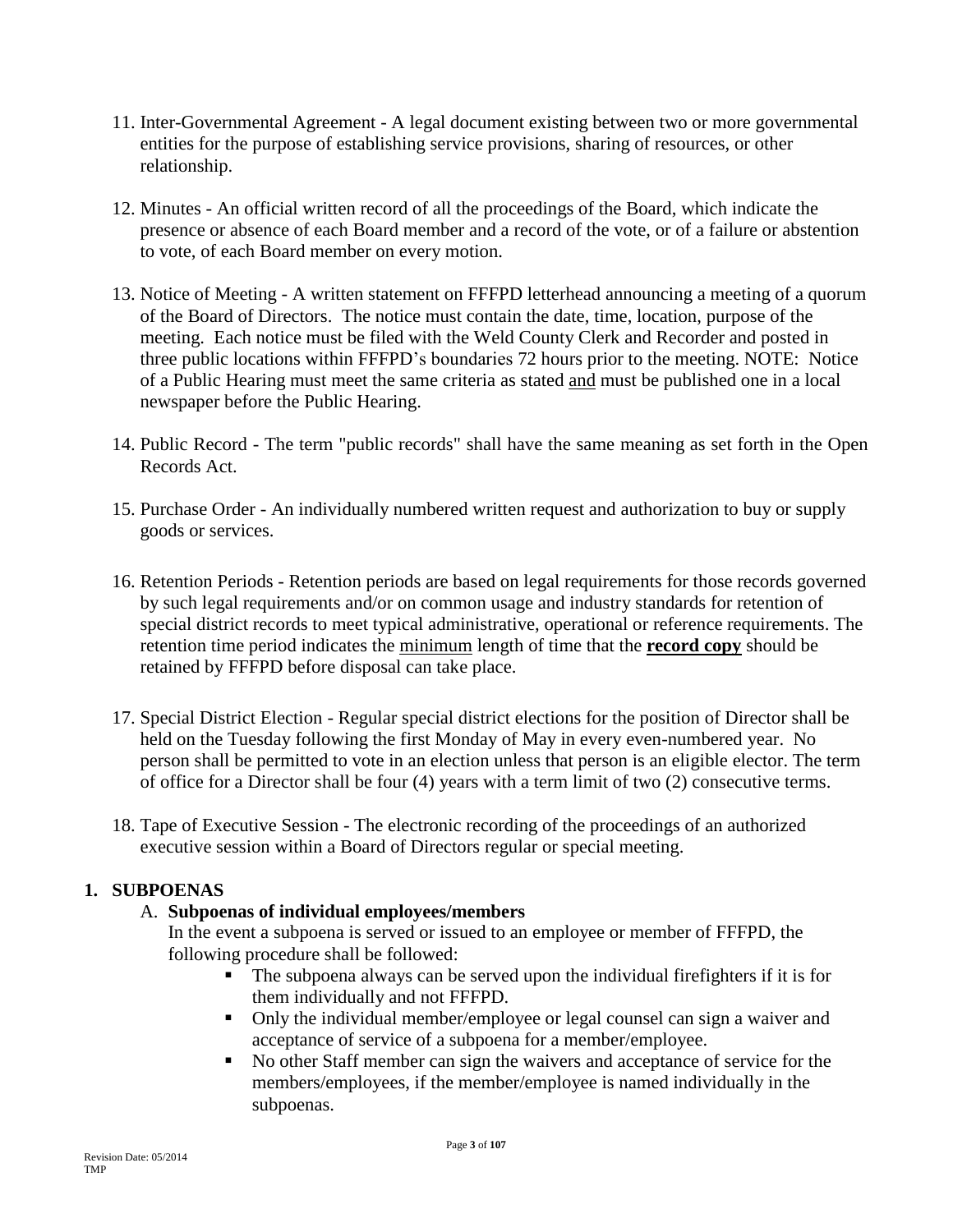- District Staff shall make necessary arrangements for the process server to meet with the employee/member at the Business & Education Center at a designated, prompt time to sign the waiver and acceptance of service of a subpoena.
- Anytime such a subpoena is received by a member/employee for action performed in the line of duty, the Fire Chief shall be immediately notified.

# B. **Subpoenas of the District**

In the event a subpoena is served or issued to FFFPD and not an individual, the following procedure shall be followed:

- Service of process can be made only by delivering a copy of the subpoena to the Fire Chief or Board Officer (Director) (Rule  $4(e)(11)$ ). Only the Fire Chief and the Board Officers are authorized to accept service of process for FFFPD.
- If such a Subpoena is received, the Fire Chief shall be immediately notified.
- The Fire Chief shall make any necessary arrangements to meet or arrange for a Board Officer to meet the process server at a designated time and location to sign the waiver and acceptance of service of a subpoena.

# **2. RECORDS RELEASE**

# A. **All Records Requests Shall Be In Writing:**

All Records Requests shall be in writing, and shall comply with the requirements of the Open Records Act, CDPHE Regulations, HIPAA, and any other applicable Federal or State laws. Anyone making a verbal Records Request shall be asked to submit the Records Request in writing. If the request is for an operations-related report that does not contain protected health information, a "Request for Fire District Reports" shall be completed. A "Protected Health Information Access Request" shall be completed for any record containing any protected health information.

# B. **Individuals Responsible for Processing Records Requests:**

- 1. The Division Chief of Life Safety shall be responsible for processing all Records Requests relating to FFFPD operations and patient care.
- 2. The Administrative Manager shall be responsible for responding to all Records Requests relating to FFFPD's administrative, personnel and financial functions.
- 3. Every Records Request shall be submitted to the Fire Chief for approval prior to release of any FFFPD records.

# C. **Procedure**

# a. **Deadlines for Responding to Records Requests**

Except as provided in Section  $2(C)(f)(g)$  below, FFFPD must respond to all Records Requests within three (3) business days, unless there are "extenuating circumstances"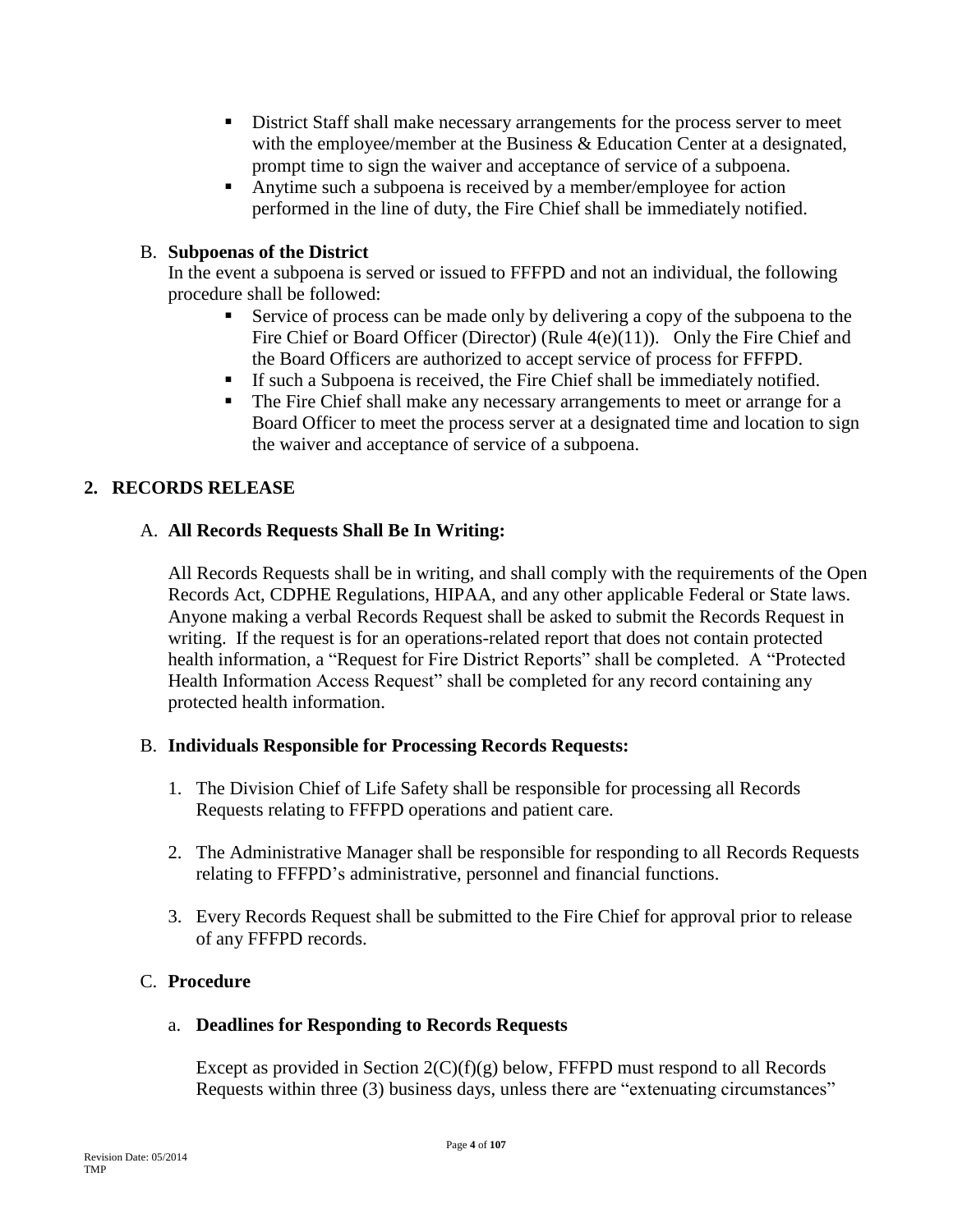(defined in the Open Records Act), in which case FFFPD may take up to seven (7) business days to respond to a Records Request. The FFFPD Fire Chief shall determine whether extenuating circumstances exist.

# b. **Request from Insurance Company or Law Firm**

- a. Verify that request is valid
	- Completed Request for Fire District Report form
	- Completed Protected Health Information Access Request form for patient specific reports or approved HIPAA compliant Protected Health Information form
- b. Photocopy all requested records
- c. Prepare invoice using "Administrative Fee Schedule"
- d. Attach copies of request forms to original documents, and file by case report number
- e. Mail, email or fax records with cover-letter as requested with a copy of the request forms
- f. Provide Administrative Manager with a copy of invoice for accounts receivable.

# c. **Request from Coroner's Office.**

- a. Verify that request is valid
	- Completed Request for Fire District Report form
	- The Coroner's office is not required to complete a Protected Health Information Access Request form for patient specific reports
- b. Photocopy all requested records
- c. Attach copies of request forms to original documents, and file by case report number
- d. Mail, email or fax records with cover-letter as requested with a copy of the request forms

# d. **Request from Government Entity**

- a. Verify that request is valid
	- Completed Request for Fire District Report form
	- Completed Protected Health Information Access Request form for patient specific reports or approved HIPAA compliant Protected Health Information form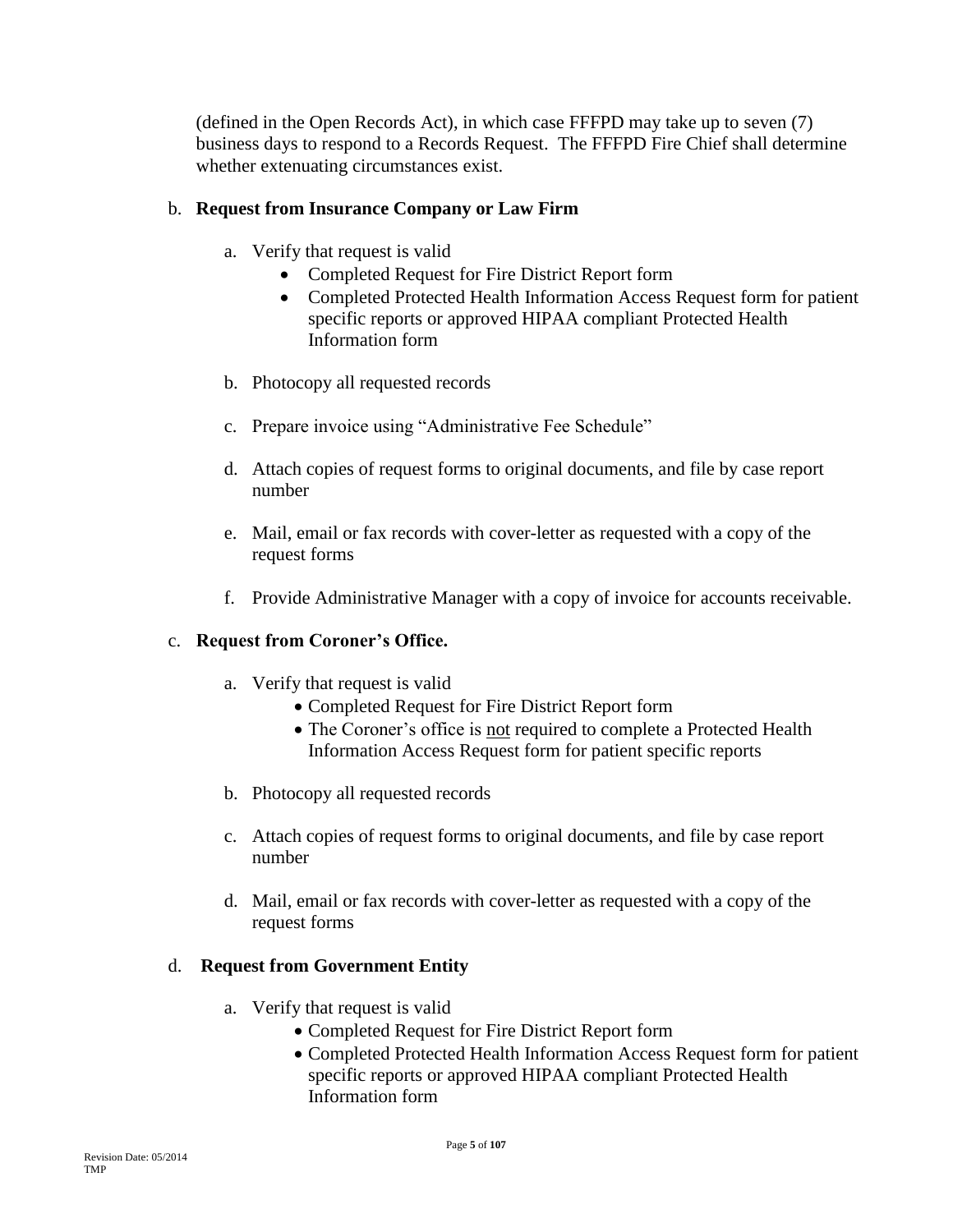- b. Photocopy all requested records
- c. Attach copies of request forms to original documents, and file by case report number
- d. Mail, email or fax records with cover-letter as requested with a copy of the request forms

# e. **Request from the general public**

- a. Verify that request is valid
	- Completed Request for Fire District Report form
	- Completed Protected Health Information Access Request form for patient specific reports or approved HIPAA compliant Protected Health Information form
- b. Photocopy all requested records
- c. Attach copies of request forms to original documents, and file by case report number
- d. Prepare invoice using "Administrative Fee Schedule"
- e. Contact requester and notify request is ready for pick up, or transmit records with invoice by mail, fax, or email if specifically requested to do so.
- f. If not specifically requested to transmit records by mail, fax, or email, provide sealed records with invoice to Administrative Manager for pick-up by requester.

# f. **Fees and Charges**

- a. FFFPD members shall comply with the requirements of the Open Records Act and other applicable Federal and State laws, with respect to the fees and charges assessed for copies, printouts and photographs of public records in response to a Records Request pursuant to the Open Records Act.
- b. Where the fee for a certified copy or other copy, printout, or photograph of a public record is specifically prescribed by law, the specific fee shall be charged. If a fee is not specifically prescribed by law, FFFPD will furnish copies, printouts, or photographs of a public record for a fee of \$0.25 per standard page. FFFPD shall charge a fee not to exceed the actual cost of providing a copy, photograph, or printout in a form other than a standard page. FFFPD shall charge the actual costs it incurs in having the copies made off-site by an outside copying facility.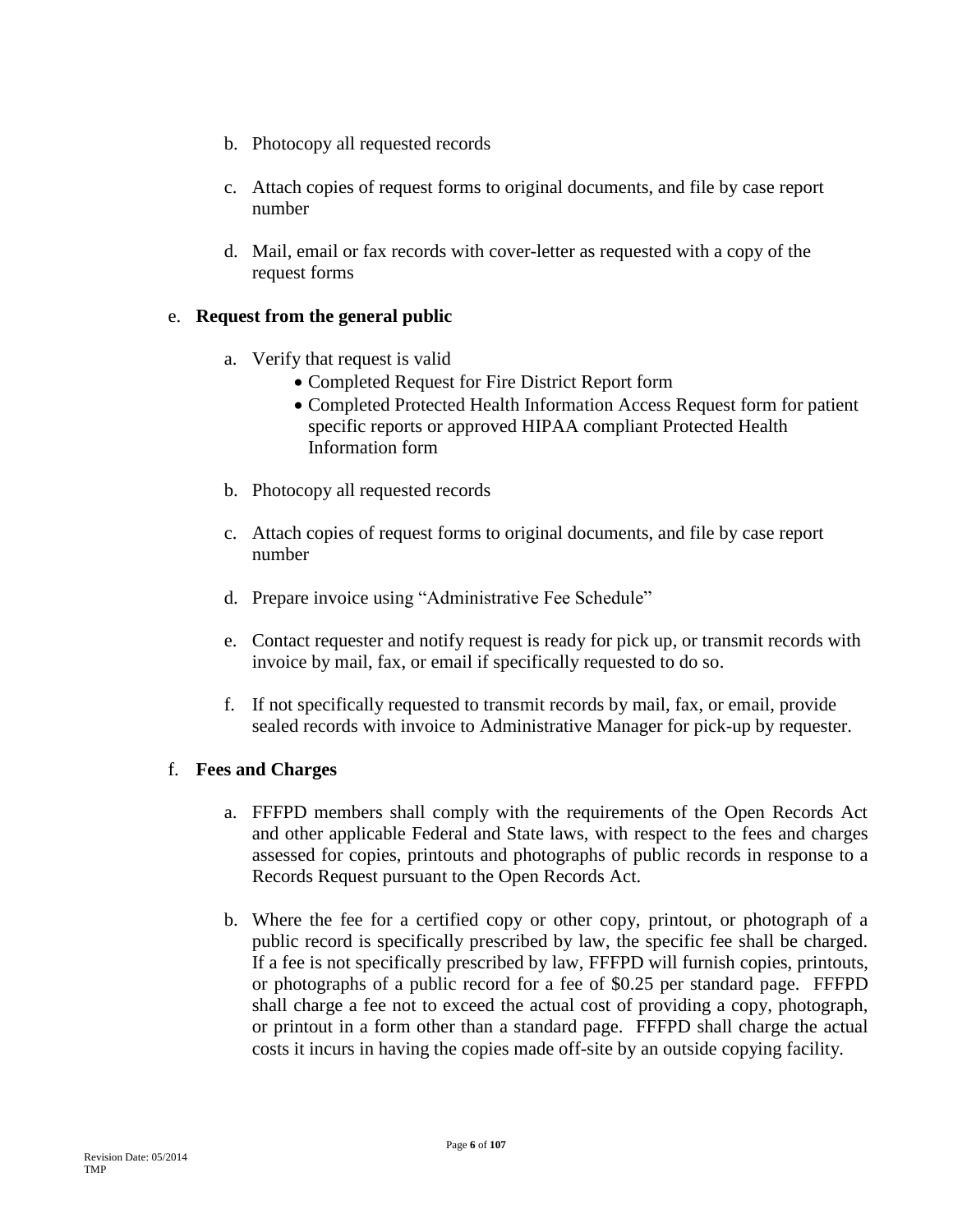- c. In accordance with the CDPHE Regulations, if FFFPD produces copies, printouts, or photographs of medical or mental health records pursuant to C.R.S. § 24-72-  $204(3)(a)(1)$ , FFFPD shall charge the following fees:
	- 1) For requests made by the patient, patient's personal representative, or other representative of the patient with the patient's written authorization (as defined under HIPAA § 164.502(g)):
		- i. \$14.00 for the first 10 or fewer pages;
		- ii. \$0.50 per page for pages 11-40; and
		- iii. \$0.33 per page for every additional page.

The per-page fee for medical or mental health records copied from microfilm is \$1.50 per page. Actual postage or shipping costs and applicable sales tax, if any, also may be charged. FFFPD may present a justification to the Colorado Department of Public Health and Environment to charge additional sums for one or more specific classes of medical records or services, but will not charge such additional sums unless approved by the FFFPD Board and the Colorado Department of Public Health and Environment.

- d. If, in response to a specific request, FFFPD's custodian of records performs a manipulation of data so as to generate a record in a form not used by FFFPD (including a privilege log), an administrative fee of \$20.00 per hour for each hour after the first hour shall be charged the person or entity making the request; provided, however, that the fee shall not exceed the actual cost of manipulating the data and generating the record in accordance with the request. An individual or entity making a subsequent request for the same or similar records shall be charged the same fee.
- e. If the public record is the result of computer output other than word processing, the fee for a copy, printout, or photograph of the public record shall be based on recovery of the actual incremental costs of providing the electronic services and products, together with a reasonable portion of the costs associated with building and maintaining the information system. The fee may be reduced or waived by FFFPD's custodian of records if the electronic services and products are to be used for a public purpose, including public agency program support, nonprofit activities, journalism, and academic research. Fee reductions and waivers shall be uniformly applied among persons and entities that are similarly situated.
- f. If the amount of time required by FFFPD to research and retrieve the documents necessary to fulfill a specific Records Request exceeds 1 hour, including the time required to identify and segregate records that must or may not be produced, the person or entity making the request shall be charged a research and retrieval fee of \$20.00 per hour for each hour after the first hour.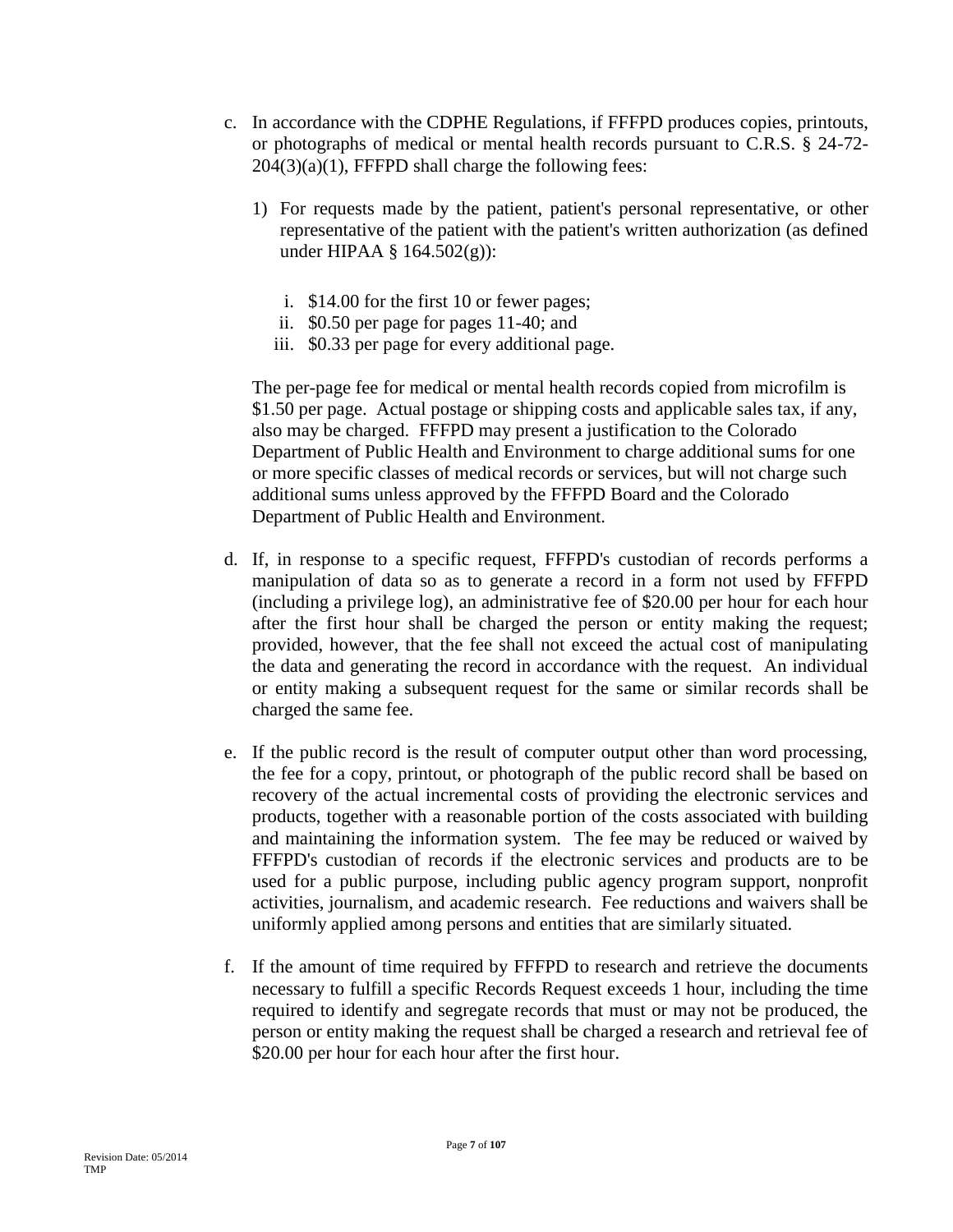g. Upon request for transmission of the public record, FFFPD will transmit the public record by United States mail, other delivery service, facsimile, or electronic mail. If transmitting the public record pursuant to this paragraph, FFFPD may notify the record requester that a copy of the public record is available, but will be sent only when FFFPD receives payment or makes satisfactory arrangements for payment of all costs associated with transmitting the public record and for all other fees lawfully allowed; provided, however, that no transmission fees will be charged for transmitting the public record via electronic mail. FFFPD will transmit the public record within three business days following its receipt of, or making satisfactory arrangements to receive, such payment.

# **3. RETENTION OF PUBLIC RECORDS**

\_\_\_\_\_\_\_\_\_\_\_\_\_\_\_\_\_\_\_\_\_\_\_\_\_\_\_\_\_\_\_\_\_\_\_\_\_\_\_\_\_\_

A. Guidelines for the identification and handling of FFFPD records will be in accordance with the 2008 Colorado Special District Records Retention Schedule (Appendix) as prepared by the Colorado State Archivist and adopted by FFFPD Board of Directors, with local amendments, on December 12, 2008.

Fire Chief Date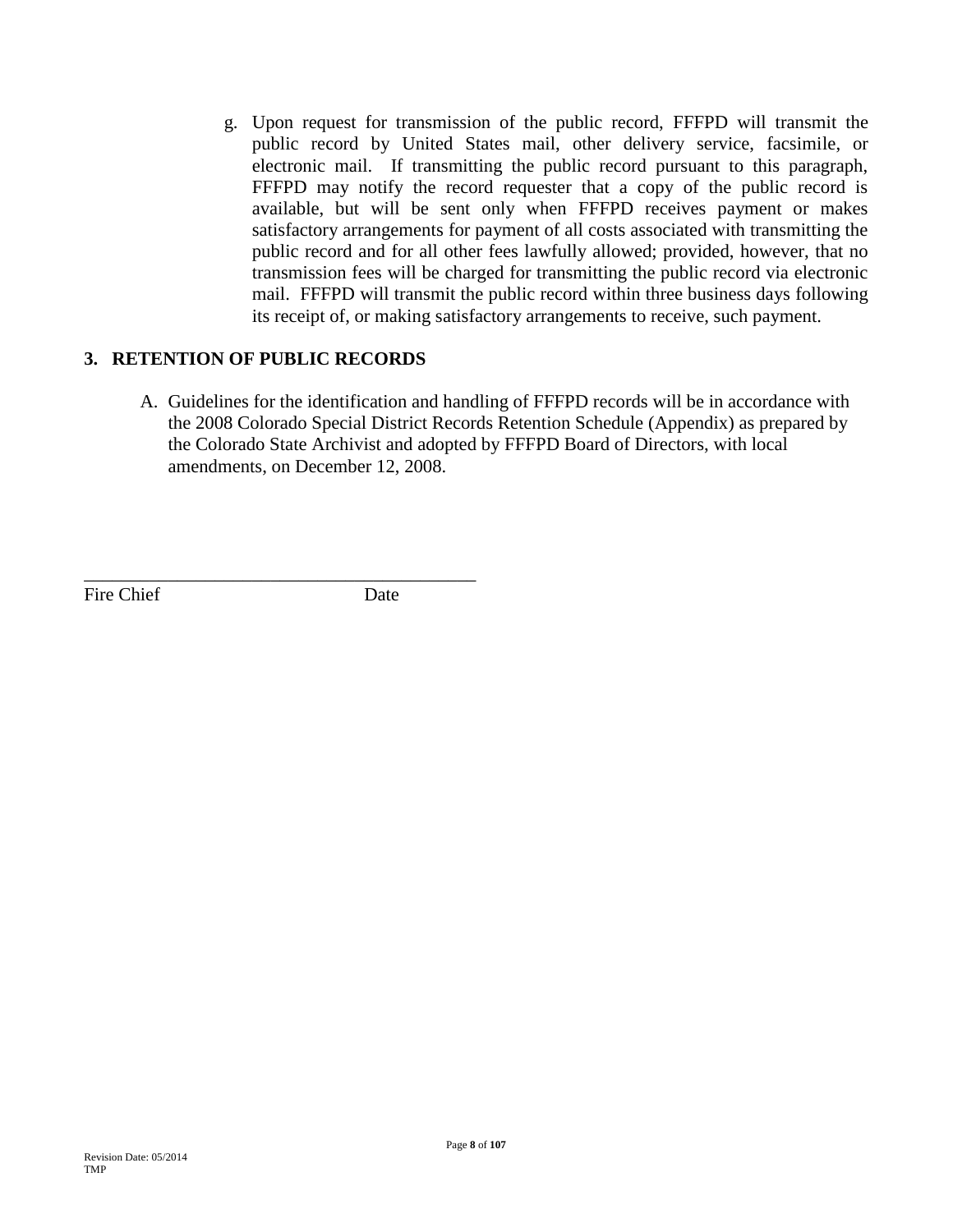# **Appendix**

# **Colorado Special Districts Records Retention Schedule**

### **TABLE OF CONTENTS**

Schedule 1. Building and Structure Records

1.10 Address History Files 1.40 Building and Other Uniform Codes 1.50 Building Board Case Files 1.60 Certificates of Occupancy 1.70 Communication Tower Structures 1.90 Contractor's Licenses 1.140 Housing Rehabilitation Projects 1.150 Inspection Records 1.160 Landmark and Historic Designations 1.170 Mobile Home Standards 1.180 Policies and Procedures 1.200 Regulations – Building 1.210 Reports – Building Activity 1.230 Standards – Building

Schedule 2. Reserved

Schedule 3. Election Records

- 3.10 Absentee Voter Records 3.20 Ballot Issue Comments 3.30 Ballots 3.40 Campaign Reports and Statements 3.50 Certifications of Election 3.55 Coordinated Election Records 3.60 Election Judges Records 3.65 Mail Ballot Election Records 3.70 Maps – Election 3.80 Nomination Records 3.90 Notices of Election 3.100 Oaths and Affidavits 3.110 Petitions – Election 3.120 Polling Records 3.130 Receipts and Accounting Forms 3.135 Surveillance Recordings – Election Areas
- 3.140 Tabulation Records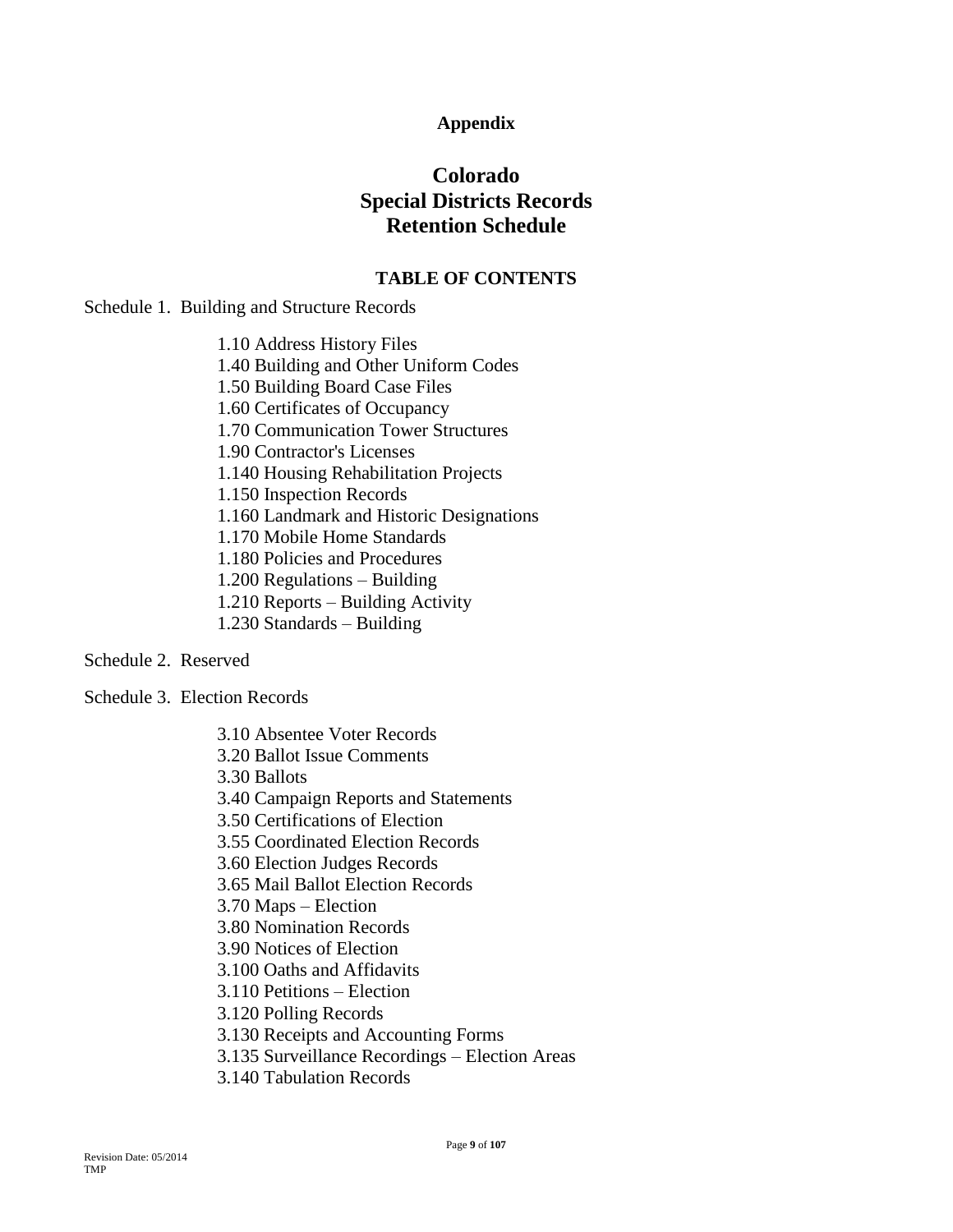### Schedule 4. Reserved

Schedule 5. Financial Records

5.10 Accounts Payable Records 5.20 Accounts Receivable Records 5.30 Agreements and Contracts – Financial 5.40 Audit Records 5.50 Bank Records 5.55 Bankruptcy and Foreclosure Records 5.60 Bids 5.70 Billing Records 5.80 Bond Issue Records 5.90 Bonds – Public Officials 5.100 Budget Records 5.120 County Revenue Programs 5.130 Expense Records 5.140 Federal Revenue Programs 5.150 Fee and Rate Schedules 5.160 Financial Guarantees 5.170 Financial Reports 5.180 Fixed Asset Records 5.190 Franchise Records 5.200 Fund Records 5.210 Government Revenue Programs 5.220 Grant Records 5.240 Insurance Records 5.250 Inventories 5.260 Investment Records 5.270 Ledgers and Journals 5.280 Loan Records 5.290 Payroll Records 5.300 Purchasing Records 5.310 Rate Schedules 5.315 Rebate Program Records 5.320 Receipts – Fees Paid 5.330 Reports – Financial 5.340 Tax Collection Records 5.350 Travel Expenses 5.360 Utility Billing 5.370 Warrants/Checks 5.380 Worksheets – Financial

Schedule 6. Fleet and Equipment Records

6.10 Agreements – Acquisition, Lease, Maintenance and Service 6.20 Auction Records 6.30 Bills of Sale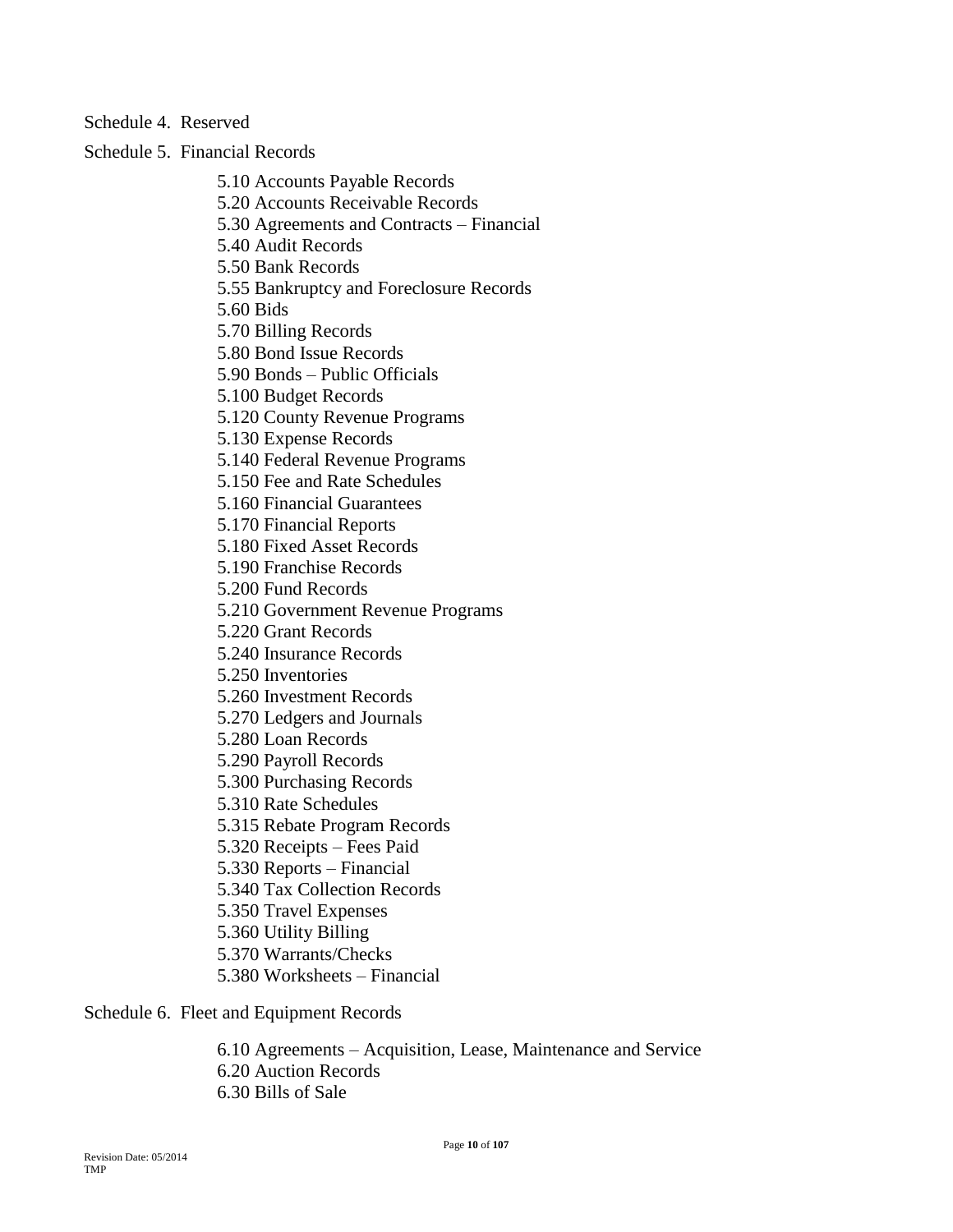6.40 Communications System Licenses 6.50 Computer System Records 6.60 Equipment Records 6.70 Fuel Records 6.80 Insurance Coverage 6.90 Inventories – Fleet and Equipment 6.100 Lease-Purchase Records 6.110 Maintenance and Safety Records 6.120 Manuals – Vehicles and Equipment 6.130 Office Equipment Records 6.140 Policies and Procedures 6.150 Purchasing Records 6.160 Telephone System 6.170 Unclaimed Personal Property 6.180 Vehicle Histories 6.190 Vehicle Registration Certificates 6.200 Vehicle Titles 6.210 Warranties 6.220 Work Orders

Schedule 7**.** General Administrative Records

7.05 Administrative Proceedings Records 7.10 Affidavits Of Publication 7.20 Agreements And Contracts 7.30 Associations And Organizations 7.40 Awards And Honors 7.50 Charter Records 7.60 Code Book Records 7.70 Committees - Internal 7.80 Complaints, Routine Service Requests And Nonbinding Petitions 7.90 Correspondence And General Documentation 7.100 Electronic Records 7.110 Event Records 7.120 External Groups And Agencies 7.130 Forms - Blank 7.140 General Subject Files 7.150 Legislation And Regulatory Actions 7.160 Mailing And Distribution Records 7.170 Manuals And Handbooks 7.180 Maps And Drawings 7.190 Maps - Informational 7.200 Memberships 7.210 Minutes 7.220 News Clippings 7.230 News Releases

7.235 Open Records Requests and Supporting Documentation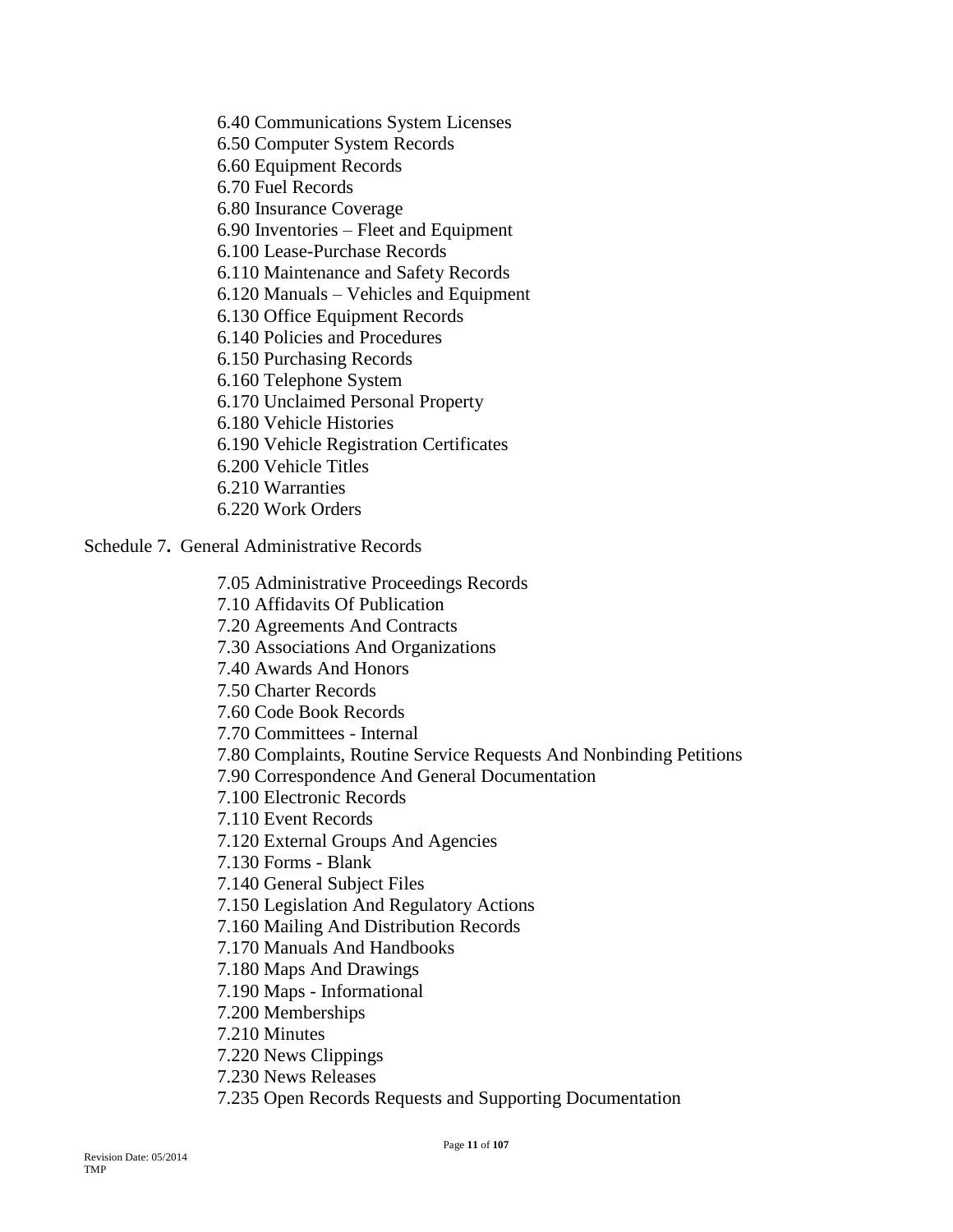7.240 Organization Files 7.250 Petitions, Objections And Remonstrances 7.260 Policies And Procedures Documentation 7.270 Program Records 7.280 Project Files 7.290 Public Relations Records 7.300 Publications 7.310 Records Finding Aids 7.320 Regulations And Standards 7.330 Reports 7.340 Retention Schedules And Compliance Certificates 7.350 Rules And Regulations 7.360 Software And Software Manuals 7.365 Special District Records 7.370 Standards 7.380 Studies, Plans And Reports 7.390 Surveys And Questionnaires 7.395 Surveys Conducted By Special Districts 7.400 Training And Conference Materials 7.410 Worksheets And Drafts

### Schedule 8. Governing Body Records

8.10 Agendas and Supporting Documentation 8.20 Agendas 8.30 Appointments 8.40 Bylaws 8.45 Committee Records - Governing Body 8.50 Enterprise Board Records 8.60 Goals 8.70 Governing Body as Another Decision-Making Body 8.80 Legislative Lobbying Records 8.90 List of Members 8.100 Member Records 8.110 Minutes and Supporting Documentation 8.120 Notes Taken at Meetings 8.130 Notices of Meetings 8.140 Oaths of Office 8.160 Orientation and Training Information 8.170 Packets of Information Distributed to Governing Body 8.180 Proclamations 8.200 Resolutions 8.210 Signature Certificates 8.220 Tapes of Meetings

Schedule 9. Historical Records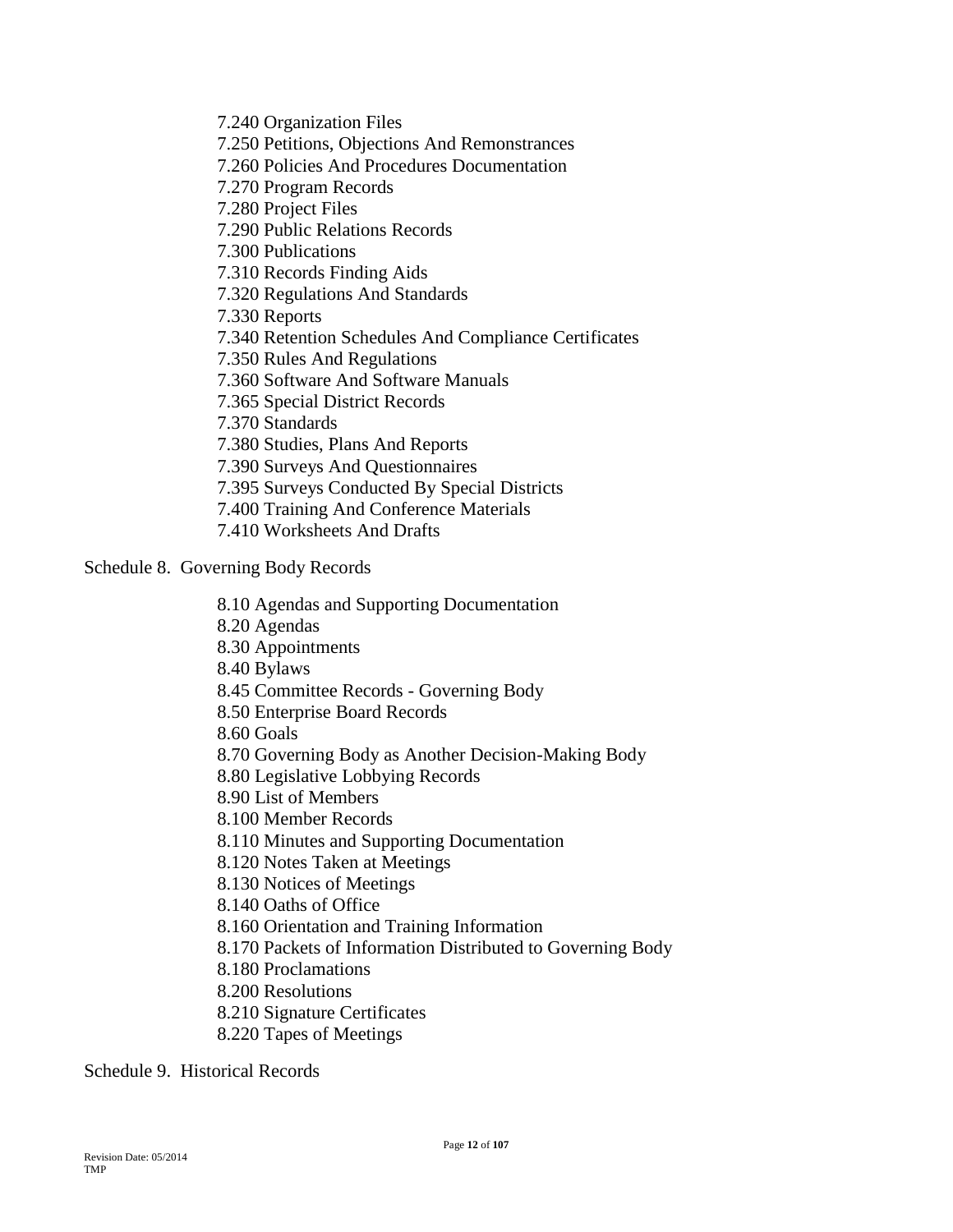9.05 Archaeological and Historical Site Records 9.10 Community and Municipal Histories 9.20 Community Records 9.30 Historic Buildings and Districts 9.40 Historical Society 9.50 Incorporation Records 9.60 Landmarks 9.70 Logo – Municipal 9.80 News Clippings 9.90 Newspapers – Local 9.100 Photographic Records with Historical Value 9.110 Records Older Than 1900 9.120 Scrapbooks 9.130 Seal, Logo and Other Intellectual Property Records

Schedule 10. Infrastructure Records

10.10 Communications Systems 10.20 Electricity Service 10.30 Encroachments – Utility Lines 10.40 Enterprise Board Records 10.50 Franchises 10.60 Gas Service 10.70 Impact Fees 10.80 Improvement Districts 10.90 Maps and Drawings 10.100 Policies and Procedures 10.110 Project Records 10.120 Railroad Records 10.130 Regulations 10.140 Rights-of-Way and Easements 10.150 Solid Waste Management 10.160 Standards 10.170 State Highway System Records 10.180 Stormwater Drainage System 10.190 Street and Traffic Operations Records 10.200 Street Engineering Records 10.210 Studies and Reports 10.220 Traffic Code 10.230 Traffic Operations Records 10.240 Transportation System Records 10.250 Utility Features 10.290 Water and Sewer Distribution and Storage System Records 10.300 Water and Sewer Treatment System Records 10.310 Water Source of Supply Records

Schedule 11. Land Use and Planning Records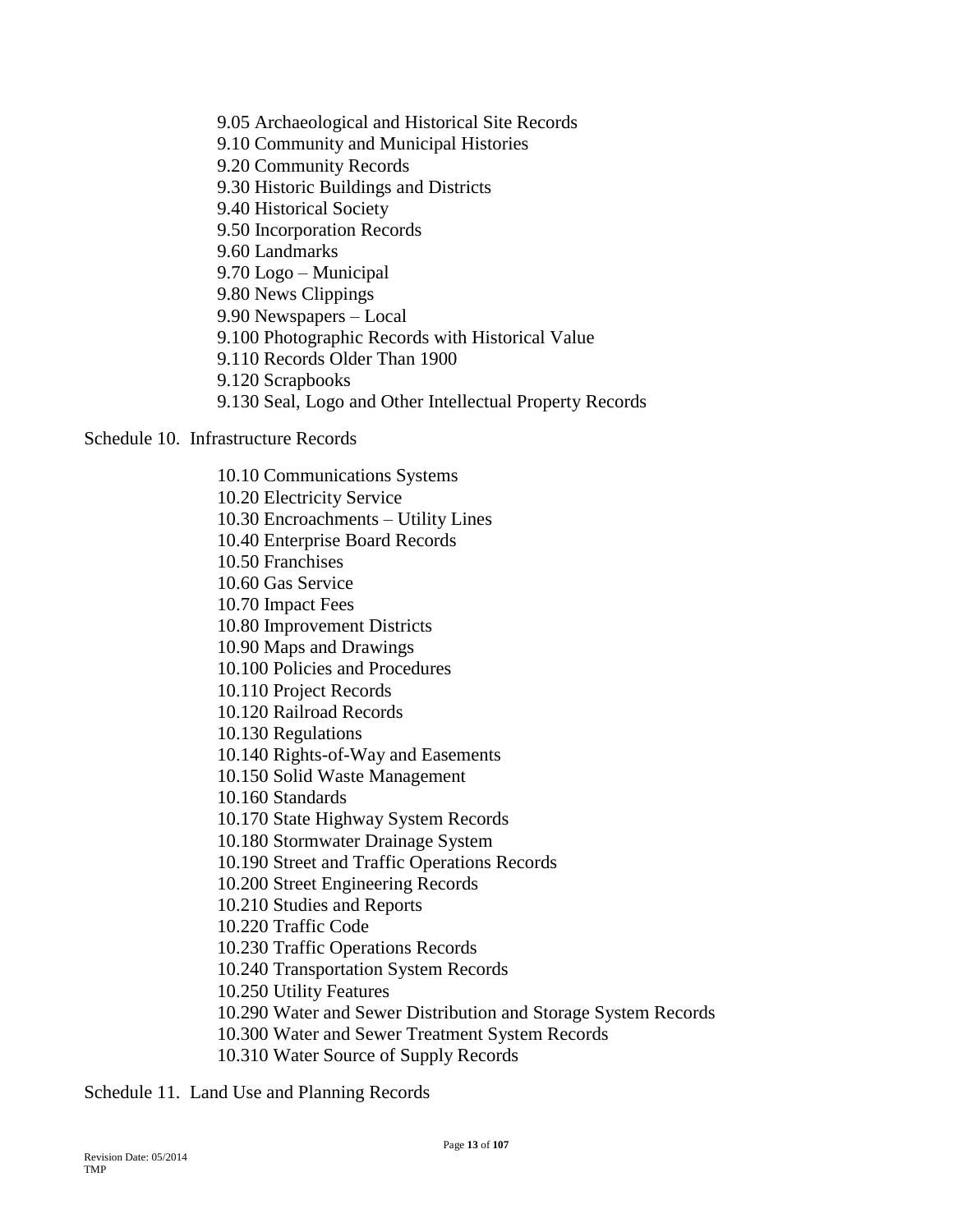11.10 Annexation Case Files 11.15 Annexation Review Records 11.20 Census and Population Records 11.45 Development Review Records 11.70 Environmental Records 11.80 Fee Receipts 11.90 Floodplain Records 11.100 Maps, Plats and Plans 11.110 Nuisances 11.130 Plans, Studies and Reports 11.140 Referrals From Other Jurisdictions 11.180 Violations – Code 11.190 Zoning Records

Schedule 12. Licenses and Permits

12.10 Bonds – Licenses and Permits 12.15 Licenses Issued To The District 12.30 Permit Records 12.35 Permits Issued To The District 12.40 Registers – Licenses and Permits

Schedule 13. Litigation and Legal Counsel Records

13.10 Attorney Correspondence 13.20 Billings – Legal Counsel 13.30 Claims 13.50 Garnishments 13.60 Legal Opinions 13.70 Litigation Case Records

Schedule 14. Reserved

Schedule 15**.** Personnel Records

15.10 Affirmative Action Records 15.20 Agreements And Contracts - Personnel 15.30 Americans With Disability Act Records 15.40 Benefits 15.50 Bonds - Public Officials 15.60 Compliance With Regulatory Requirements 15.65 Drivers License Verifications 15.70 Employee Records - Active And Terminated 15.80 Employee Records - Temporary And Seasonal 15.85 Employment Verifications 15.90 Expense Records 15.100 Garnishments 15.110 Grievances

TMP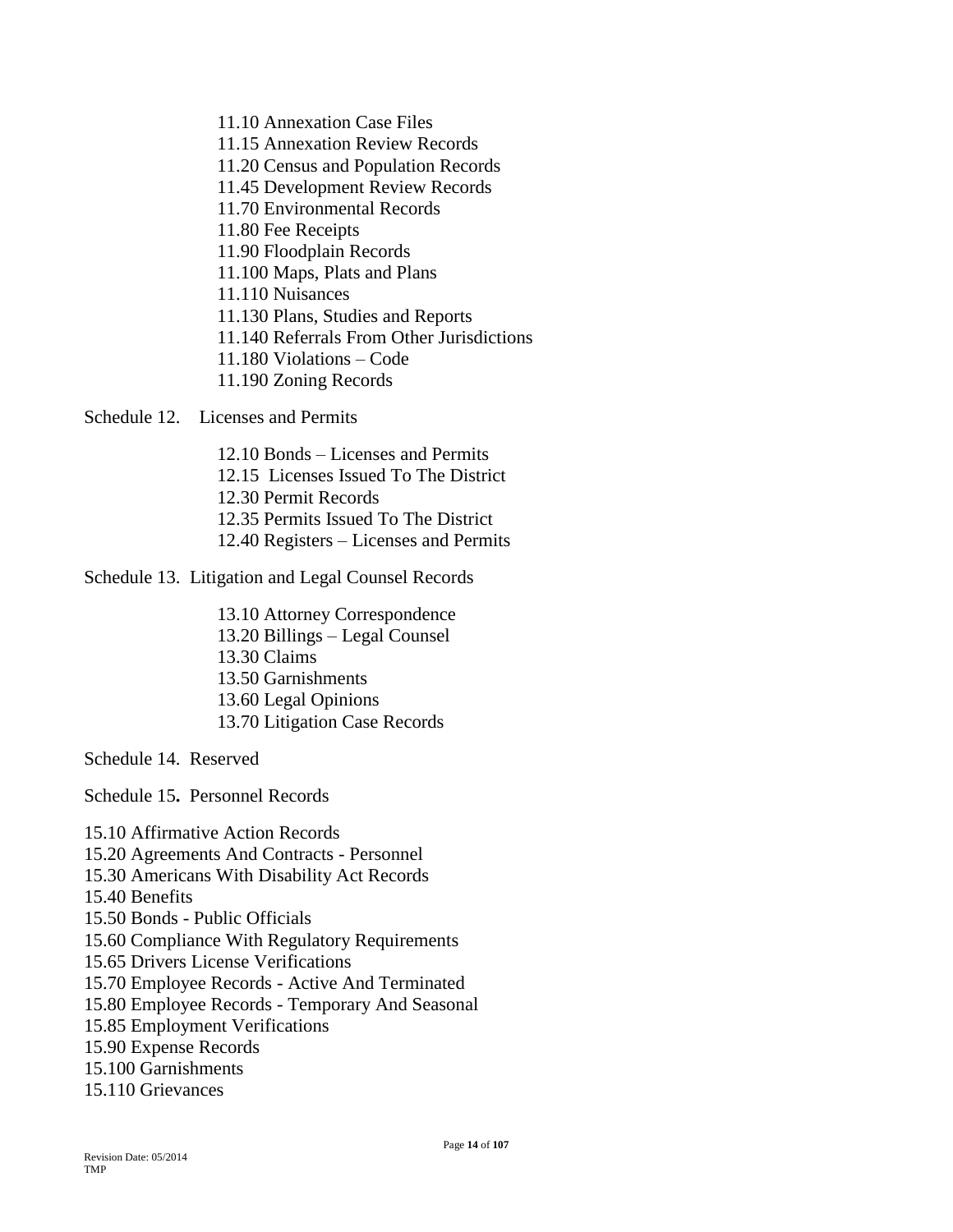15.120 Health And Safety Records 15.130 I-9 Forms 15.140 Insurance - Employee 15.150 Job Records 15.160 Oaths Of Office 15.170 Payroll Records 15.180 Pension Records 15.190 Physical And Medical Records 15.200 Policies And Procedures - Personnel 15.210 Regulatory Agency Information 15.220 Reports - Personnel 15.230 Safety 15.240 Signature Certificates 15.250 Social Security 15.260 Test Records 15.270 Training Information 15.280 Unemployment Insurance 15.290 Volunteer Worker Records 15.300 Work Schedules 15.310 Workers' Compensation Schedule 16**.** Property Records 16.10 Acquisition Records 16.20 Auction Records 16.30 Buildings And Structures - Municipal 16.50 Deeds And Dedications 16.60 Easements And Rights-Of-Way 16.70 Encroachments 16.80 Fleet And Equipment Records 16.90 Inventories 16.100 Leases 16.110 Maintenance, Upkeep And Damage Records 16.120 Parks 16.130 Projects 16.140 Rights-Of-Way 16.150 Sale Or Transfer Of Property Records 16.155 Security Records 16.160 Trees 16.165 Utility Locate Requests 16.170 Vacations - Easements And Rights-Of-Way 16.180 Work Orders - Property

Schedule 17**.** Public Safety Records 17.10 Agreements And Contracts 17.30 Civil Defense 17.40 Disaster Response Planning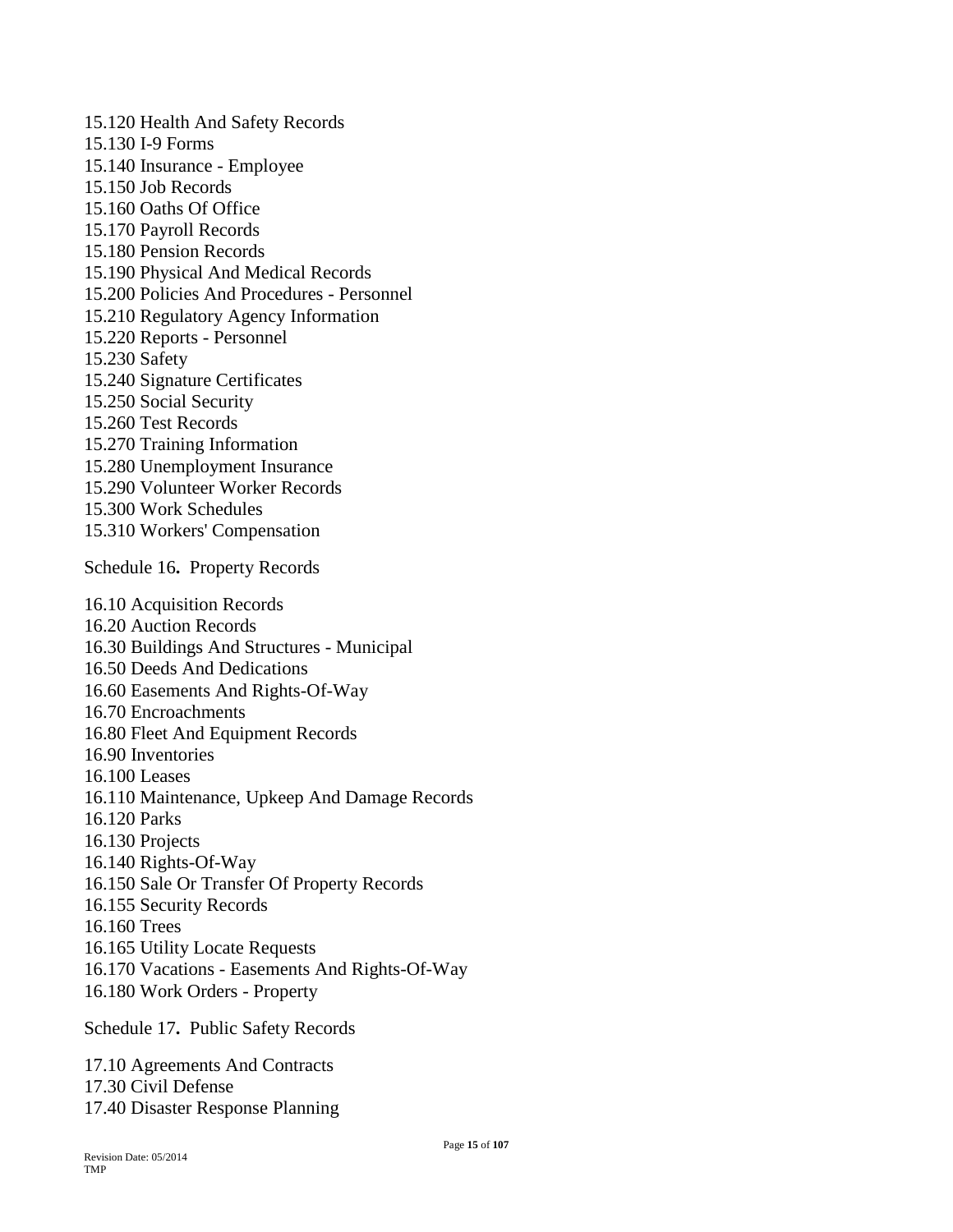17.50 Emergency Planning And Response 17.60 Equipment - Public Safety 17.70 Fire And Rescue Activity Records 17.75 Fire District Records (If International Fire Code Is Adopted) 17.80 Hazardous Materials 17.90 Police Records 17.100 Procedures And Policies 17.110 Summonses And Complaints 17.120 Tape Recordings - Dispatch

Schedule 18. Non-Records

18.10 Catalogs, trade journals and other printed materials

18.20 Informational or extra copies of correspondence, completed forms, bulletins, newsletters, etc.,

prepared for reference and information distribution.

18.30 Letters of transmittal

18.40 Miscellaneous memoranda or notices

18.50 Preliminary drafts of letters, memoranda, reports, worksheets and informal notes

18.60 Routing slips, sheets, post-it notes or memos

18.70 Outdated or superseded stocks of publications

18.80 Telephone messages

18.90 Library or museum material

18.100 Identical duplicate copies of records.

18.110 Notes, tapes or recordings that have been transcribed.

18.120 Temporary or transitory material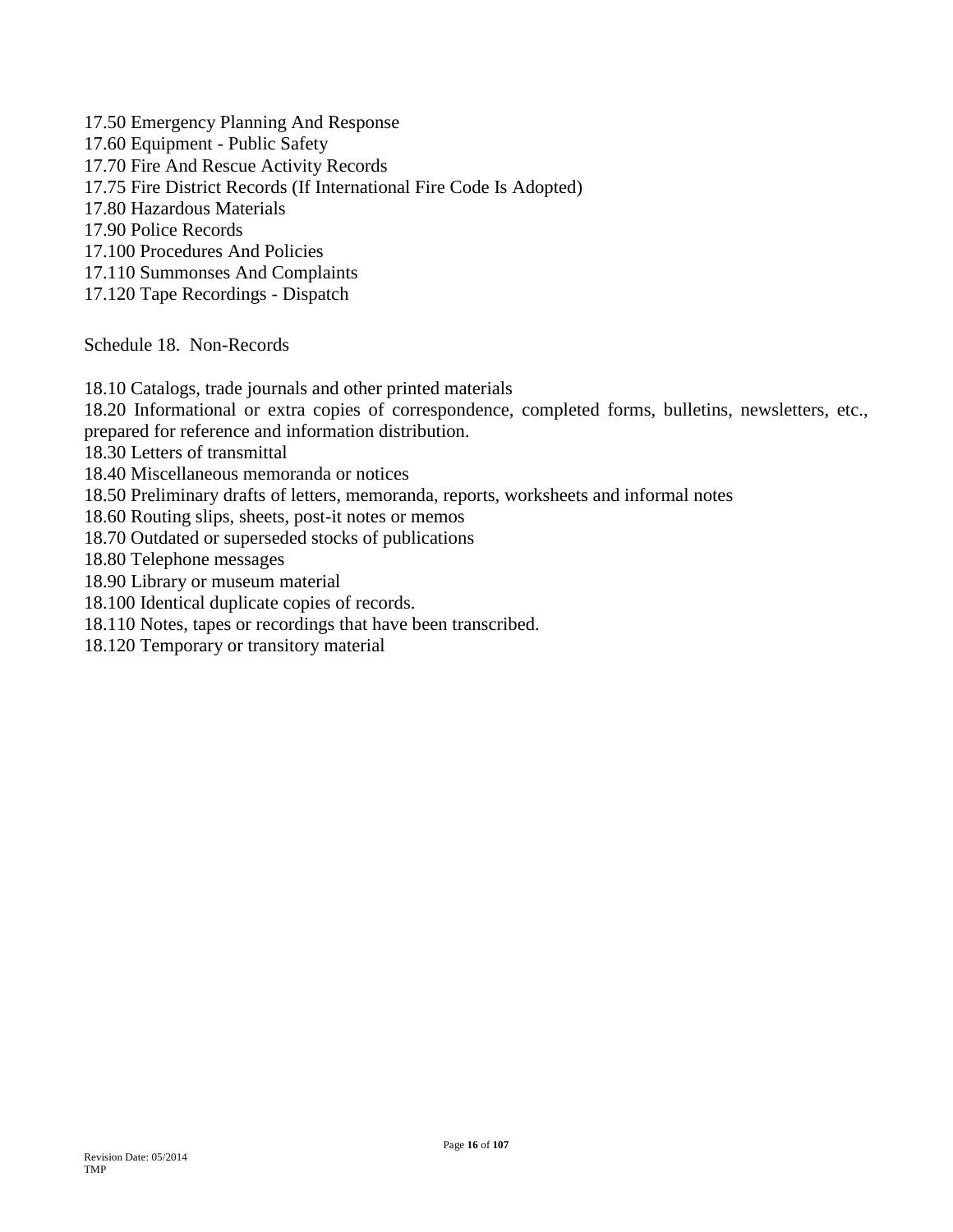### **SCHEDULE NO. 1**

### **BUILDING AND STRUCTURE RECORDS**

General Description: Records generally relating to structures and buildings. *The specified retention period applies to the information contained within the record, regardless of the physical format of the record (paper, microfilm, computer disk or tape, optical disk, etc.).*

*Duplicate Copies: Provided that no retention period is specified for duplicate copies, retain those that are created for administrative purposes for 1 year, and retain those created for convenience or reference purposes until no longer needed or for 1 year, whichever is first. Duplicate copies should not be retained longer than the record copy.*

#### **1.10 Address History Files**

Records maintained as address history files to provide a chronological record and running history of building-related activities for each address located within the special district. These files may include records listed elsewhere in the retention schedules, such as certificates of occupancy, building inspection reports, unsafe building actions, and variances granted.

Retention: Permanent files, *except* follow retention schedules for purging of nonpermanent records.

#### **1.40 Building and Other Uniform Codes**

See *Schedule 7 Code Book Records.*

#### **1.50 Fire Code Board Case Files**

Records pertaining to cases or appeals heard by bodies such as the Fire Code Board of Appeals or similar boards charged with interpreting code provisions relating to issues such as alternate building materials or methods of construction, and with review and decision-making authority regarding building, construction or similar matters.

Retention: 20 years, or for life of building or until building classification changes, whichever is greater.

### **1.60 Certificates of Occupancy**

Documents issued to the special district by the county or municipality after the permitted construction activity is completed as evidence that all minimum requirements have been met before the building or structure can be occupied and used.

Retention: Permanent (life of building).

#### **1.70 Communication Tower Structures**

See *Schedule 12 Permit Records.*

#### **1.90 Contractor's Licenses**

See *Schedule 12 Licensing Records.*

### **1.140 Housing Rehabilitation Projects**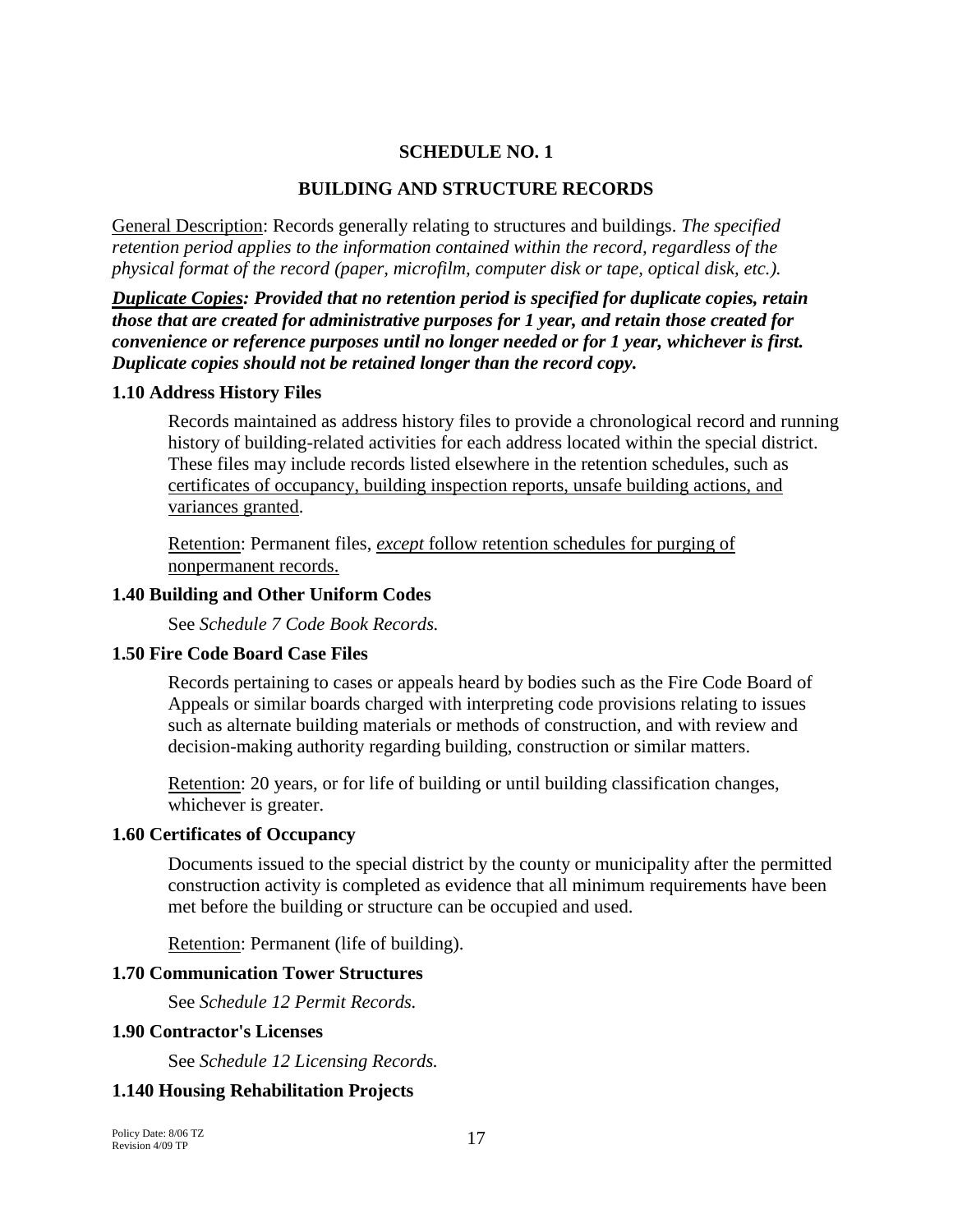See *Schedule 5 Grant Records* and *Schedule 7 Project Files.*

# **1.150 Inspection Records**

# *Fire Code Inspection Reports*

Records of final on-site inspections done by the special district or by its agents to determine the compliance of building construction, electrical, plumbing, mechanical and other systems with requirements of the special district, uniform codes and all other adopted fire code standards adopted by the special district.

Retention: Permanent (life of building).

# *Inspection Agencies*

See *Schedule 7* for applicable records, such as *Agreements and Contracts.*

# **1.160 Landmark and Historic Designations**

*Deleted; not applicable to Fire Districts.*

# **1.170 Mobile Home Standards**

*Deleted; not applicable to Fire Districts.*

# **1.180 Policies and Procedures**

See *Schedule 7 Policies and Procedures Documentation.*

# **1.200 Regulations – Building**

See *Schedule 7 Regulations and Standards.*

# **1.210 Reports – Building Activity**

*Deleted; not applicable to Fire Districts.*

# **1.230 Standards - Building**

*Deleted; not applicable to Fire Districts.*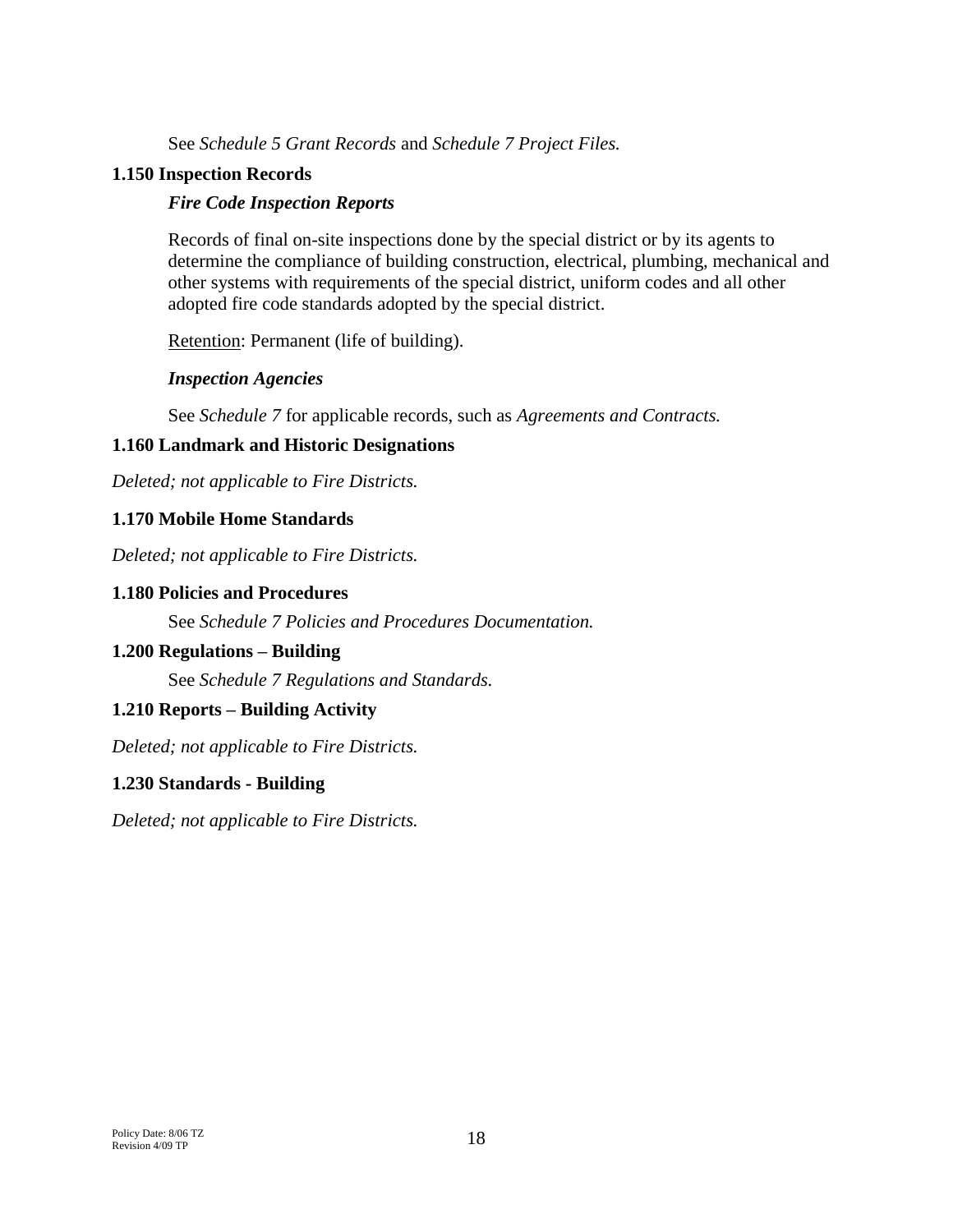# **SCHEDULE NO. 3**

# **ELECTION RECORDS**<sup>2</sup>

 ${}^{2}CRS$  1-7-802 requires the designated election official to preserve all election records and forms for at least twenty-five months after the election. Typically, a permanent file is retained by the designated election official for the preservation of election materials to be retained permanently.

General Description: Records documenting the administration of special district elections conducted by the district and in coordination with the county. *The specified retention periods apply to the information contained within the record, regardless of the physical format of the record (paper, microfilm, computer disk or tape, optical disk, etc.).*

**Contested Elections**: Destruction of nonpermanent election records is authorized at the end of the specified minimum retention period provided there was no contested election. However, *if the election is contested*, all election records must be retained for 25 months or until the contest has been finally resolved and all rights to appeal have expired, whichever is longer.

*Duplicate Copies: Provided that no retention period is specified for duplicate copies, retain those that are created for administrative purposes for 1 year, and retain those created for convenience or reference purposes until no longer needed or for 1 year, whichever is first. Duplicate copies should not be retained longer than the record copy.*

# **3.10 Mail-in (formerly Absentee) Voter Records**

Records documenting the casting of and accounting for mail-in ballots, including mail-in voter affidavits and oaths*,* applications for mail-in ballots, lists prepared by the designated election official of electors receiving mail-in ballots, mail-in ballot return envelopes and receipts of election judges for mail-in ballots and ballots cast by absentee voters. See also *Schedule 3 Ballots.*

Retention: 25 months after election.

# **3.20 Ballot Issue Comments**

Written comments received from persons eligible to vote in the special district election that are to be summarized in the ballot issue notice mailed to registered electors [CRS 1- 7-901].

Retention: 25 months after election.

# **3.30 Ballots**

The official list showing all candidates, ballot issues and ballot questions upon which an eligible elector is entitled to vote at an election, including ballots that are unused, voted, mail-in, defective, spoiled, replacement, or mailed and returned by post office as undeliverable to inactive voters in mail ballot elections.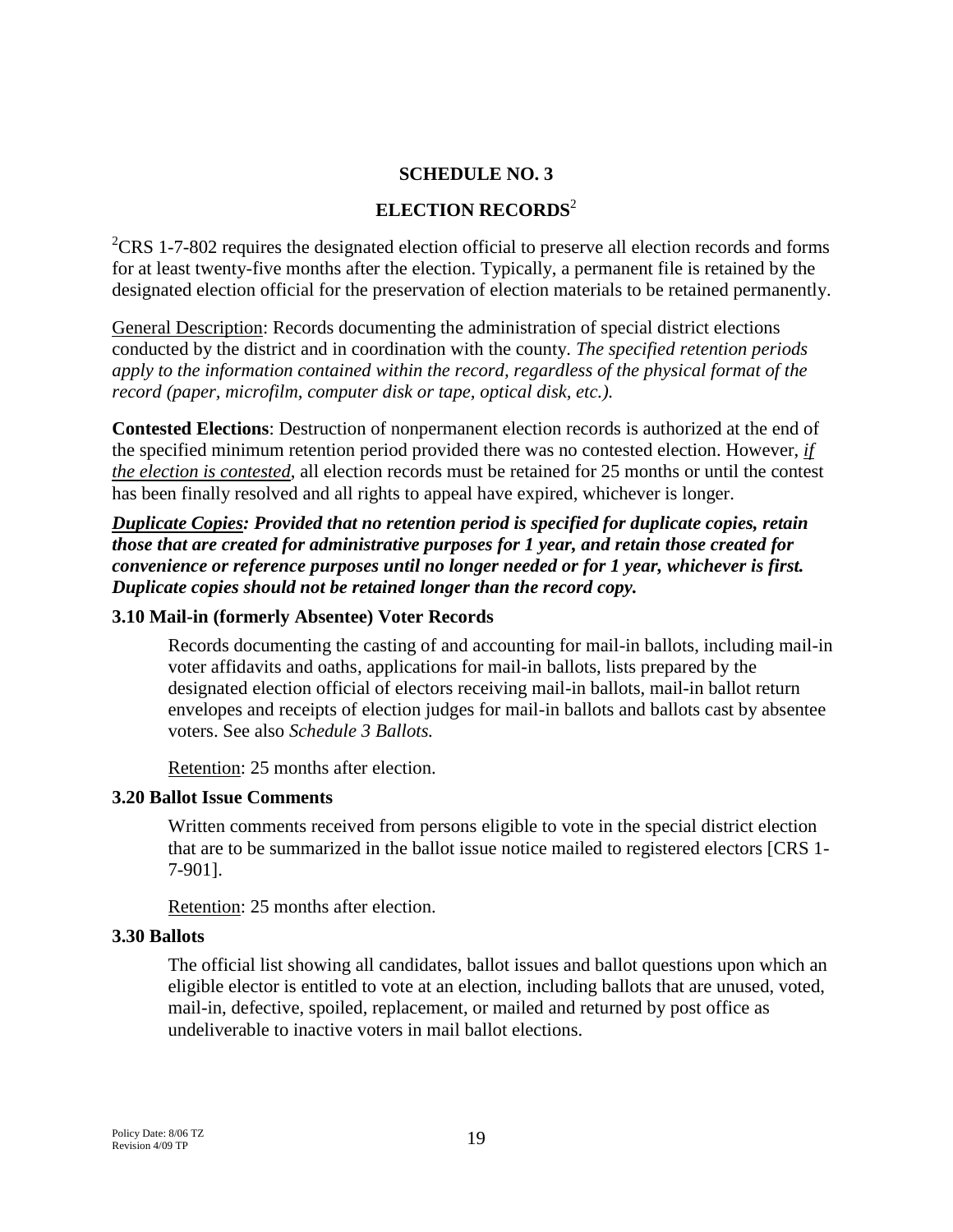Retention: 25 months after election or until time has expired for which the ballots would be needed in any contested proceedings, *except* retain one copy of ballot permanently in master election file.

# **3.40 Campaign Reports and Statements**

Affidavits, reports and statements regarding campaign committees, contributions and expenditures, required by the provisions of Colorado law.

# *Candidate Affidavits*

Affidavits required by CRS 1-45-110 to be filed by candidates for special district office, certifying that the candidate is familiar with the Fair Campaign Practices Act. The statute imposes retention duty on municipal clerk, and the county clerk and recorder; however, if a special district accepts a candidate affidavit, it should follow the same schedule:

# *Candidate Affidavits – Elected Candidates*

Retention: 1 year after elected candidate leaves office [CRS 1-45-112(1)(b)].

# *Candidate Affidavits – Unsuccessful Candidates*

Retention: 1 year from date of filing of affidavit [CRS 1-45-112(1)(b)]. *Committee Statements of Organization*

Statements made regarding the registration of various types of election committees, required by CRS 1-45-108. The statements should be filed with the municipal clerk or the county clerk and recorder, as appropriate; however, if a special district accepts such documents, it should follow the same schedule.

# *Candidate Committee Statements – Elected Candidates*

Retention: 1 year after elected candidate leaves office [CRS 1-45-112(b)].

# *Candidate Committee Statements – Unsuccessful Candidates*

Retention: 1 year from filing of statement [CRS 1-45-112(1)(b)].

# *Issue Committee Statements*

Retention: 1 year from date of filing of statement [CRS 1-45-112(1)(b)].

# *Contribution and Expenditure Reports*

Reports of contributions and expenditures required under the provisions of CRS Title 1, Article 45 for elected and defeated candidates, independent expenditures, and issues committees.

# *Candidate (Elected) Committee Reports*

Reports of candidates and organized candidate committees required by CRS 1-45- 108.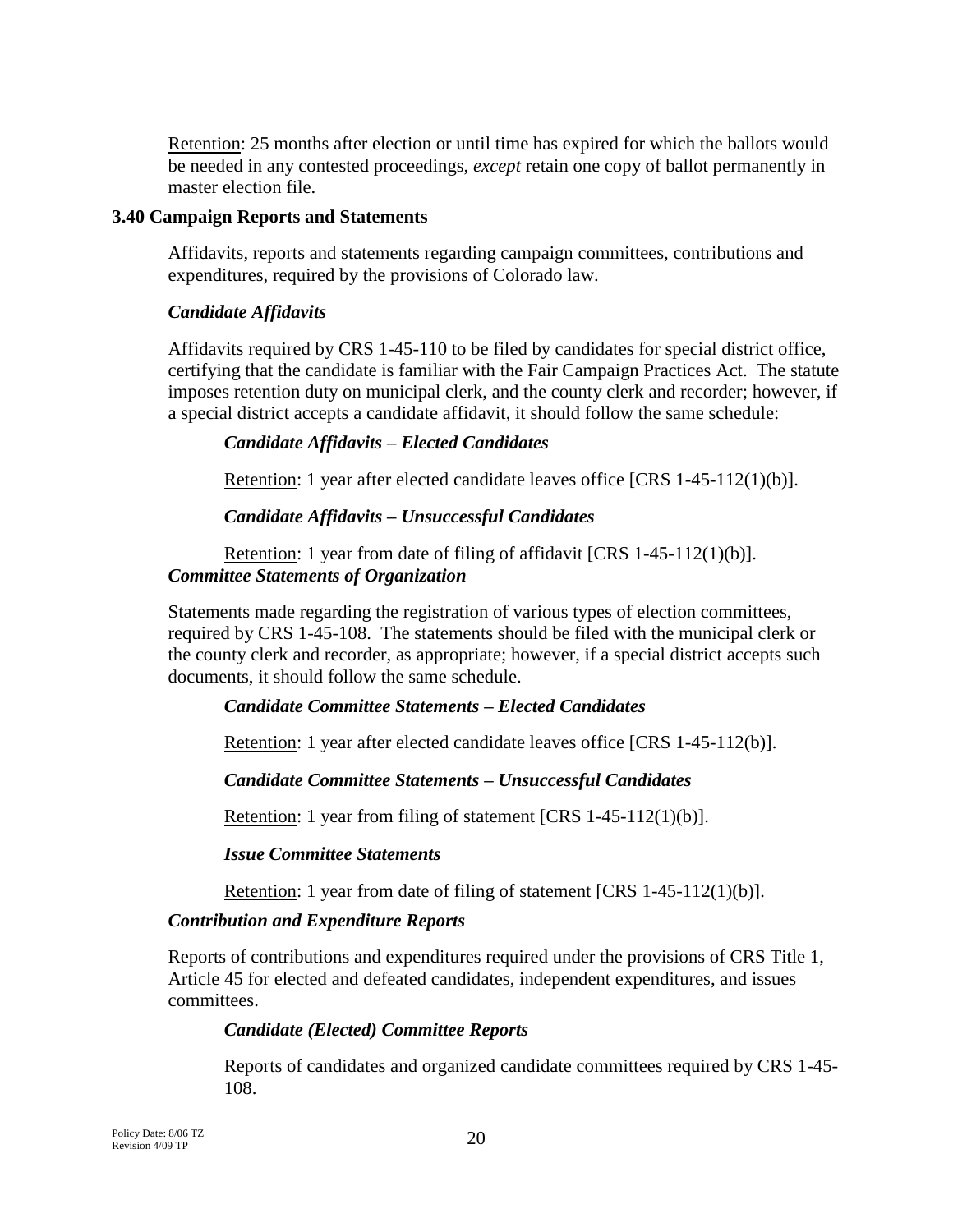Retention: 1 year after elected candidate leaves office [CRS 1-45-112(1)(b)].

# *Candidate (Unsuccessful) Committee Reports*

Reports of candidates and organized candidate committees required by CRS 1-45- 108.

Retention: 1 year from date of filing of report [CRS 1-45-112(1)(b)].

# *Issue Committee Reports*

Reports of committees organized in support of or in opposition to election issues, required by CRS 1-45-108.

Retention: 1 year from date of filing of report [CRS 1-45-112(1)(b)].

# **3.50 Certifications of Election**

*Certificates of Votes Cast*

Certificates of election judges showing the votes cast for candidate by office.

Retention: 25 months after election.

# *Certified Statement and Determination of Persons Elected*

Certification of the special district election results prepared by the designated election official.

Retention: Permanent.

# **3.55 Coordinated Election Records**

Records generated with regard to the conduct and results of coordinated elections held in conjunction with the County. *Note: Most records pertaining to coordinated elections are the responsibility of the County Clerk. Some coordinated election records are retained by the Designated Election Official as the official record of the district's portion of the election.*

# *Abstracts of Votes Cast – County Issued*

County's abstract of votes cast (certification of election results) relating to special district issues that were on the coordinated election ballot.

# Retention: Permanent

# *Ballot Certifications*

Designated election official's official certification to the county clerk of the ballot language for any measures appearing on the special district's portion of coordinated election ballot.

Retention: Permanent.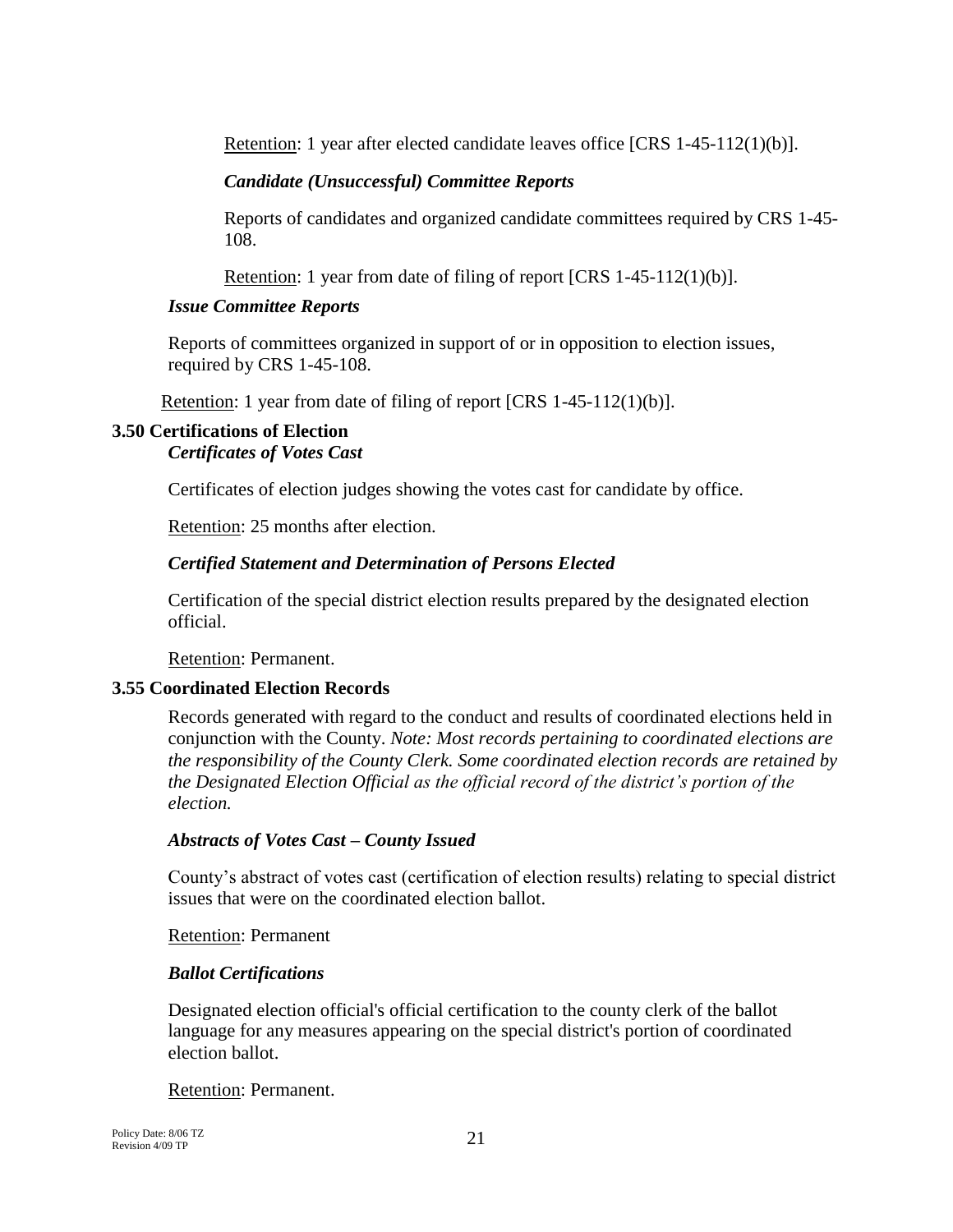# *Ballot Review Drafts*

Drafts of ballot language and proposed ballot layout exchanged with special district.

Retention: 25 months after election.

# **3.60 Election Judges Records**

Records pertaining to the election service of election judges.

# *Acceptances to Serve*

Written acceptance of commitment to serve as election judge, alternate judge, or designated election official.

Retention: 25 months after election.

# *Expense Statements*

Statement of expenses of election judges and supporting documentation such as receipts.

Retention: Until audited.

# *Instructions*

Written instructions issued to election judges regarding conduct of election.

Retention: 25 months + current.

# *Lists of Election Judges*

Listings prepared by the designated election official of election judges and alternates names, addresses and telephone numbers.

Retention: 25 months, except retain one copy of list for use at next election.

# *Oaths – Election Judges*

See *Schedule 3 Oaths and Affidavits.*

# **3.65 Mail Ballot Election Records**

Records relating to mail ballot elections conducted by the special district pursuant to State law, including affidavits of voters requesting replacement ballots, ballots (cast, duplicated, rejected, undeliverable, unused), paper or electronic poll books, mail ballot return verification envelopes, mail ballot processing logs, electronic or hard copy voter registration lists and property owner lists, written TABOR comments, and other mail ballot administrative records.

Retention: 25 months after election.

# *Unused Replacement Ballots*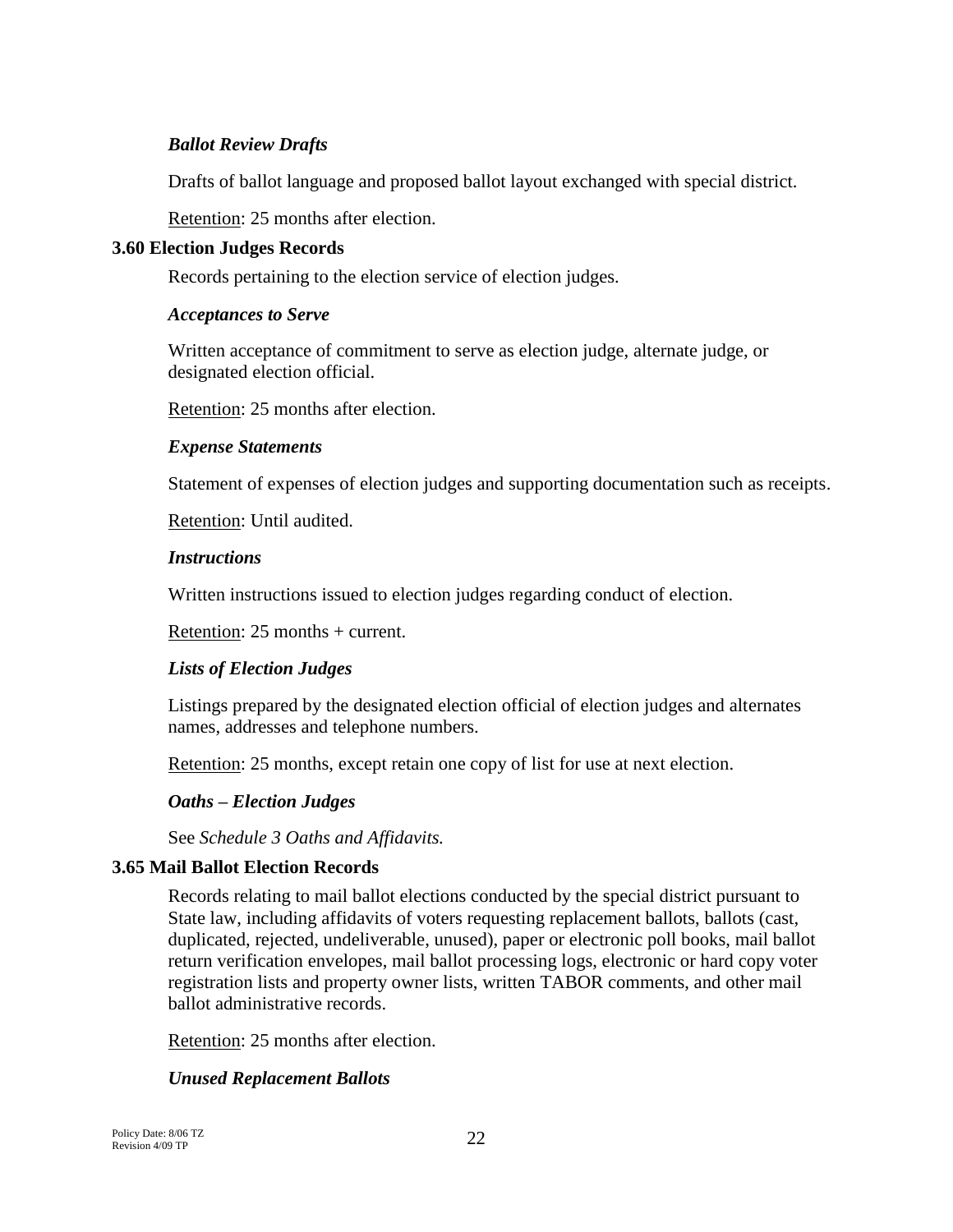Ballots that were available but were not used for voters who did not receive a mail ballot for some reason, who had moved without changing voter registration address, etc.

Retention: After challenge period for the election has passed [CRS 1-7-802].

# **3.70 Maps – Election**

Maps showing a district designations and boundaries for special district elections. See also *Schedule 7 Maps and Drawings*.

# Retention: Permanent.

 $3$ Election maps have historical value for election analysis, as evidence of evolution and growth of the district and as documentation of District boundary changes.

# **3.80 Nomination Records**

Records relating to the submission of self nomination and acceptance forms or letters for special district office [CRS31-1-804.3].

# *Protest to Self nomination and acceptance form or letter*

Retention: 25 months after election

# *Self Nomination and Acceptance Form or Letter*

# **Elected Candidates**

Retention: 25 months after election.

# **Unsuccessful Candidates**

Retention: 25 months after election.

# *Withdrawal from Nomination*

Retention: 25 months after election.

# **3.90 Notices of Election**

Copies of notices required to be posted, published or mailed regarding the special district election, including the "ballot issue notice" required by Section 20(3)(b) of Article X of the State Constitution containing summaries of comments on ballot issues.

Retention: 25 months after election.

# **3.100 Oaths and Affidavits**

Sworn statements made by electors or election officials, including oaths or affidavits made by judges, by electors requesting mail-in ballots, at the time of a challenge of an elector's right to vote, oaths of watchers and substitute watchers and similar documents.

Retention: 25 months after election or until time has expired for which election documentation would be needed in any contested proceedings.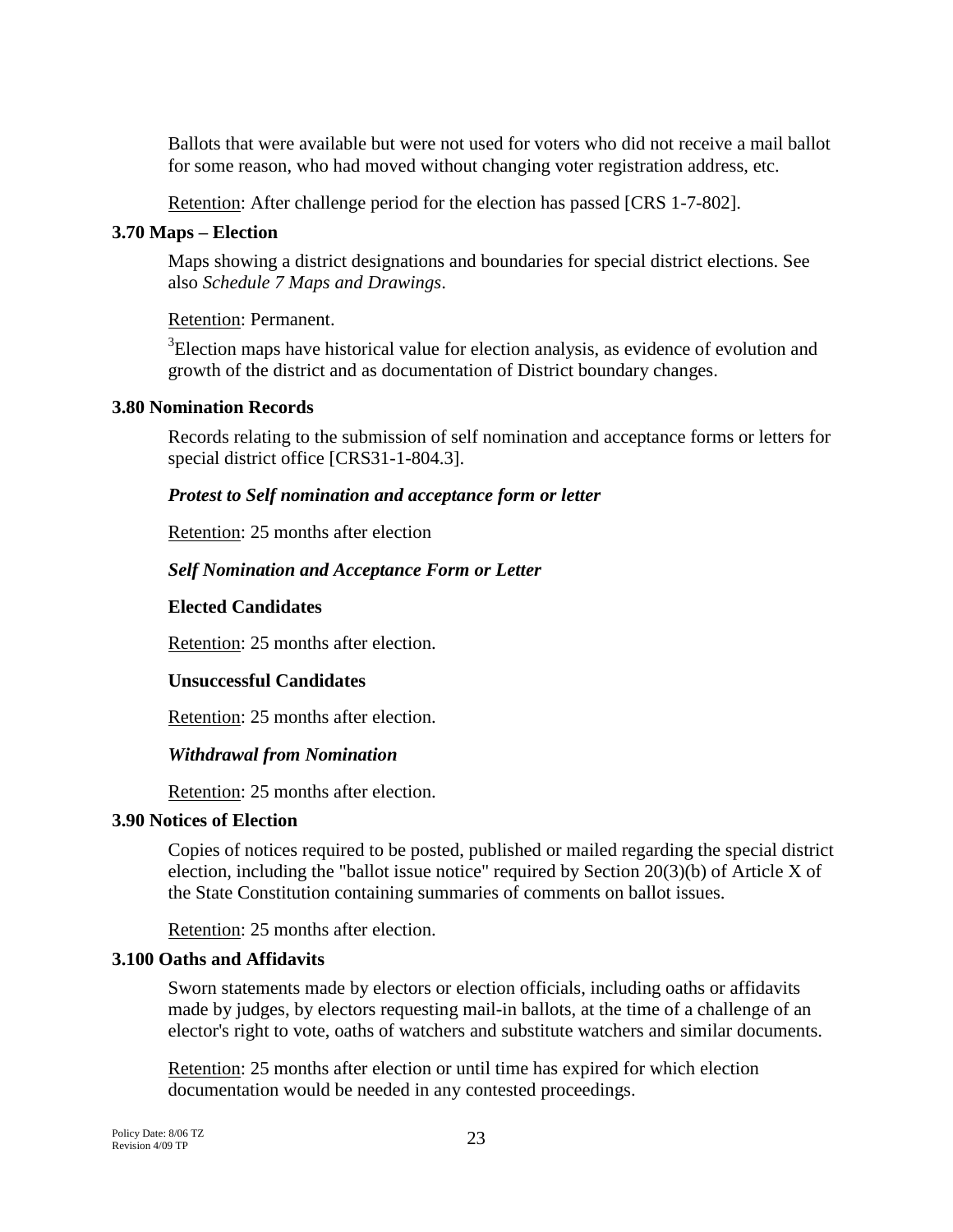# **3.110 Petitions – Election**

### *Inclusion/Exclusion Election Petitions*

Petitions for the conduct of an election to determine whether property should be included into or excluded from the district [CRS 32-1-401 and 32-1-501].

Retention: Permanent.

### *Certifications of Petitions*

Certifications regarding the sufficiency or insufficiency of election petitions.

Retention: Permanent.

### *Insufficient Petitions*

These are petitions that have been determined by the special district, or the courts, as being not complete in meeting the district and/or statutory requirements for submitting petitions.

Retention: 2 years after all appeals have been closed *except* retain one copy of representative pages permanently for historical purposes.

### *Protest Records – Petitions*

Records relating to protests submitted to the district, protest process and hearings and findings of the district regarding the protest.

Retention: Follow retention period for the specific type of petition.

# *Recall Petitions*

Petitions submitted in accordance with legal requirements by citizens demanding the removal of an elected district official from office [CRS32-1-906].

Retention: 3 years after submission, *except* retain one copy of representative pages for historical purposes in permanent election file, and *except* that unsuccessful petitions may be returned to petition representatives after the special district certification that the petition is insufficient.

# **3.120 Polling Records**

#### *Poll Books*

A list kept by election judges of eligible electors to whom ballots are delivered or who are permitted to enter a voting machine for the purpose of casting their votes at an election.

Retention: 25 months + current.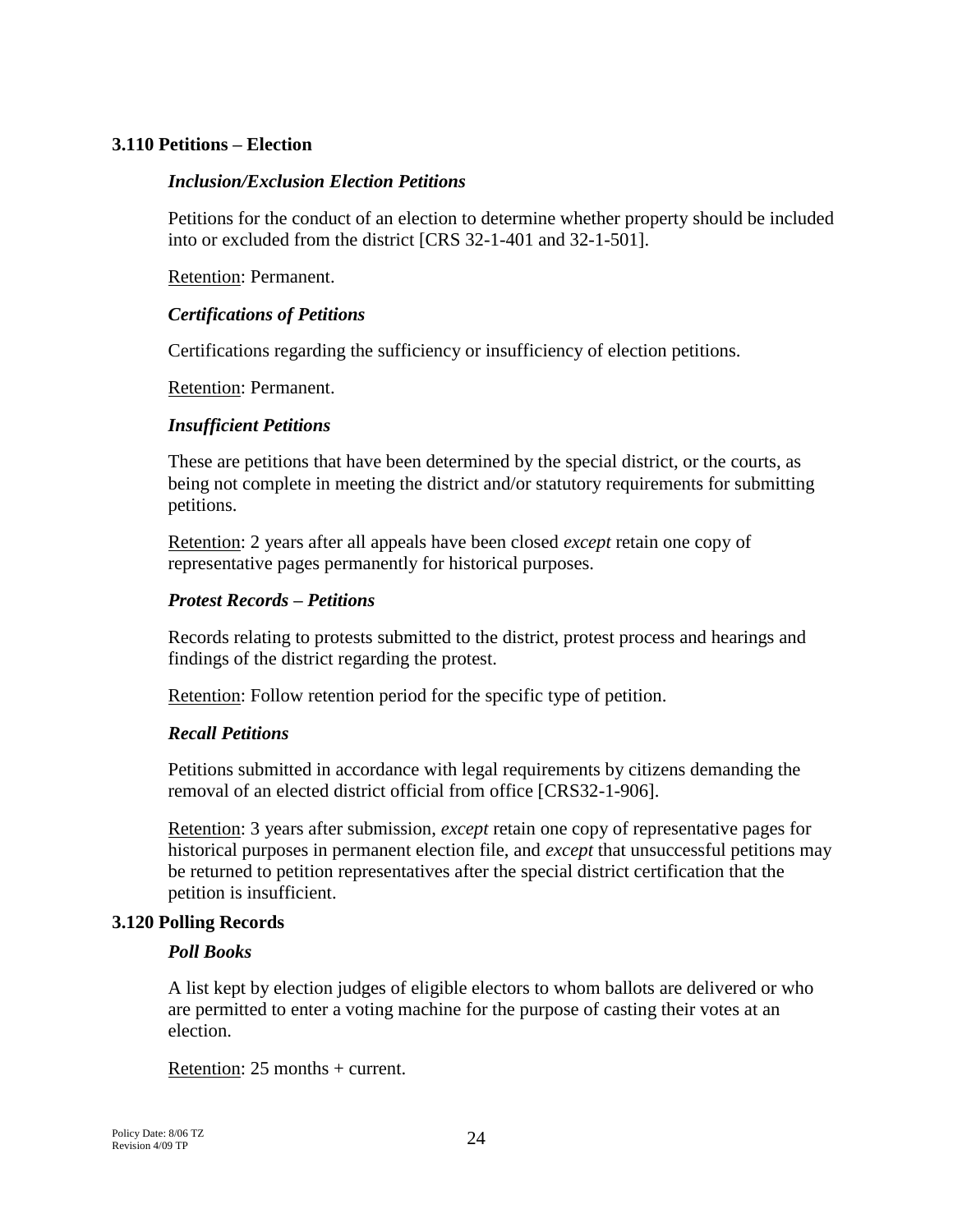# *Registered Voter Lists*

Lists of registered electors for the election provided to election judges for use in verifying voter registrations at polling places.

Retention: 25 months after election.

# *Poll Site Records*

Documentation of selection of site and arrangements for use as a polling place.

 $<sup>5</sup>$  The retention schedule follows the requirement set out in state law.</sup>

Retention: 25 months after election.

# **Property Owners Lists**

Lists of owners of property in the district provide to election judges for use in verifying elector eligibility.

Retention: 25 months after election.

# *Voter Self-affidavit Signature Forms*

Forms signed by voters at the polls to establish identity and request a ballot.

Retention: 25 months after election.

# **3.130 Receipts and Accounting Forms**

# *Receipts for Transfer of Election Materials*

Documentation for the receipt or transfer of election-related materials between the designated election official and election judges, including receipts for mail-in ballots, ballot boxes, registration book, etc.

Retention: 25 months after election.

# *Statement of Judges*

Statement of election judges accounting for ballots voted, spoiled, delivered to voters, unused and returned to the designated election official.

Retention: 25 months after election.

# **3.135 Surveillance Recordings – Election Areas**

Video or audio recordings of election operations in secured areas, such as ballot receipt, tabulation, handling and processing areas.

Retention: 25 months after election.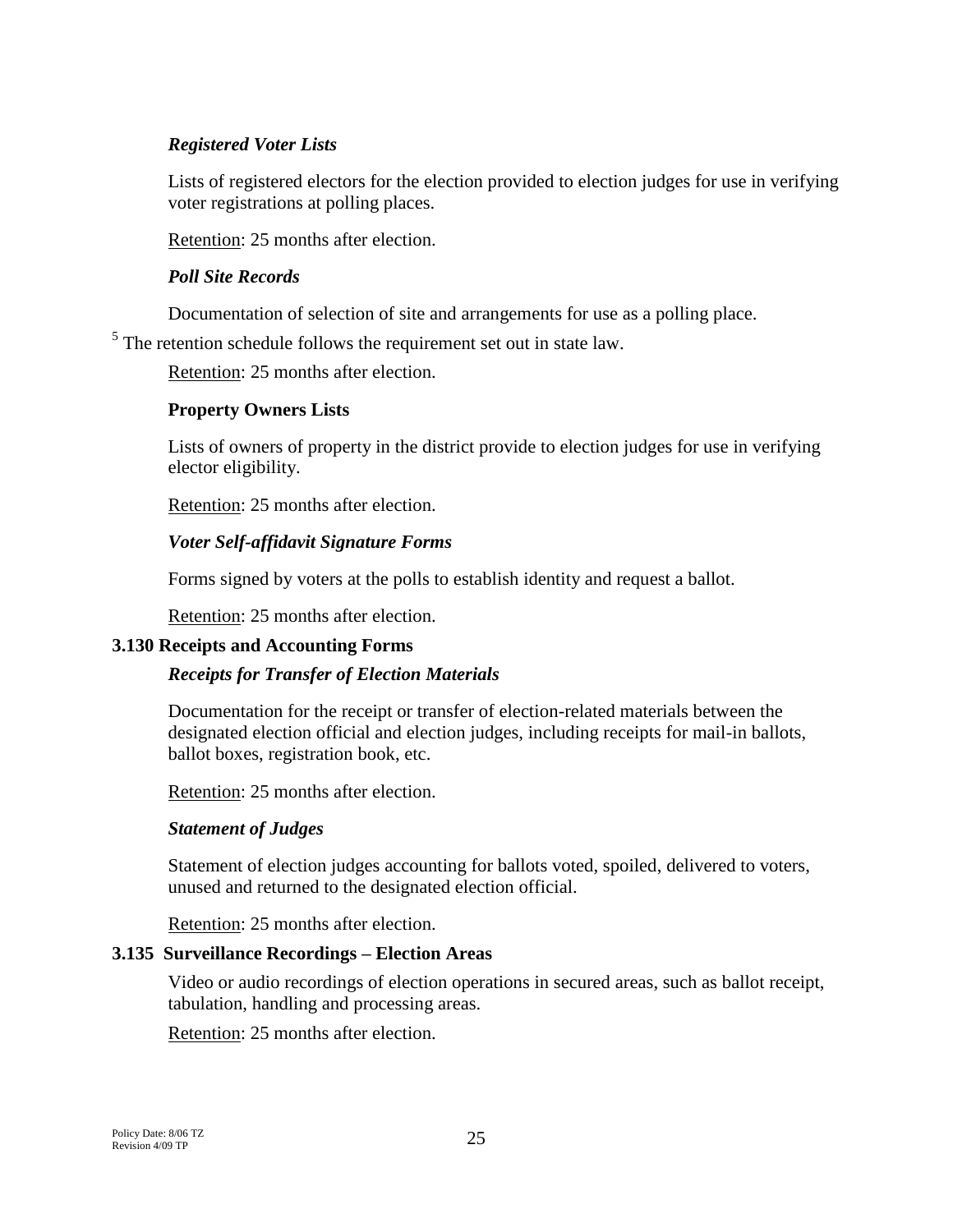# **3.140 Tabulation Records**

# *Abstract of Election*

Summary of election results posted in a conspicuous location by the judges of election.

Retention: 25 months after election.

### *Tally Lists*

Worksheets included in poll books or prepared by the designated election official for use of the judges of election to keep track of votes cast at the time ballots are opened and read.

Retention: 25 months after election.

# *Tabulation Test Results*

Records of testing of the tabulation equipment prior to and/or after the machine tabulation of ballots.

Retention: 25 months after election or until such time has expired for which the ballots would be needed in any contested proceedings.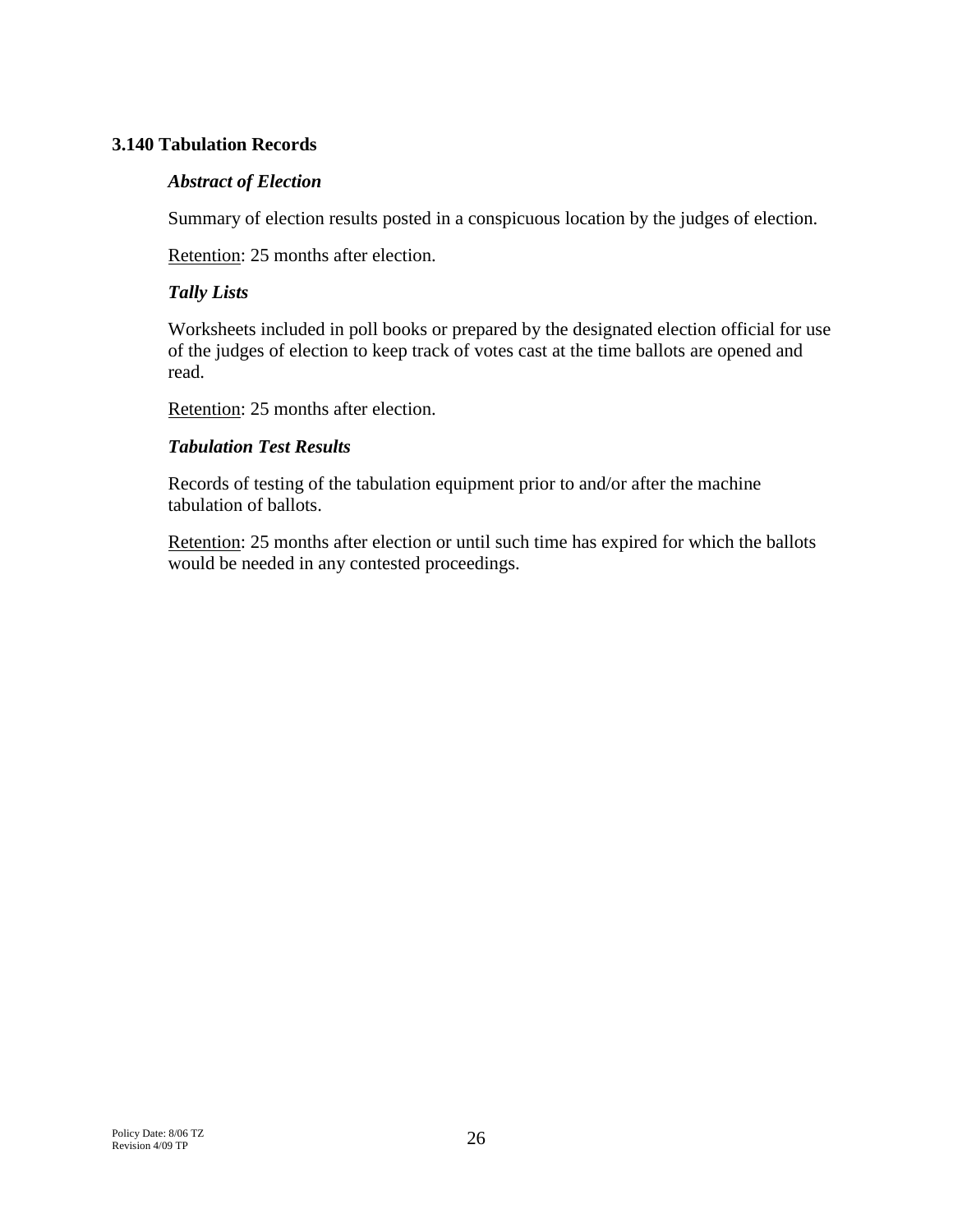# **SCHEDULE NO. 5**

#### **FINANCIAL RECORDS**

General Description: Records documenting and ensuring accountability for the receipt and expenditure of public funds. *The specified retention period applies to the information contained within the record, regardless of the physical format of the record (paper, microfilm, computer disk or tape, optical disk, etc.).*

*Duplicate Copies: Provided that no retention period is specified for duplicate copies, retain those that are created for administrative purposes for 1 year, and retain those created for convenience or reference purposes until no longer needed or for 1 year, whichever is first. Duplicate copies should not be retained longer than the record copy.*

#### **5.10 Accounts Payable Records**

Records that serve as the basis for payment of bills by the special district, including copies of bills paid, copies of checks, invoices, purchase orders and receiving reports, and correspondence with vendors.

### *Accounts Payable Records in General*

Retention: 6 years + current.

#### *Balance Sheets*

Retention: Until updated.

# *Bills Paid*

Retention: 6 years.

#### *Invoices and Statements*

Retention: 6 years + current.

# *Publication of Bills Paid*

See *Schedule 7 Affidavits of Publication.*

# *Reports of Bills Allowed*

Listings of bills presented to the governing body or other authority for payment authorization.

Retention: 6 years + current.

#### *Charge Slips and Credit Card Statements*

Documentation of charges for items such as printing and meals or credit card transactions.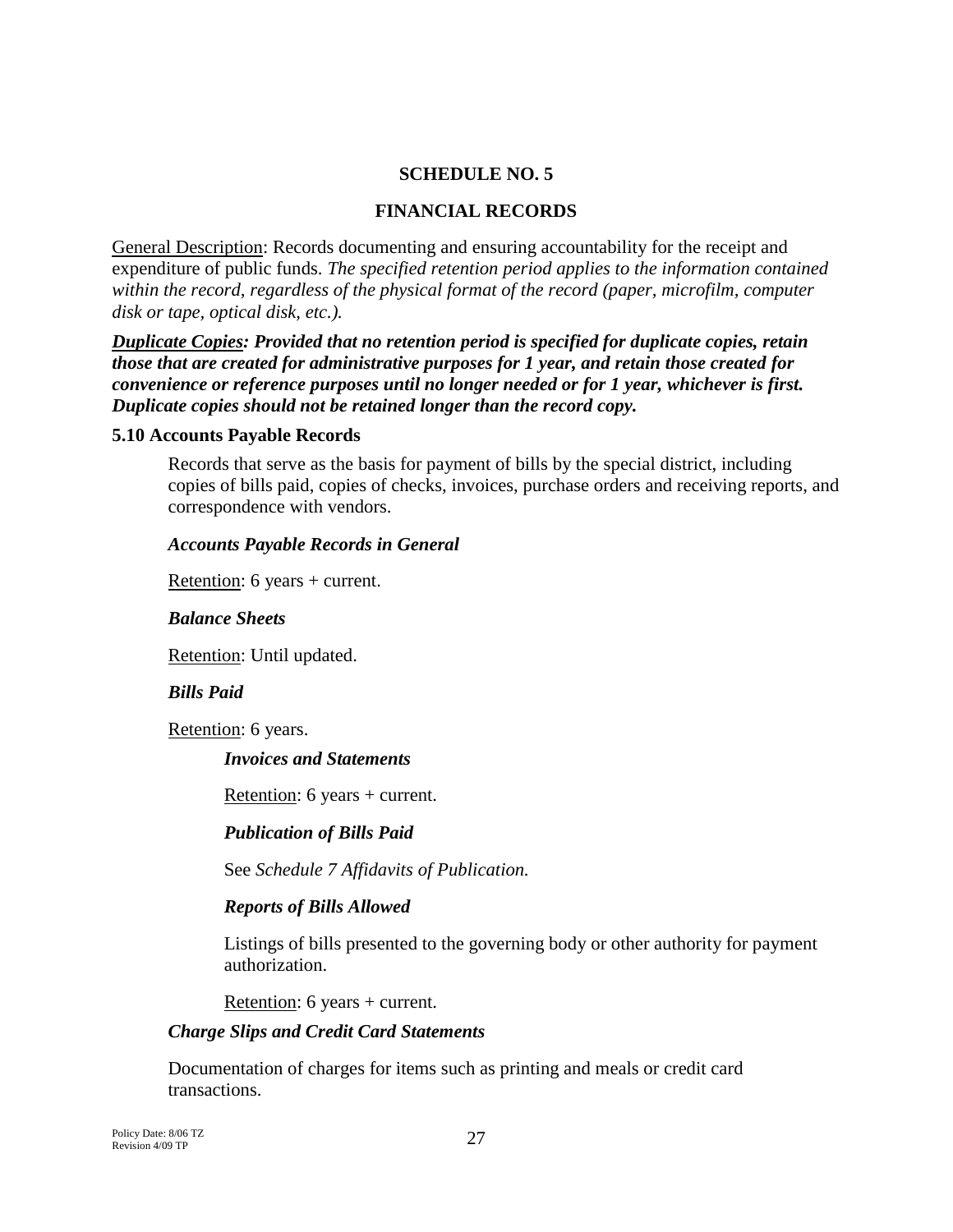Retention: 2 years + current.

# *Credit Card Records*

Records of credit cards issued to the special district for district use.

Retention: 1 year + current after cancellation.

### *Expense Records*

Records maintained to document travel, mileage, claims for reimbursement and other expenses of district officials while on district business, including requests, authorizations, reimbursements and other similar transactions.

Retention: 2 years, provided audit has been completed.

# *Form 1099*

Sent to vendors such as contractors when the vendor's charges for services exceed \$600 for the year.

Retention: 4 years.

### *Petty Cash Records*

Records of petty cash fund account and requests for petty cash for various purposes.

Retention: 1 year + current.

# *Purchasing Records*

See *Schedule 5 Purchasing Records.*

# *Vendor Files*

Files maintained as a unit to track accounts payable activity for specific vendors, including information such as Federal Taxpayer Identification Number, name and address, correspondence, copies of checks, etc.

Retention: 6 years + current.

#### **W-9 Forms**

Forms used to record information, including taxpayer identification number, for vendors, contractors, and service providers paid more than \$600 per year.

Retention: 3 years + current.

# **5.20 Accounts Receivable Records**

Records that serve as the basis for collection of amounts owed by vendors, organizations and citizens having accounts with the special district, and documentation of billing and collection of monies.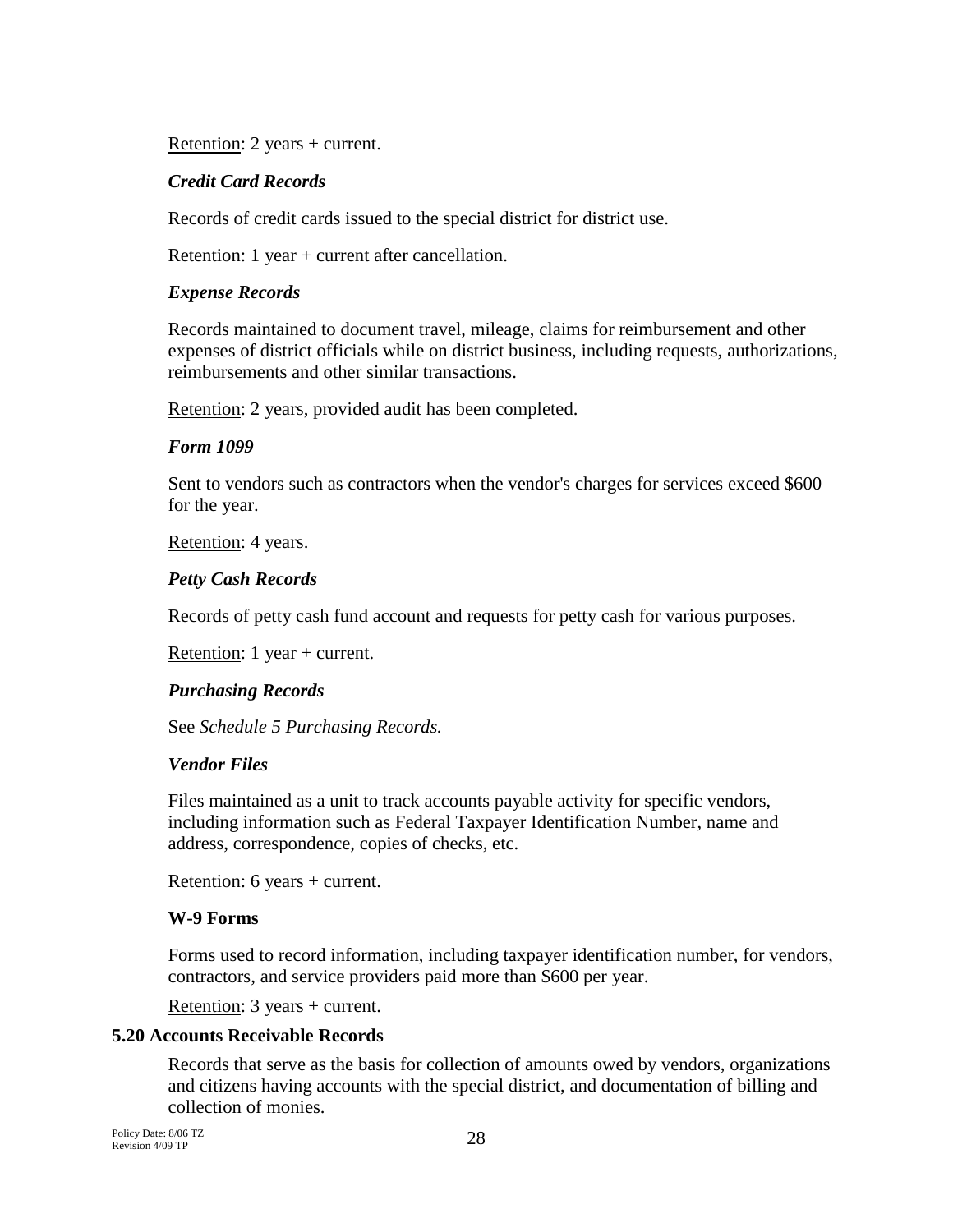### *Accounts Receivable Records in General*

Retention: 2 years + current.

### *Balance Sheets*

Retention: Until updated.

### *Cash Books, Receipts and Reports*

Cash book showing receipts, cash account pre-edit listing, daily cash reports and other documentation of receipt of monies for fees, parking tickets, rentals, registrations, etc.

Retention: 2 years + current.

### *Cash Register Validation Tape*

Retention: 1 year + current.

#### *Fee Receipts*

See *Cash Books, Receipts and Reports* above.

## *Invoices and Statements Issued by the Special District*

Billings by the district to outside companies or institutions for damages, supplies, services or repairs, etc.

Retention: 6 years + current.

#### *Utility Billing Records*

See *Schedule 5 Utility Billing.*

#### **5.30 Agreements And Contracts - Financial**

See *Schedule 7 Agreements and Contracts.*

# **5.40 Audit Records**

Records documenting external audits of the financial position of the district.

#### *Agreements – Audit Services*

See *Schedule 7 Agreements and Contracts.*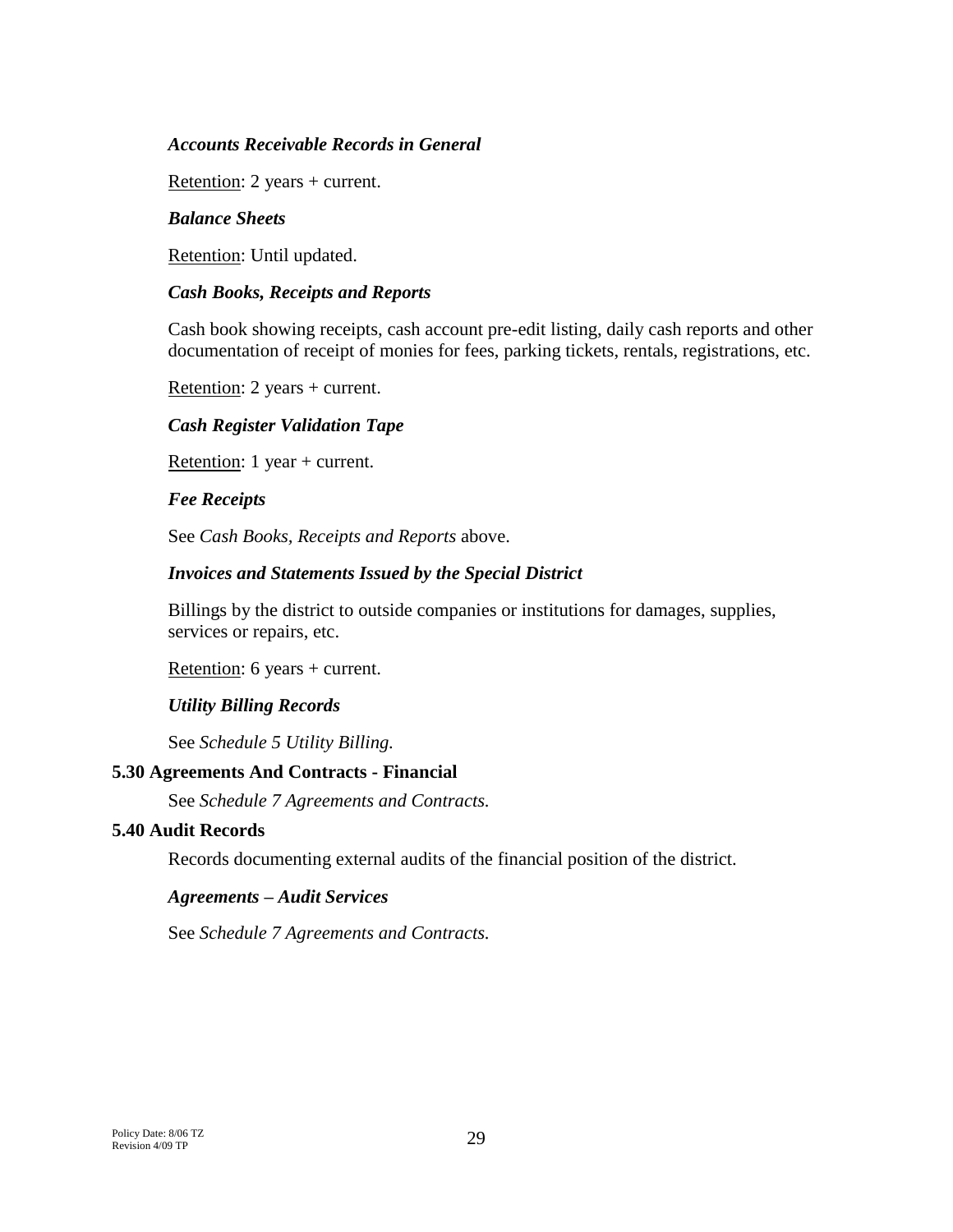### *Audit Reports*

Annual or special reports prepared by external auditors examining and verifying the special district's financial activities or the financial activities of a fund, department or other component of the district government.

Retention: Permanent.

### *Audit Work Papers*

Documentation consisting of routine correspondence with auditors and copies of district records compiled for use by auditors in performing an audit.

Retention: 2 years + current after completion of audit.

### **5.50 Bank Records**

Records documenting the current status and transaction activity of special district funds held at banks.

# *Bank Records – In General*

Retention: 2 years + current.

### *Bank Statements*

Monthly statements showing the amount of money on deposit to the credit of the district.

Retention: 6 years + current.

# *Check Records*

# *Cancelled Checks*

Retention: 6 years + current.

#### *Duplicate Copies of Checks*

Carbon copies or photocopies of checks issued and maintained solely as a quick reference source.

Retention: 1 year + current.

# *Register – Check*

Chronological listing of check entries.

Retention: 6 years + current.

# *Stubs – Check*

Retention: 1 year + current.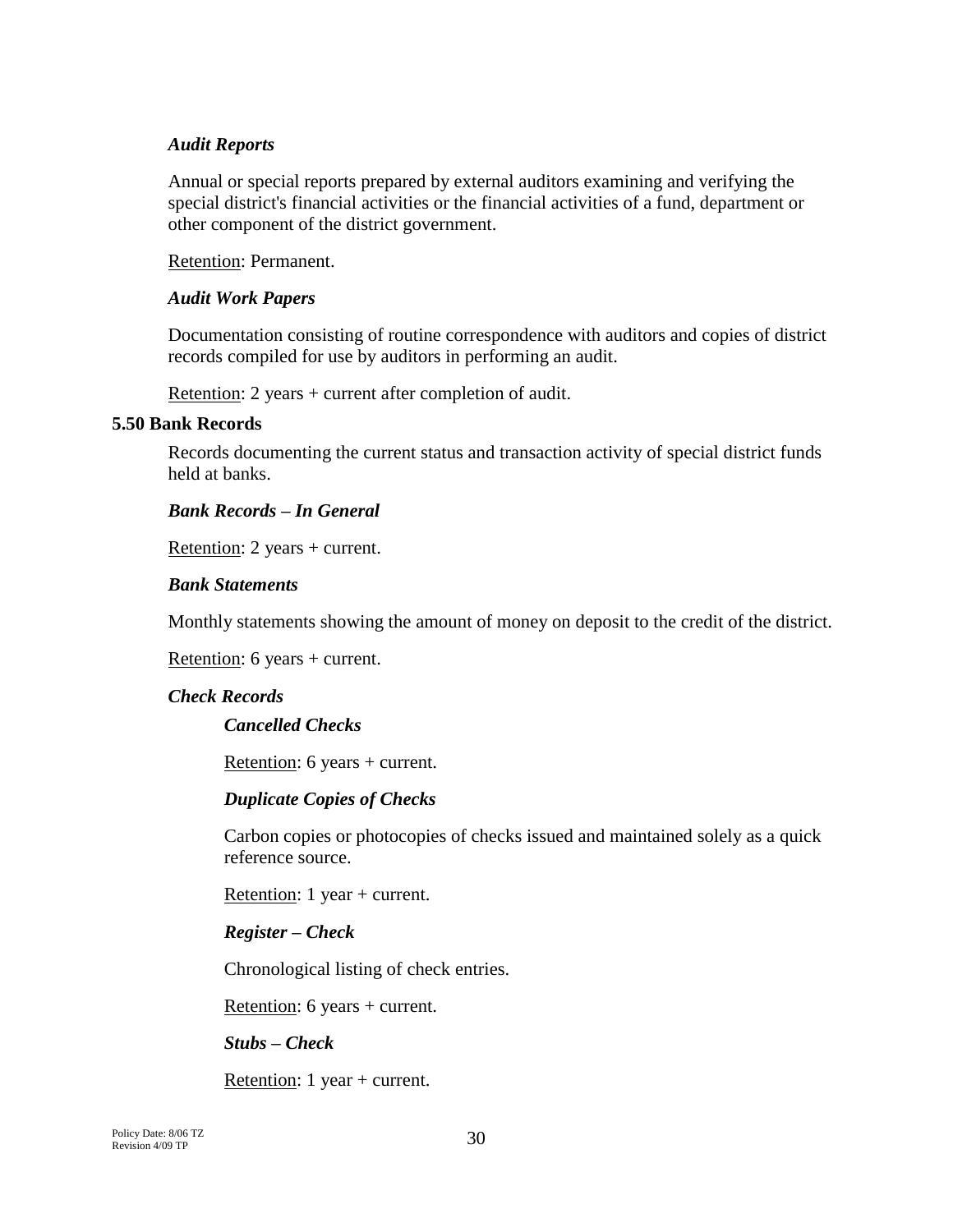### *Voided Checks*

Retention: 1 year + current.

### *Certificates of Deposit*

See *Schedule 5 Investment Records.*

#### *Deposit Pass Books*

Records of district savings account deposits, withdrawals and balances.

Retention: 6 years + current.

#### *Deposit Slips*

Bank cashiers' slips showing amount and date of deposit of monies into district accounts.

Retention: 1 year + current.

#### *Money Market Certificates*

See *Schedule 5 Investment Records.*

#### *Reconciliations*

Retention: 6 years + current.

#### *Savings Bond Records*

See *Schedule 5 Investment Records.*

### *Trial Balances*

Retention: 2 years + current.

# **5.55 Bankruptcy and Foreclosure Records**

Records documenting bankruptcies and foreclosures in which the special district has some kind of a financial interest due to liens, unpaid assessments, unpaid fees or bills, etc.

Retention: 6 years + current after the district recovers money owed or has no further interest in the proceeding.

#### **5.60 Bids**

See *Schedule 5 Purchasing Records.*

# **5.70 Billing Records**

See *Schedule 5 Accounts Receivable Records* and *Utility Billing.*

#### **5.80 Bond Issue Records**

### *Bond Issue Files*

Policy Date: 8/06 TZ Revision 4/09 TP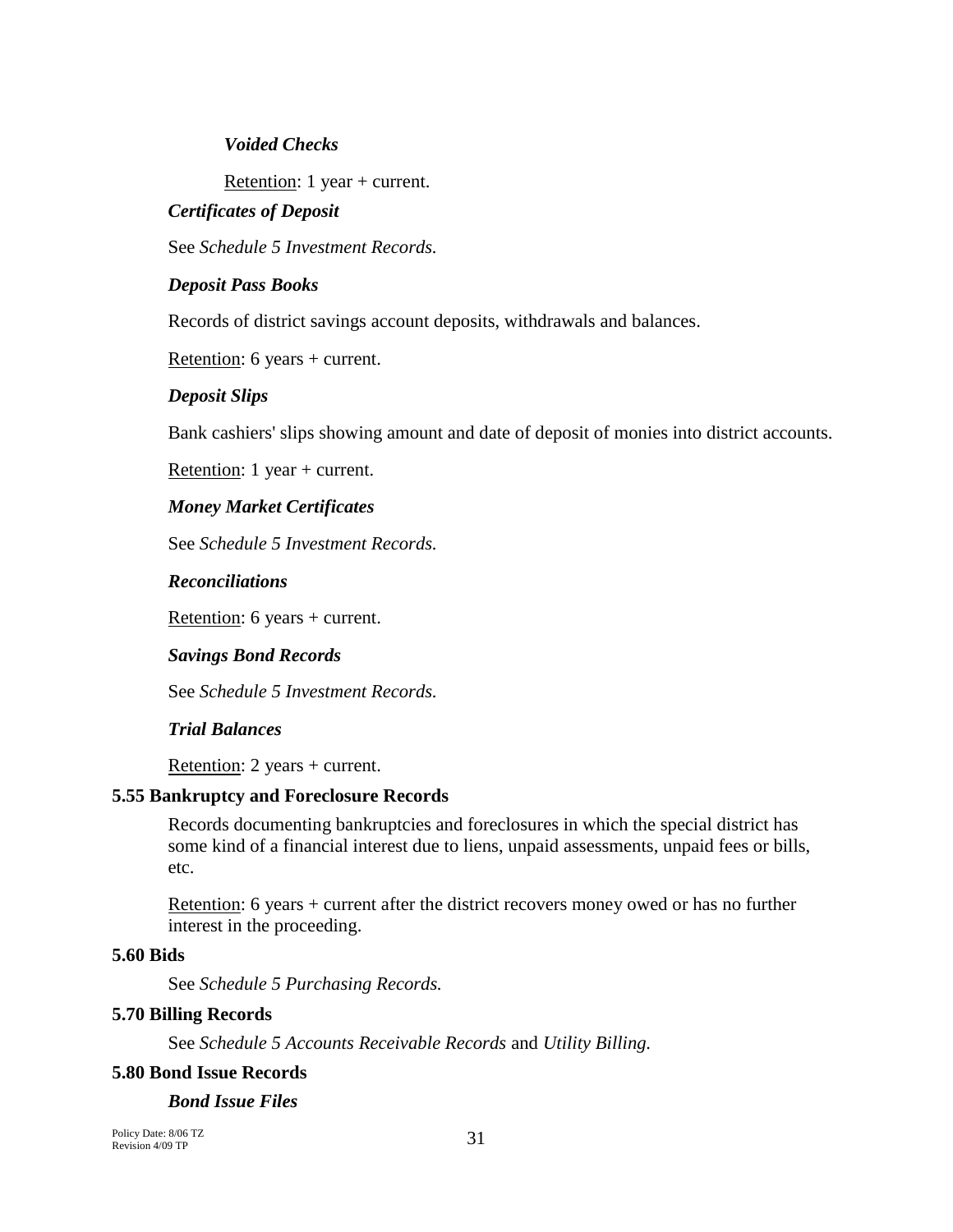Records that document the authorization to finance improvements through bonded indebtedness and implementation of bond issues, including bond anticipation notes, general obligation bonds, revenue and refunding bonds, water bonds and special improvement bonds; usually include correspondence and general documentation, authorizations supporting financial arrangements, bond ratings, contracts or sales agreements, and sample copies or specimens of bonds sold as evidence of district indebtedness.

Retention: 2 years after final payment.

# *Bond Issue Proceedings Books*

Certified record of proceedings relating to a bond issue, containing specimen (usually original) documents related to the approval process and issuance of bonds typically compiled in book form for presentation to the special district by the bond agent or bond counsel.

Retention: Permanent.

# *Bonds, Notes and Coupons Paid*

Canceled or redeemed bonds and coupons received from paying agents throughout the lifetime of the bond issue; cancelled upon receipt.

Retention: 1 year after maturity.

# *Bond Registers and Ledgers*

Used to document the redemption of coupons for issued bonds. Bond registration and redemption transactions may be handled by a bond registration or paying agent for some districts.

Retention: Permanent.

# **5.90 Bonds - Public Officials**

See *Schedule 15 Bonds.*

# **5.100 Budget Records**

# *Budget – Final Adopted*

Final financial plan for the budget period established by the special district as approved by the governing body for the allocation and budgeting of all expenditures of the district.

Retention: Permanent.

Duplicate Copies: Until superseded.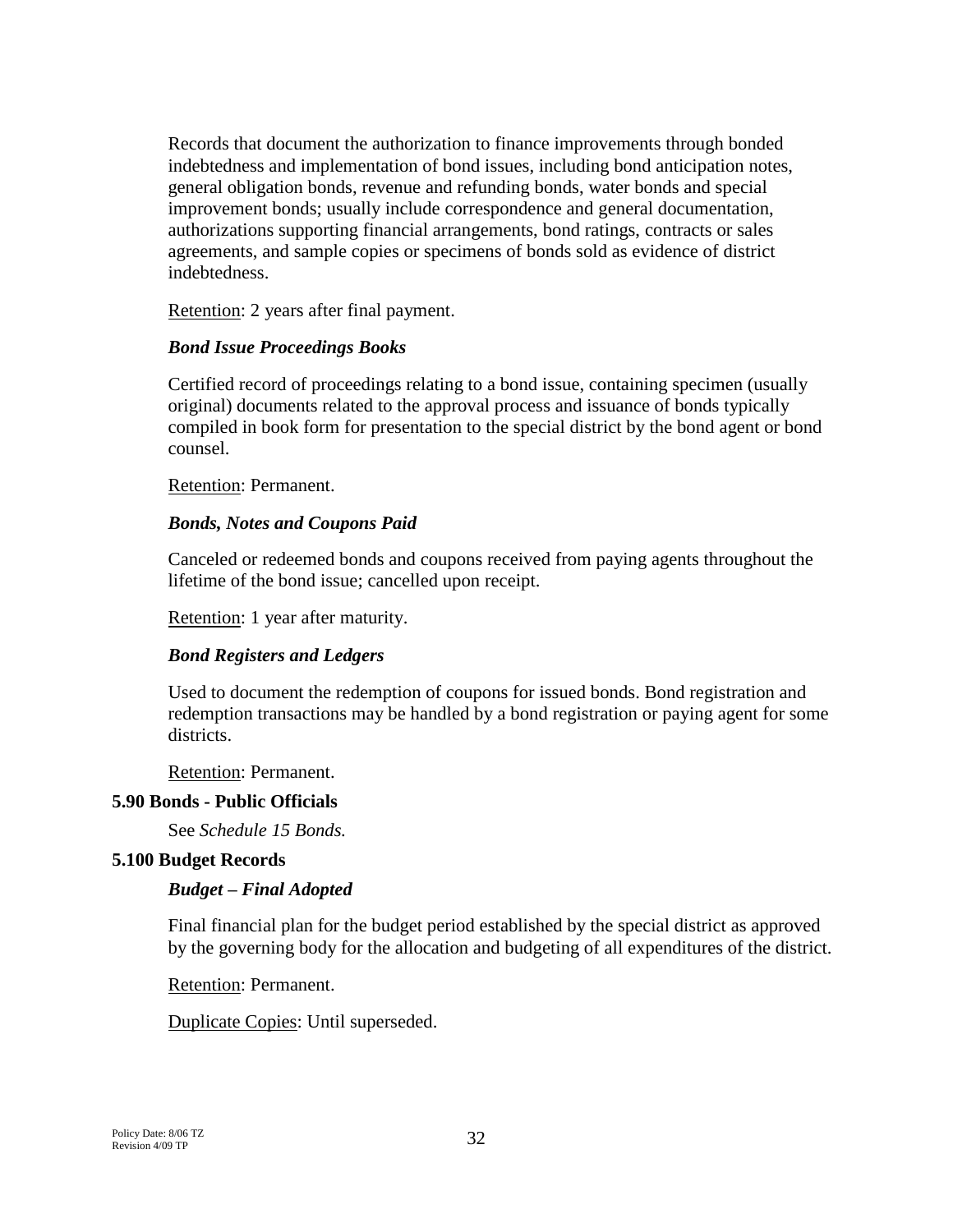### *Budget – Preliminary*

Draft version of the budget presented for public inspection and review prior to consideration of the budget by the governing body.

Retention: 1 year after adoption of final budget.

Duplicate Copies: Until final budget is adopted.

### *Budget Reports*

### *Monthly or Quarterly Reports*

Periodic reports regarding the status of receipts and disbursements in comparison to the adopted budget.

Retention: 2 years + current.

### *Year-End Reports*

Summary annual budget reports compiled at year-end.

Retention: 6 years + current. "Budget Report" =  $3$  years.

### *Budget Work Papers*

Papers used to assist in the preparation and review and decision-making processes for district budget requests, including reports, budget instructions, worksheets, spending plans, budget proposals, financial forecasting reports and similar records.

Retention: 1 year + current.

# **5.120 County Revenue Programs**

See *Schedule 5 Government Revenue Programs.*

#### **5.130 Expense Records**

See *Schedule 5 Accounts Payable Records.*

#### **5.140 Federal Revenue Programs**

See *Schedule 5 Government Revenue Programs.*

#### **5.150 Fee and Rate Schedules and Supporting Documentation**

Fee and rate schedules and supporting documentation justifying the determination of special district fees and rates; i.e., calculations, methodology for establishing the fee or rate, comparisons with other districts, projections of revenue based on recommended fees or rates, etc. See also *5.20, Accounts Receivable Records* for fee collection records.

# **Emergency Medical, Ambulance and Inspection-Related Fees and Rate Schedules and Supporting Documentation**

Retention: 1 year + current.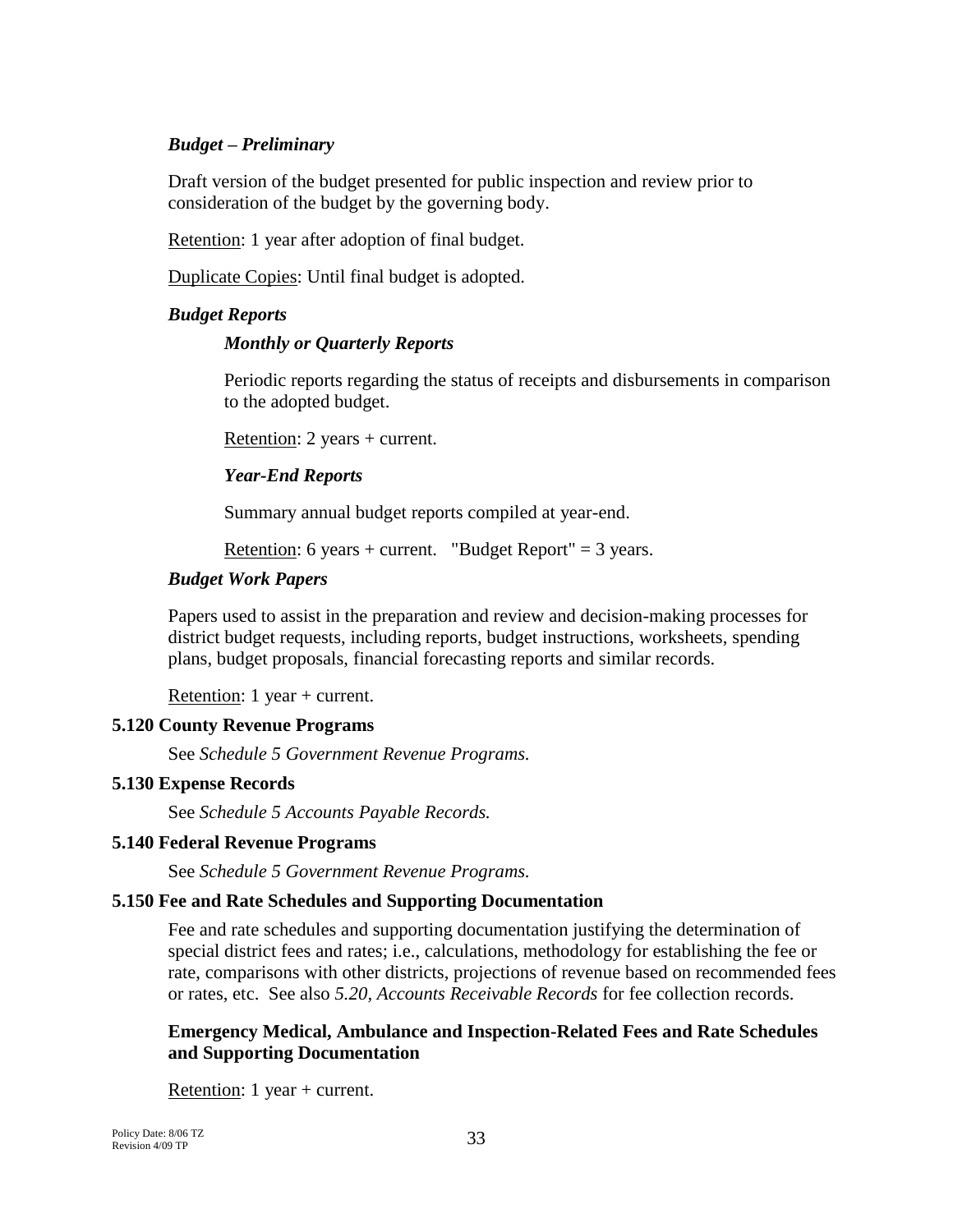# **5.160 Financial Guarantees**

Records relating to the acquisition and release of various forms of financial guarantee - including escrow accounts, letters of credit, liens, promissory notes — required by the district from other parties to ensure performance, payments or the completion of certain specified actions, such as the completion of projects, required improvements or the payment of delinquent bills or assessments.

Retention: 1 year after expiration, completion of guaranteed project (if applicable) or release of the guarantee by the special district.

# **5.170 Financial Reports**

See *Schedule 5 Reports – Financial.*

# **5.180 Fixed Asset Records**

Inventories and listings kept to track and control the fixed assets of the district, including buildings, real estate, office equipment, tools, machinery and other equipment.

# *Acquisitions*

See *Schedule 16 Acquisition Records.*

# *Annual Reports*

Worksheets compiled for annual reports listing totals of all fixed assets, purchases and disposition of assets.

Retention: Until superseded.

# *Depreciation Detail*

Retention: 3 years + current.

# *Disposition Records*

Records of disposal of district and personal property (nonreal estate) and unclaimed, abandoned or confiscated property such as bicycles and vehicles by competitive bidding or destruction, including date, department name, description of item, value, disposition, method and reason for disposition, condition, value and approvals.

Retention: 3 years + current after disposition of property.

# *Fixed Asset Files*

Listings of all special district property (buildings and real estate), vehicles, equipment and furniture. Includes description, cost, date purchased, location, name of vendor and depreciation.

Retention: 10 years.

# *Inventories – Fixed Assets*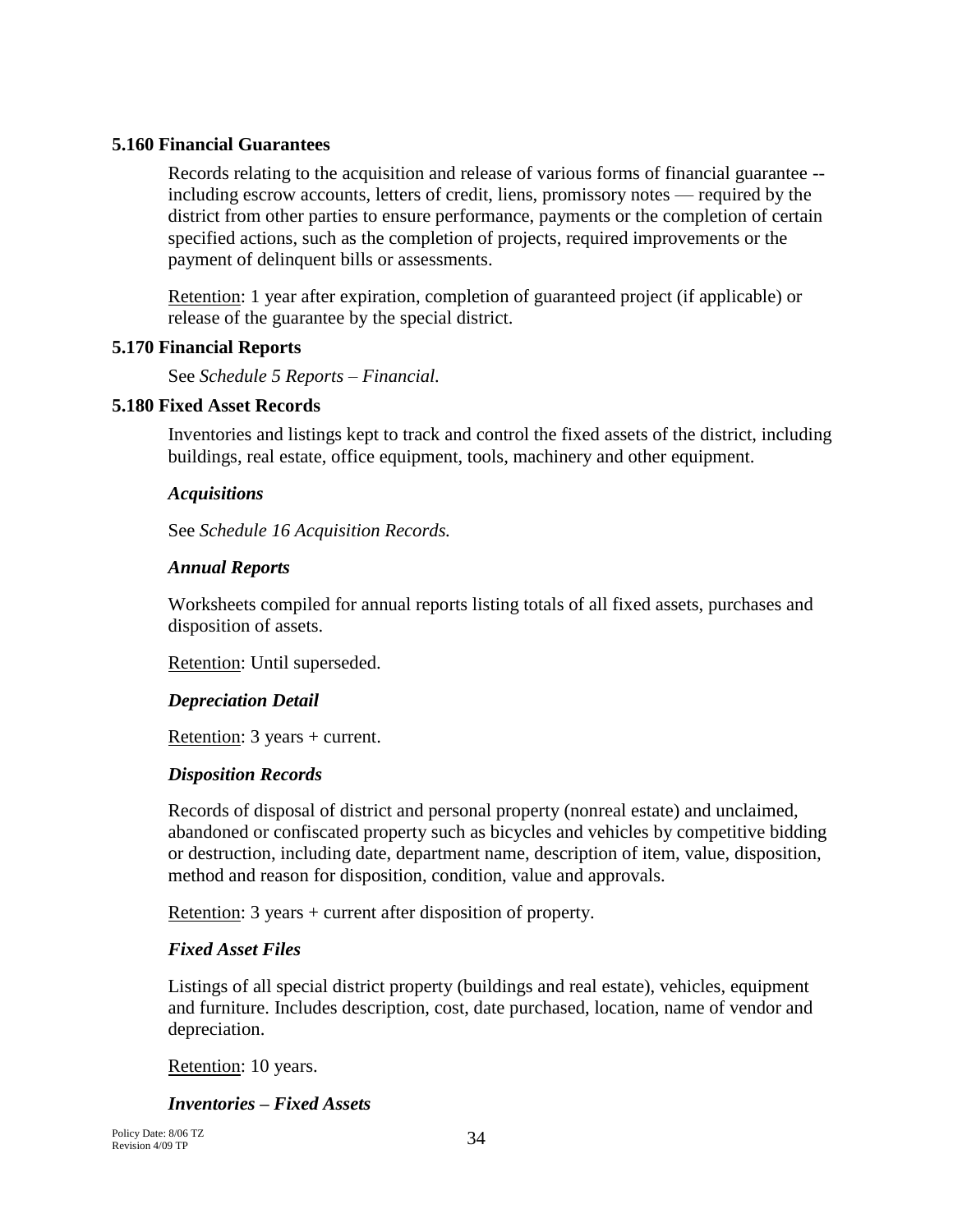Listings of expendable and nonexpendable property of the district, including buildings, real estate, vehicles, furniture, equipment, supplies and other items owned or administered by the special district.

Retention: Until revised.

# *Surplus Property Records*

Documentation of the sale of surplus real property, including invitations, bids, acceptances, lists of materials, evidence of sales and related correspondence. See also *Schedule 16 Sale or Transfer of Property Records.*

Retention: 6 years after final payment.

# **5.190 Franchise Records.**

*Deleted; not applicable to Fire Districts.*

# **5.200 Fund Records**

See also *Schedule 5 Accounts Receivable Records* and *Accounts Payable Records* for fund receipts and expenditures.

# *Fund Establishment*

Records pertaining to the creation and purposes of special funds that are separate from the General Fund.

Retention: Permanent.

# *Trust Fund Records*

Documentation of bequests to the special district.

Retention: 2 years after trust fund closed.

# **5.210 Government Revenue Programs**

Records pertaining to governmental programs allocating state or federal revenue sharing funds to special district for specific purposes. See also *Schedule 5 Grants*.

# **Colorado Department of Revenue Monthly Revenue Distribution Report**

Report includes account number, name, jurisdiction, filing period, source, tax, penalty, interest, distribution and Department of Revenue interest/days.

Retention: 1 year + current after completion of audit.

# *Revenue Sharing*

Documentation and reports of the district's receipt and reallocation of federal revenue sharing funds, including public notices, expenditure records and reports, project records, financial and payroll records, etc. See also *Schedule 7 Project Files.*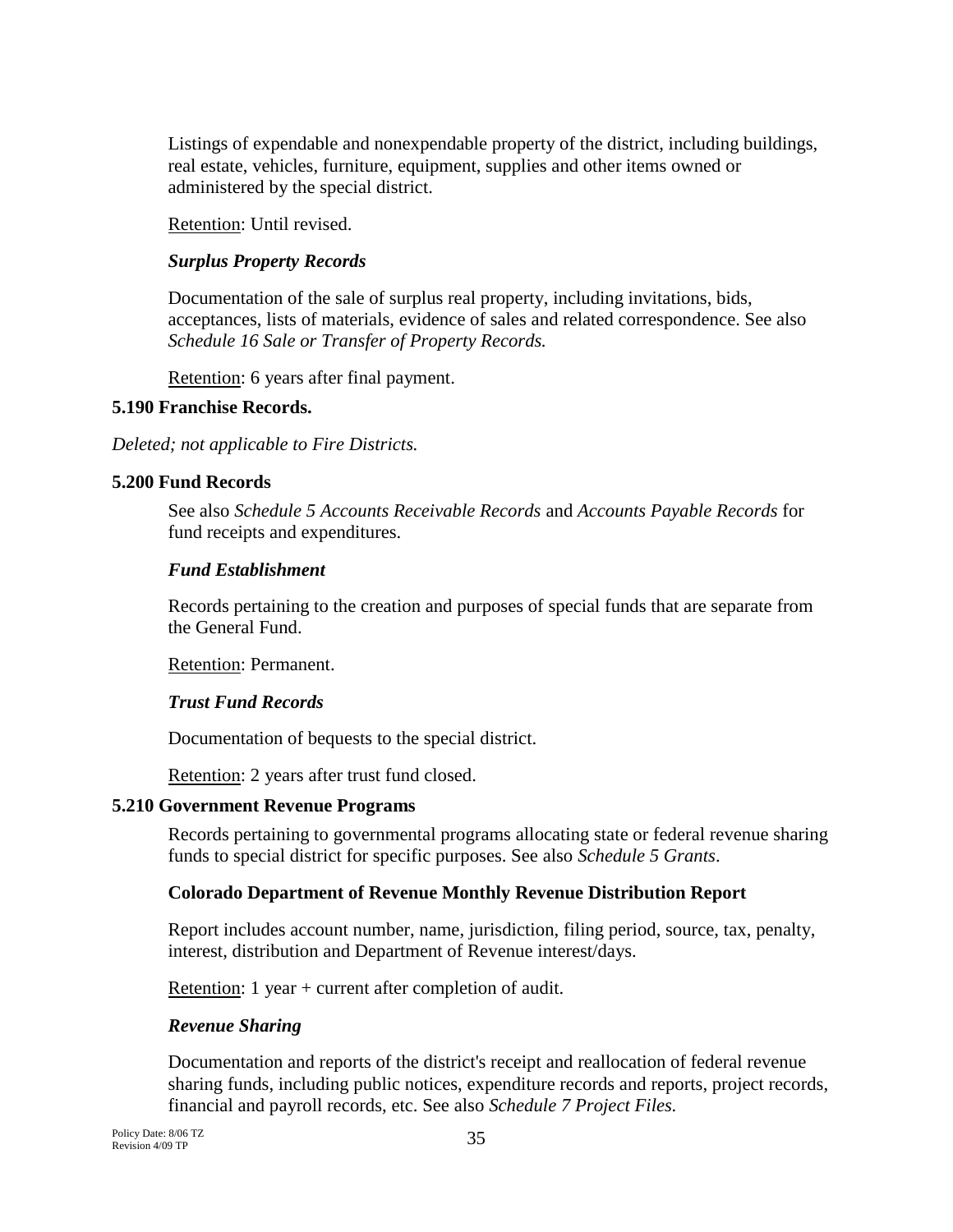Retention: 6 years + current.

# **Instructions for Completing Government Forms**

Retention: Until superseded or obsolete.

#### *State Revenue Programs*

#### **Conservation Trust Fund (Lottery).**

*Deleted; not applicable to Fire Districts.*

# **Specific Ownership Tax**

Retention: 6 years + current.

### **5.220 Grant Records**

Files pertaining to applications for grants and the administration, monitoring and status of grants received by the district from private and governmental sources. See also *5.210, Government Revenue Programs*.

### **Audits – Grants**

See 5.40, Audit Records.

### **Grants From the Special District**

1. Awarded Grants and Supporting Documentation

Documentation of awarded grants from the special district, including records of grant application, performance under the grant, grant contracts and agreements, annual and final performance reports.

Retention: Duration of grant  $+6$  years.

2. Rejected Grants and Supporting Documentation

Documentation of grants by the special district that are either rejected by the grantee or not awarded by the district.

Retention: 1 year + current after rejection or withdrawal.

# **Grants to the Special District**

1. Awarded Grants

Documentation of awarded grants that are accepted by the district, including records of grant application, performance under the grant, grant contracts and agreements, annual and final performance reports.

Retention: Duration of grant  $+6$  years.

# **Rejected Grants**

Policy Date: 8/06 TZ Revision 4/09 TP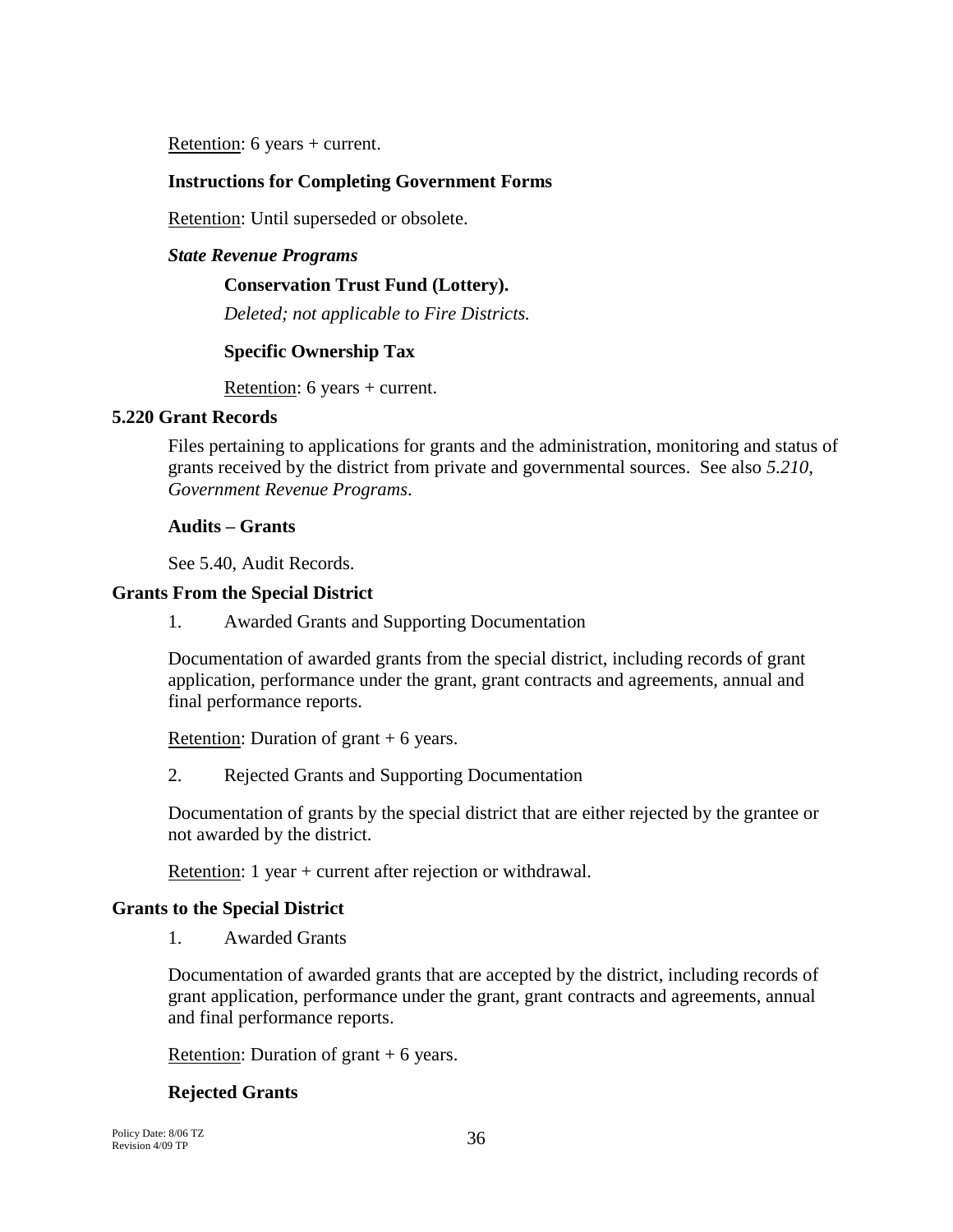Documentation of grants applied for by the district and either rejected by the grantor or not accepted by the district.

Retention: 1 year + current after rejection or withdrawal.

### *Reports – Grant-Funded Programs*

Periodic reports on the administrative and fiscal operations of federal- or state-funded programs compiled on a monthly, quarterly or semi-annual basis.

Retention: 3 years after completion of all applicable audits.

#### *Supporting Documentation*

Background supplemental information relating to grant applications and administration.

Retention: 3 years after conclusion of the grant.

#### **5.240 Insurance Records**

#### **Certificates of Insurance**

Documentation provided by insurance providers as proof of insurance coverage for specific purposes. See also *7.280.A, Project Records* for Certificates of Insurance relating to Capital Projects.

Retention: 6 years after expiration.

#### *Major Special District Projects*

Retention: 10 years after substantial completion.

### *Other Certificates of Insurance*

Retention: 6 years after expiration.

#### **Claim Records**

Records of claims for damages made by the special district against other parties and made by other parties against the district.

#### *Claim Records*

Statements of claims and completed claim forms. See also *Schedule 13 Claims.*

Retention: 6 years + current.

### *Claim Reports*

Summary reports regarding handling and disposition of claims made against the special district and/or its insurance company by other parties.

Retention: 6 years + current.

### *Public Entity Risk Management Pool Records*

Policy Date: 8/06 TZ Revision 4/09 TP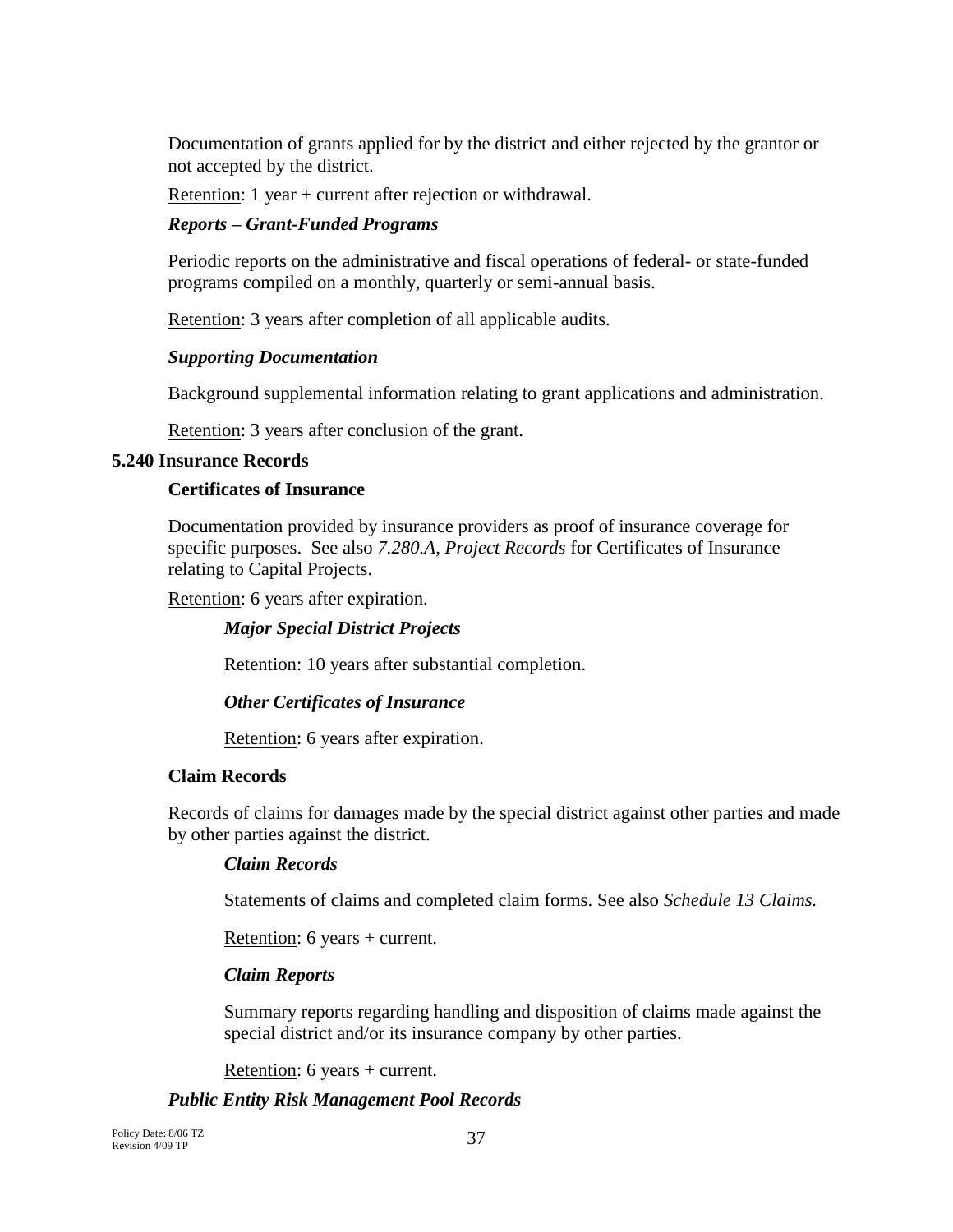See *Claim Records* above and *Insurance Policies* below.

### *Employee Insurance Claim Records*

Records pertaining to employee claims for medical, dental, long-term disability and other insurance coverage. See also *Schedule 15 Benefits.*

Retention: 3 years + current after incident is closed and all rights of appeal have expired. *Insurance Policies*

Documents issued by the insurance company to outline liability, theft, fire, accident, property damage and other coverage and risk control standards for the special district under the insurance policy.

Retention: 6 years after expiration of policy, or after all claims made under the policy are settled, whichever is later.

### *Risk Management Policies*

See *Schedule 7 Policies and Procedures Documentation.*

## *Unemployment Insurance*

See *Schedule 15 Unemployment Insurance.*

### *Workers' Compensation*

See *Schedule 15 Workers' Compensation.*

### **5.250 Inventories**

See *Schedule 5 Fixed Asset Records.*

### **5.260 Investment Records**

Records documenting various investments made by the special district.

### *Bank Statements – Investments*

Retention: 2 years after investment ends.

### *Certificates of Deposit*

Retention: 6 years + current after maturity.

## *Certificates of Deposit – Registers*

Retention: 6 years after maturity.

### *Investment Policies*

See *Schedule 7 Policies and Procedures Documentation.*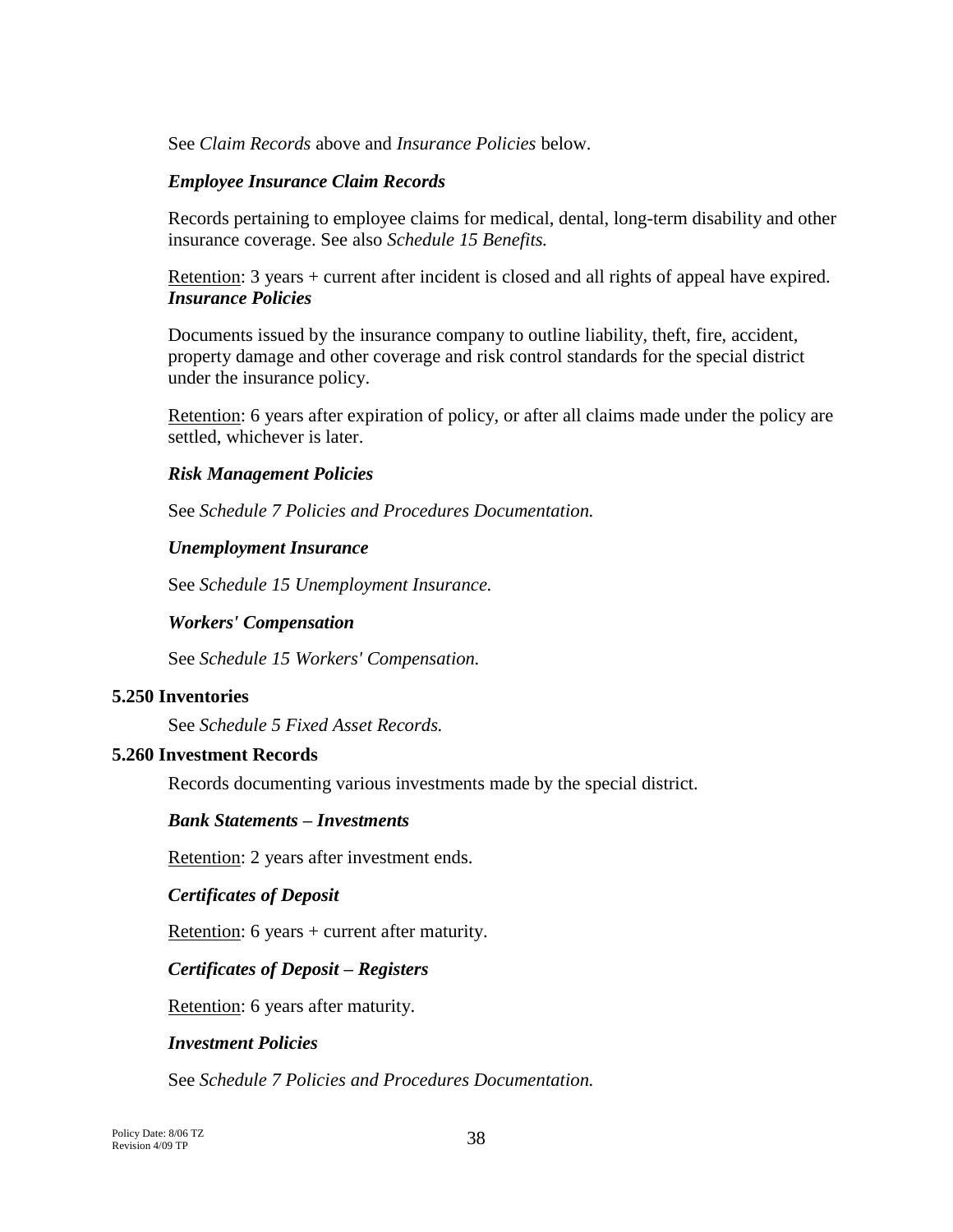### *Money Market Certificates*

Retention: 6 years + current after maturity.

#### *Reports – Investment of Funds*

Retention: 10 years, provided audit has been completed.

#### *Savings Bond Records*

Retention: 6 years + current after final payment.

#### *Stocks and Bonds*

Retention: 6 years + current after disposition.

#### *Treasury Bills and Notes*

Retention: 6 years + current after maturity.

#### **5.270 Ledgers and Journals**

#### *General Ledger*

Year-end summary of receipts and disbursements by account and fund reflecting the general financial condition and operation of the district. May also include documentation from subsidiary ledgers to general ledger and accounting adjustments in the form of general entries.

Retention: Permanent.

#### **Journal Entries**

Retention: 6 years + current.

#### **Subsidiary Ledgers and Journals**

Daily, monthly or quarterly transaction detail showing receipts and expenditures such as depositor payment amount, date, payee, purpose, fund credited or debited, and check number; provides backup documentation to General Ledger.

#### *In General*

Retention: 2 years + current.

#### *Payroll Register – Year-End*

See *Schedule 15 Payroll Records.*

#### **5.280 Loan Records**

Records of loans entered into by the special district. See also *Schedule 5 Grant Records*.

#### **Approved Loans**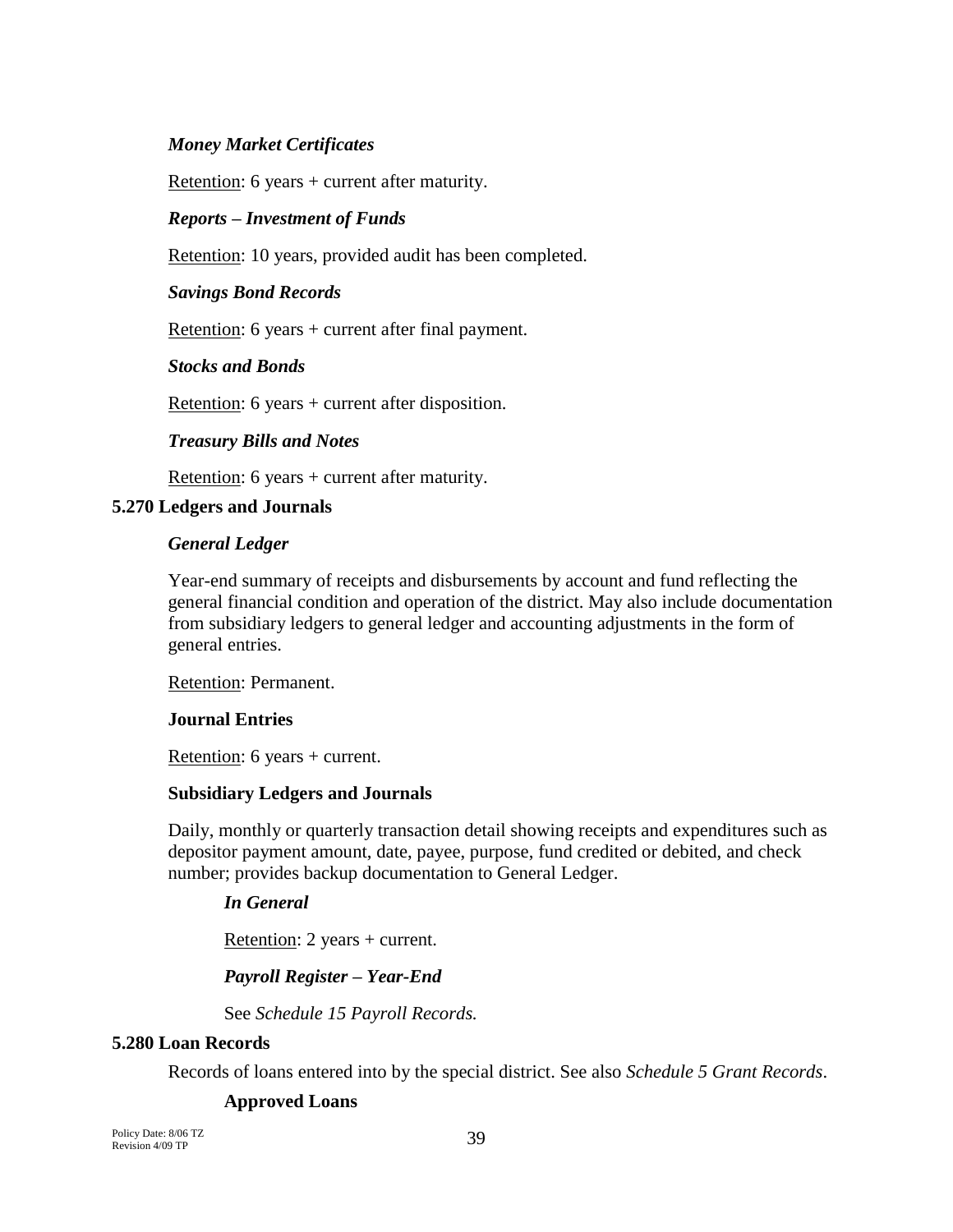Retention: 6 years + current after the loan is paid.

#### **Rejected Loans**

Retention: 1 year + current after rejection or withdrawal.

#### *Public Improvement Loans*

Significant loans obtained to finance public improvements.

Retention: Follow retention period specified for type of project records (see *Schedule 7 Project Records*) if a specific retention period is not specified by the loaning agency.

### *Routine Loans*

Minor loans obtained for purposes other than public improvements.

Retention: 6 years + current after payment and cancellation.

#### **5.290 Payroll Records**

See *Schedule 15 Payroll Records.*

#### **5.300 Purchasing Records**

Records pertaining to procurement of services or commodities, including purchase requisitions, purchase orders, vouchers, field orders, work orders, invoices and supporting documentation for purchases.

### *Purchasing Records in General*

Retention: 6 years + current.

### *Agreements – Procurement*

See *Schedule 7 Agreements and Contracts* and *Project Files.*

#### *Advertisements for Bids*

See *Schedule 7 Affidavits of Publication.*

#### *Auction Records*

See *Schedule 5 Fixed Asset Records.*

### *Bids*

Bids, quotes and proposals regarding services and commodities received by the district in response to solicitations.

### *Accepted Bids*

Received from successful bidders.

Retention: 6 years + current after acceptance of the bid.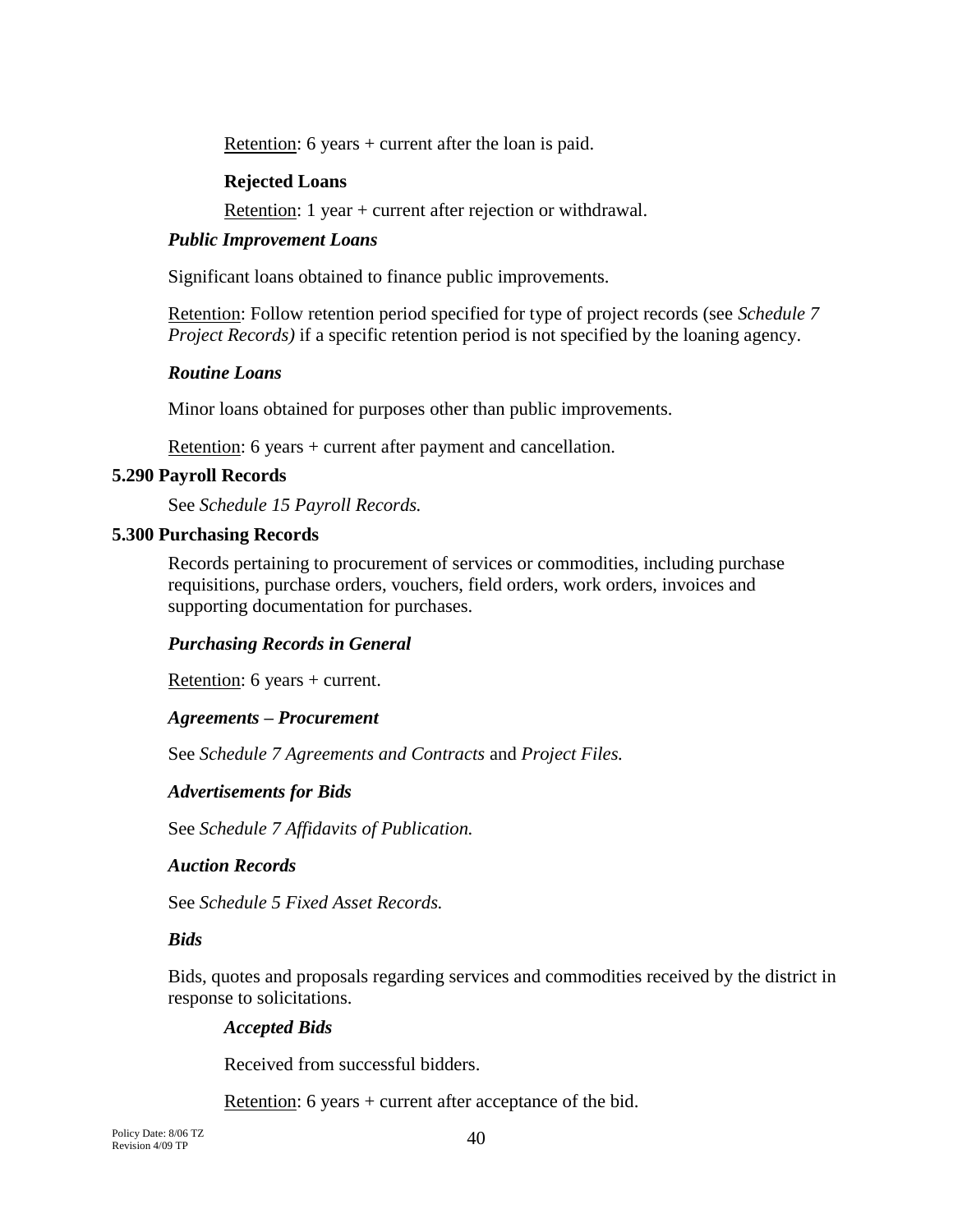### *Rejected/Unsuccessful Bids*

Received from unsuccessful bidders.

Retention: 2 years + current after contract is awarded or PO is issued.

### *Unsolicited Bids*

Received from bidders without solicitation from the district.

Retention: 2 years + current.

### *Lease-Purchase Records*

Records pertaining to the acquisition of property by lease-purchase transactions.

Retention: Term of lease-purchase arrangement  $+ 6$  years.

### *Procurement and Purchasing Policies*

Directives, memoranda or manuals pertaining to policies established by the district for the procurement of commodities and services. See also *Schedule 7 Policies and Procedures Documentation.*

Retention: Permanent.

Duplicate Copies: Until superseded.

### *Purchasing Control Forms*

Purchase orders, purchase requisitions, field purchase orders, vouchers and other forms documenting the procurement process.

Retention: 6 years + current.

### *Solicitations and Specifications*

Requests for proposals (RFPs), requests for quotations (RFQs), and other solicitations by the district for competitive bids, proposals or quotes for the provision of services or commodities; includes bid specifications.

Retention: 6 years + current.

### *State Bid List*

Retention: Until superseded.

### *Vendor Lists*

Listings of vendors providing goods and services to the special district, usually including names, addresses, phone numbers, description of goods or services provided.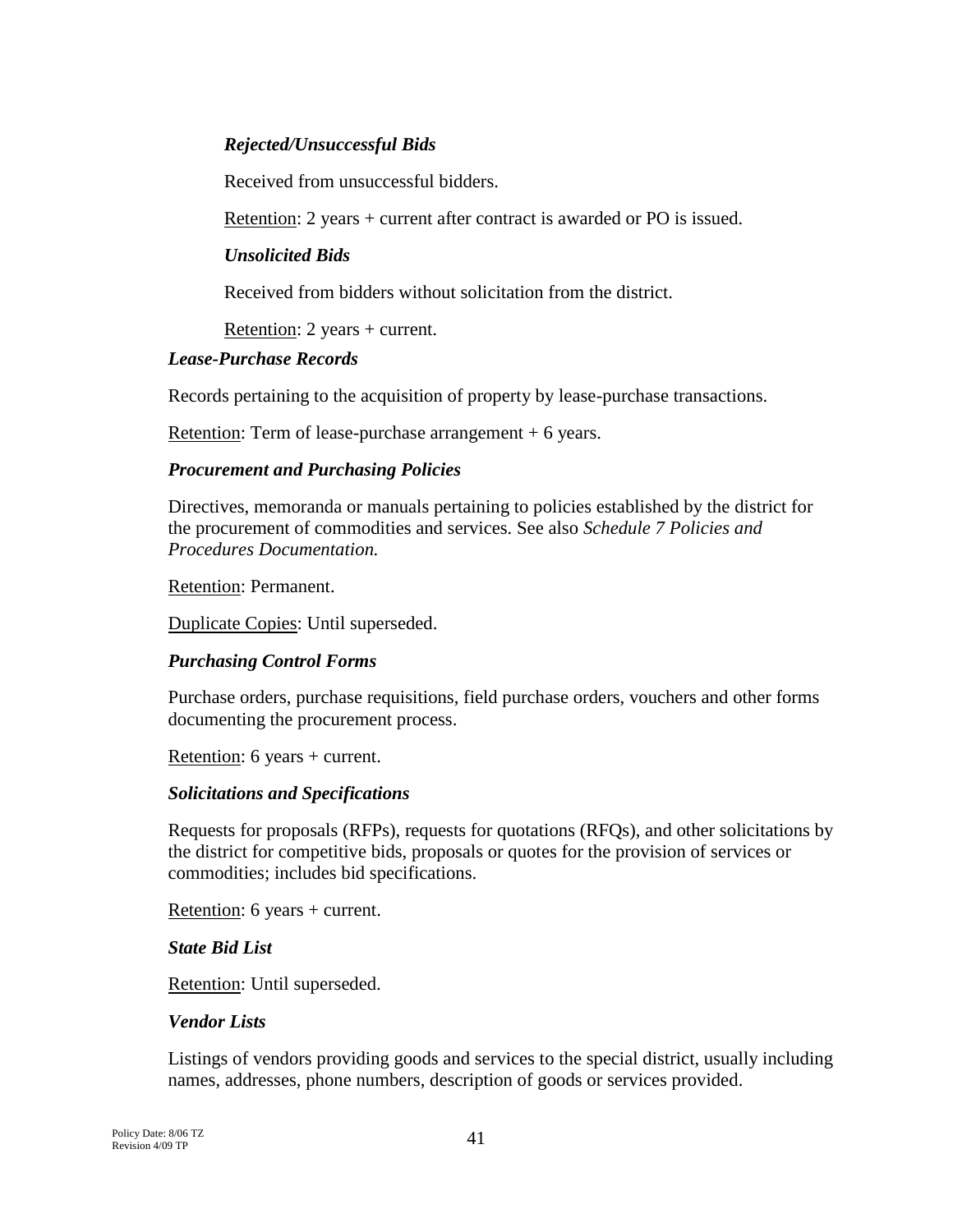Retention: Until superseded or obsolete.

### **5.310 Rate Schedules**

See *Schedule 5 Fee and Rate Schedules.* 

## **5.315 Rebate Program Records**

Records relating to rebate programs administered by special districts; includes rebate applications, correspondence, and other supporting documentation.

Retention: 1 year + current after the rebate is paid, provided that the records have been audited*.*

## **5.320 Receipts - Fees Paid**

See *Schedule 5 Accounts Receivable Records.*

## **5.330 Reports - Financial**

Reports created for internal use to document the status of funds, bank accounts, investments and other accounting of district funds, including financial projection reports.

## *Annual Financial Reports*

Statistical reports on the financial affairs of the district or specific departments, including a statement on the value of all district owned property and an accounting of all income and expenditures in relationship to the final budget.

Retention: Permanent.

## *Audit Reports*

See *Schedule 5 Audit Records.*

## *Budget Reports*

See *Schedule 5 Budget Records.*

## *Comprehensive Annual Financial Report (CAFR)*

*See* 5.40.B, Audit Reports.

## *County Treasurer's Reports*

Periodic reports of the County Treasurer regarding the distributions of taxes collected on behalf of the special district, including information regarding taxes collected, interest and fees.

Retention: 10 years + current.

## *Payroll Reports*

See *Schedule 15 Payroll Records.*

## *Revenue and Expenditure Reports*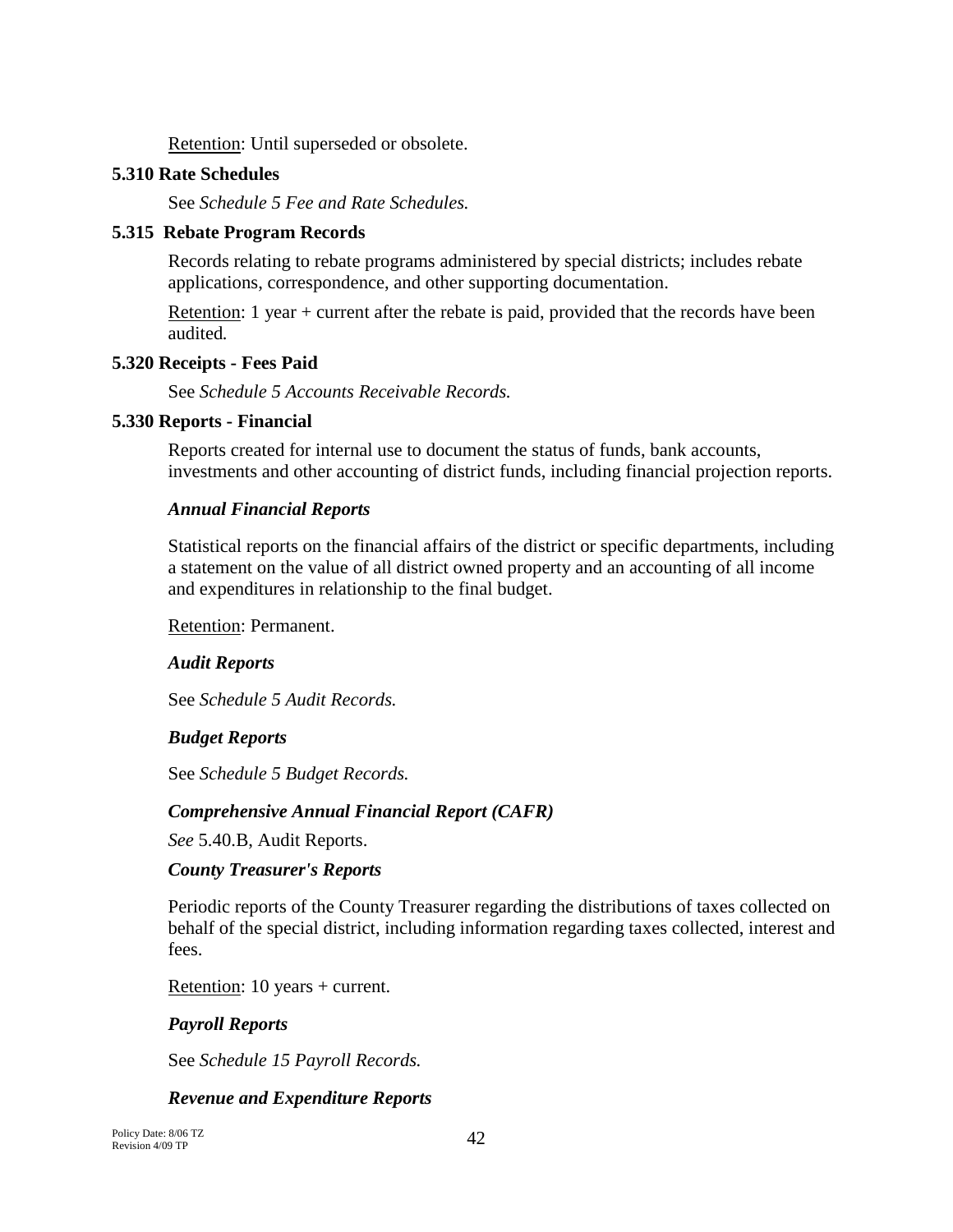Reports including information regarding cost analysis, itemized expenditures and revenue sharing.

Retention: 6 years + current.

*Departmental Expenditure Reports*

Retention: 1 year + current.

### *Financial Reports – Monthly*

Retention: 2 years + current.

### **5.340 Tax Collection Records**

### *Licenses Issued to Special District*

License certificates which are typically posted in the district office that are issued by other agencies to the district, including State sales tax license, withholding tax registration, State certificate of exemption, etc.

Retention: 1 year after expiration.

### *Property Tax Records*

Records pertaining to the district's property tax assessment, including mill levy certifications to the County, notices of assessed valuation received from the County, abstracts of assessment and registers or listings of property tax assessed on parcels of land in the district.

Retention: Permanent.

Retention: See Schedule 5 Government Revenue Programs.

## *Sales and Use Tax Records.*

*Deleted; not applicable to Fire Districts.*

## *Specific Ownership Tax Records.*

Retention: See Schedule 5 Government Revenue Programs.

## **5.350 Travel Expenses**

See *Schedule 5 Accounts Payable Records.*

## **5.360 Utility Billing**

*Deleted; not applicable to Fire Districts.*

## **5.370 Warrants/Checks**

*Deleted; not applicable to Fire Districts.*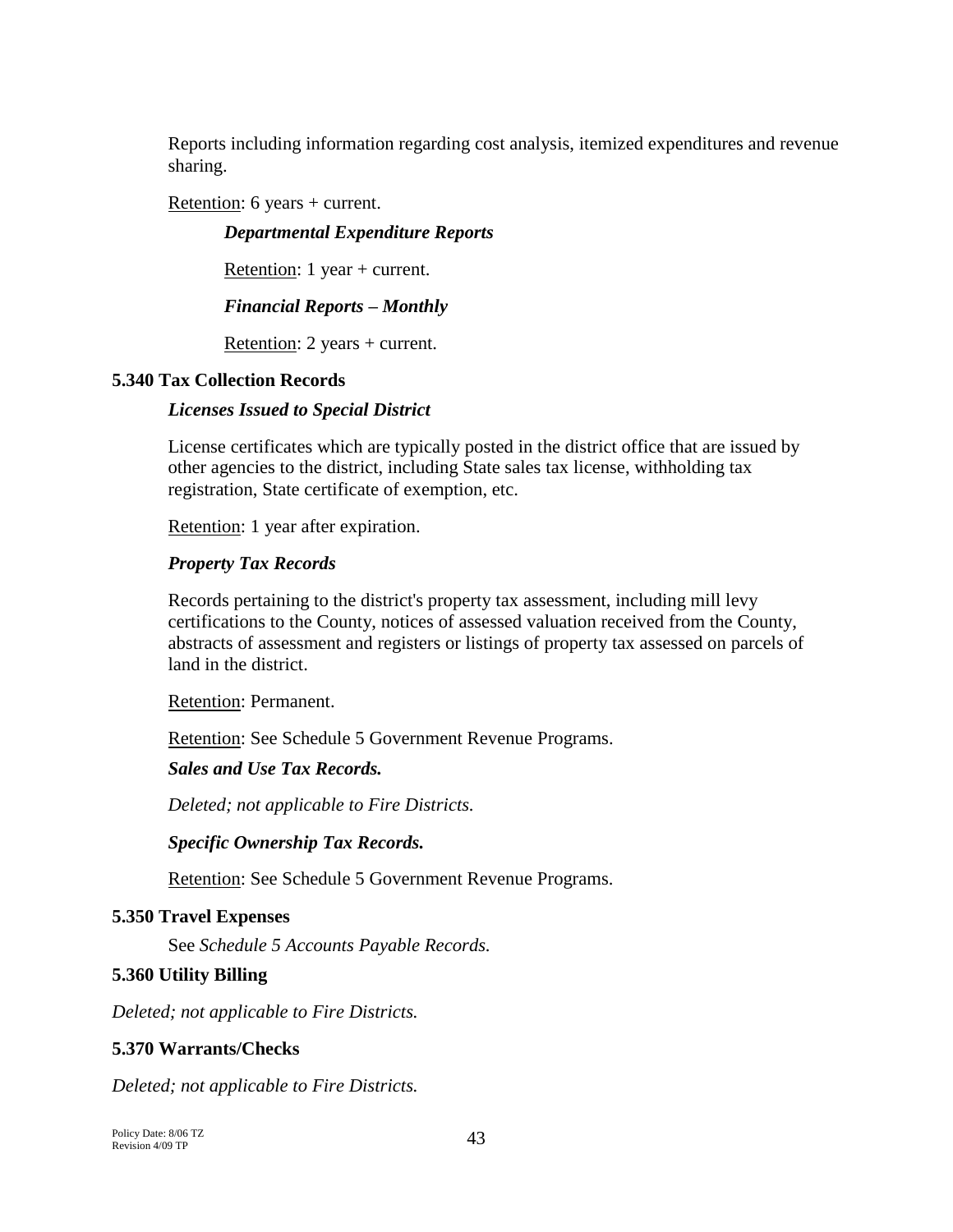### **5.380 Worksheets - Financial**

*Deleted; not applicable to Fire Districts.*

### **SCHEDULE NO. 6**

#### **FLEET AND EQUIPMENT RECORDS**

General Description: Records documenting the acquisition and operation of district owned or leased vehicles and equipment. *The specified retention period applies to the information contained within the record, regardless of the physical format of the record (paper, microfilm, computer disk or tape, optical disk, etc.).*

*Duplicate Copies: Provided that no retention period is specified for duplicate copies, retain those that are created for administrative purposes for 1 year, and retain those created for convenience or reference purposes until no longer needed or for 1 year, whichever is first. Duplicate copies should not be retained longer than the record copy.*

#### **6.10 Agreements - Acquisition, Lease, Maintenance And Service**

See *Schedule 7 Agreements and Contracts.*

#### **6.20 Auction Records**

See *Schedule 5 Fixed Asset Records.*

#### **6.30 Bills Of Sale**

Bills of sale documenting acquisition or disposition of vehicles or equipment by the special district.

Retention: Until after audit of records pertaining to disposition of vehicle or equipment.

### **6.40 Communication Systems Licenses**

Licenses issued by the Federal Communications Commission (FCC) or other agencies for radio system and other communication system operations of the special district, and supporting documentation.

Retention: 1 year after expiration of license.

### **6.50 Computer System Records**

Records pertaining to the installation and operation of computer systems and software used by the district.

### *Computer Backup Documentation*

Documentation related to regular computer records backups.

Retention: 1 year after superseded or obsolete.

### *Computer System Maintenance Records*

Documentation of maintenance of district computer systems.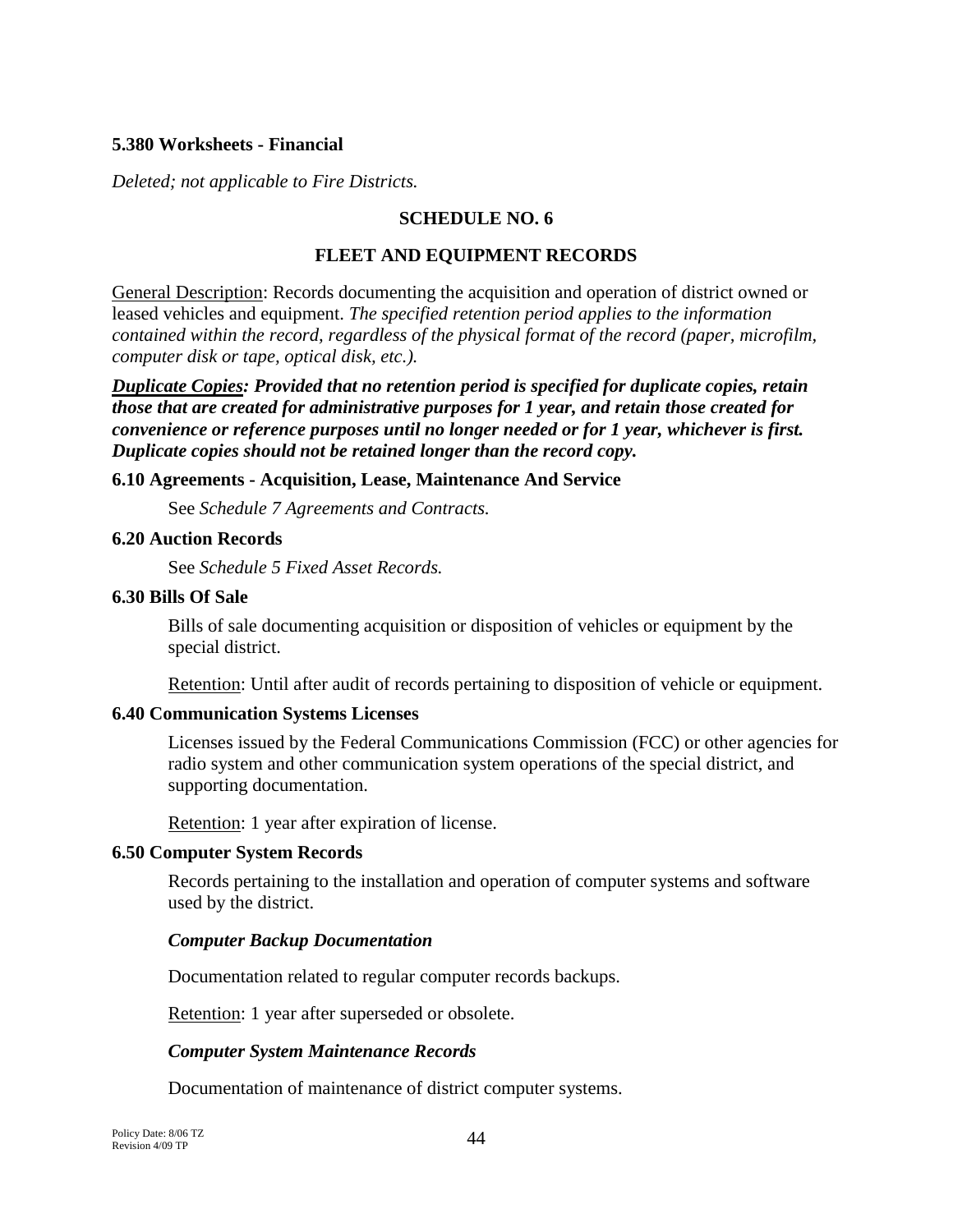Retention: Life of system or component  $+1$  year.

## *Computer System Program Records*

Documentation pertaining to development, installation, modification, troubleshooting, operation and removal of software from district computer systems; records required to plan, develop, operate, maintain and use electronic records; system specifications, file specifications, codebooks, record layouts, user guides and output specifications.

Retention: Until superseded or no longer needed to retrieve or read data and information that is stored electronically.

## *Computer System Security*

Records documenting security of the district's computer systems, including employee access requests, passwords, access authorizations and similar documentation.

Retention: 3 years after superseded.

## *Computer System Wiring*

Documentation of the wiring of the district's computer network system, including blueprints, diagrams and drawings of layout and installations of fiber optics, computer networks, cables, computer equipment connections and similar documentation.

Retention: Current and previous versions.

## *Electronic Mail*

See *Schedule 7 Electronic Records.*

## *Software Management*

Documentation of the use of software in district information systems, including records of software purchases, inventories, software and site licensing, copyright compliance and upgrades.

Retention: 2 years after disposal or upgrade of software.

## **6.60 Equipment Records**

Records pertaining to major mechanical systems in district owned facilities, including fire and water detection alarm systems; heating, ventilation, air conditioning (HVAC) and similar mechanical systems; disaster warning systems; elevators; sump pumps; power generators; boilers etc.

Retention: Life of equipment  $+1$  year.

## **6.70 Fuel Records**

Records pertaining to fuel usage by district vehicles and equipment, including periodic fuel usage reports.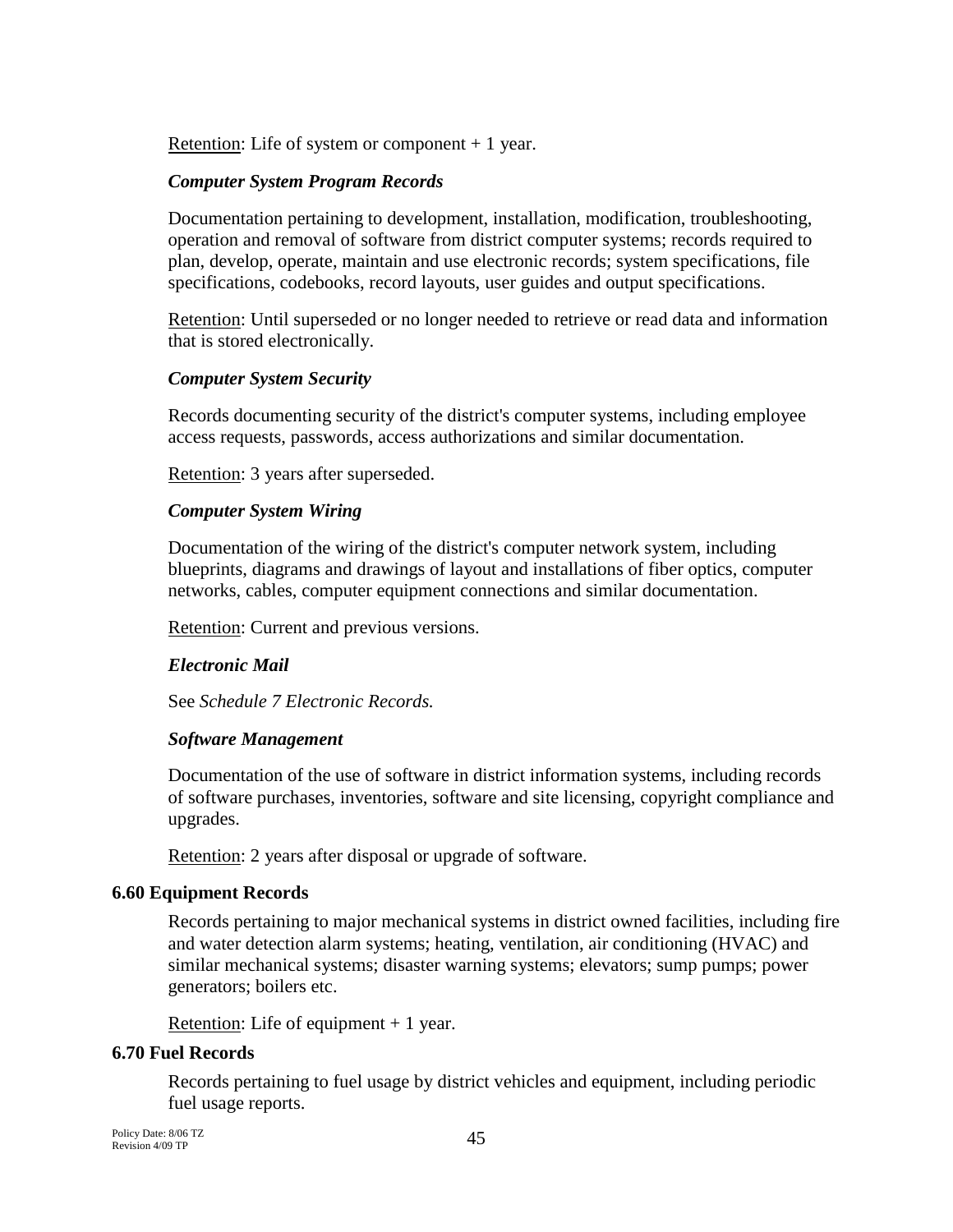Retention: 2 years.

#### **6.80 Insurance Coverage**

See *Schedule 5 Insurance.*

### **6.90 Inventories - Fleet And Equipment**

Listings of vehicles, equipment and similar property owned by the special district. See also *Schedule 5 Fixed Asset Records – Inventories*.

Retention: Until revised.

#### **6.100 Lease-Purchase Records**

See *Schedule 5 Purchasing Records.*

#### **6.110 Maintenance And Safety Records**

#### *Inspection and Maintenance Documentation – Public Safety*

Records and reports pertaining to maintenance and inspections performed for public safety vehicles and equipment.

Retention: Life of unit  $+1$  year.

### *Work Orders*

See *Schedule 6 Work Orders.*

#### **6.120 Manuals - Vehicle and Equipment.**

Manuals provided by the vendor regarding specifications and proper installation, operation and maintenance of vehicles or equipment.

Retention: Life of unit  $+1$  year.

#### **6.130 Office Equipment Records**

Records pertaining to the acquisition, installation and operation of office equipment used by the district. See also *Schedule 6 Computer System Records.*

Retention: Life of equipment  $+1$  year.

### **6.140 Policies and Procedures**

See *Schedule 7 Policies and Procedures Documentation.*

#### **6.150 Purchasing Records**

See *Schedule 5 Purchasing Records.*

### **6.160 Telephone System - District Buildings**

Information pertaining to the acquisition, installation and operation of the internal telephone system used at the district building and other district facilities.

Retention: Life of system  $+1$  year.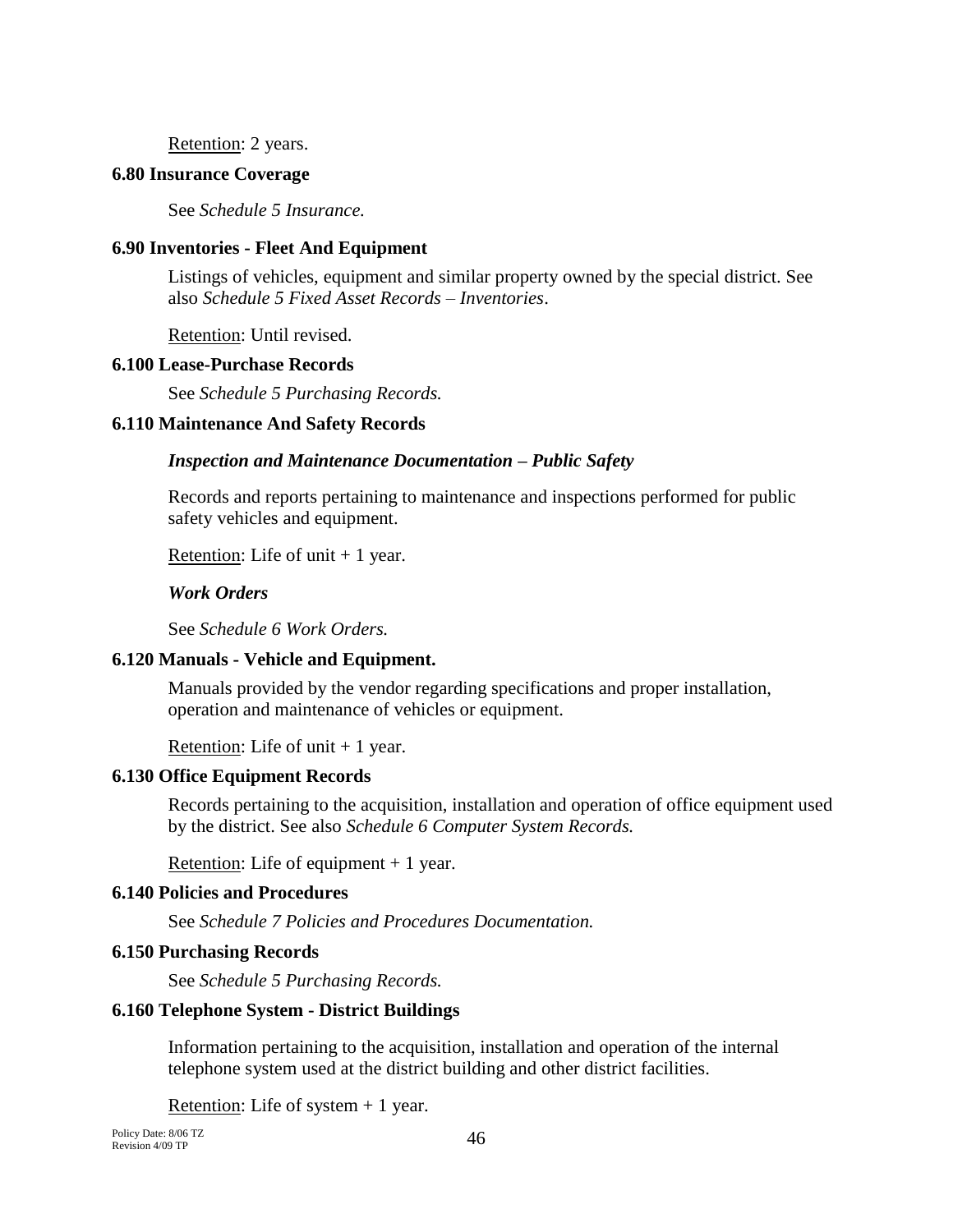### **6.170 Unclaimed Personal Property**

See *Schedule 5 Fixed Asset Records – Disposition Records.*

#### **6.180 Vehicle Histories.**

Records outlining the acquisition and maintenance history of a vehicle, often stored in the vehicle. See also *Schedule 6 Maintenance and Safety Records*.

Retention: Life of vehicle  $+1$  year.

#### **6.190 Vehicle Registration Certificates**

Documentation issued by the County motor vehicle department providing information regarding vehicle licensing and ownership, ownership taxes paid and vehicle identification number.

Retention: Until superseded or disposition of vehicle.

#### **6.200 Vehicle Titles**

Title proving ownership of motor vehicles owned by the special district.

Retention: Transfer to new owner upon disposition of vehicle.

#### **6.210 Warranties**

Records of manufacturer's warranties and guarantees relating to operation or replacement of vehicles, equipment or components.

Retention: Life of equipment or expiration of warranty  $+1$  year, whichever is later.

### **6.220 Work Orders**

Documentation of requests and authorizations for work performed with regard to vehicles and equipment. See also *6.180, Vehicle Histories.*

Retention: 1 year + current unless the work order provides the only available vehicle history, in which case it should be retained for the life of the vehicle or equipment  $+1$ year.

## **SCHEDULE NO. 7**

### **GENERAL ADMINISTRATIVE RECORDS**

General Description: General administrative records include those for which the "record" copy is kept by the district or another office and for which duplicate copies are widely distributed throughout the organization for reference or informational purposes. This schedule also addresses records that are typically kept by any number of departments in an organization, such as project records. *The specified retention period applies to the information contained within the record, regardless of the physical format of the record (paper, microfilm, computer disk or tape, optical disk, etc.).*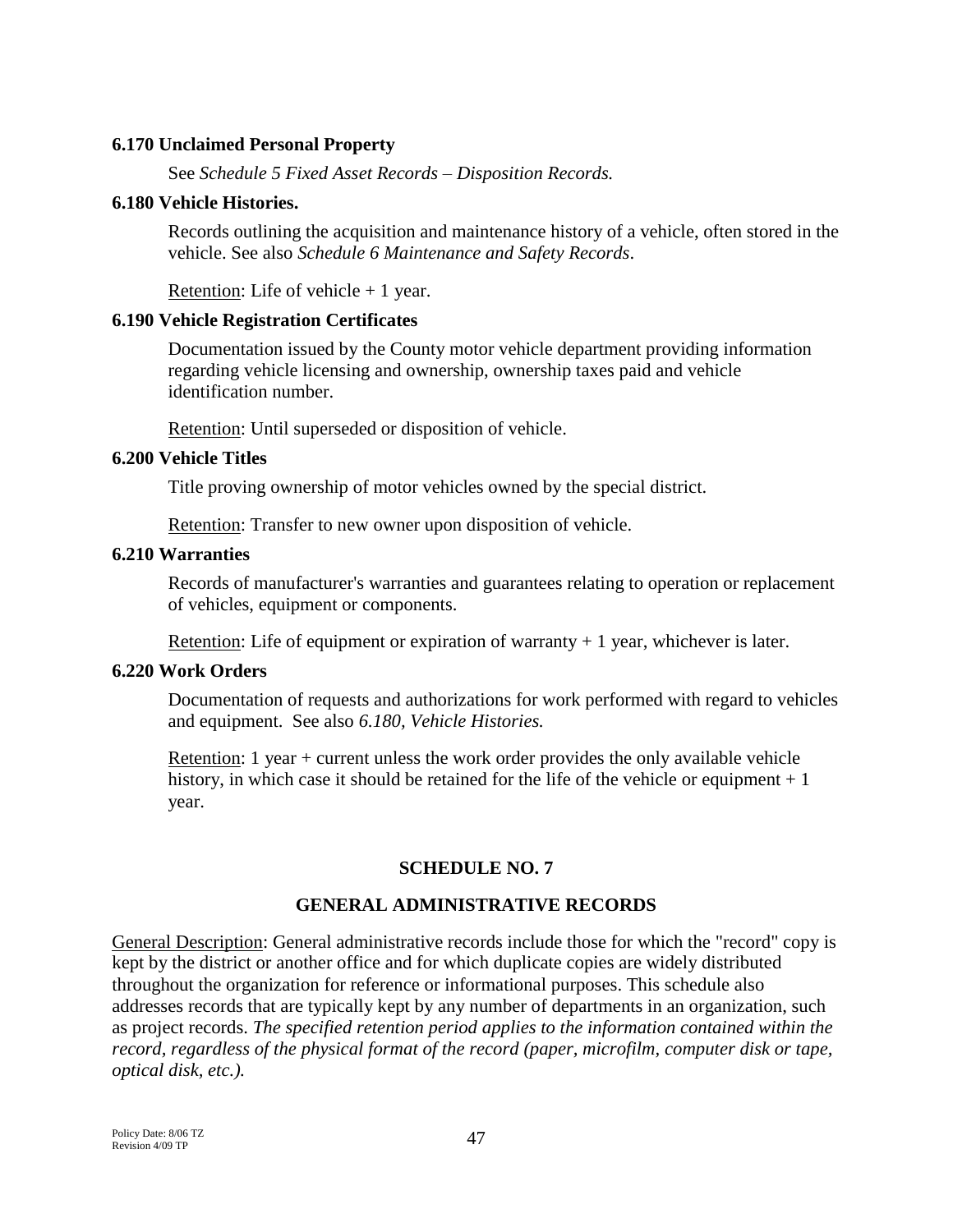*Duplicate Copies: Provided that no retention period is specified for duplicate copies, retain those that are created for administrative purposes for 1 year, and retain those created for convenience or reference purposes until no longer needed or for 1 year, whichever is first. Duplicate copies should not be retained longer than the record copy.*

### **7.05 Administrative Proceedings Records**

Records of formal administrative proceedings conducted by district staff (possibly subject to appeal to the governing body or the courts) in accordance with law to make administrative rulings or determinations regarding a variety of matters. *See also 3.110 Petitions - Election - Protest Records.*

Retention: 2 years + current provided all rights of appeal have expired.

### **7.10 Affidavits Of Publication**

Proof of publication provided by newspapers regarding publication of public hearing notices, bid solicitations, bond redemption notices, payment of bills, etc. Affidavits of publication are also sometimes known as "legals" or "proofs."

Retention: 6 years + current, unless it provides the only existing copy of a permanent document.

### **7.20 Agreements and Contracts.**

Agreements and contracts of various kinds that document some form of agreement that is enforceable by law between the special district and other parties, including but not limited to intergovernmental agreements, memoranda of understanding, franchise agreements, lease agreements, professional services agreements, etc. *Note: See other Schedules for various types of agreements and contracts*.

Retention: 6 years + current after expiration or fulfillment of all terms of the agreement or contract, whichever is later, provided that audit has been completed and that the agreement or contract no longer has any binding effect; *except* prior to destruction, evaluate for continuing legal, administrative or historical value.

### **7.30 Associations and Organizations**

See *Schedule 7 External Groups and Agencies* and *Memberships.*

### **7.40 Awards and Honors**

Awards and honors received by the special district, departments or district programs from various public or private sources.

Retention: Permanent.

### **7.50 Service Plan/Statement of Purposes Records**

### *Service Plan Proceedings*

Records relating to the adoption, modification or repeal of the district Service Plan or provisions of the Service Plan. See also *Schedule 3 Petitions – Election.*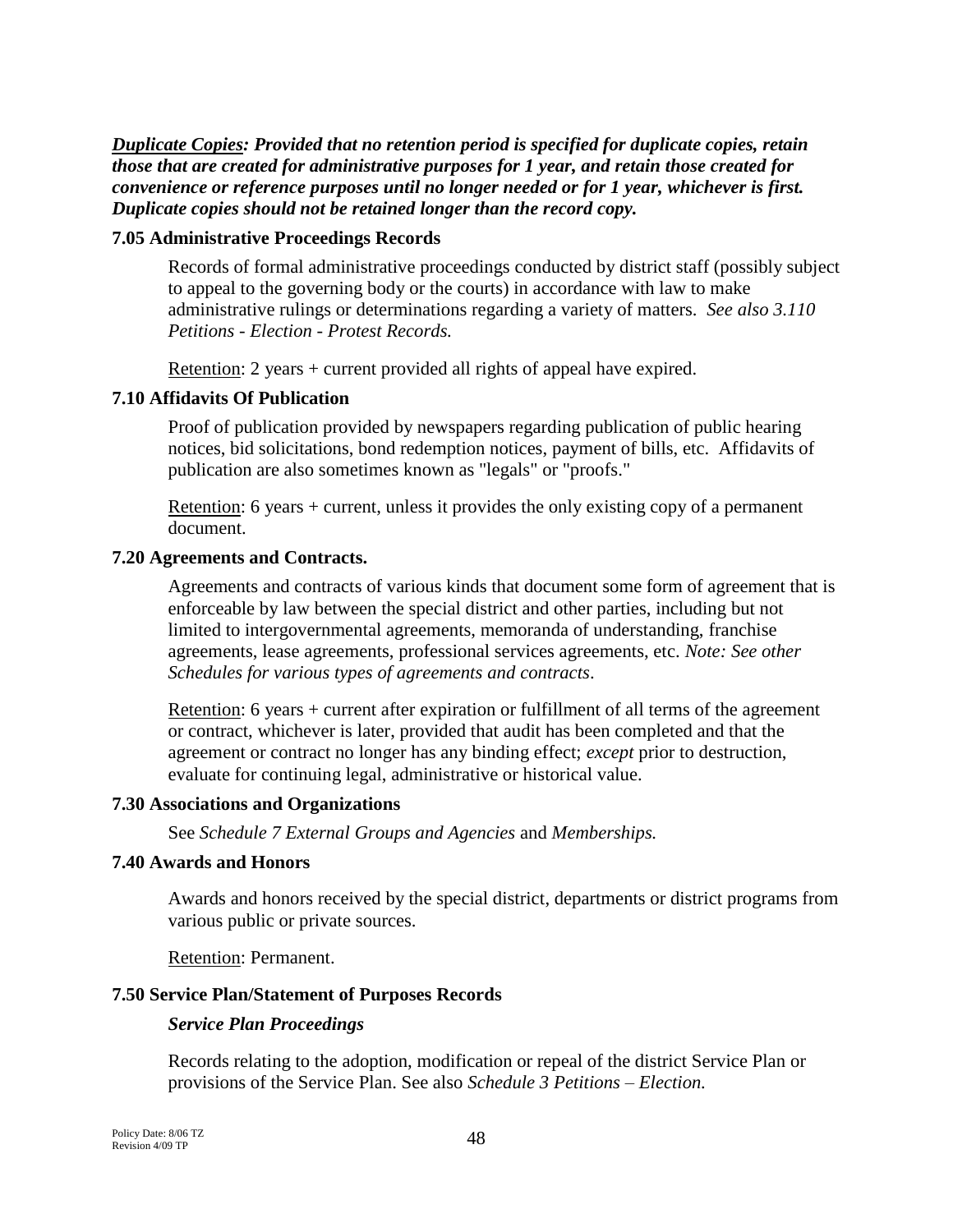Retention: Permanent.

#### **7.60 Code Book Records**

#### *Codes Adopted by Reference*

Includes fire codes and supplements to such codes, and other similar codes adopted by resolution of the special district.

Retention: Retain 1 copy permanently for historical purposes.

Duplicate Copies: Until superseded.

#### **7.70 Committees – Internal.**

Records of committees, task forces or other types of groups composed of members of the staff and/or other district entities that meet on an ongoing basis or that are set up for specific purposes. Examples include staff meetings, employee safety committees, teams established to work on district issues, etc.

#### *Standing (Ongoing) Committees*

Retention: 2 years + current, provided records have no enduring value.

#### *Special Committees*

Retention: Until work of committee concludes, provided records have no enduring value.

#### **7.80 Complaints, Routine Service Requests and Nonbinding Petitions.**

Communications of various types that convey objections, dissatisfaction or disagreement with actions or positions taken or not taken by the district; routine requests for service or information; and petitions with no legal effect that are submitted to the district to express the opinions of the signers. See also *Schedule 8 Minutes and Supporting Documentation.*

Retention: 9 years + current after response or action by the district.

#### **7.90 Correspondence and General Documentation**

*Correspondence* is a written communication that is sent to or received by 1 or more individuals via the U.S. mail, private courier, facsimile transmission or electronic mail (see *Schedule 7 Electronic Mail*), including letters, postcards, memoranda, notes, telecommunications and any other form of addressed, written communications that are sent or received by the district. The term *general documentation* is intended to cover a wide variety of records created in the normal course of business.

### *Calendars and Notes*

Records kept to document and facilitate the routine planning and scheduling of meetings, appointments and similar activities; includes calendars, appointment books, telephone messages, notes, diaries and similar records with routine content.

Retention: 1 year.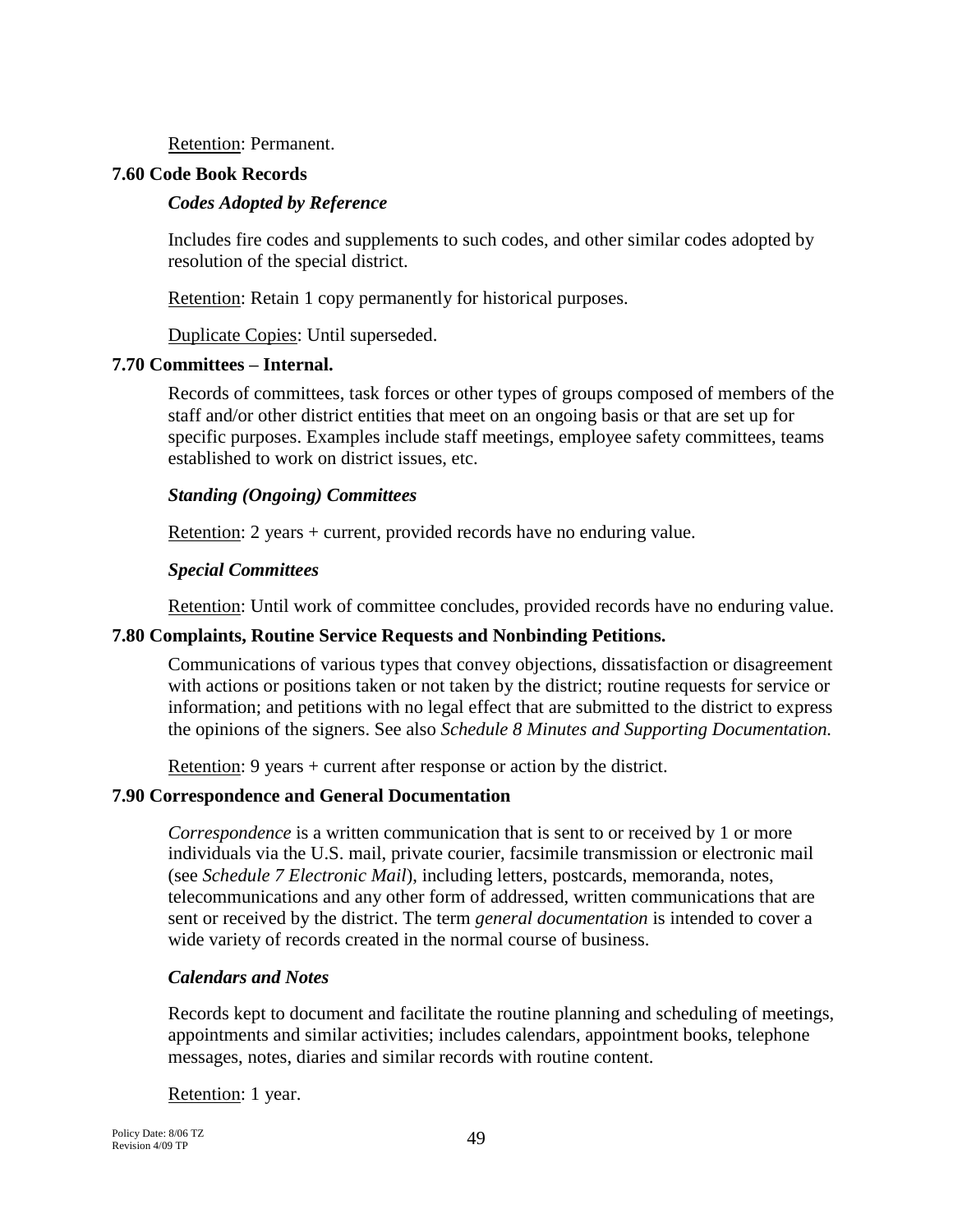### *Enduring Long-Term Value*

Documentation or correspondence with enduring and long-term administrative, policy, legal, fiscal, historical or research value; records that relate to policy issues and actions or activities in which an important precedent is set; records of historic events relating to the special district or the community; and other similar records and documentation.

Retention: Permanent.

### *Routine Value*

Operating documentation that is routine and contains no significant administrative, legal, fiscal, historical, informational or statistical value. Includes routine letters or memoranda sent and received, reading or chronological files that are kept solely for convenience and contain duplicates of memos or letters that are also filed elsewhere, routine requests for information, transmittal documents, etc., and includes e-mail.

Retention: 1 year + current.

### *Transitory Value*

General documentation of extremely short-term value, including advertisements, drafts and worksheets, desk notes, copies of materials circulated for informational "read only" purposes, other records with preliminary or short-term informational value, and includes e-mail.

Retention: Until material has been read.

### **7.100 Electronic Records**

### *Computer-Maintained Records.*

Records manipulated and stored using computer technologies.

Retention: Follow the retention schedule for the specific type of record.

### *Electronic Mail.*

Electronic mail is an electronic message that is transmitted between 2 or more computers or electronic terminals, whether or not the message is converted to hard copy format after receipt and whether or not the message is viewed upon transmission or stored for later retrieval, including electronic messages that are transmitted through a local, regional or global computer network [CRS 24-72-204.5].

Retention: Follow the retention schedule for the specific type of record.

### **7.110 Event Records**

Records pertaining to promotion and organization of special and historic community events or celebrations in which the district has a role, such as festivals, fairs, rodeos, 4<sup>th</sup> of July celebrations, pioneer days, Christmas lighting, etc.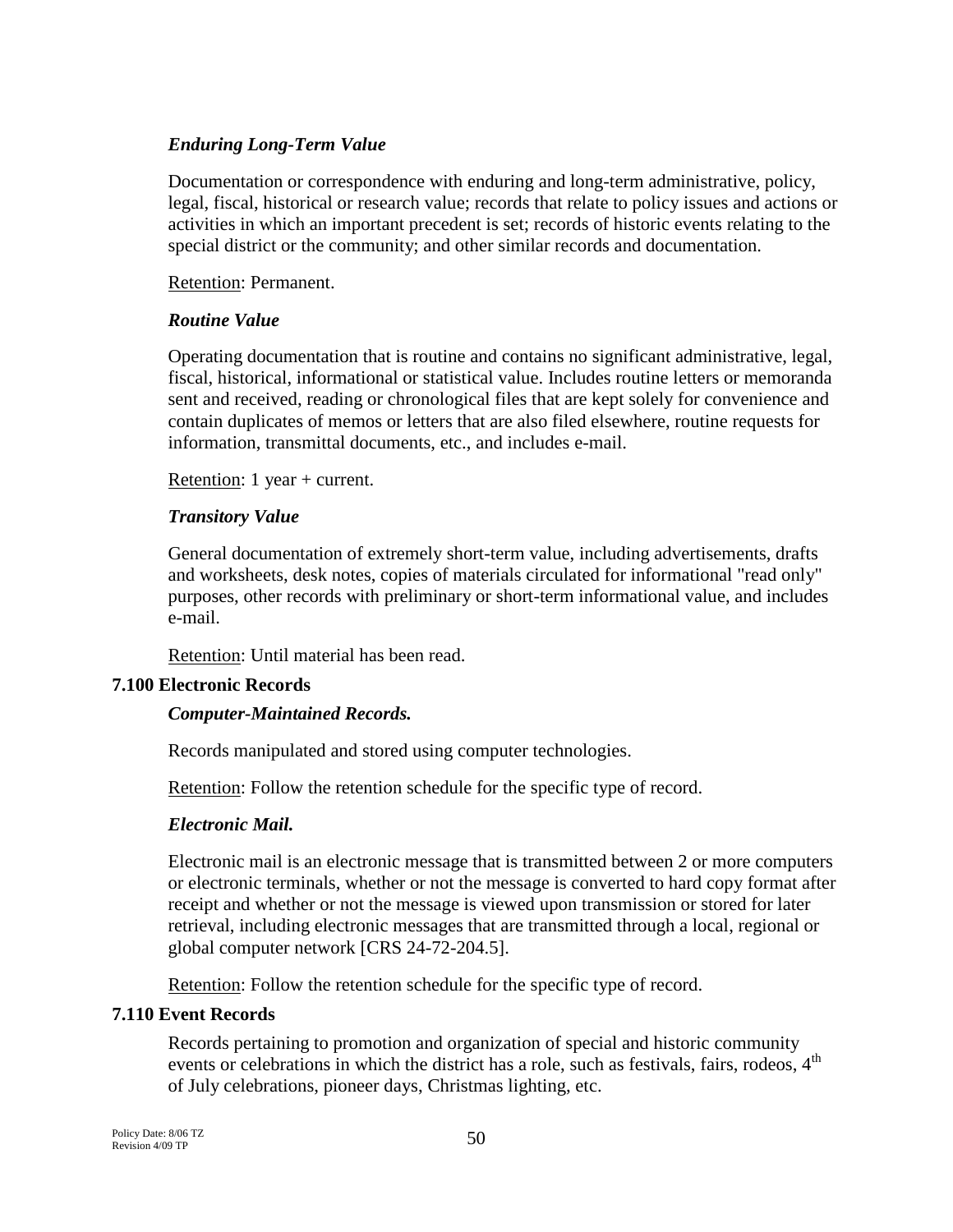Retention: 2 years after event concludes, *except* retain records documenting significant aspects of the event permanently.

## **7.120 External Groups and Agencies**

Records such as meeting agendas and minutes, studies and reports and other material provided to the district for courtesy or informational purposes from associations, organizations, groups and agencies that are not part of the special district organization but which have some form of association or relationship with the special district. See also *7.200, Memberships* and *7.365, Special District Records*.

Retention: Until no longer needed for special district reference or informational purposes.

## **7.130 Forms - Blank**

Blank forms are not considered to be records and should be separated from the district's records. However, a master forms file may be maintained to track the evolution of the form and instructions regarding use of the form.

Retention: Until superseded, *except* retain 1 copy permanently if a master forms file is maintained.

Duplicate Copies: Until superseded.

## **7.140 General Subject Files**

Files containing correspondence, reports, technical papers, studies, reference materials and other records related or received in the general administration of a program or in the daily management of departments or offices.

## *General Administrative Records*

Records of a general administrative nature that are created or received in the course of administering programs, including daily, weekly or monthly activity reports which are summarized in an annual report. See also *Schedule 7 Program Records* and *Reports*.

Retention: 1 year + current or until no longer needed for reference.

## *Housekeeping Files*

Records of a general housekeeping nature that are maintained by an office and that do not relate directly to the primary program responsibility of the office. Includes records such as charity fund drives, office parties, custodial service requests, parking space assignments, telephone and fax logs, and distribution of keys.

Retention: Until no longer needed for reference.

## *Policy and Program Development Records*

Records documenting the adoption of policies and procedures and the functions of the district or its departments.

Retention: Permanent.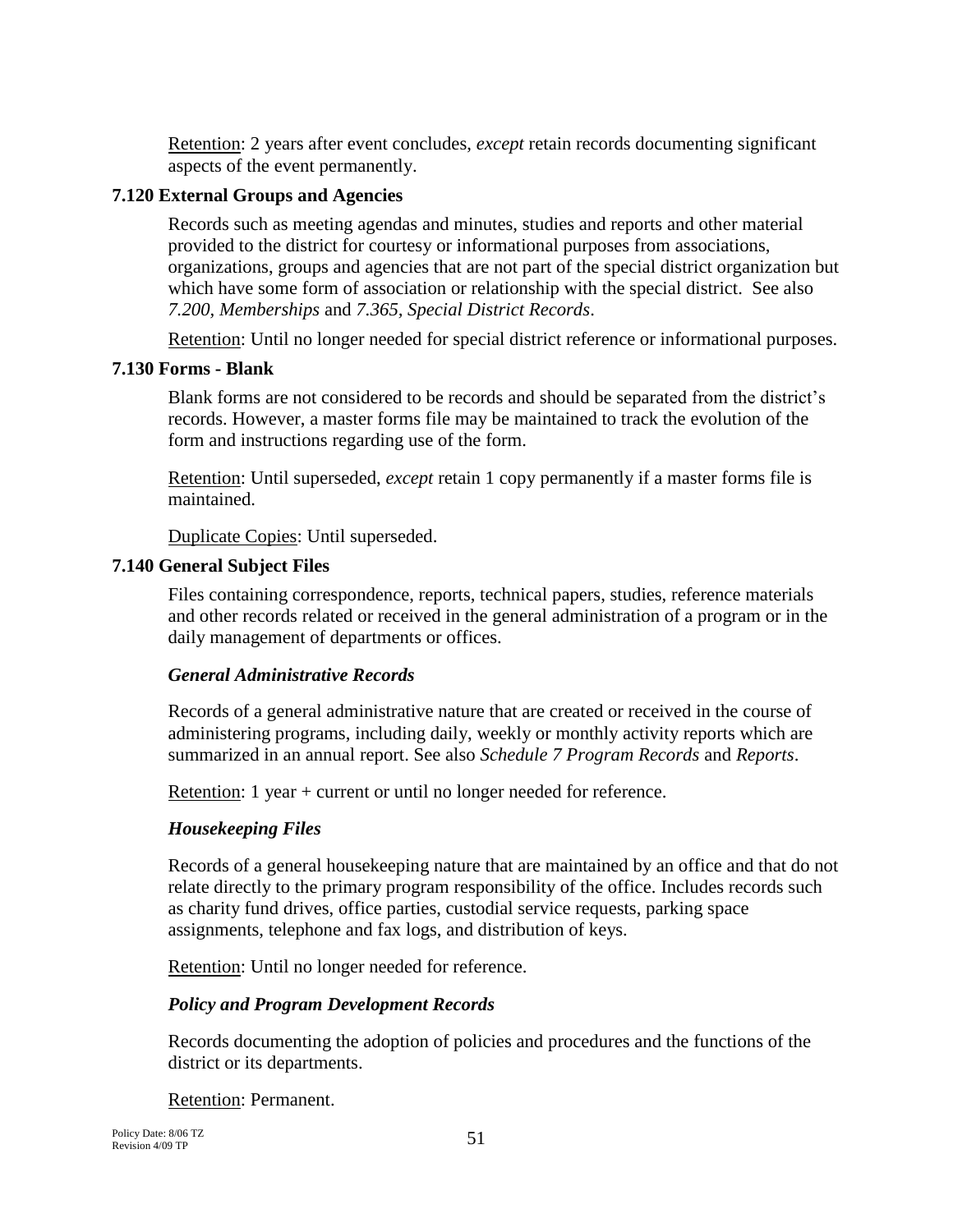### **Technical or General Reference Files**

Non-record copies of articles, periodicals, reports, studies, vendor catalogs and similar materials that are needed for reference and information but are not considered to be part of the office's records. See also *Schedule 7 External Groups and Agencies*.

Retention: Until no longer needed for reference.

### **7.150 Legislation and Regulatory Actions**

### *External*

Records such as review copies of proposed or adopted state or federal bills, legislation or regulations; notices of proposed rulemaking by federal or state agencies.

Retention: Until no longer needed for reference.

## *Internal*

See *Schedule 8 Governing Body as Another Decision-Making Body.*

## **7.160 Mailing and Distribution Records**

Documentation of transactions with the U.S. Postal Service or private carriers.

## *Certified Mail Return Receipts*

Receipts returned by the post office to document that the recipient received a mailing sent by the special district.

Retention: 2 years after matter referenced in mailing is concluded.

## *Envelopes*

Envelopes that contained communications received by the district.

Retention: Dispose of immediately, unless needed in rare circumstances as documentation of mailing and receipt dates.

### *Mailing and Distribution Lists*

Lists of names and addresses compiled for various mailings, such as billings, notifications, community outreach and other administrative purposes.

Retention: Until superseded or obsolete.

## *Meeting Notification Lists*

Listings kept of persons who, within the previous 2 years, have requested advance notification of all meetings or meetings with specific content [CRS 24-6-402(7)].

Retention: Until updated.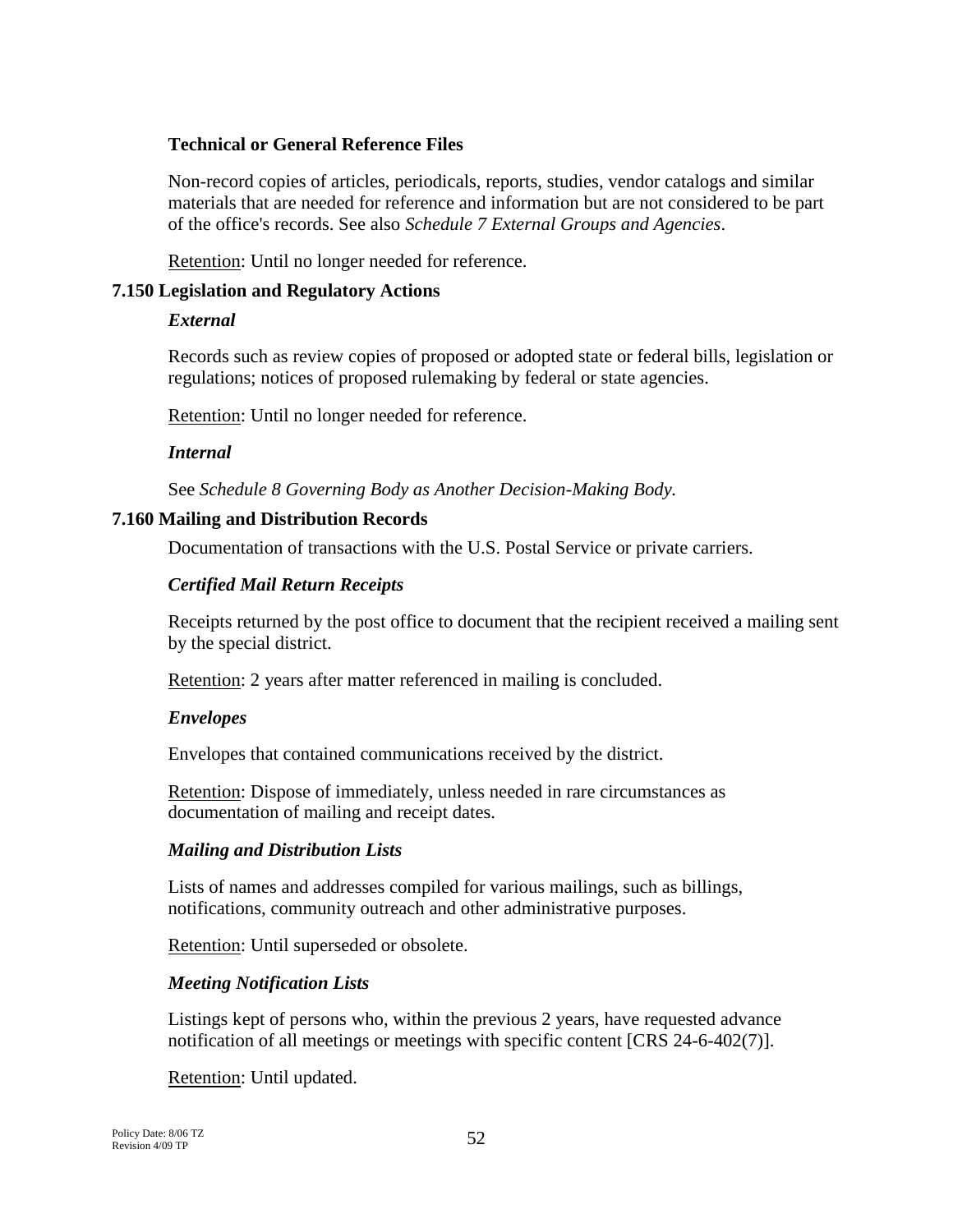### *Record of Mailing*

Documentation of mailing dates, content of mailings and addressees for mailing sent by the special district for various purposes.

Retention: 2 years.

### *Undeliverable Mailings*

Mailings (excluding mailed ballots) sent by the special district that were returned as undeliverable.

Retention: 2 years after matter referenced in mailing is concluded.

### **7.170 Manuals and Handbooks**

See *Schedule 6 Manuals –Vehicles and Equipment* and *Schedule 7 Policies and Procedures Documentation.*

### **7.180 Maps and Drawings**

Wide range of maps, drawings, architectural, cartographic and engineering records, including maps, charts, photomaps, field survey notes, map history case files and map and drawing finding aids; graphic representations at reduced scale of selected physical and cultural features of the surface of the earth; architectural and engineering drawings depicting concepts and precise measurements needed to plan and build static structures, such as buildings, bridges and streets; design and construction drawings for major special district projects; maps and drawings stored and generated by Geographic Information System (GIS) and computer-aided design (CAD) systems; "as built" drawings of district facilities; inclusion and development plats and plans; various construction drawings and renderings; special district boundary maps, election district maps, USGS topographical maps of the area; and other similar documents.

Retention: Permanent.

Duplicate Copies: Until superseded or no longer needed for reference.

### *GIS Records*

Geospatial data that is used to describe a particular location, area or feature. Records include software, input (including electronic source data and data from source documents), data in electronic format, output to paper, disk, tape or other storage medium generated by the system, and documentation needed to facilitate human understanding of the system.

### *Back-ups and Historical Snapshots – GIS*

Back-up records retained for disaster recovery purposes and historical snapshots (electronic format) retained for historical and reference purposes containing all GIS data layers and associated attribute files, GIS user production areas, the operating system and other miscellaneous software.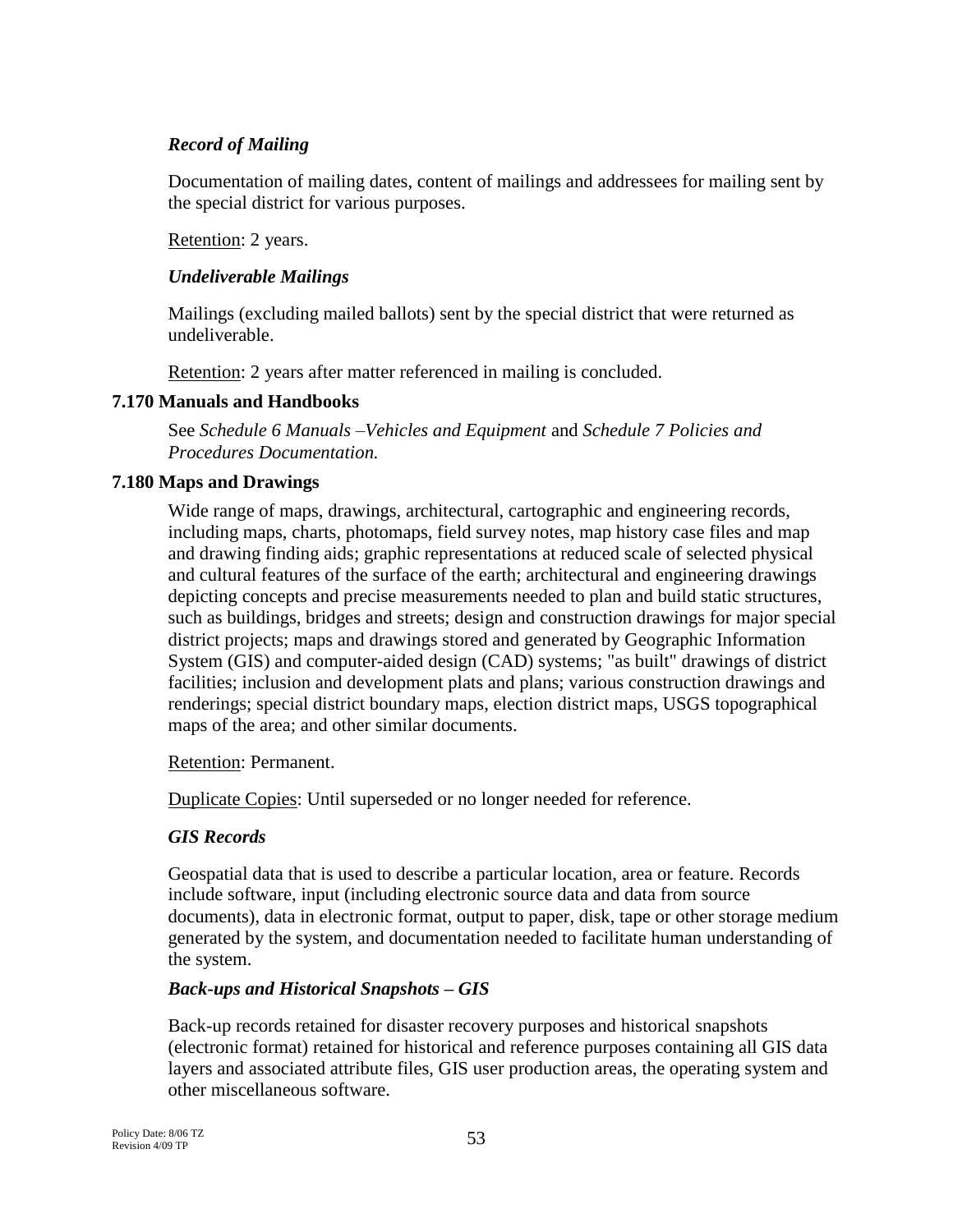# *Back-ups for Disaster Recovery Purposes*

*Daily Back-up*

Retention: 2 weeks.

### *Monthly Back-up*

Retention: 1 year.

## *Replicate Copies*

Copies retained on other work unit servers, in offsite data warehouse, on "read-only" district system, or elsewhere, either onsite or offsite.

Retention: Until superseded by new version of back-up.

### *Historical Snapshots*

Retention: Permanent.

### *Data Documentation and Metadata*

Records created during development or modification of an automated system, which are necessary to access, retrieve, manipulate and interpret data in that system and records that explain the meaning, purpose, structure, logical relationships and origin of the data elements. Data documentation includes data dictionaries (containing information about data layers, format and other documentation), file layouts, code books or tables, definition files and information regarding the retention period for the data and associated data documentation as well as information regarding the frequency of historical snapshots of the data and data documentation. Data documentation includes metadata (data about the data), i.e. the description of the data resources, its characteristics, location, usage, etc. Metadata is used to identify, describe and define user data.

### *Condensed (Temporary) Metadata*

Temporary generic information that provides a dataset list (Word document) and basic information about datasets, pending the storage of "real" metadata with datasets on the GIS; includes dataset name, definitions and descriptions, data locations, significant items in attribute (tabular) data, etc.

Retention: Until superseded by metadata stored on GIS.

### *Data Documentation and Metadata – Nonpermanent GIS Records*

See also *Datasets and Data Files – Temporary*. Note: Obsolete temporary datasets are to be purged from the system prior to each annual GIS snapshot.

Retention: 1 year after superseded, or until deletion of database.

### *Data Documentation and Metadata – Permanent GIS Records*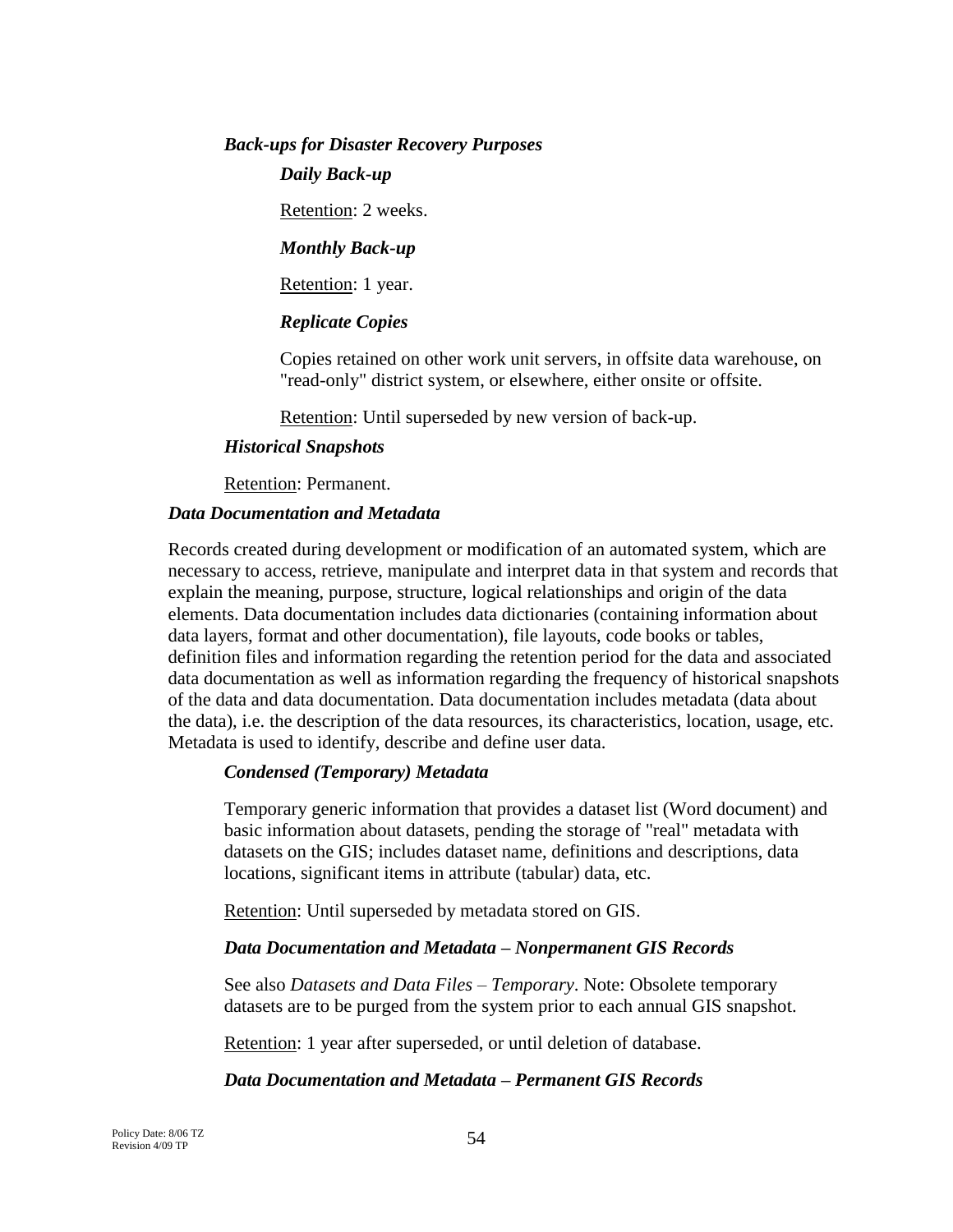This retention schedule applies only to documentation relating to databases containing permanent information. Important Note: Permanent data and its associated metadata and data documentation is retained permanently only in its most updated form unless the dataset is to be captured at specific points in time via a historical snapshot. See also *Datasets and Data Files*.

Retention: Until superseded.

#### *Datasets and Data Files – Permanent*

A *dataset* is group of related records that are organized and treated as a unit or any set of data that has a common theme or similar attributes. The term is used interchangeably with the term *data file*. Datasets are part of the GIS database. A data layer refers to a conceptual grouping of data that share common characteristics, such as a layer composed of base or thematic data, e.g. roads (base) or wildlife habitat (thematic). Geographic data combines and links graphic representations of features or events found on the earth with corresponding tabular (attribute) data. Important Note: Permanent data is retained permanently only in its most updated form unless the dataset is to be captured at specific points in time via a historical snapshot.

### *Aerial Photograph and Image Datasets*

Photographs and digital images of the earth that have been taken from airborne vehicles to evaluate, measure or map selected features of the landscape.

Retention: Until superseded.

#### *Base Datasets*

Core data working files that are sets of information providing a background orientation for another layer of primary focus. Examples: ground and water features (roads, streams, lakes, canals, railroads, etc.) and parcels, addresses, quarter sections, etc.

Retention: Until superseded.

### *Building and Structure Datasets*

Building footprints, public buildings, building inspection zones, building permits, etc.

Retention: Until superseded.

### *Business Information Datasets*

Business locations, licensed establishments, etc.

Retention: Until superseded.

### *Census Datasets*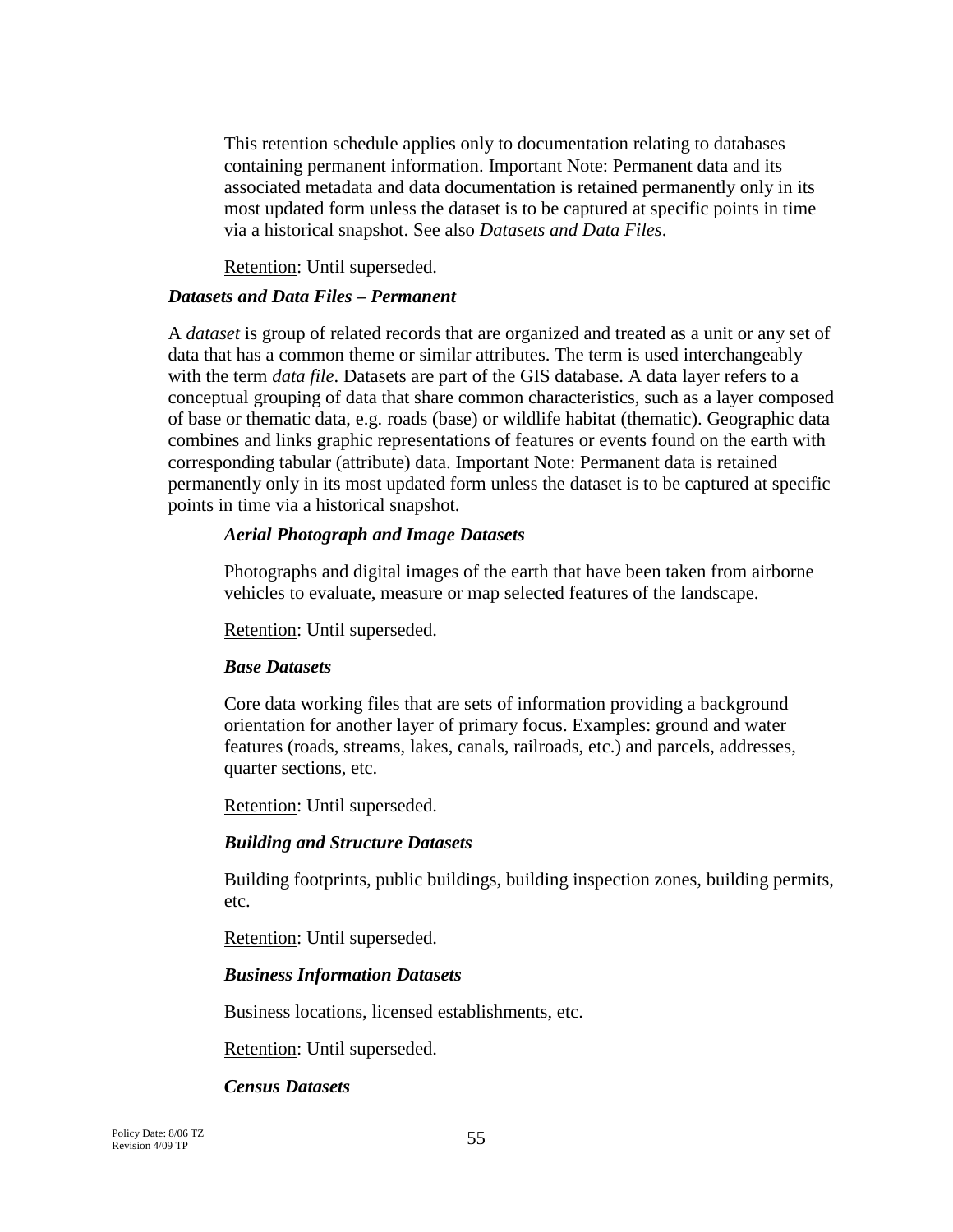Census block groups, census tract boundaries, census update boundaries, etc.

Retention: Until superseded.

### *Communication System Datasets*

Fiber optic network installations.

Retention: Until superseded.

### *Emergency Dispatch Datasets*

Emergency telephone dataset used for emergency services dispatch.

Retention: Until superseded.

### *Engineering Datasets*

Street standards and facilities, etc.

Retention: Until superseded.

### *Environmental Datasets*

Geologic data, soils data, radon data, etc.

Retention: Until superseded.

### *Jurisdictional Boundary Datasets*

Special District limits, election boundary maps, boundary maps of political subdivisions and taxing districts, enterprise zones, historic districts, protective services patrol and enforcement areas, school district boundaries, urban growth area maps, zip code boundaries, other special district, etc.

### *Boundaries – Special District Jurisdictional Units*

Retention: Until superseded.

### *Boundaries – Other Jurisdictions*

Retention: Until superseded.

#### *Land Use and Planning Datasets*

Inclusions and exclusions, pending and approved developments, neighborhood planning areas, habitat data, current and proposed land uses, corridor study data, airport impact data, comprehensive plan (Structure Plan) data, transit routes, travel corridors, vacant land inventories, current and proposed zoning, zoning violations, etc.

Retention: Until superseded.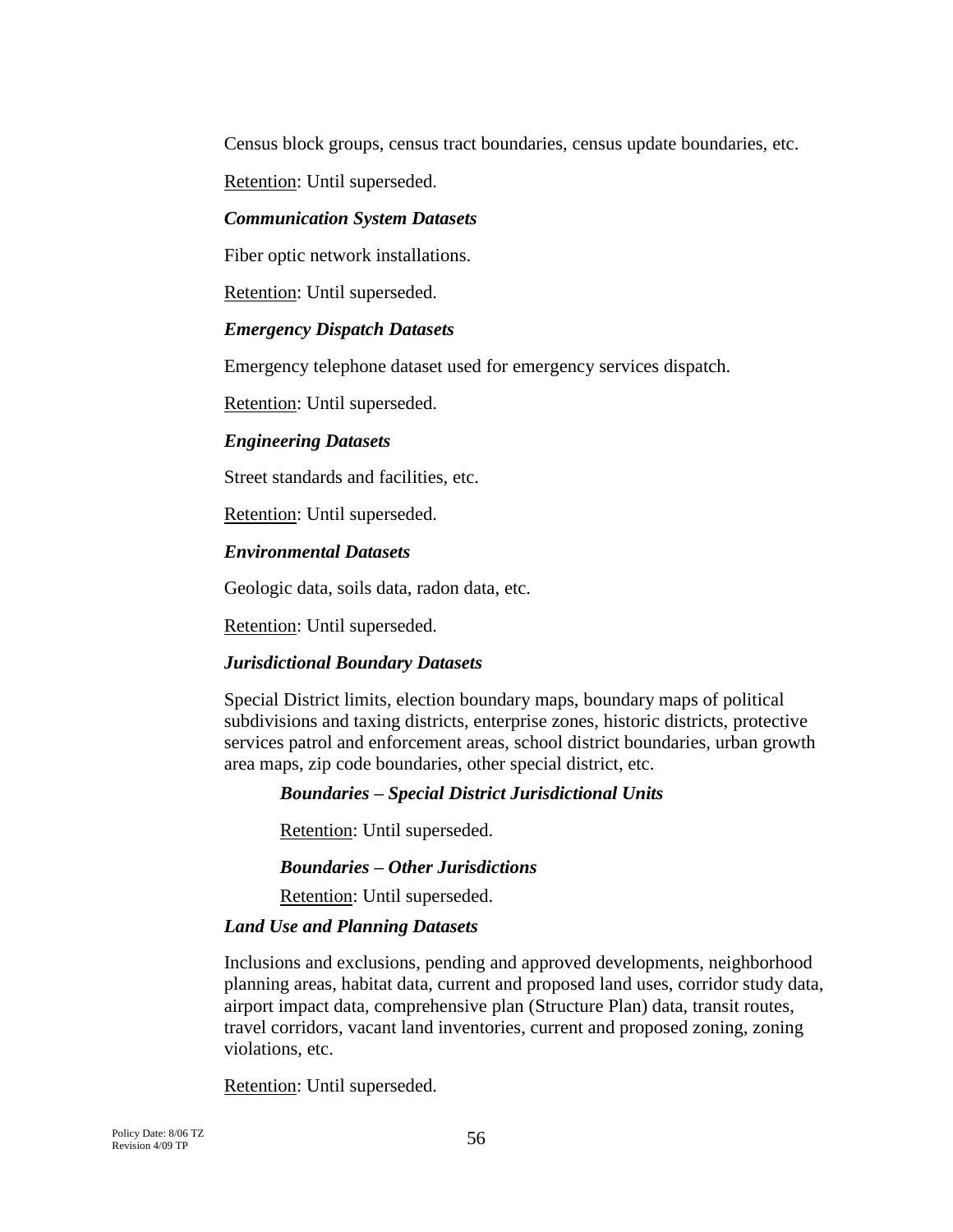### *Stormwater and Flooding Datasets*

Base flood elevations, storm drainage basins, floodplains and floodways, historic flooding data, facility inventories, monitoring system data, etc.

Retention: Until superseded.

#### *Transportation System Datasets*

Alley and street system data, bicycle and bus routing data, master street plan, street maintenance data, traffic flow data, etc.

Retention: Until superseded.

#### *Datasets and Data Files – Temporary*

#### *Assessor Datasets*

GIS data layers containing property or land ownership information obtained from the County Assessor.

Retention: Until superseded.

#### *Symbol Datasets*

Special District logo, highway marker symbols, parking lot symbols and similar mapping symbols used for printing purposes.

Retention: Until superseded.

### *Temporary Data – In General*

Datasets or data subsets created for one-time or short-term use or for the creation of various versions of mapping products.

Retention: 30 days after use, unless the customer requests that the temporary dataset be retained for possible future use. Note: Temporary datasets will appear on periodic computer back-up tapes, and those that are obsolete should be purged from the system before capturing the annual historical snapshot of GIS.

#### *Fee Collections*

Records of orders and receipts for payment from external customers for mapping products.

Retention: 2 years + current.

### *Finding Aids*

See *Data Documentation and Metadata*.

*Policy Documentation - GIS*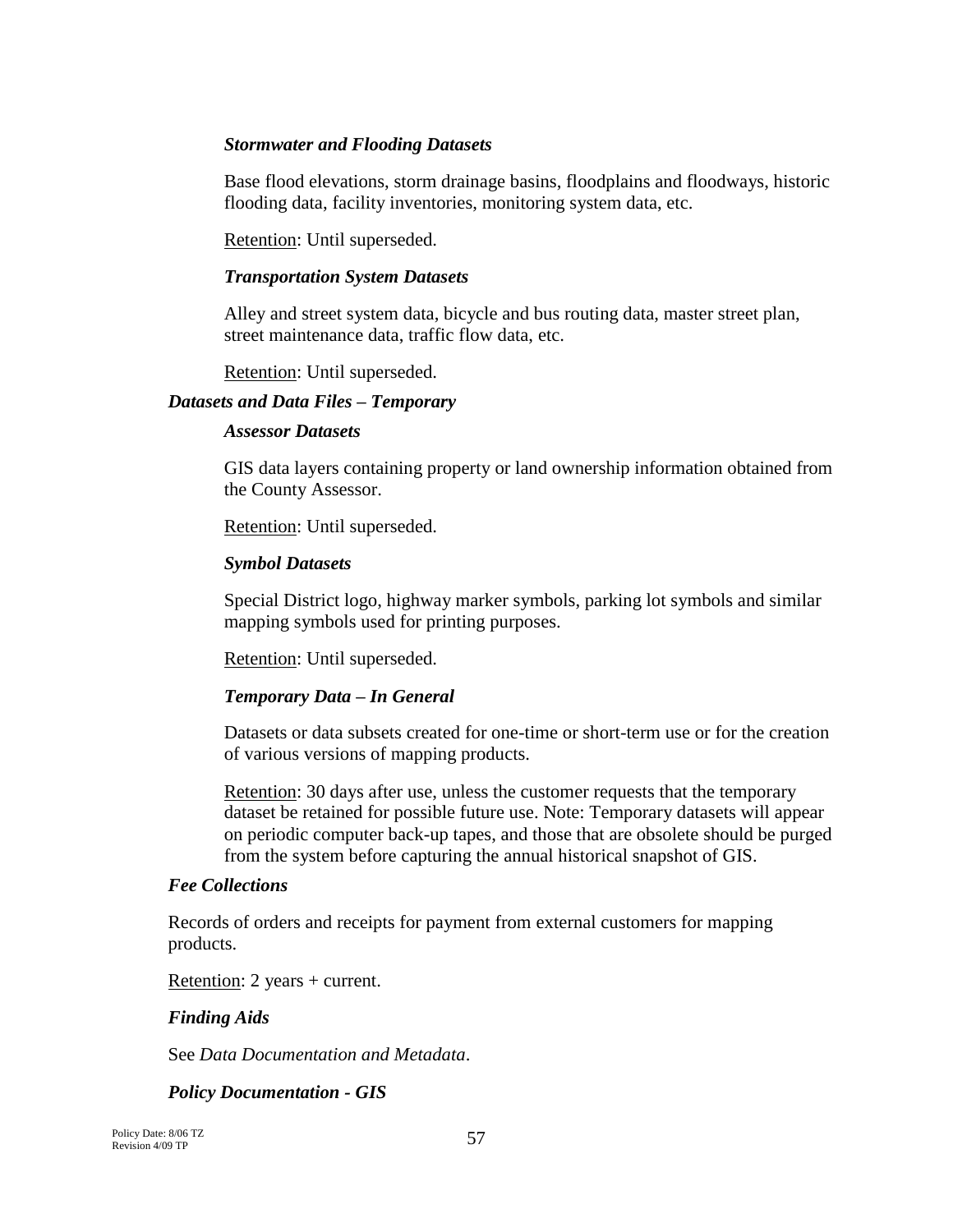Records of GIS policies including those covering access and security, systems development, data retention and disposition, data distribution, rules governing issuance of data, and data ownership, etc.

Retention: Permanent.

### *Processing Files*

System logs and other processing files (electronic or printed on demand), including work files, test files, input/source files, intermediate input/output files, valid transaction files, documentation of users and operations, and audit trail files.

Retention: Follow system schedule.

#### *Source Documents – GIS*

Raw data or documents or "source records" containing images and/or data provided to GIS in hard copy, microform or electronic format. Note: Metadata should include information regarding the source of the data.

### *Externally Acquired Source Material*

GIS input and auto cad system input regarding plats and subdivisions, field book information, legal descriptions, images of plats, data and other source material acquired from other agencies and organizations.

Retention: Until uploaded to GIS, provided source of data is noted in data documentation.

### *Internally Acquired Source Material*

### *Replicate Source Data – District Departments*

Retention: Until uploaded to GIS.

### *Surveying Source Data*

Special District surveyor's reports and field notes from property surveys used to identify monuments, landmarks, buildings, etc. Engineering control and survey point data. Legal descriptions developed from surveys and surveying data returned from field instruments including horizontal angles, slope distance, horizontal distance, zenith angles, sun observations, drawings, etc.

Retention: Until data is transferred to GIS.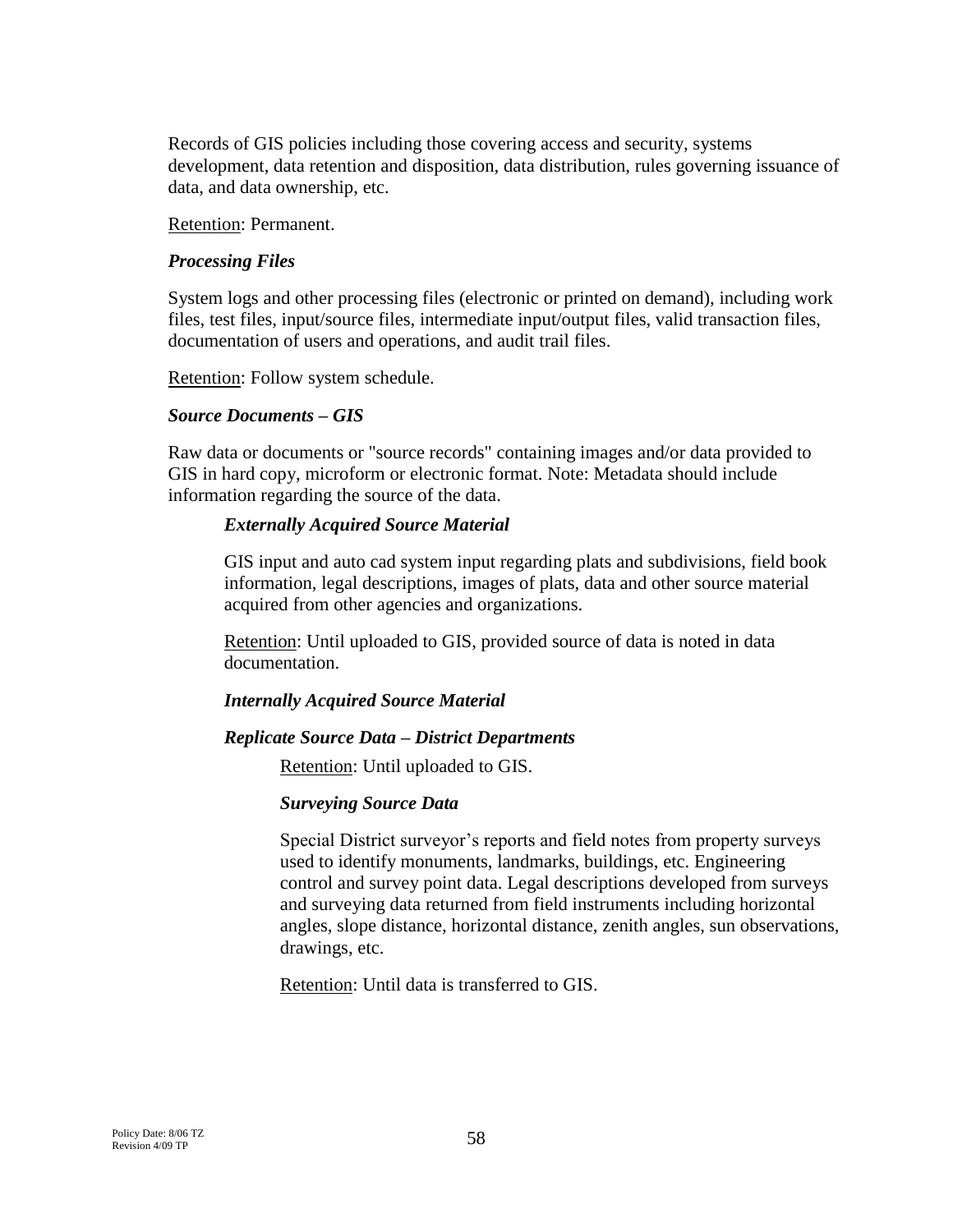#### *Standards*

Requirements that are intended to make hardware, software and data compatible and that cover data capture, accuracy, sources, base categories, output, and data element dictionaries.

Retention: Life of GIS.

#### **7.190 Maps - Informational**

Maps that are acquired from external sources and are used for district reference and informational purposes for the district or the public, such as county maps.

Retention: Until superseded or no longer needed for reference.

#### **7.200 Memberships**

Records of memberships that are paid for by the district for district officials, employees or the district as an organization in professional associations and organizations such as the Special District Association of Colorado, the Association of Records Managers and Administrators, the Colorado State Fire Chiefs Association, and similar professional or county/municipal/special district associations and organizations.

Retention: 2 years.

#### **7.210 Minutes**

See *Schedule 4 Minutes and Supporting Documentation; Schedule 7 Committees – Internal;* and *Schedule 8 Minutes and Supporting Documentation.*

#### **7.220 News Clippings**

See *Schedule 9 Scrapbooks.*

#### **7.230 News Releases**

See also *Schedule 7 Public Relations Records.*

### *Releases – Policy or Historical Value*

Prepared statements or announcements issued to the news media announcing district events, new programs, program changes or termination, major shifts in policy and changes in officials or senior administrative personnel.

Retention: Permanent.

#### *Releases – Routine*

Prepared statements or announcements of minor or routine events, activities, etc.

Retention: 3 years + current.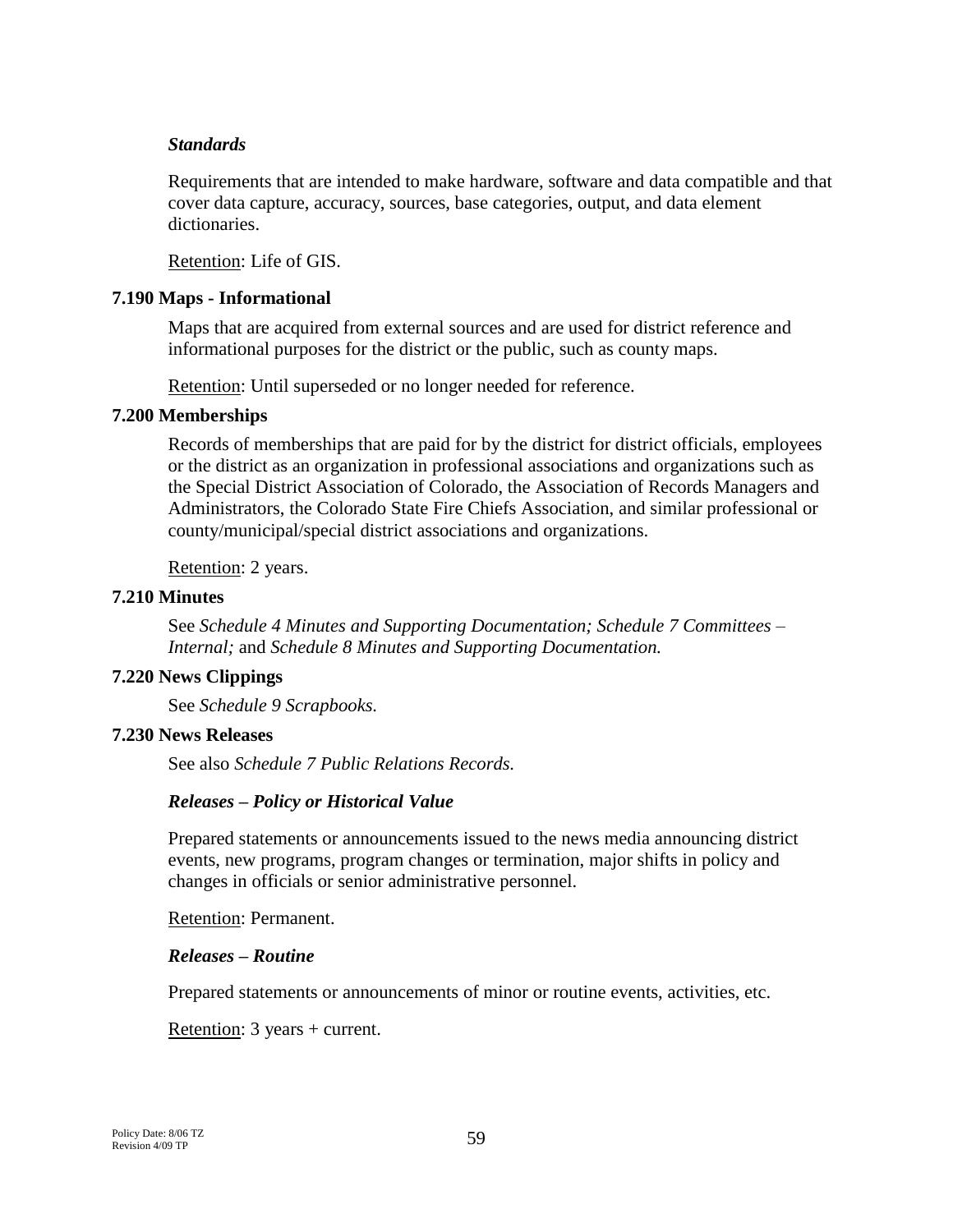### **7.235 Open Records Requests and Supporting Documentation**

Formal requests for records submitted in accordance with state law and supporting documentation relating to the special districts's response to or denial of the request.

Retention: 1 year + current after request is answered or matter to which it relates is concluded (including any appeal), whichever is later.

### **7.240 Organization Files**

Records that contain organization charts, reorganization studies and similar information that illustrates or provides a detailed description of the arrangement and administrative structure of the special district.

Retention: Permanent.

### **7.250 Petitions, Objections and Remonstrances**

See *Schedule 7 Complaints, Routine Service Requests and Nonbinding Petitions; Schedule 7 Correspondence and General Documentation;* and *Schedule 3 Petitions – Election.*

### **7.260 Policies and Procedures Documentation**

Written instructions, rules and guidelines in manual form documenting current and past authorized district policies and procedures, including departmental or organization-wide directives, policy or operations manuals, instruction manuals, handbooks and memoranda setting out responsibilities and guidelines or outlining policies and procedures. See also *Schedule 7 General Subject Files – Policy and Program Development Records*.

## *Clerical Manuals – Routine*

Retention: 2 years after superseded or obsolete.

## *Manuals from External Sources*

Retention: Until superseded or no longer needed.

### *Policies and Procedures Documentation – In General*

Documentation, including written materials such as personnel policy manuals and standard operating procedures, that would be useful in establishing past policies or procedures in liability cases, personnel disputes and other circumstances.

### Retention: Permanent.

Duplicate Copies: Until superseded.

### **7.270 Program Records**

Records pertaining to ongoing or special events or activities held at district facilities and programs provided by the district as recreational or cultural amenities for the community. See also *Schedule 7 General Subject Files – Policy and Program Development Records*.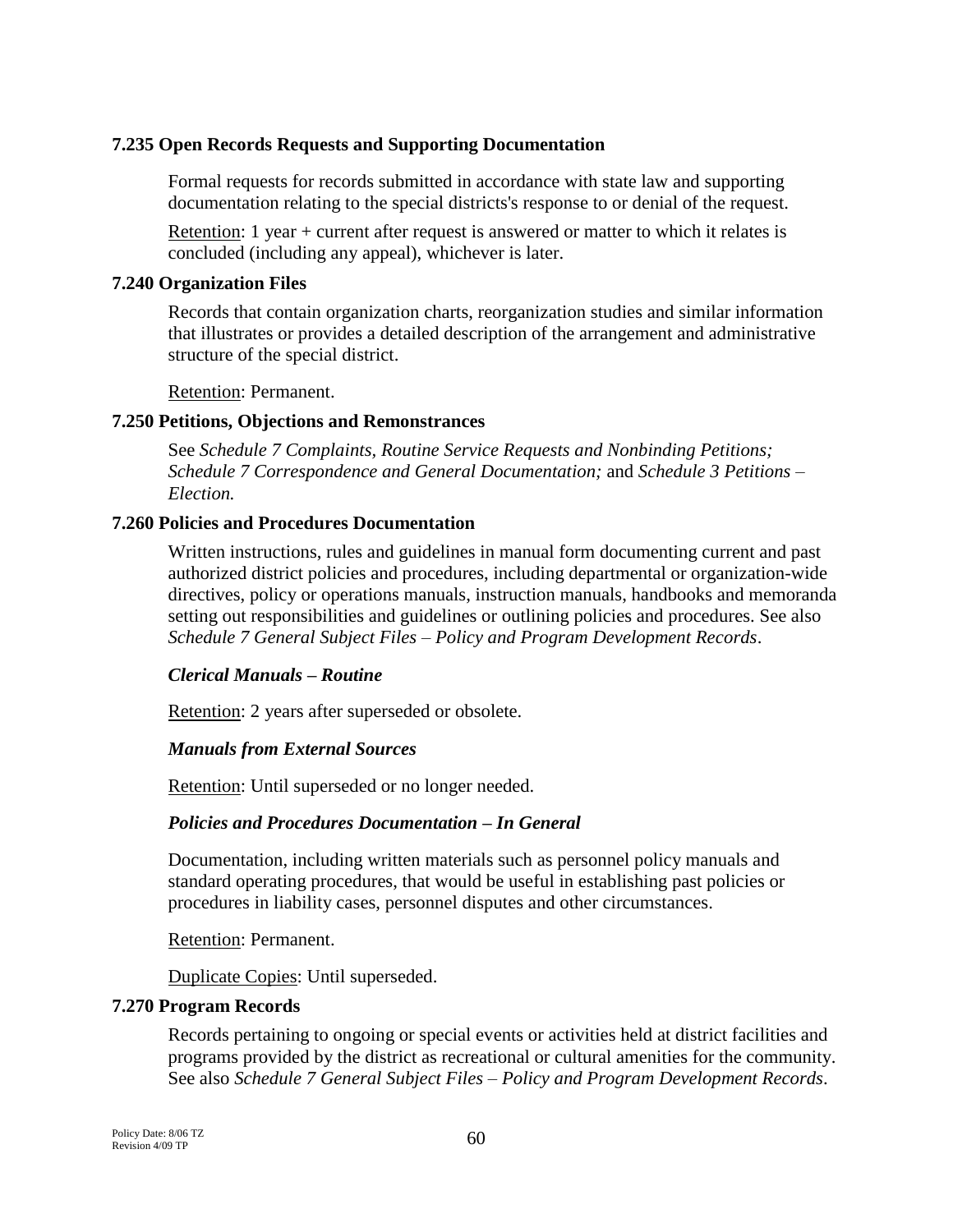### *Districts*

Records of other districts that provide program services to district residents, such as recreation districts, library districts, etc. See *7.365 Special District Records.* 

### *Facility and Program Use Records*

Records relating to registration and admission to programs sponsored by the special district, room and facility reservation sheets, documentation of public use of facilities for which formal registrations or permits are required, etc.

Retention: 1 year + current.

### *Fees and Rates*

See *Schedule 5 Accounts Receivable Records* and *Fee and Rate Schedules.*

### *Liability Waivers*

Forms signed by program participants to release the district from any liability related to various activities.

Retention: 6 years + current.

### *Library Records.*

*Deleted; not applicable to Fire Districts.*

## **Museum Records***.*

*Deleted; not applicable to Fire Districts.*

## *Other Programs Sponsored by Special District*

Documentation needed for reference in developing future programs, including program flyers, press releases, etc. Examples of district programs include recreation, senior citizen and youth programs. See *Schedule 7 General Subject Files – Policy and Program Development Records*.

### *Support Groups – Special District Programs*

Groups organized in support of district programs, such as senior citizen community groups, youth groups, Friends of the Library or Museum, and similar groups. See *Schedule 7 External Groups and Agencies.*

### *Sister City Program*

Records of participation of the district in sister programs with cities/districts in other countries, including documentation of selection of sister cities, administration of the program, exchange visits, photographs and related documentation.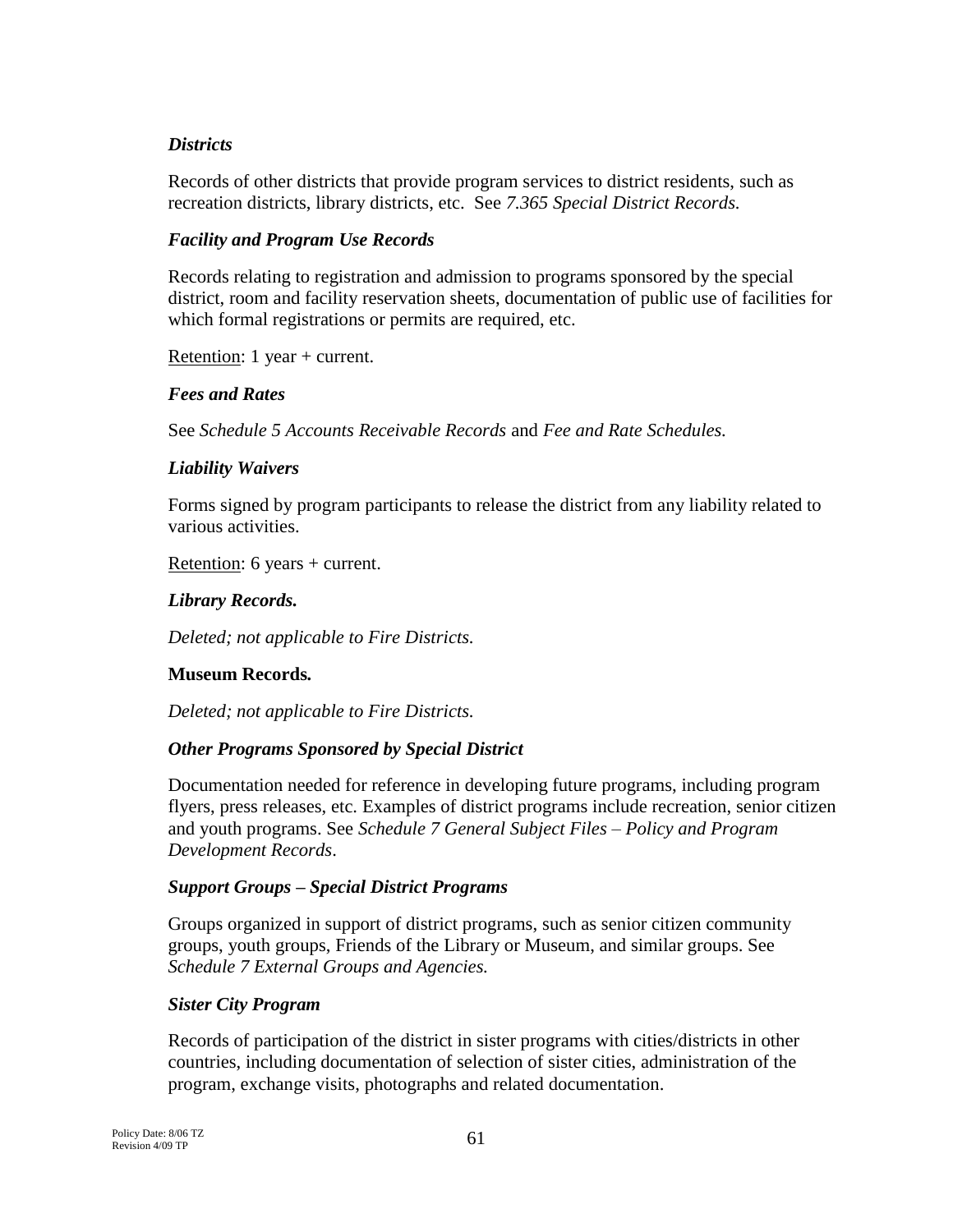Retention: Permanent.

## **7.280 Project Files**

## **Capital Projects**

Records of capital projects, professional services relating to capital improvements and projects relating to the design, engineering, construction, major repair, renovation or demolition of district owned structures, buildings, facilities, bridges, streets and roadways, utility system features, public works, parks, stormwater and storm drainage facilities, dams and reservoirs, other water projects, fiber optics and communications structures and other infrastructure. Project files may include documentation such as final project reports, specifications and contract documents, certificates of insurance, projectrelated permits and licenses issued to the special district by other entities, notices to proceed and of final settlement, project pay estimates, change orders and correspondence and general documentation.

Retention: 6 years + current after replacement, demolition or transfer of the improvement to another entity, except that routine material may be purged when eligible for destruction under this Retention Schedule and except that, prior to destruction, the records must be evaluated for continuing legal, administrative or historical value [CRS 24-16-105].

## 1. **Project Bonds**

## a. **Labor and Materials Bonds**

Surety or other types of bonds received from contractors to guarantee payment by the contractor to workers, subcontractors and suppliers.

Retention: 6 years + current after expiration or project completion, whichever is later.

# b. **Performance and Payment Bonds**

Surety or other types of bonds received from contractors to guarantee performance and payments for district projects.

Retention: 1 year + current after project completion.

# 2. **Project Control Files**

Contain routine memoranda, preliminary reports, and other general documentation and records documenting assignments and the progress of projects. Note: Does not include final reports, which are to be retained as part of the project file (see above).

Retention: 1 year after project is closed.

# B. **Information Technology Projects [Reserved]**

# C. **Noncapital Projects**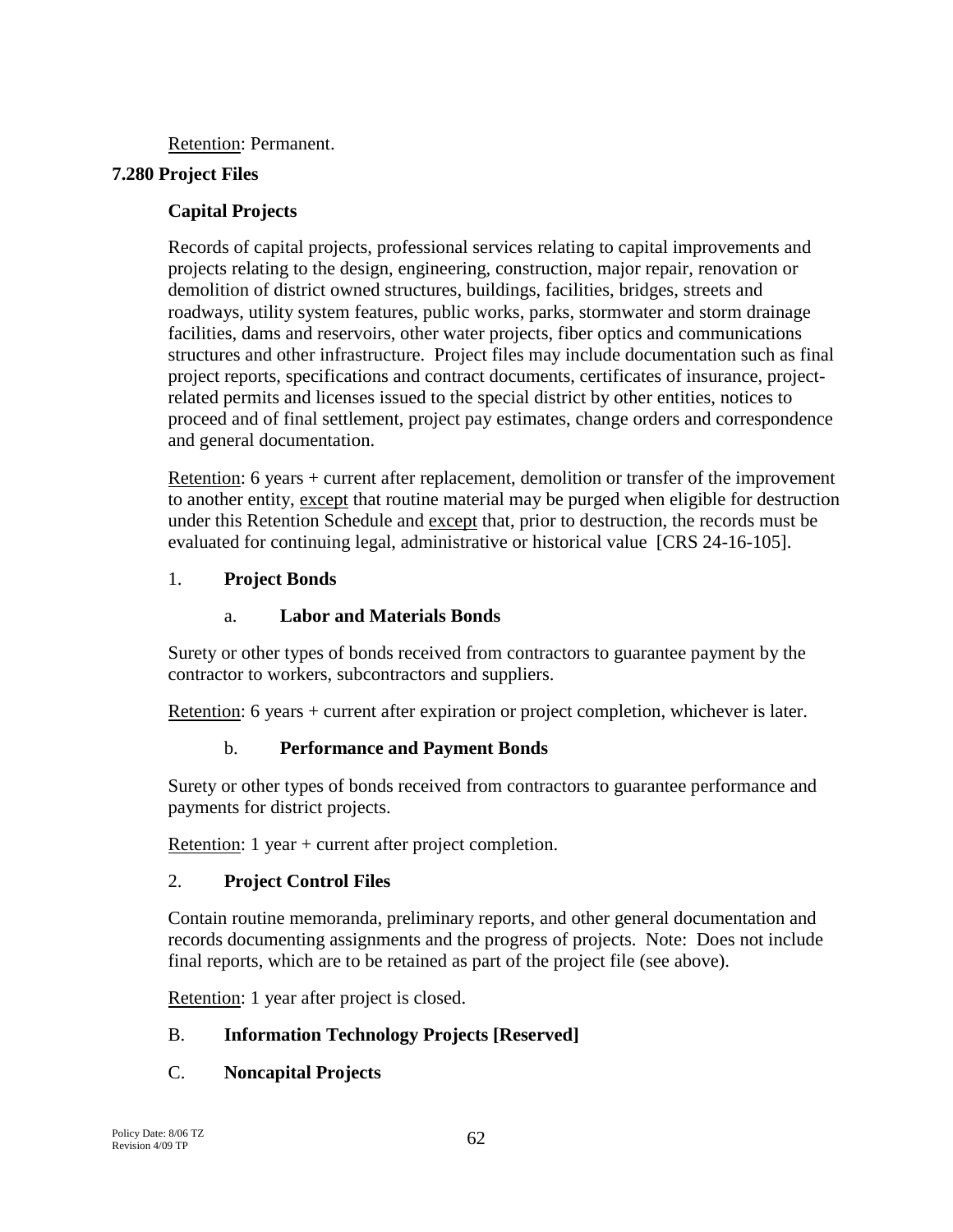Records relating to other types of "projects" that do not relate to capital improvements; i.e., these would typically be working files documenting an activity, plan, program, assignment, new undertaking, etc. See *7.140, General Subject Files.*

## *Major Projects*

Records of *major* projects, goods and services acquired relating to capital improvements and permanent assets of the special district; design, engineering, construction, repair and/or major maintenance of district owned buildings, facilities, roadways, utilities, public works and other infrastructure valued at over *\$1,000,000*. Project files may include documentation such as final project reports, specifications and contract documents, notices to proceed and of final settlement, project pay estimates, change orders and correspondence and general documentation.

Retention: Permanent.

## *Minor Projects*

Records of *minor* projects, goods and services acquired relating to capital improvements, design, engineering, construction, repair and/or maintenance of district owned buildings, facilities, roadways, utilities, public works and other infrastructure under \$*\$1,000,000* in value. Project files may include documentation such as final project reports, specifications and contract documents, notices to proceed and of final settlement, project pay estimates, change orders and correspondence and general documentation.

Retention: 2 years after project completion, provided there is no legal or administrative value.

## *Project Bonds*

# *Labor and Materials Bonds*

Surety or other types of bonds received from contractors to guarantee payment by the contractor to workers, subcontractors and suppliers.

Retention: 6 years + current.

## *Performance and Payment Bonds*

Surety or other types of bonds received from contractors to guarantee performance and payments for district projects.

Retention: 1 year + current after project completion.

## *Project Control Files*

Contain routine memoranda, preliminary reports, and other general documentation and records documenting assignments and the progress of projects. Note: Does not include *final* reports, which are to be retained as part of the project file (see above).

Retention: 1 year after project is closed.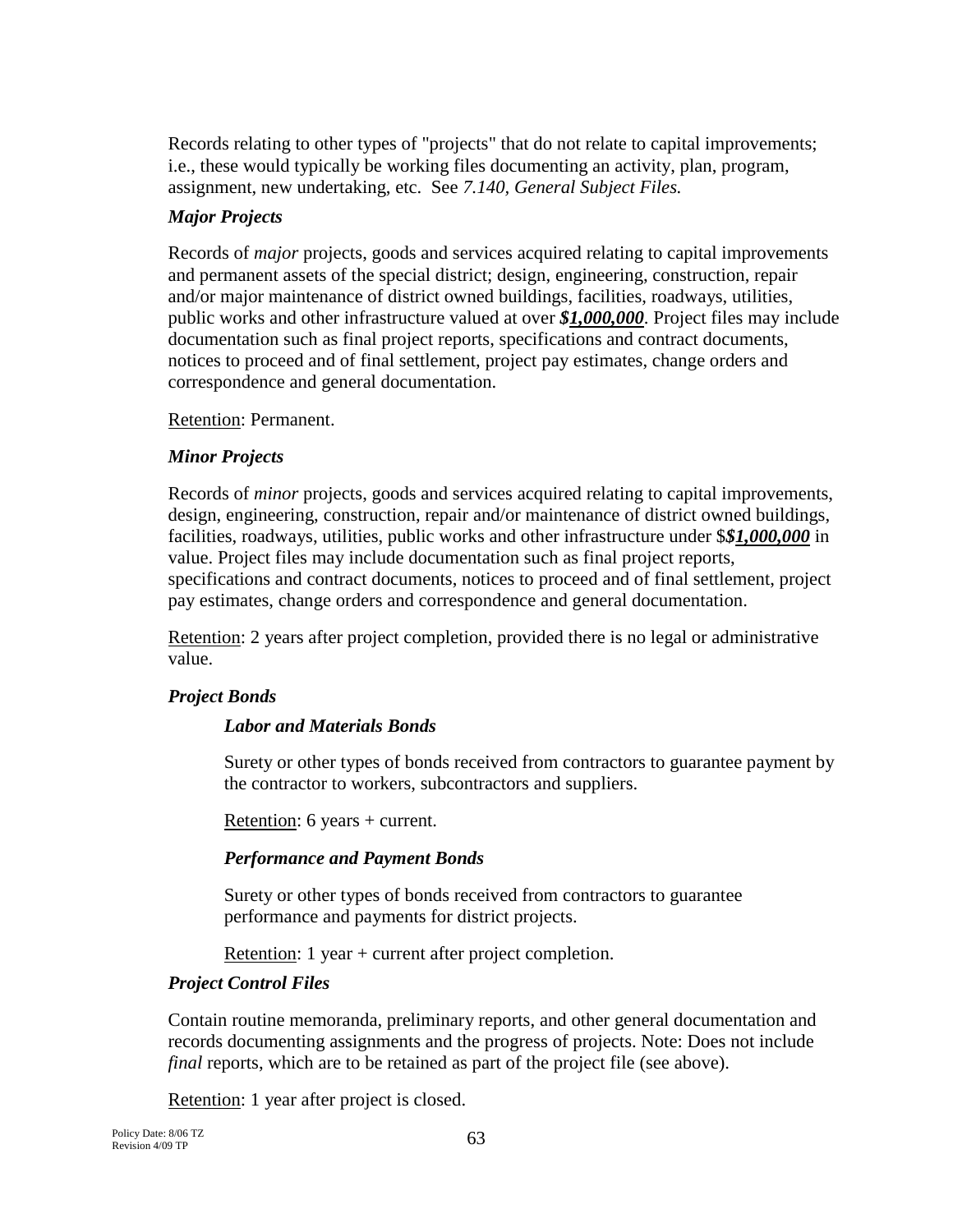### **7.290 Public Relations Records**

Speeches, addresses, and comments of public officials, remarks made at formal district ceremonies by elected district officials, etc. Includes paper, videotape, motion picture or tape recordings. See also *Schedule 7 News Releases*.

Retention: Permanent.

### **7.300 Publications**

Documents printed or otherwise produced for wide internal or external distribution, including annual reports, brochures, pamphlets, leaflets, studies, proposals, newsletters, instructional materials, and similar materials printed by or for the district or any of its departments, and made available to the public. See also *Appendix A Non-Records* relating to publications of other agencies or entities that are not considered to be district records for retention purposes.

Retention: Permanent.

## **7.310 Records Finding Aids**

Manual or automated indexes, lists, registers, and other finding aids designed to make it easier to locate pertinent files or information.

Retention: Life of the record for which the finding aid is designed to facilitate use and retrieval.

## **7.320 Regulations and Standards**

Documentation of rules, regulations, standards and similar guidelines and requirements adopted by the special district in relation to various activities and functions. Examples may include nationally recognized standards used to interpret or implement applicable Fire Codes.

Retention: Permanent.

Duplicate Copies: Until superseded.

### **7.330 Reports**

Written reports regarding the operations or activities of the special district or its individual employees, departments or service areas, prepared for use in compiling other reports, planning and budgeting, monitoring work progress, etc.

## *Annual Reports*

Summary annual reports of individual departments or the district as a whole on primary program activities and accomplishments for the previous year; may include statistics, narrative reports, graphs, and diagrams.

Retention: Permanent.

## *Daily Reports*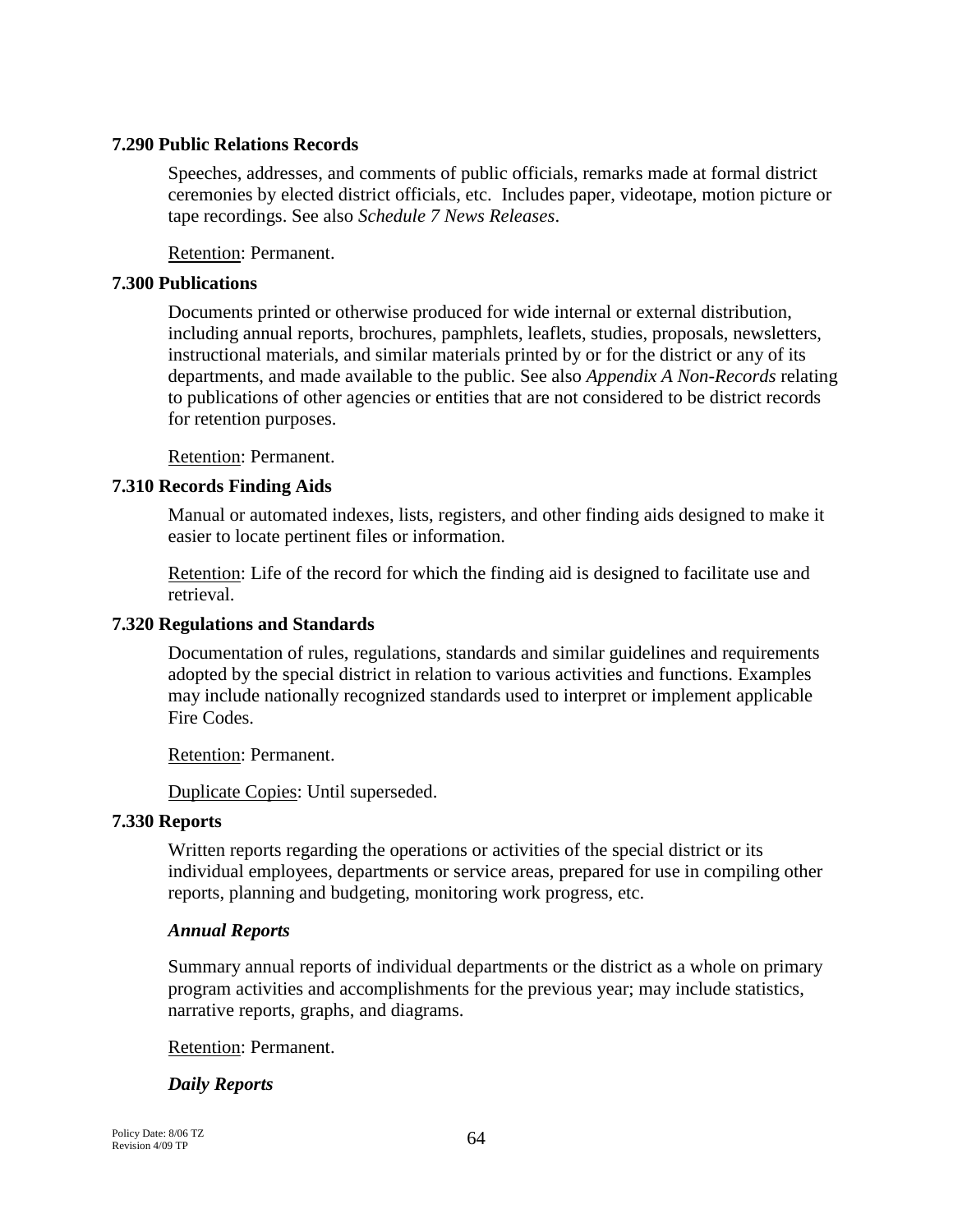Reports documenting the daily activities of employees or work units.

Retention: 4 years + current.

### *Monthly or Weekly Reports*

Reports of staff or departments on program activities and accomplishments for the previous month/week.

Retention: 4 years + current.

### *Quarterly Reports*

Reports of staff or departments on program activities and accomplishments for the previous three months.

Retention: 2 years + current.

### **7.340 Retention Schedules And Compliance Certificates**

Authorizations for the retention or disposition of records issued for the special district and/or its' departments by the Colorado State Archives and certificates of compliance completed to track the authorized destruction of special district records.

Retention: Permanent.

### **7.350 Rules and Regulations**

See *Schedule 7 Regulations and Standards.*

### **7.360 Software and Software Manuals**

See *Schedule 6 Computer System Records.* 

### **7.365 Special District Records**

Records pertaining to the fire district, including service area plans, boundary maps, service agreements, intergovernmental agreements, memoranda of understanding, other agreements and contracts, and supporting documentation.

Retention: 6 years + current after the district's agreement with the special district no longer has any binding effect, then evaluate for continuing value prior to destruction.

### **7.370 Standards**

See *Schedule 7 Regulations and Standards.*

### **7.380 Studies, Plans and Reports**

Documents prepared by the district or by external entities on behalf of the district. Examples include feasibility studies, planning and land use studies, basin plans, capital projects reports, transportation system plans, master street plans and similar documents that have long-term reference or historical value. Studies, plans and reports retained by the district that are prepared by or on behalf of other entities, and which include information of interest to the district, should be evaluated for long-term reference or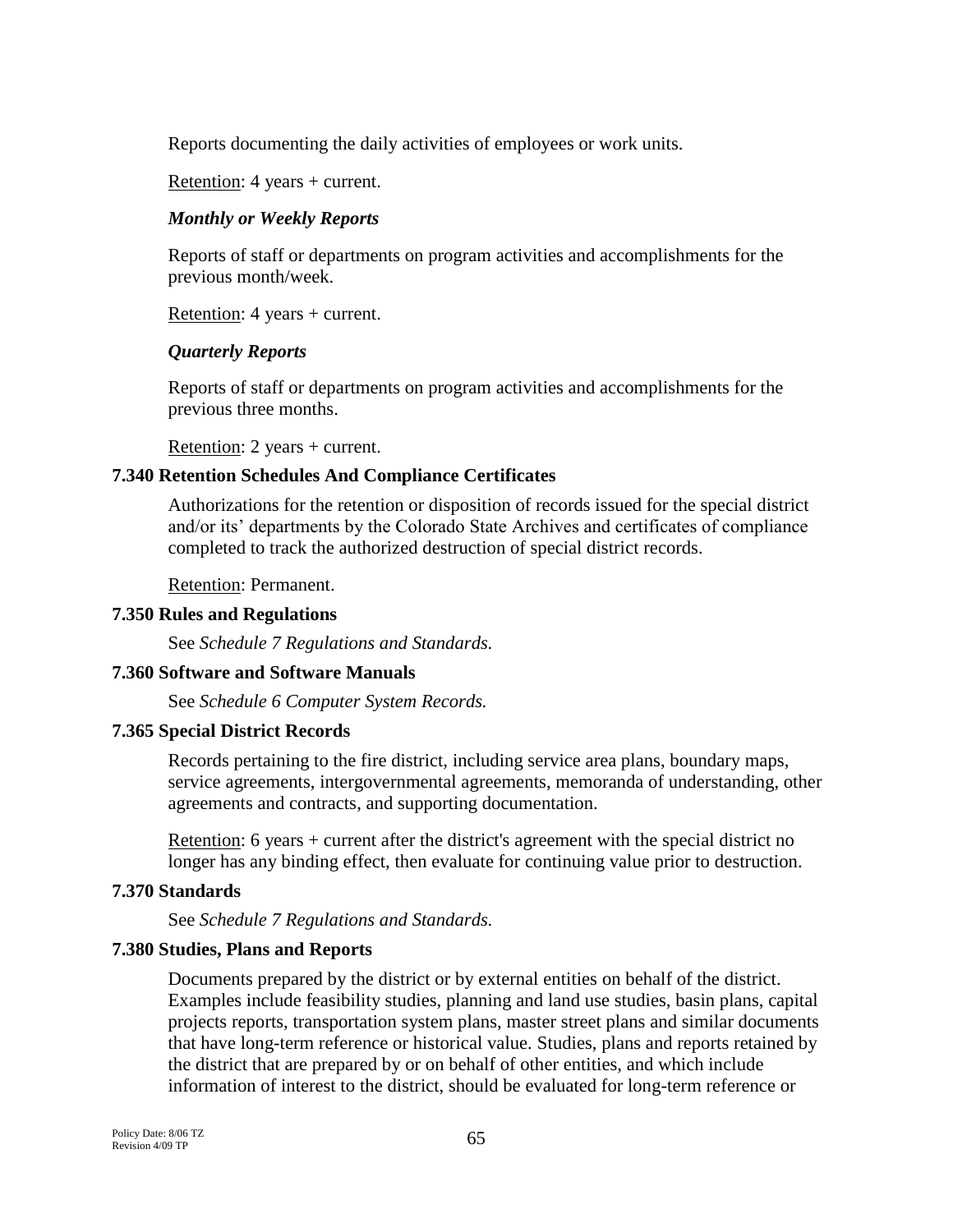historical value to the special district. See also *Schedule 7 Reports* and *Schedule 11 Plans, Studies and Reports.*

Retention: Permanent.

### **7.390 Surveys and Questionnaires**

Copies of completed miscellaneous surveys, questionnaires and similar instruments that are routine and are received and completed by the special district for return to the originator.

Retention: 1 year + current.

### **7.395 Surveys Conducted By Special Districts**

*Compilations*

Retention: Permanent.

#### *Survey Responses*

Retention: 1 year + current after compilation complete.

### **7.400 Training and Conference Materials**

Records documenting activities of district officials or employees at seminars, conferences or other training sessions not sponsored by the district, including instructional materials obtained by officials and staff members at conferences, seminars or other types of external training sessions. See also *Schedule 15 Training Information*.

Retention: 2 years for District directors; for entire period of employment  $+2$  years for District employees.

### **7.410 Worksheets and Drafts**

Documents such as rough notes, calculations or drafts assembled or created and used to prepare or analyze other documents; records of a preliminary or working nature which do not represent significant steps in the preparation of the final version of documents; includes informal notes, preliminary drafts of letters, memoranda, reports, computer or printer output used to verify information entered into a computer and not considered to be a final copy, etc. See also *Schedule 5 Worksheets – Financial.*

Retention: Until no longer needed.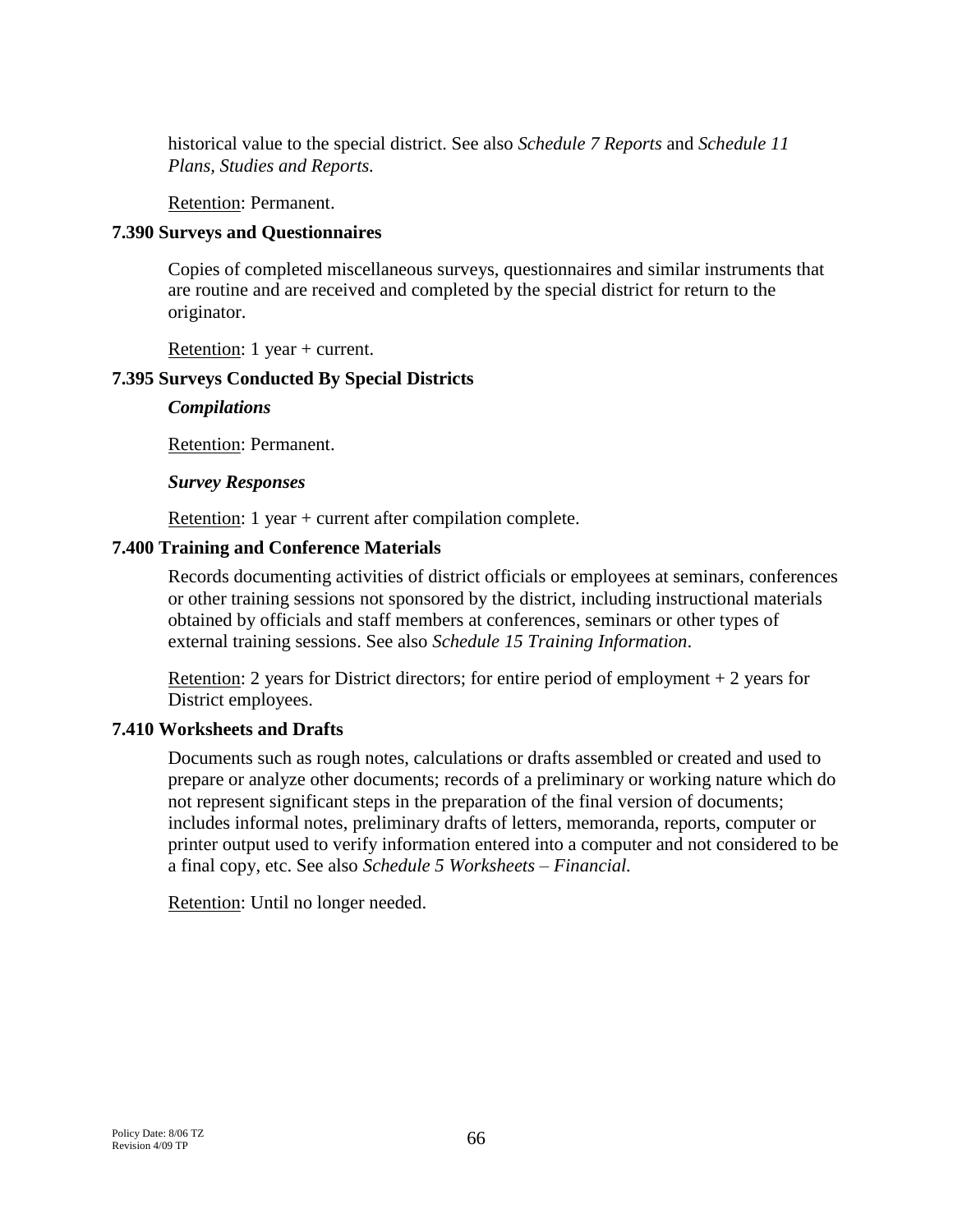#### **SCHEDULE NO. 8**

#### **GOVERNING BODY RECORDS**

General Description: Records regarding the composition, operation, proceedings and enactments of the governing body of the special district. *The specified retention period applies to the information contained within the record, regardless of the physical format of the record (paper, microfilm, computer disk or tape, optical disk, etc.).* See *Schedule 7 Committees - Internal* for records of staff and other internal committees and *Schedule 7 External Groups and Agencies* for records kept by the district of outside groups and entities not appointed by the district.

*Duplicate Copies: Provided that no retention period is specified for duplicate copies, retain those that are created for administrative purposes for 1 year, and retain those created for convenience or reference purposes until no longer needed or for 1 year, whichever is first. Duplicate copies should not be retained longer than the record copy.*

#### **8.10 Agenda Supporting Documentation**

Material such as agenda item summaries and supporting documentation, memos or other material presented to the governing body relating to decisions to be made at meetings; supporting documentation for minutes. See also *Schedule 8 Minutes and Supporting Documentation and Packets Distributed to Governing Body*.

Retention: Permanent.

Duplicate Copies: Until meeting is over.

#### **8.20 Agendas**

Listings showing date, time and locations of official meetings and items to be discusses by the governing body at regularly scheduled, special and emergency public meetings.

Retention: Permanent.

Duplicate Copies: Until meeting is over.

### **8:30 Appointments**

Applications and other documentation regarding the filling of interim governing body vacancies by appointment.

Retention: 1 year + current after term of appointment ends.

#### **8.40 Bylaws**

Documents adopted by the governing body to set out guidelines regarding operation of the governing body.

Retention: Permanent.

Duplicate Copies: Until superseded.

### **8.45 Committee Records - Governing Body**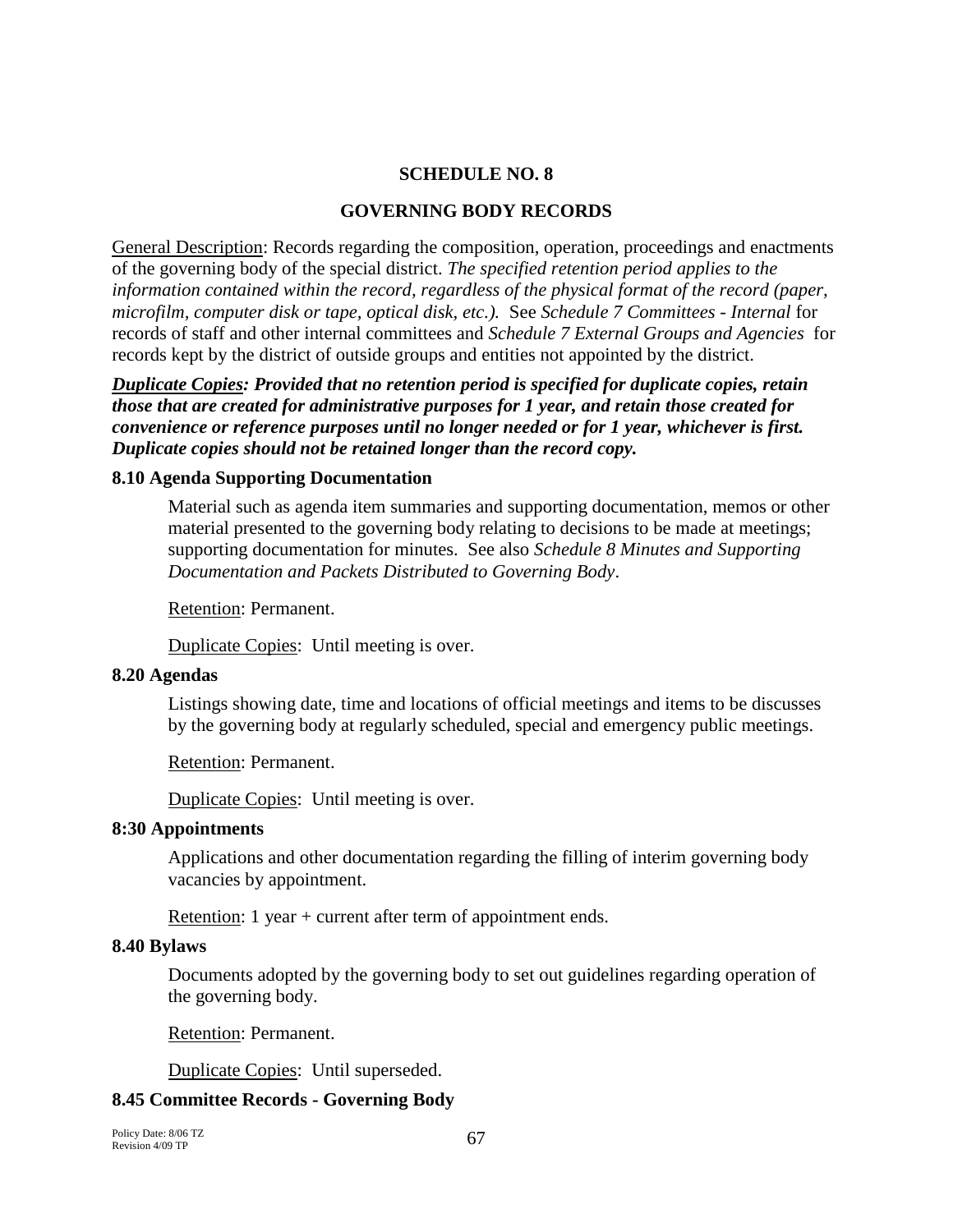Records of standing (ongoing) and ad hoc committees that include only governing body members. Examples of committees include finance or budget committee, ethics committee, legislative affairs committee, etc.

Retention: Follow the retention periods set forth in the schedule for comparable records of the governing body (i.e., agendas, minutes and supporting documentation, notices of meetings, recordings, etc.).

### **8.50 Enterprise Board Records**

See *Schedule 8 Governing Body as Another Decision-Making Body.*

#### **8.60 Goals**

Formally adopted strategic plans or policy agendas set out by the governing body.

Retention: Permanent.

### **8.70 Governing Body As Another Decision-Making Body**

Records of the governing body constituted and convened as another decision-making body, such as the Board of Directors of a district or the Enterprise Board of Directors for ambulance or training enterprise, etc. See also Schedule 4.

Retention: Follow Schedule 8 for specific types of records

#### **8.80 Legislative Lobbying Records**

Records of official positions taken by the special district and lobbying efforts with regard to state or federal legislation or ballot measures of interest to the district.

Retention: 4 years, *except* that Resolutions adopting legislative positions are permanent.

### **8.90 List of Members**

Listings of names of individuals appointed or elected to the governing body, dates of service, last known address and similar information.

Retention: Until superseded.

#### **8.100 Member Records**

Files documenting the service and tenure of members of the governing body, including appointments to various committees and bodies, resignations and other documentation relating to the member's service to the district. See also Schedule 8 Oaths of Office.

Retention: Permanent.

### **Conflict of Interest Disclosure Statements**

Statements of perceived conflicts of interest filed by members of the governing body for public inspection.

Retention: 2 years + current after service ends.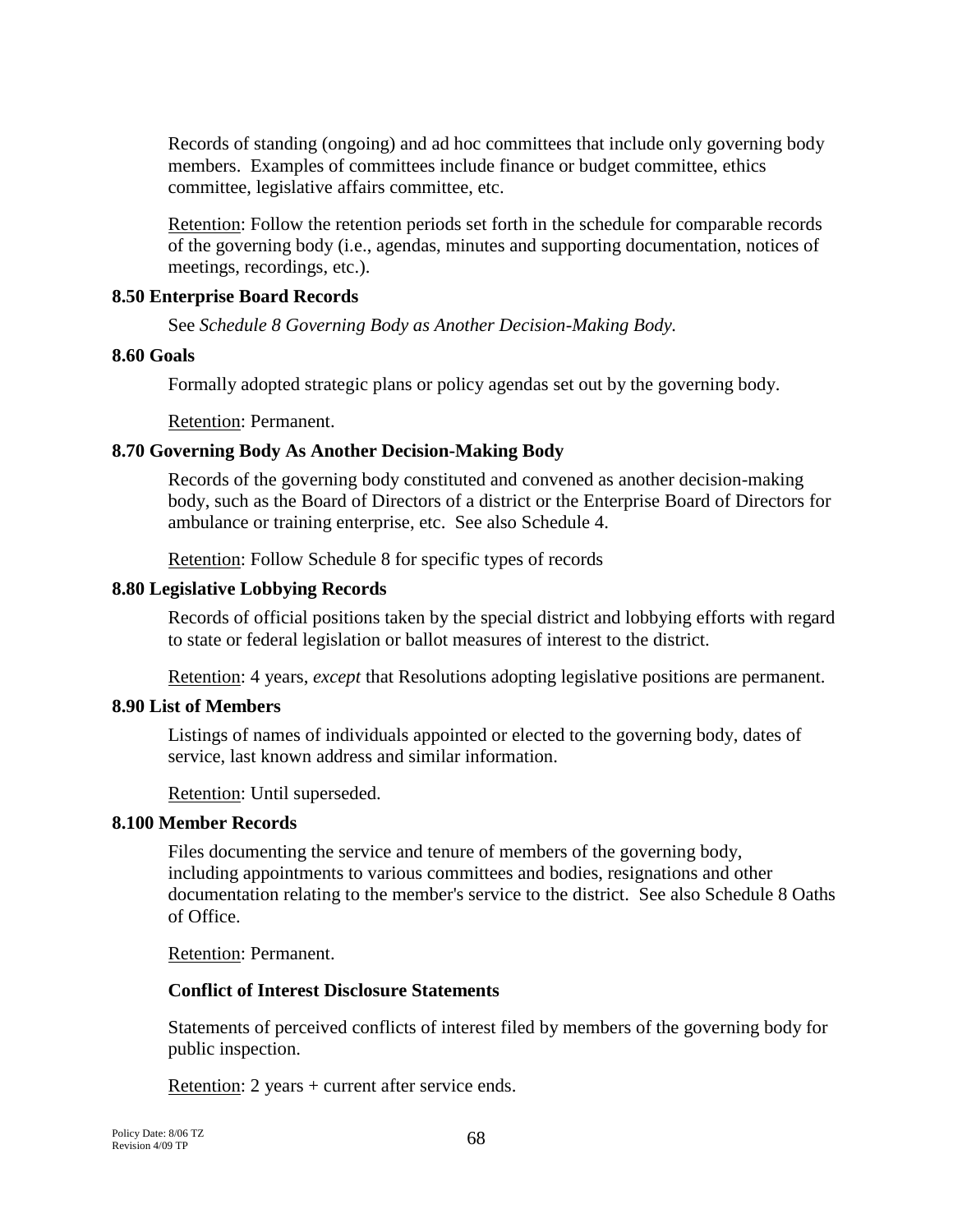#### **Financial Disclosure Statements**

Statements of financial interest filed by members of the governing body for public inspection.

Retention: 2 years + current after service ends.

#### **8.110 Minutes and Supporting Documentation**

Official record of the proceedings of the governing body prepared by the board secretary and supporting documentation of a substantive nature such as exhibits referenced in the minutes.

Retention: Permanent.

### **Routine Supporting Documentation Submitted at Meetings**

Routine letters, nonbinding petitions and other written materials submitted at meetings and referenced in summary form (title, date and brief description) in the minutes. See also Schedule 7 Complaints, Routine Service requests and Nonbinding Petitions.

Retention: 1 years + current after meeting provided summary description is included in minutes.

#### **8.120 Notes Taken At Meetings**

Hand-written or other notes made at meetings to facilitate the preparation of meeting minutes.

Retention: Until meeting minutes are approved.

### **8.130 Notices of Meetings**

Documentation of compliance with laws requiring posting, mailing, publication or other distribution of public notice of meetings of the governing body.

Retention: 1 year + current.

### **8.140 Oaths of Office**

Oaths of office taken and subscribed to by elected or appointed officials within 30 days of election or appointment. [CRS 32-1-901].

Retention: 1 years + current after term expires.

### **8.160 Orientation and Training Information**

See Schedule 8 Packets Distributed to Governing Body.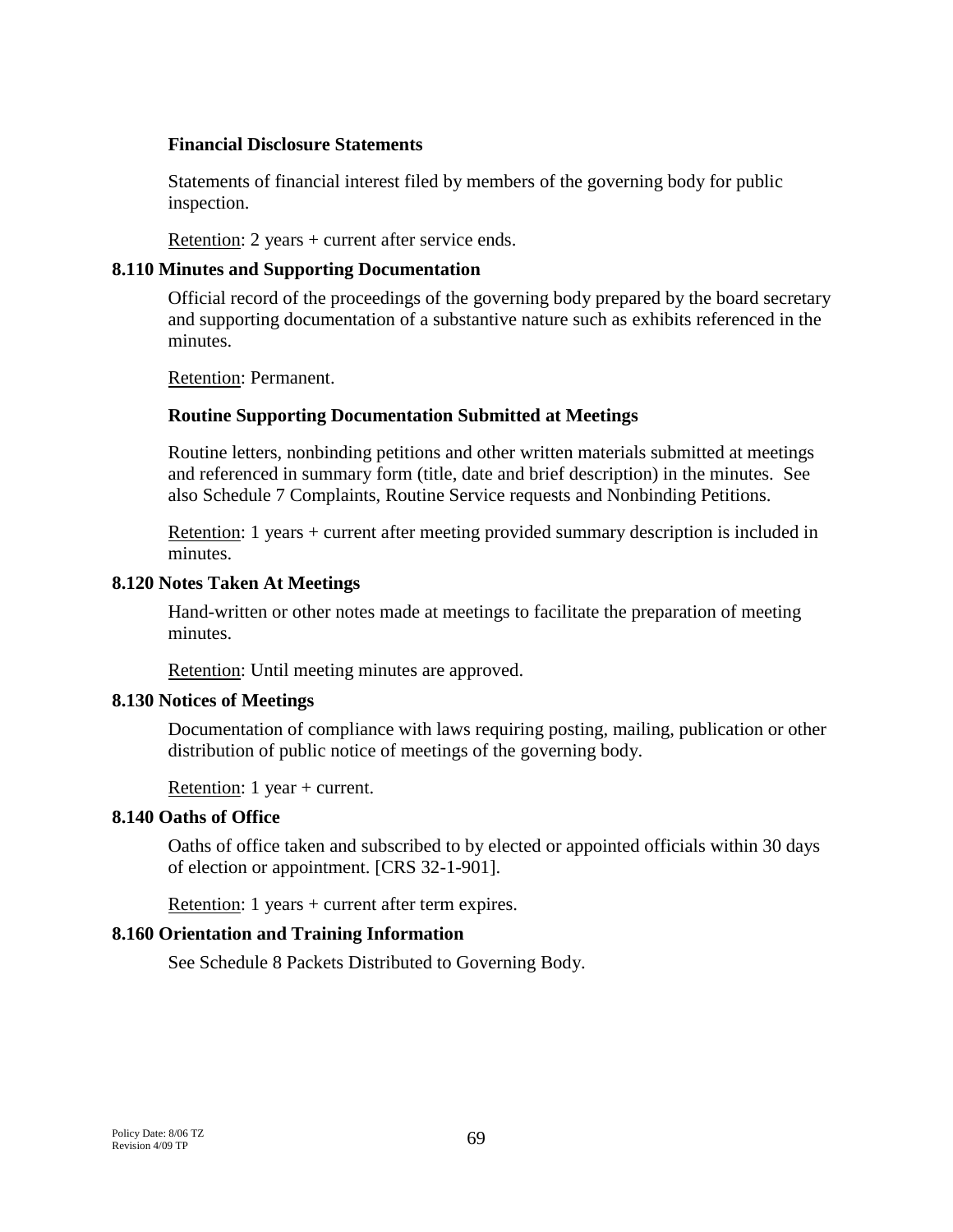### **8.170 Packets of Information Distributed To Governing Body - Convenience Copies**

Convenience copies of batches of information periodically distributed to members of the governing body for informational purposes, including correspondence, copies of agenda materials and minutes for review, copies of staff memos, etc.

(Note: This listing applies to convenience copies of such information that may be retained intact by some municipalities for ready reference. Other copies of material included in this type of information packet, such as agenda item summaries, minutes, correspondence, etc., may also be retained elsewhere as a different record with a different purpose for a different retention period.

Retention: 3 years + current.

Duplicate Copies: 1 year or until no longer needed for reference, whichever is first.

#### **8.180 Proclamations**

Documents issued by the district to proclaim support for district, municipal, county or community events, activities, programs or in connection with dedications or other ceremonial occasions, etc.

Retention: Permanent.

#### **8.200 Resolutions**

Enactments of the governing body which may be legislative or non-legislative in nature and which may be used for various types of legislative actions, appropriations, approvals, policy statements, statements of position and similar actions.

Retention: Permanent.

### **8.210 Signature Certificates**

Facsimile signature certificates that are filed with the Secretary of State's office for authentication and verification of the signature on district documents.

Retention: 1 year after term of office ends.

### **8.220 Recordings or Meetings**

Audio, video or other recordings of official meetings typically used to prepare minutes or transcripts of the meeting.

### **Executive Sessions**

Retention: 90 days after the meeting [CRS 24-6-402(2)(d.5)(II)(E)].

### **Open Meetings**

Retention: Until approval of the minutes.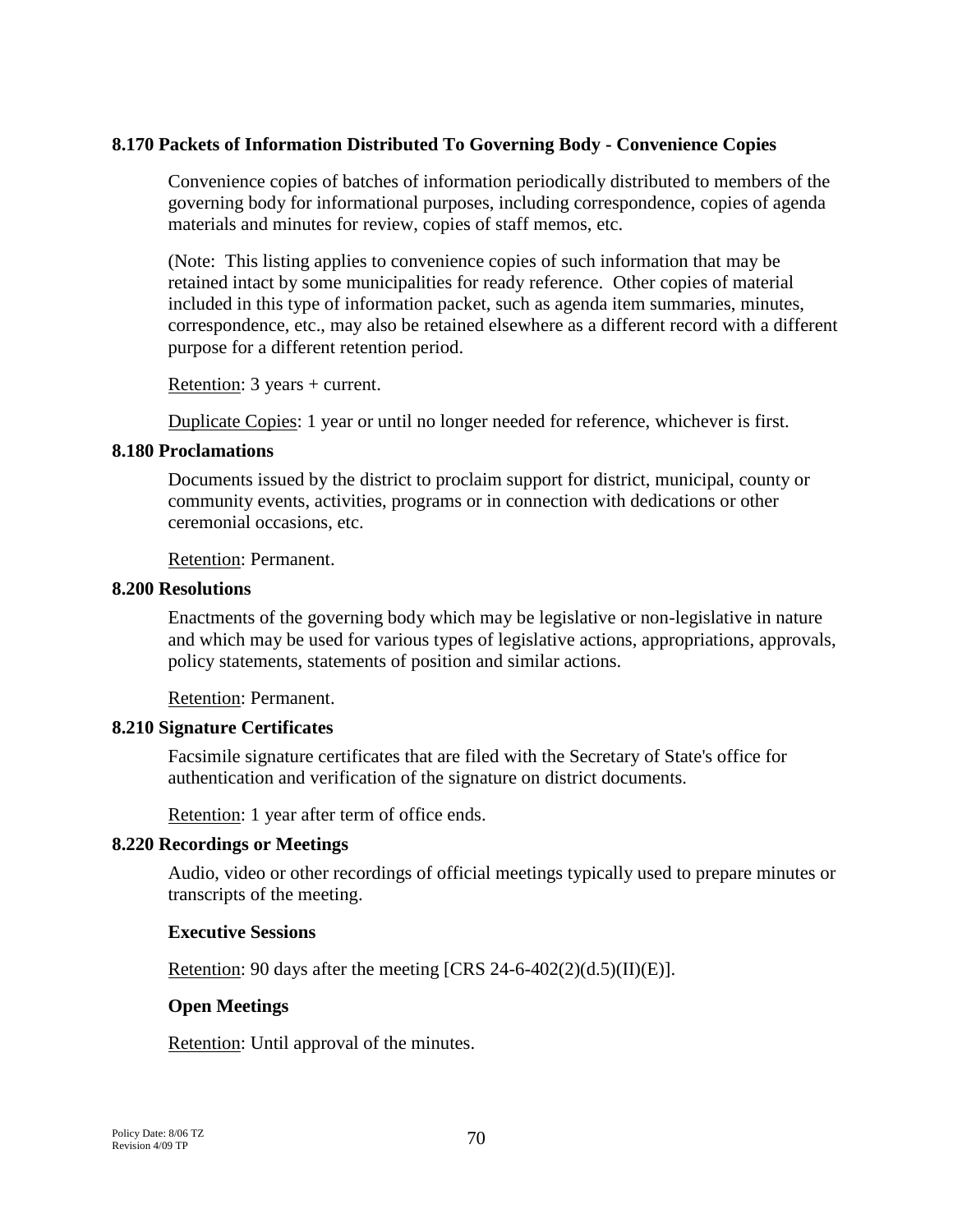# **Study Sessions**

Retention: Until approval of the meeting.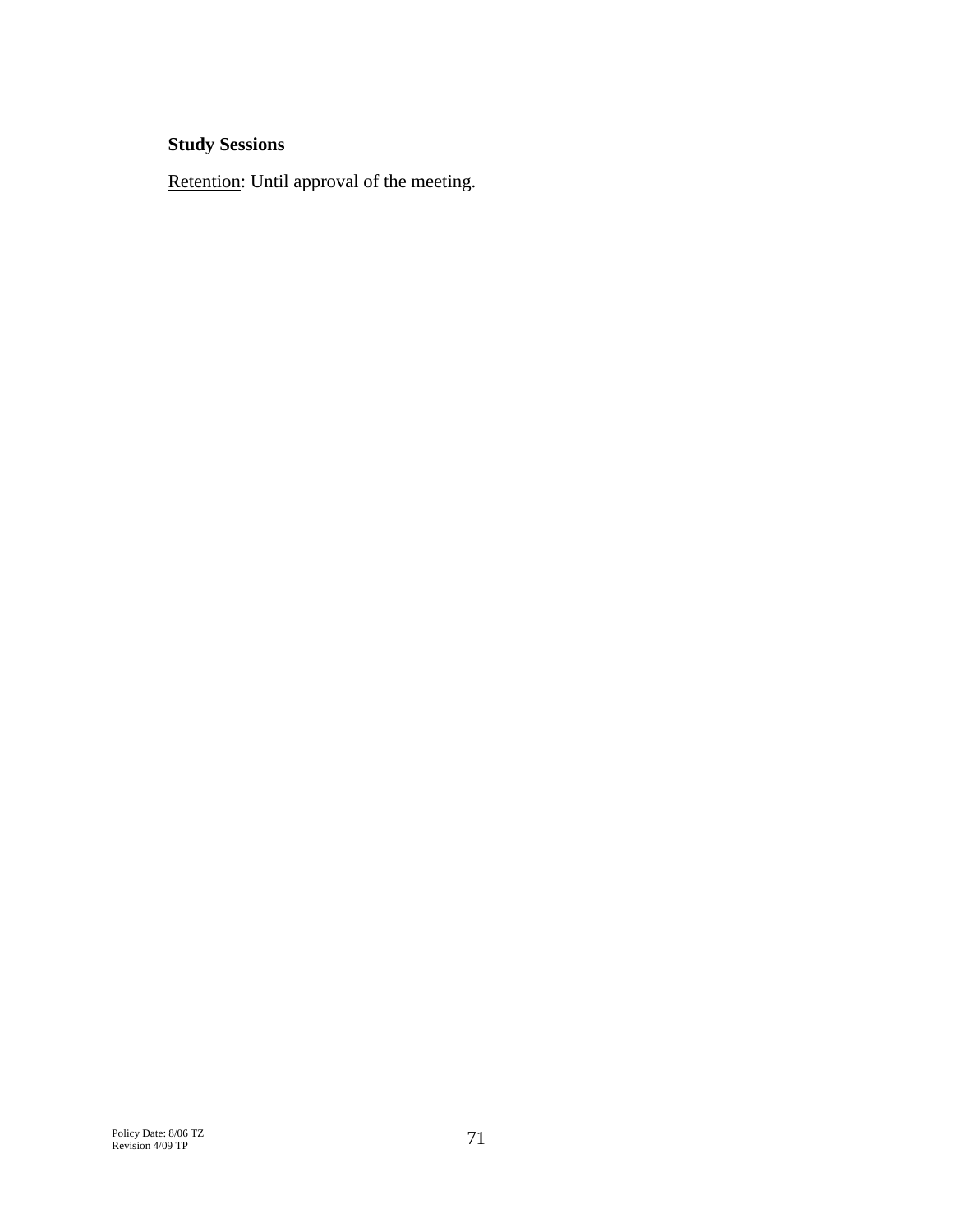#### **SCHEDULE NO. 9**

#### **HISTORICAL RECORDS<sup>10</sup>**

General Description: Records that have historical importance as documentation and evidence of the origins and evolution of the special district. *The specified retention period applies to the information contained within the record, regardless of the physical format of the record (paper, microfilm, computer disk or tape, optical disk, etc.).*

*Duplicate Copies: Provided that no retention period is specified for duplicate copies, retain those that are created for administrative purposes for 1 year, and retain those created for convenience or reference purposes until no longer needed or for 1 year, whichever is first. Duplicate copies should not be retained longer than the record copy.*

#### **9.05 Archaeological and Historical Site Records.**

*Deleted; not applicable to Fire Districts.*

#### **9.10 Community and Special District Histories**

Narrative histories of the special district, departments and community prepared for reference and informational purposes.

Retention: Permanent.

#### **9.20 Community Records**

Significant historical records (often fragmentary) of early community groups, businesses and prominent individuals typically found in the district clerk's office or local history collections.

Retention: Permanent. Note: Contact State Archives for assistance in records appraisal.

#### **9.30 Historic Buildings And Districts**

See *Schedule 1 Landmark and Historic Designations.*

#### **9.40 Historical Society**

See *Schedule 7 External Groups and Agencies.*

#### **9.50 Organization Records**

Records relating to the organization of the district.

Retention: Permanent.

#### **9.60 Landmarks**

See *Schedule 1 Landmark and Historic Designations.*

#### **9.70 Logo - Special District**

See *Schedule 9 Seal and Logo of the district.*

#### **9.80 News Clippings**

Policy Date: 8/06 TZ Revision 4/09 TP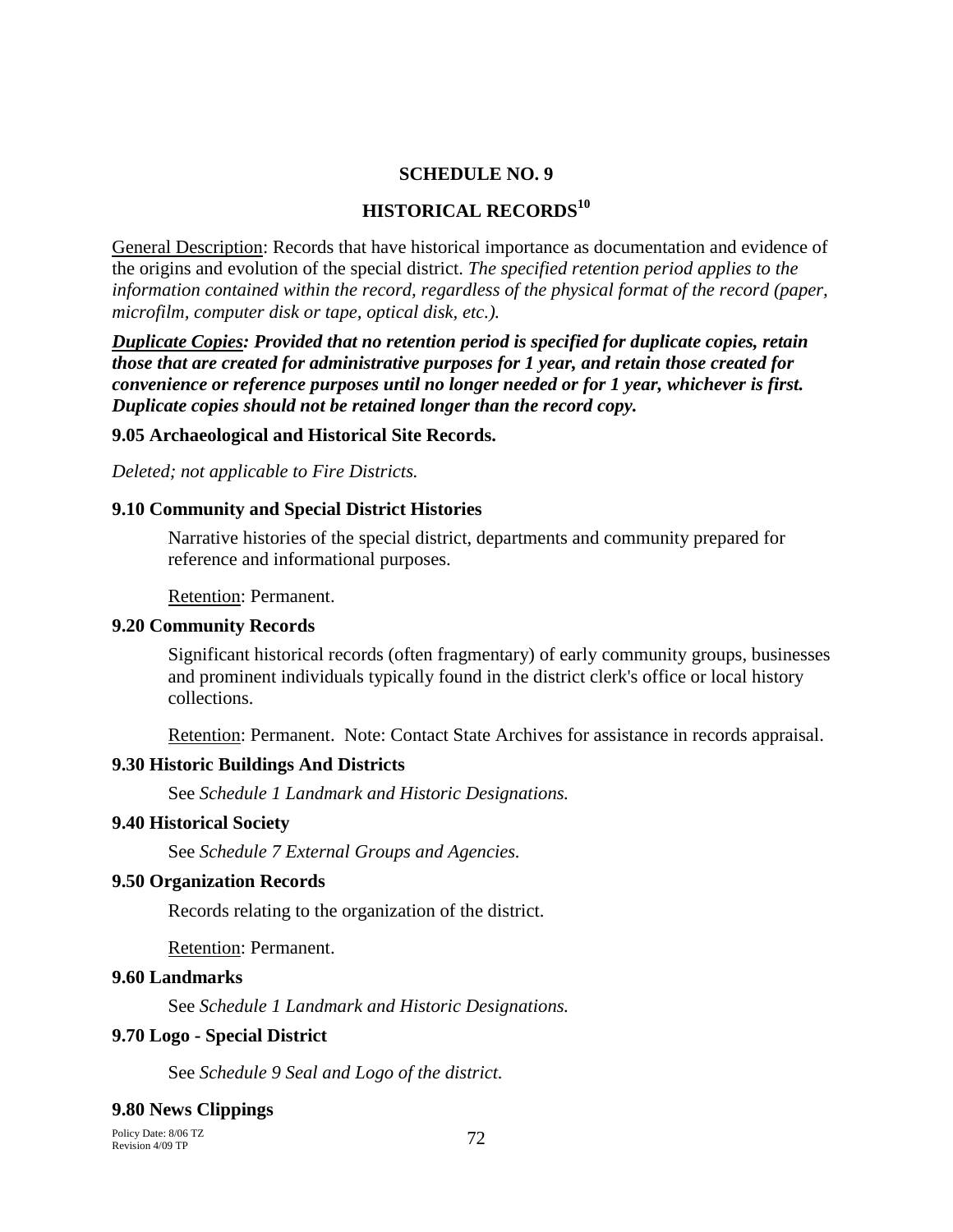#### **See** *Schedule 9 Scrapbooks.*

 $10$  The following types of records are usually considered to have permanent archival value: annual reports, audit reports, brochures, court dockets older than 1920, directives, handbooks, histories, indexes, interviews, legal opinions, minutes, resolutions, organizational charts, photographs, policy manuals, procedure manuals (until superseded), publications, regulations, research reports, rules, speeches, special studies, statistical summaries, records older than 1900. Many of these records are listed in other schedules for permanent retention.

#### **9.90 Newspapers - Local**

Newspapers of the locality or region that have been preserved in the special district office for reference or informational purposes.

Retention: Not considered to be a district record; however, older collections of local newspapers may have historical interest to the Colorado Historical Society, local historical society or other historic preservation groups. Contact the Colorado State Archives regarding disposition of these newspapers.

#### **9.100 Photographic Records With Historical Value**

Photographs, negatives, prints, digital images, slides, archival slide shows with sound tracks, videos, motion pictures of historical interest to the special district.

Retention: Permanent.

### **9.110 Records Older Than 1900**

Records of any type in the custody of the district that are dated prior to 1900 and that may have historical or archival value.

Retention: Contact Colorado State Archives regarding preservation and disposition.

#### **9.120 Scrapbooks**

Chronological record of the special district or individual district departments which may include photographs, newspaper clippings and other items pertaining to the district's activities and actions and the reactions of citizens.

Retention: Permanent.

### **9.130 Seal, Logo and Other Intellectual Property Records**

Records relating to special district's owned copyrights, trademarks, service marks, seals, logos, taglines and other similar intellectual property.

Retention: Permanent.

### **SCHEDULE NO. 10**

### **INFRASTRUCTURE RECORDS**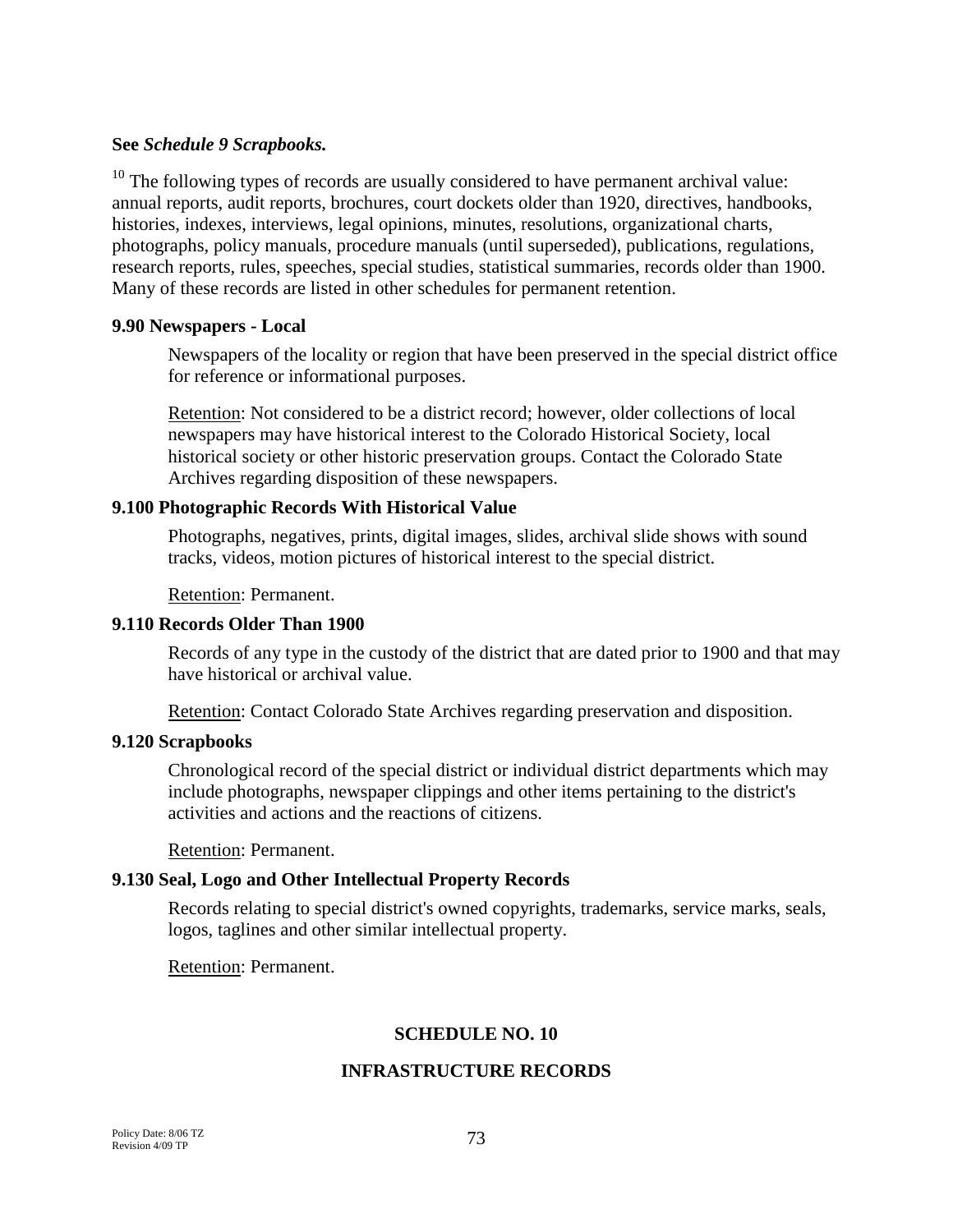General Description: Records pertaining to the provision of basic infrastructure and underlying public works services and systems that provide the foundation for the special district. *The specified retention period applies to the information contained within the record, regardless of the physical format of the record (paper, microfilm, computer disk or tape, optical disk, etc.).*

*Duplicate Copies: Provided that no retention period is specified for duplicate copies, retain those that are created for administrative purposes for 1 year, and retain those created for convenience or reference purposes until no longer needed or for 1 year, whichever is first. Duplicate copies should not be retained longer than the record copy.*

### **10.10 Communications Systems**

Records pertaining to community-wide communications systems, including cable television and telephone service. See *Schedule 5 Franchise Records; Schedule 6 Communications System Licenses* and *Telephone System – Buildings; Schedule 12 Permit Records – Communication Tower Permits* and *Encroachment Permits;* and *Schedule 16 Easements and Rights-of-Way.*

### **10.20 Electricity Service.**

*Deleted; not applicable to Fire Districts.*

### **10.30 Encroachments - Utility Lines**

See *Schedule 12 Permit Records – Encroachment Permits.*

#### **10.40 Enterprise Board Records**

See *Schedule 8 Governing Body as Another Decision-Making Body.*

## **10.50 Franchises.**

*Deleted; not applicable to Fire Districts.*

### **10.60 Gas Service.**

*Deleted; not applicable to Fire Districts.*

### **10.90 Maps and Drawings**

Maps, plans and drawings created by the district or its contractor(s) for district use, including system schematics, "as-built" drawings, topographic and planemetric maps, etc. See also *Schedule 7 Maps and Drawings.*

Retention: Permanent for final versions.

Duplicate Copies: Until no longer needed for reference.

#### **10.100 Policies and Procedures**

See *Schedule 7 Policies and Procedures Documentation.*

#### **10.110 Project Records**

See *Schedule 7 Project Files.*

### **10.120 Railroad Records**

Policy Date: 8/06 TZ Revision 4/09 TP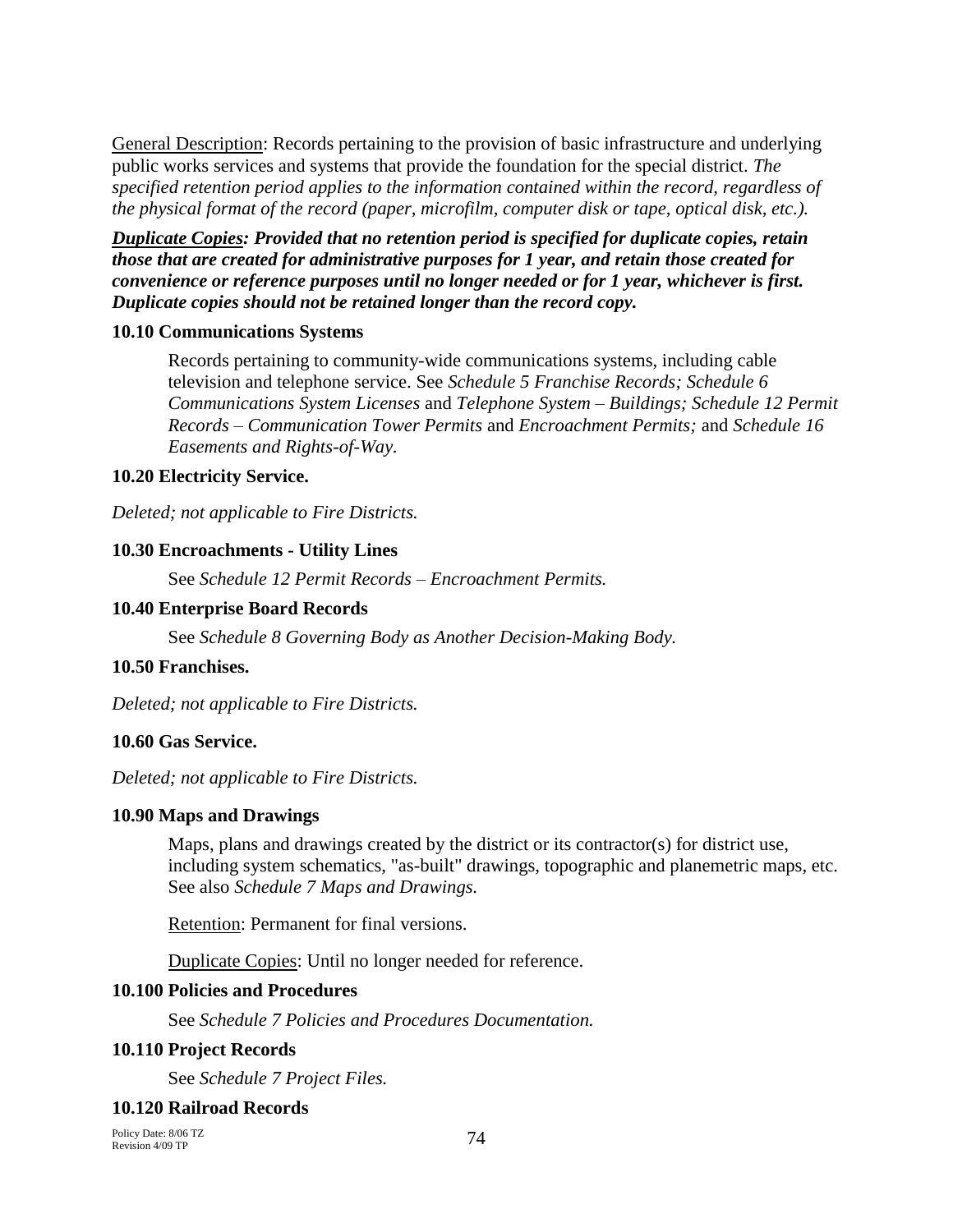## *Special District Operations on Railroad Right-of-Way*

*Deleted; not applicable to Fire Districts.*

#### *Railroad Crossings*

*Deleted; not applicable to Fire Districts.*

#### *Railroad Systems.*

Records pertaining to railroad systems, routes, regulations and rights-of-way for railways operating within the district.

Retention: Permanent.

#### **10.130 Regulations**

See *Schedule 7 Regulations and Standards.*

### **10.140 Rights-Of-Way and Easements**

See *Schedule 16 Easements and Rights-of-Way.*

#### **10.150 Solid Waste Management**

*Deleted; not applicable to Fire Districts*

#### **10.160 Standards**

See *Schedule 7 Regulations and Standards.*

### **10.170 State Highway System Records**

Records regarding street maintenance contract with Colorado Department of Transportation and other standards and policy issues relating to State highways within the district. See also *Schedule 5 Government Revenue Programs* and *Schedule 10 Street and Traffic Operations Records.*

Retention: Permanent.

#### **10.180 Stormwater Drainage System.**

*Deleted; not applicable to Fire Districts.*

### **10.190 Street and Traffic Operations Records.**

*Deleted; not applicable to Fire Districts.*

### **10.200 Street Engineering Records**

*Deleted; not applicable to Fire Districts.*

### **10.210 Studies and Reports**

*Deleted; not applicable to Fire Districts.*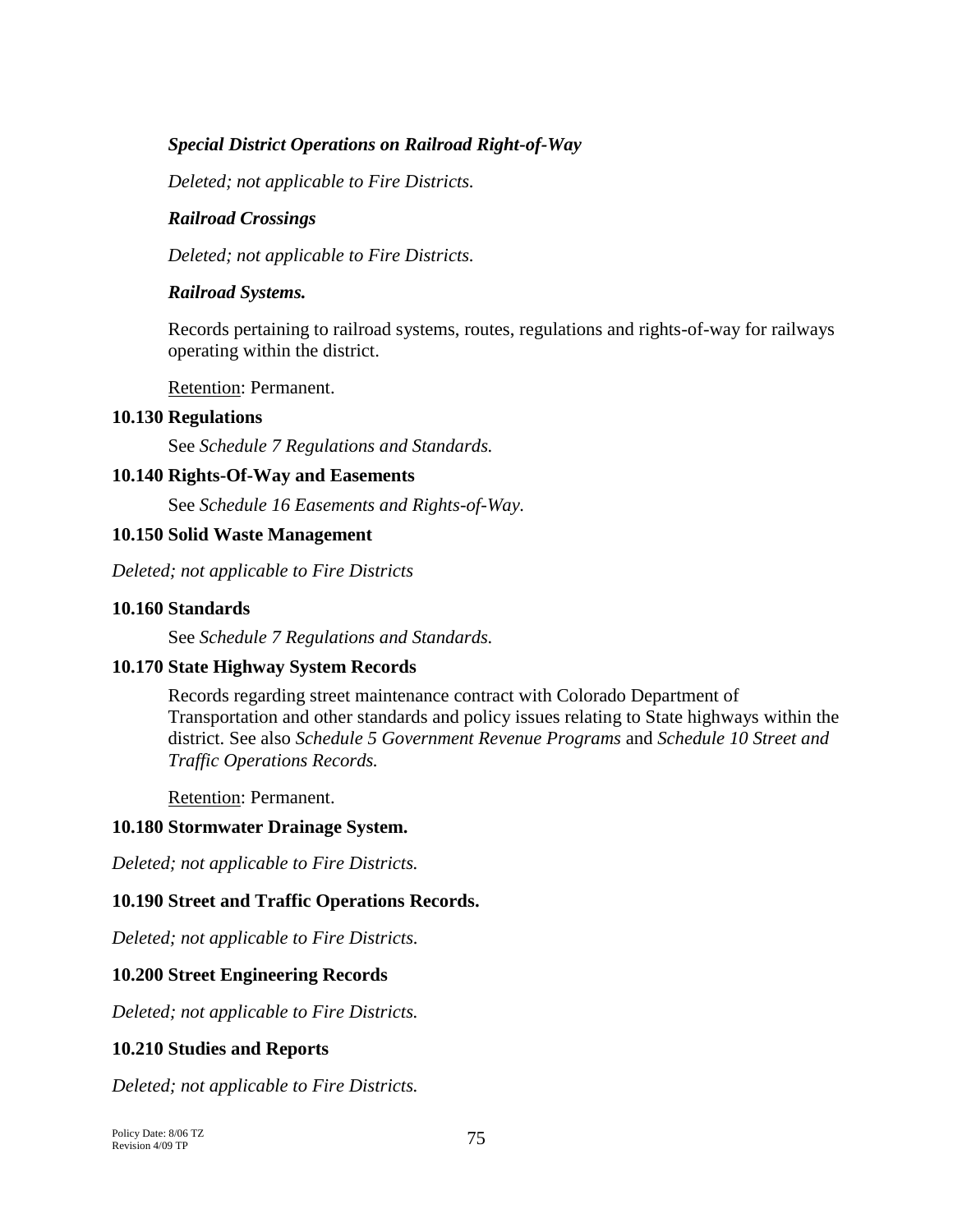# **10.230 Traffic Operations Records**

*Deleted; not applicable to Fire Districts.*

# **10.240 Transportation System Records**

*Deleted; not applicable to Fire Districts.*

# **10.250 Utility Features**

*Deleted; not applicable to Fire Districts.*

# **10.290 Water and Sewer Distribution and Storage System Records**

*Deleted; not applicable to Fire Districts.*

# **10.300 Water and Sewer Treatment System Records**

*Deleted; not applicable to Fire Districts.*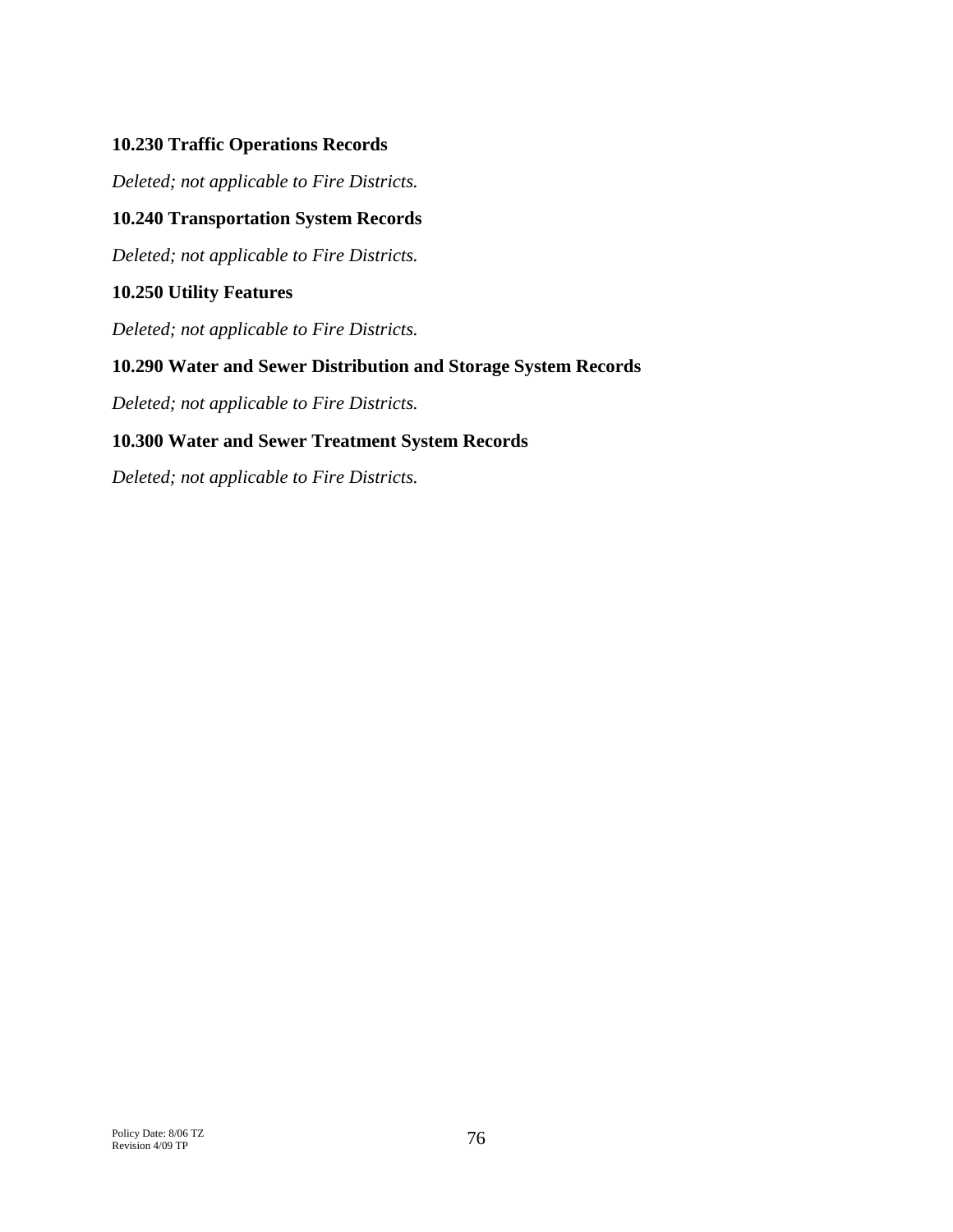#### **SCHEDULE NO. 11**

#### **DISTRICT BOUNDARY AND PLANNING RECORDS**

General Description: Records pertaining to inclusions, exclusions, consolidations and other boundary issues, developments, land uses, etc. *The specified retention period applies to the information contained within the record, regardless of the physical format of the record (paper, microfilm, computer disk or tape, optical disk, etc.).*

*Duplicate Copies: Provided that no retention period is specified for duplicate copies, retain those that are created for administrative purposes for 1 year, and retain those created for convenience or reference purposes until no longer needed or for 1 year, whichever is first. Duplicate copies should not be retained longer than the record copy.*

#### **11.10 Inclusion, Exclusion and Consolidation Case Files**

Records documenting changes to the special district boundaries, including petitions, agreements, copies of resolutions, maps, permanent correspondence, etc. See also *Schedule 3 Petitions – Inclusion/Exclusion Election Petitions*.

Retention: Permanent, *except* follow Schedule 7 for purging of routine correspondence and documentation such as transmittal memos without substantive content, hearing notices, affidavits of publication, etc.

#### **11.15 Inclusions, Exclusion and Consolidation Review Records**

Records pertaining to district review of various aspects of proposed boundary changes; i.e., traffic impacts, infrastructure and utility impacts, financial benefits and impacts, support services impacts, environmental impacts, etc. See also *11.10, Inclusions, Exclusions and Consolidation Case Files*.

Retention: Permanent.

Duplicate Copies: Until no longer needed for reference

#### **11.20 Census and Population Records**

*Deleted; not applicable to Fire Districts.*

#### **11.45 Development Review Records**

Records relating to district reviews of various aspects of proposed development within the district (for example, urban renewal projects); i.e., traffic impacts, infrastructure and utility impacts, financial benefits and impacts, support services impacts, environmental impacts, etc.

Retention: Permanent.

Duplicate Copies: Until no longer needed for reference.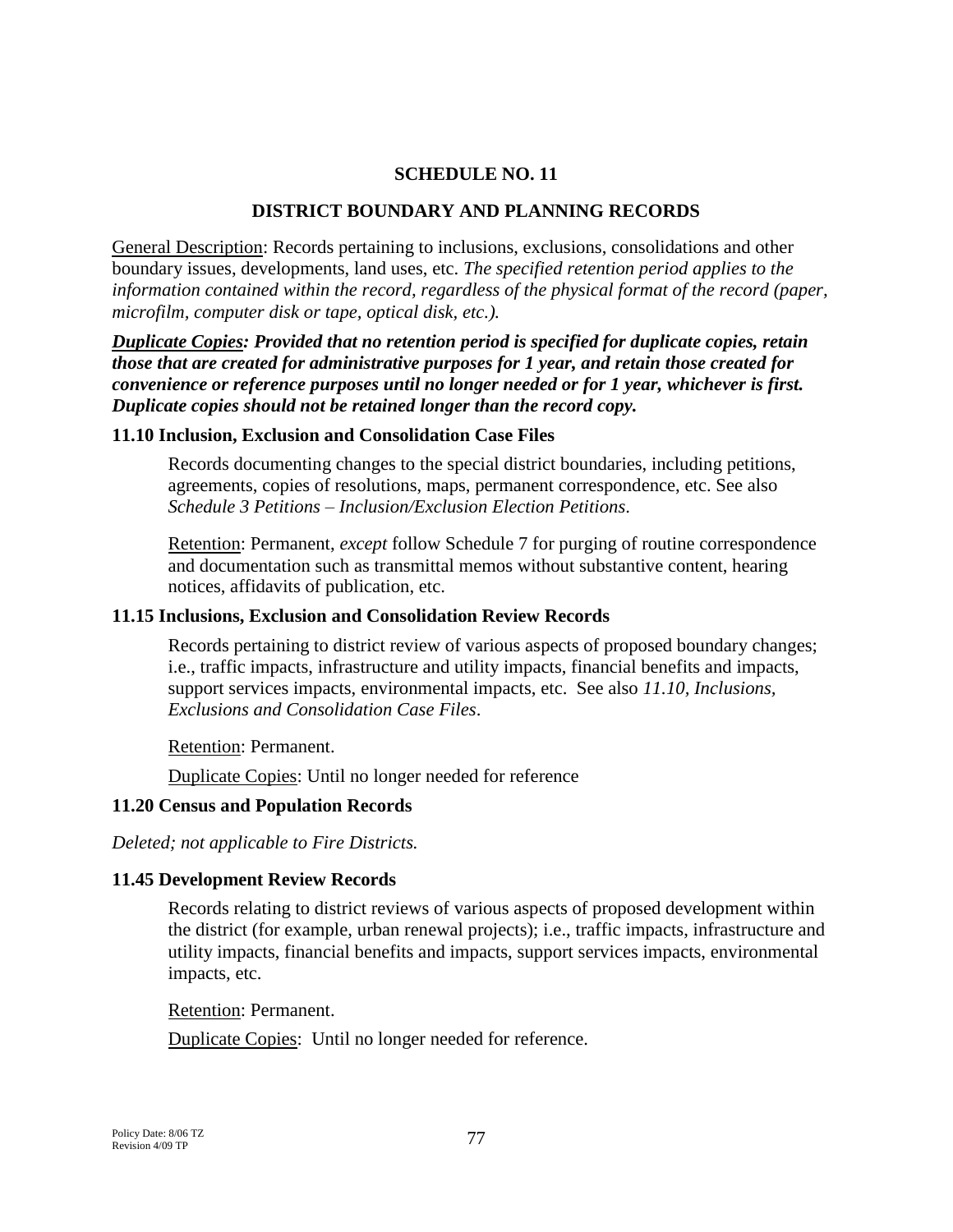### **11.70 Environmental Records**

#### *Environmental Monitoring and Reviews*

Records pertaining to local and regional permit and application reviews, monitoring, inspections, investigations, surveys, screenings, testing and similar activities by the district of land uses and activities that could potentially impact air quality, water supply and the environment, such as feedlot operations, industrial contamination and pollution, mosquito control, gravel pit and mined land reclamation, oil and gas well drilling, sludge application by other jurisdictions, landfill locations, etc. See also *Schedule 10 Solid Waste Management* and *Water and Sewer Treatment System Records; Schedule 17 Hazardous Materials.*

Retention: Permanent.

#### **Nuisance Abatement Records**

Records documenting district compliance with of local ordinances designed to abate nuisances such as overgrown weeds and grass, abandoned vehicles, junk and trash and other nuisances.

Retention: 2 years after action.

### *Storage Tanks – Regulated Substances*

Records related to storage and use of regulated substances such as gasoline, crude oil, fuel oil and diesel oil, including applications, permits, inspection reports and related records.

### *Above Ground Storage Tanks*

Retention: 7 years after removal.

### *Underground Storage Tanks*

Retention: 25 years after removal.

### *Toxic Sites (Designated).*

Records related to the identification and designation of a site that may have toxic materials contaminating it.

Retention: Permanent.

#### *Wetlands*

### *Protection*

Records relating to protection and management of wetlands on district property or rights-of-way.

Retention: Permanent.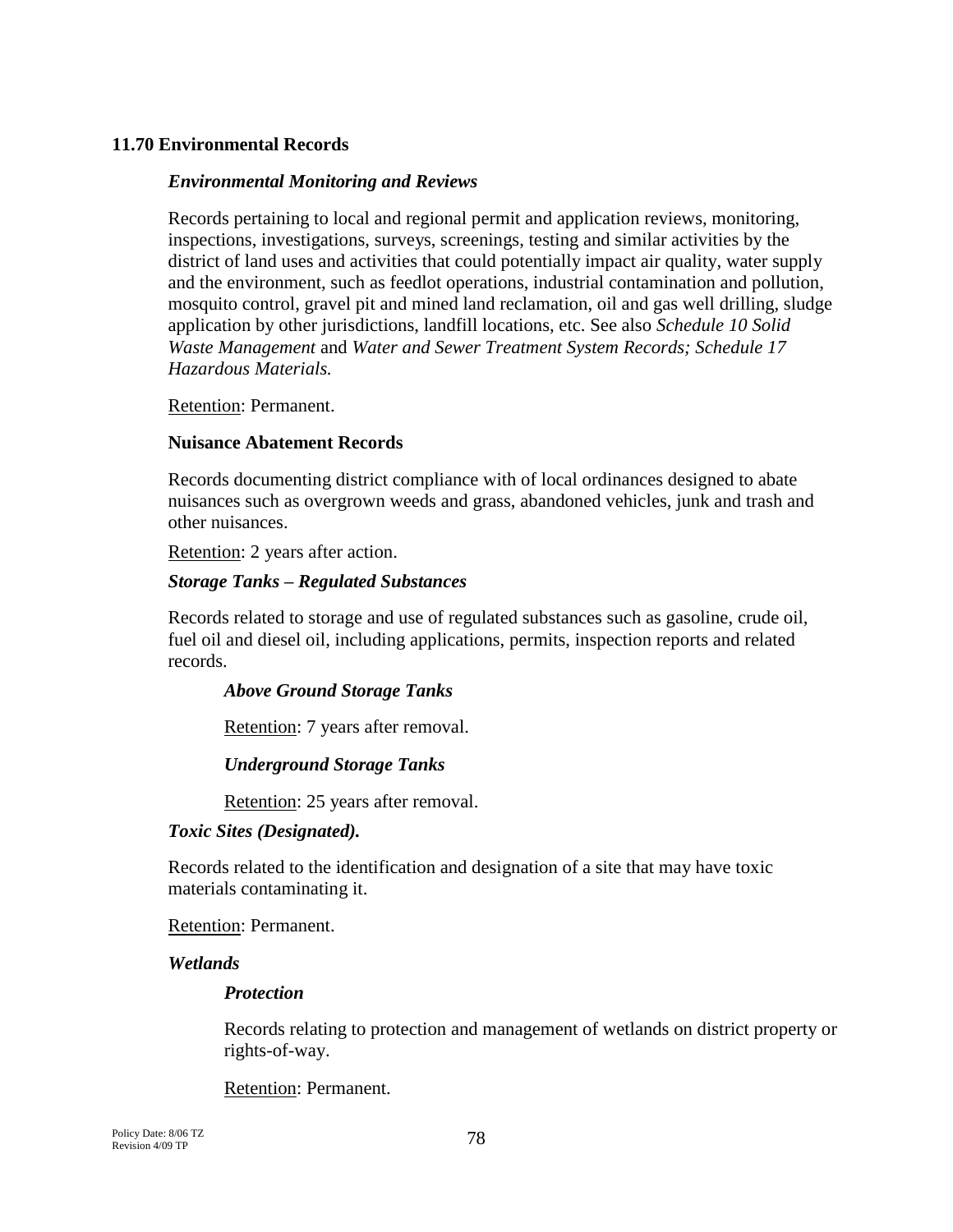### *Removal and Fill*

Retention: 30 years.

### **11.80 Fee Receipts**

See *Schedule 5 Accounts Receivable Records.*

### **11.90 Floodplain Records**

### *Basin and Floodway Records*

Records documenting the existence of designated and recognized stormwater basins and floodways within the district, including maps and drawings depicting locations and FEMA flood insurance rate maps. See also *Schedule 7 Maps and Drawings.*

Retention: Permanent.

### *Flooding Records*

Records documenting the locations, extent and levels of flooding and subsequent mitigation efforts in the district. See also *Schedule 10 Stormwater Drainage System.*

Retention: Permanent.

# *Floodplain Building Permits*

Permits issued to the District for construction within a floodplain area, including elevation certificates, applications, review records, and related documentation. See *Schedule 1 Building and Demolition Permits.*

# *Floodplain Regulations*

See *Schedule 7 Regulations and Standards.*

# *Wetlands*

See *Schedule 11 Environmental Records.*

# **11.100 Maps, Plats and Plans**

Reproducible linen or Mylar originals [or best copy] of inclusions and exclusions, subdivisions, master plans, planned unit developments, site plans, overall development plans, replats, zoning district plans, etc. See also *Schedule 7 Maps and Drawings.*

Retention: Permanent.

Duplicate Copies: Until no longer needed for reference.

### **11.110 Nuisances**

See *Schedule 11 Environmental Records*.

# **11.130 Plans, Studies and Reports**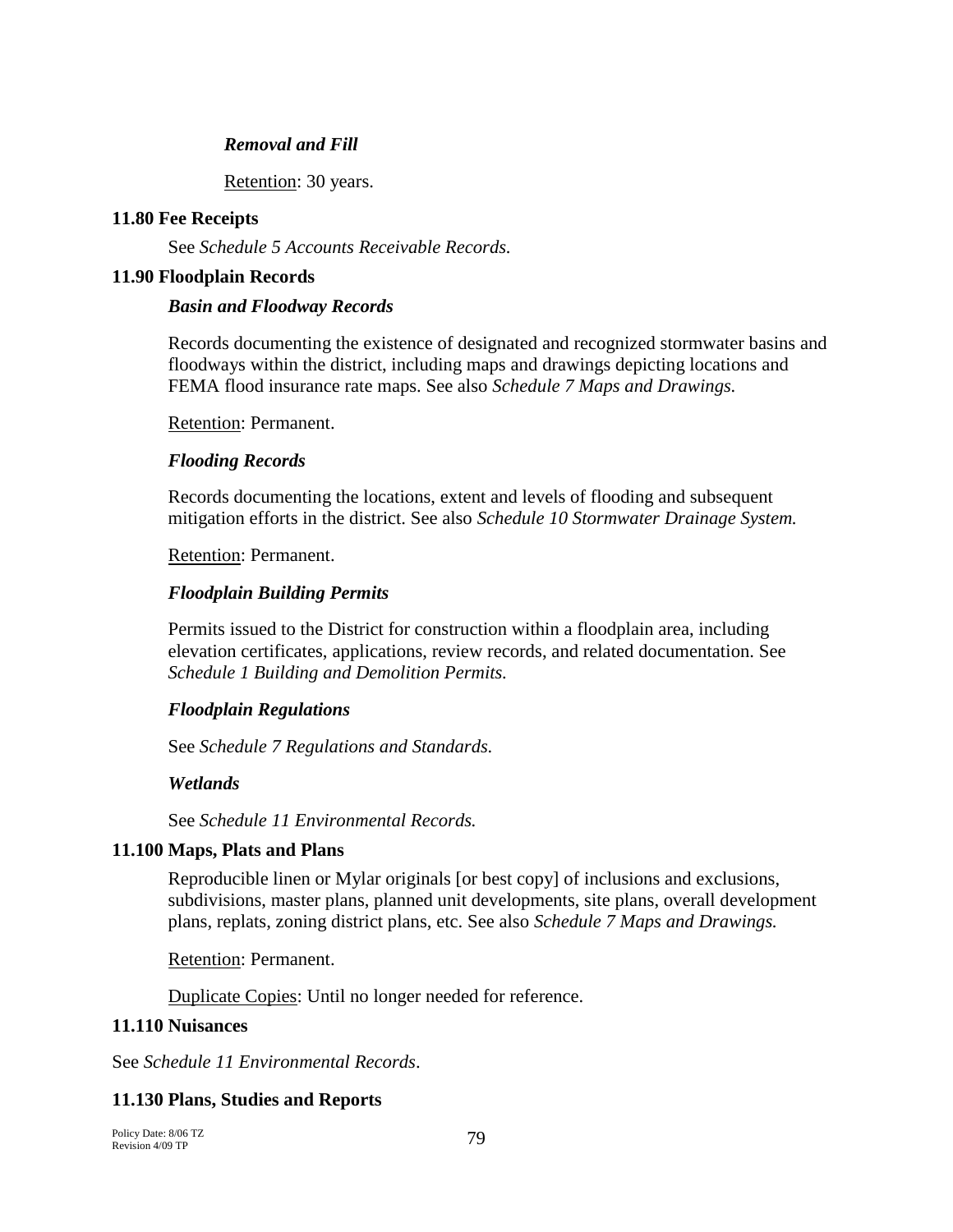Documents prepared in-house or externally regarding regional and local planning, strategic or long-range planning or growth for the district, such as comprehensive land use plans, urban growth area plans, stormwater basin plans, transportation plans, utility plans, economic development plans, streetscape plans, corridor plans, housing plans, etc. See also *Schedule 7 Studies, Plans and Reports*.

Retention: Permanent.

# **11.140 Referrals from Other Jurisdictions**

Advisory deliberations referred to the district from the county or other surrounding jurisdictions for review and recommendation. (Does not include plan reviews or other routine submittals for fire prevention.)

## *Direct Interest to the District*

Retention: 6 years provided it is reviewed before destroying.

# *Other Referrals*

Retention: Until no longer needed for reference.

# **11.180 Violations – Covenant Enforcement**

*Deleted; not applicable to Fire Districts.*

### **11.190 Zoning Records**

Records pertaining to the initial zoning or the rezoning of property within the district.

### *Initial Zoning*

Records documenting the zoning of land upon inclusion or the initial establishment of zoning districts within the district, including correspondence of enduring value, zoning ordinances of the county or municipality, zoning maps and zoning petitions. See also *Schedule 11 Inclusion/Exclusion Case Files.*

Retention: Permanent, *except* follow Schedule 7 for purging of routine correspondence and documentation such as transmittal memos without substantive content, hearing notices, affidavits of publication, etc.

### *Zoning Certificates*

Documentation issued by the municipality or county regarding the zoning classification for a parcel of property in the special district.

Retention: Permanent.

# **SCHEDULE NO. 12**

# **LICENSES AND PERMITS**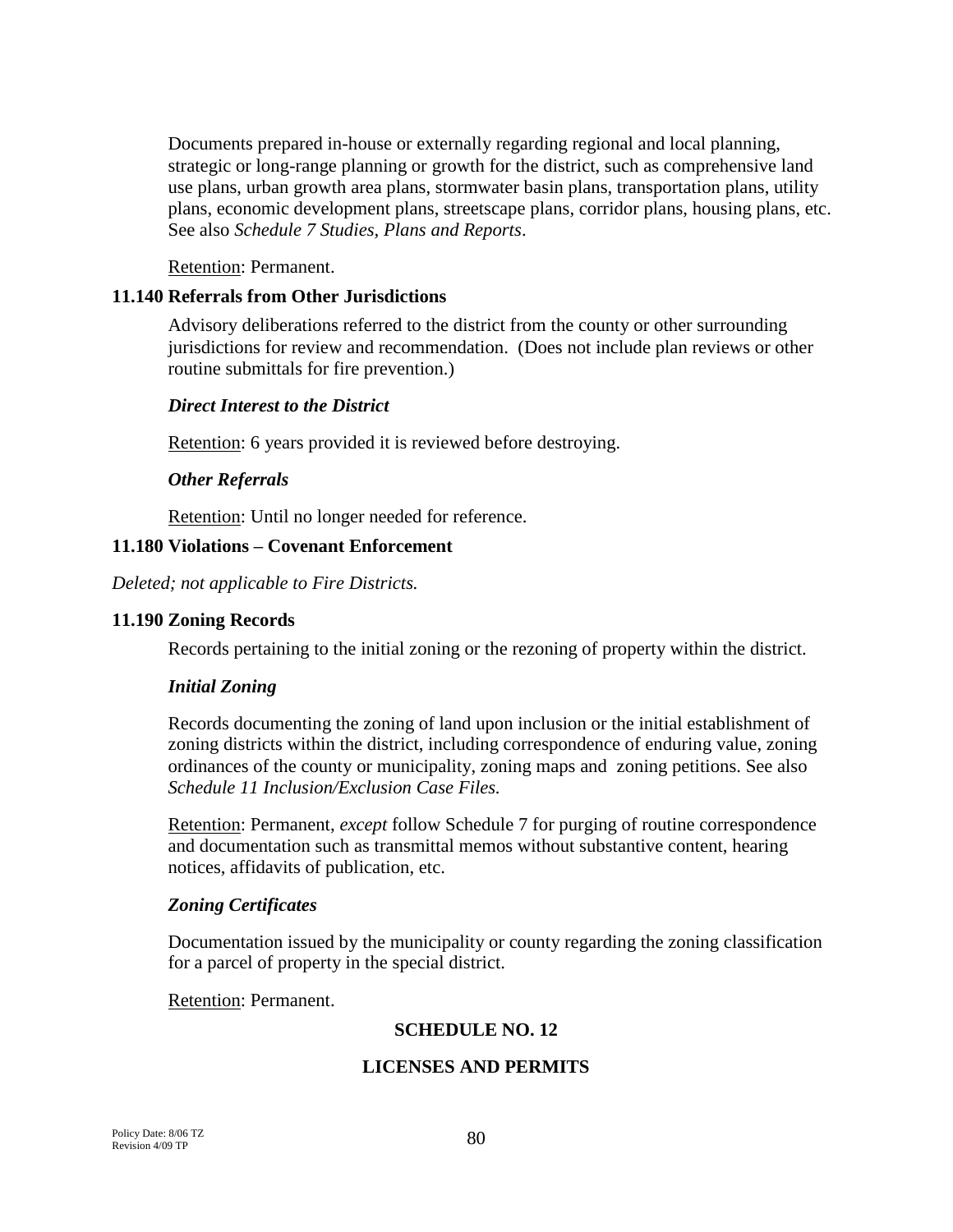General Description: Records pertaining to the review, investigation, approval, issuance, renewal, denial, suspension or revocation of licenses and permits for regulated activities. *The specified retention period applies to the information contained within the record, regardless of the physical format of the record (paper, microfilm, computer disk or tape, optical disk, etc.).*

*Duplicate Copies: Provided that no retention period is specified for duplicate copies, retain those that are created for administrative purposes for 1 year, and retain those created for convenience or reference purposes until no longer needed or for 1 year, whichever is first. Duplicate copies should not be retained longer than the record copy.*

# **12.10 Bonds – Licenses and Permits**

*Deleted; not applicable to Fire Districts.*

## **12.15 Licenses Issued To the District**

*Licenses and supporting documentation for licenses issued to the special district by other entities as evidence that the special district is allowed to undertake some type of activity for which a license is required.*

## *Project-Related*

See *7.280*.*A, Capital Projects*

## *Routine Licenses Not Related to Capital Projects*

Retention: 1 year + current after expiration.

### **12.30 Permit Records**

Documentation issued by the district as evidence that the bearer is allowed to undertake some type of activity for which a permit is required.

### *Burning Permits*

Permits issued by the district to individuals, or to the district by other agencies, to allow open burning on specified days.

Retention: 1 year + current, unless connected with an investigation.

### *Fire Alarm System Permits*

Retention: For functional life of system.

### *Industrial Pretreatment Permits*

See *Schedule 10 Water and Sewer Treatment System Records.*

### *Underground Storage Tank Permits*

Records that document installation, maintenance and removal of underground storage tanks for regulated substances such as gasoline and fuel oil. See also *Schedule 11 Environmental Records – Storage Tanks – Regulated Substances*.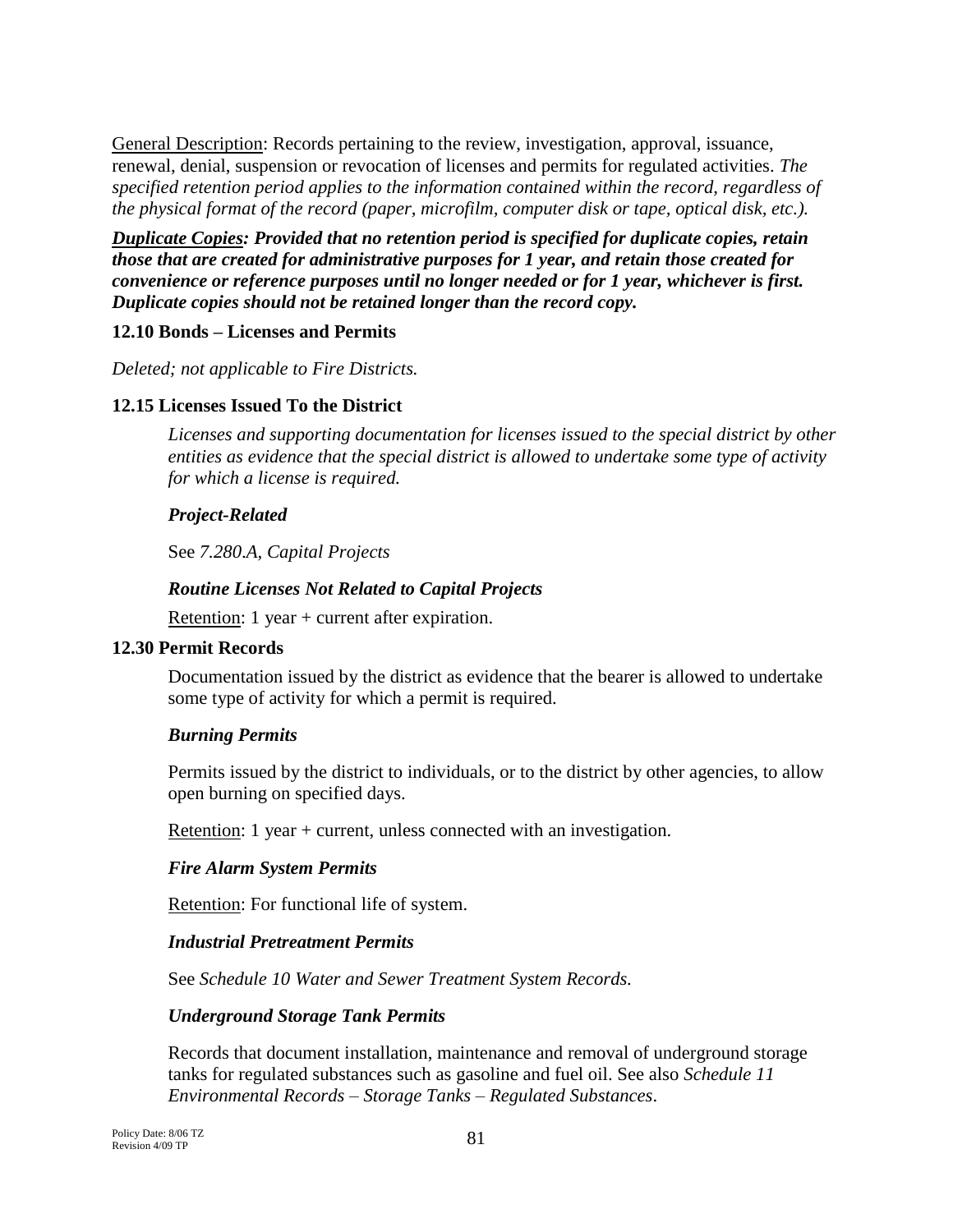### *Denied Permits*

Retention: 3 years + current after final action.

### *Issued Permits*

Retention: 7 years after removal.

### *Use Permits*

Permits issued by the district for various special or temporary uses.

Retention: 1 year + current.

### **12.35 Permits Issued To the District**

Permits and supporting documentation for permits issued to the special district by other entities as evidence that the special district is allowed to undertake some type of activity for which a permit is required.

### **Project-Related**

See 7.280.A, Capital Projects.

## **Routine Permits Not Related to Capital Projects**

Retention: 1 year + current after expiration.

### **12.40 Registers - Licenses and Permits**

Records, listings or logs of issuance of licenses or permits by the special district.

Retention: Permanent.

### *Contact Lists – Licensees*

Retention: Until superseded.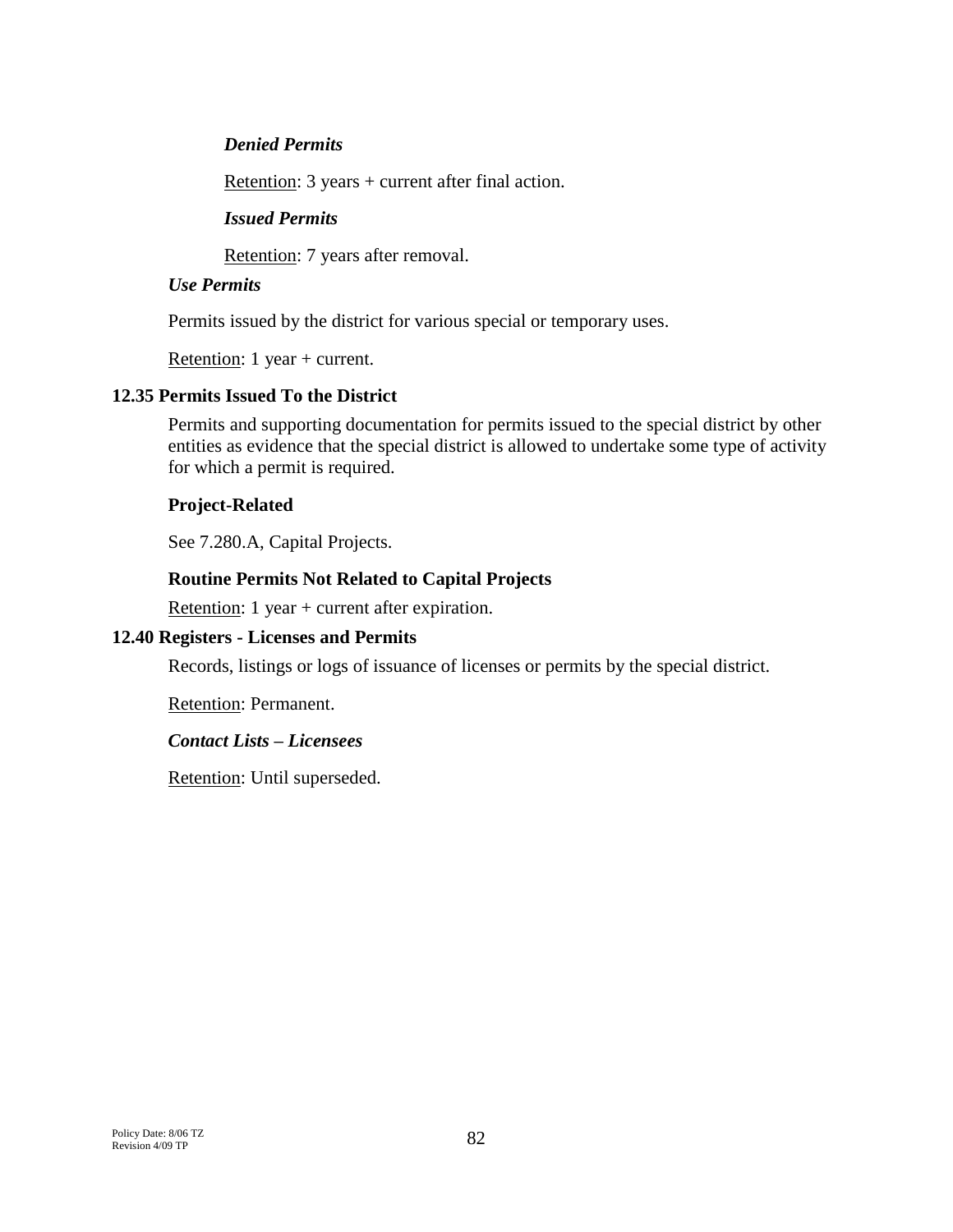#### **SCHEDULE NO. 13**

#### **LITIGATION AND LEGAL COUNSEL RECORDS**

General Description: Records pertaining to claims, lawsuits and advice received from the special district's legal counsel. *The specified retention period applies to the information contained within the record, regardless of the physical format of the record (paper, microfilm, computer disk or tape, optical disk, etc.).*

*Duplicate Copies: Provided that no retention period is specified for duplicate copies, retain those that are created for administrative purposes for 1 year, and retain those created for convenience or reference purposes until no longer needed or for 1 year, whichever is first. Duplicate copies should not be retained longer than the record copy.*

#### **13.10 Attorney Correspondence**

See *Schedule 7 Correspondence and General Documentation.*

#### **13.20 Billings – Legal Counsel**

See *Schedule 5 Accounts Payable Records.*

#### **13.30 Medical Records – Personal Injury Claims**

Medical records that provide supporting documentation needed for resolution of personal injury claims.

Retention: Ten years or until claim is resolved, whichever is later; then evaluate for continuing value prior to destruction.

#### **13.50 Garnishments**

See *Schedule 15 Payroll Records.*

#### **13.60 Legal Opinions**

Formal opinions written by legal counsel to advise the district, the governing body or district staff regarding the legality or legal consequences of various courses of action and to present the basis and rationale for legal recommendations.

Retention: Permanent.

#### *Advisory Opinion*

Formal opinions written by legal counsel to advise the district, the governing body or district staff regarding the possible legal consequences of various courses of action. *<Added 1/03>*

Retention: 6 years.

#### **13.70 Litigation Case Records**

Civil case files documenting pending and closed cases filed by the district and against the special district, including legal documents, notes, reports, background material,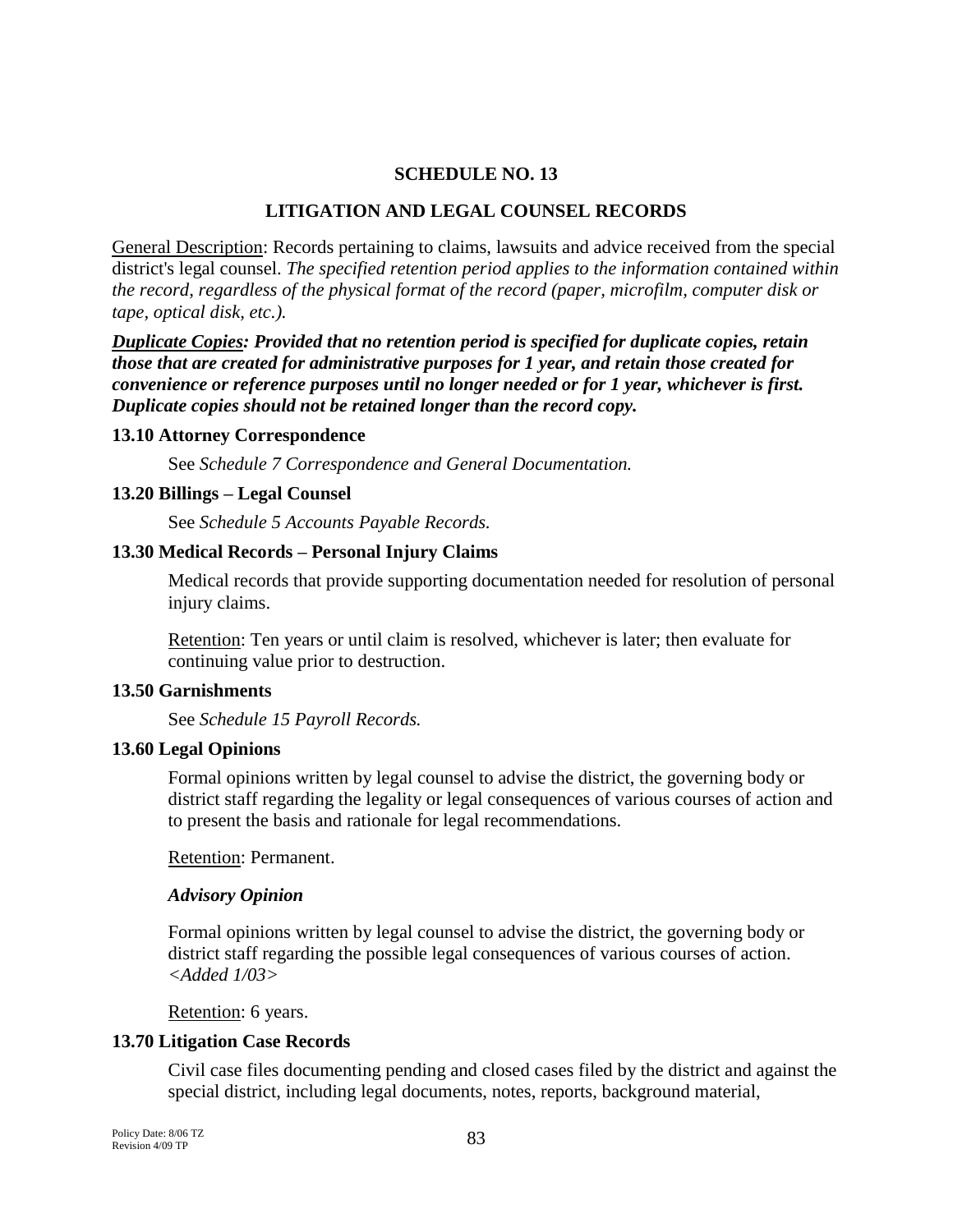settlement records and other documentation created in handling of claims and legal disputes and civil actions between the district and other parties. These records will include documentation such as complaints, summonses, investigations, reports, attorney's notes, photographs, orders and judgments, dispositions, pleadings and related records. Litigation records include any court decisions affecting the district, court proceedings, research files of legal counsel, litigation case files, and Public Utilities Commission hearing files for cases pertinent to the special district.

## *Major Litigation*

Documentation of civil suits by the district against another party or in defense of the district and/or its employees against suits filed by another party. Records of litigation that sets legal precedents, that has widespread importance or long-term major significance to the district and how it operates, that has historical interest or that is perceived by the district or legal counsel to have enduring reference value.

Retention: Permanent.

## *Minor Litigation*

Documentation of civil suits of a minor nature by the district against another party or in defense of the special district and/or its employees against suits filed by another party; records of litigation with relatively short-term reference value.

Retention: 7 years after case closed, dismissed or date of last action unless there is historical value.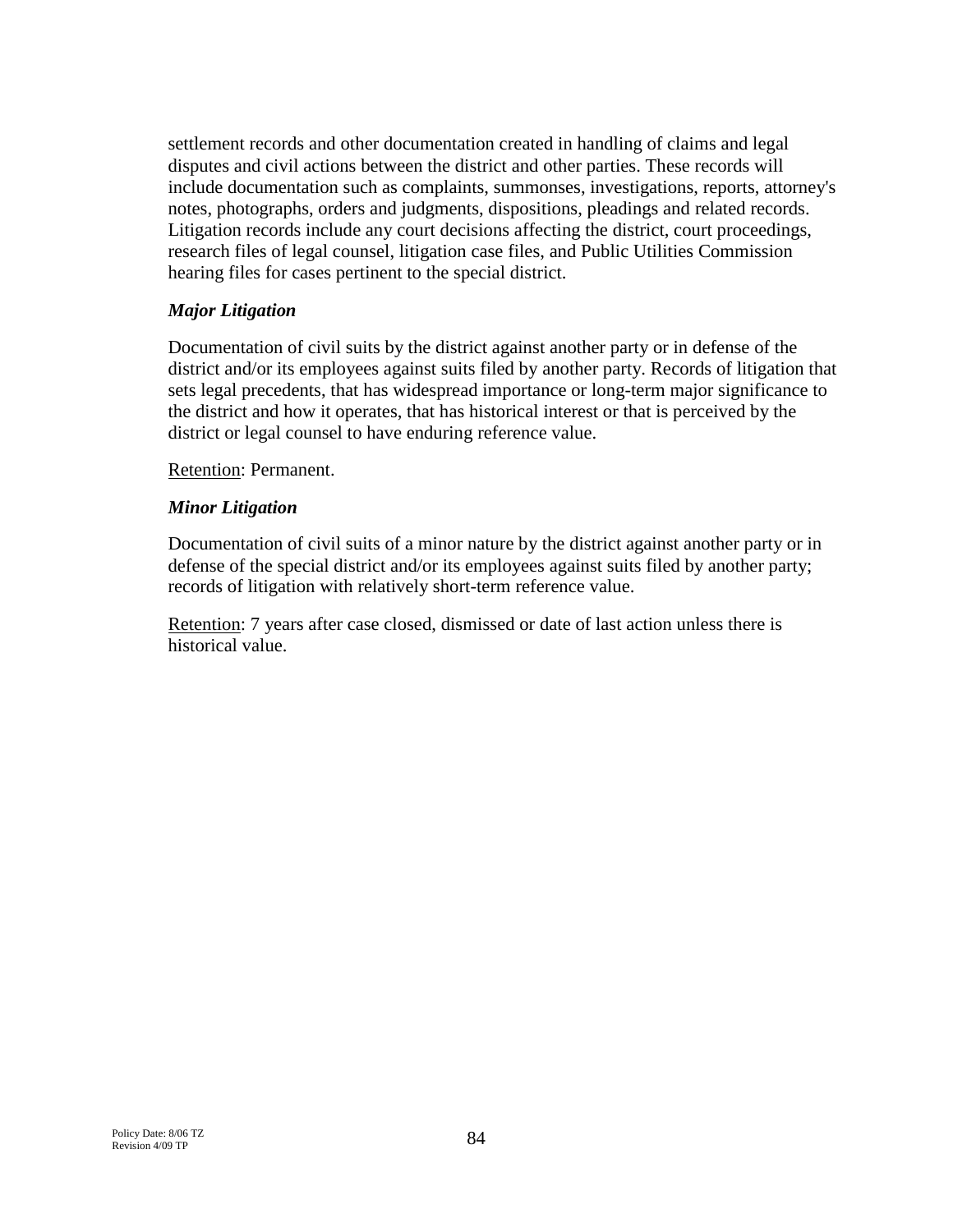#### **SCHEDULE NO. 15**

#### **PERSONNEL RECORDS**

General Description: Records relating to the hiring, employment, safety, benefits, compensation, retirement and termination of district employees. *The specified retention period applies to the information contained within the record, regardless of the physical format of the record (paper, microfilm, computer disk or tape, optical disk, etc.).*

*Duplicate Copies: Provided that no retention period is specified for duplicate copies, retain those that are created for administrative purposes for 1 year, and retain those created for convenience or reference purposes until no longer needed or for 1 year, whichever is first. Duplicate copies should not be retained longer than the record copy.*

#### **15.10 Affirmative Action Records**

See *Schedule 15 Compliance with Regulatory Requirements.*

#### **15.20 Agreements and Contracts - Personnel**

Agreements resulting from collective bargaining negotiations and supporting documentation such as general correspondence; records relating to the selection of negotiators, mediators and arbitrators; negotiation session agendas, notes, recordings and summaries, etc.

#### *Collective Bargaining Agreements and Agreements*

Retention: 3 years after expiration [29 CFR 516.5].

#### *Employment Contracts*

Individual employment contracts or where contracts or agreements are not in writing, a written memorandum summarizing the terms.

Retention: 3 years after expiration [29 CFR 516.5].

### **15.30 Americans With Disability Act Records**

See *Schedule 15 Compliance with Regulatory Requirements.*

#### **15.40 Benefits Records**

Records pertaining to fringe benefits, insurance coverage and benefit plans for employees.

#### **Group Health Insurance – Continuation of Coverage**

Records showing that covered employees, their spouses and dependents have received written notice of continuing group health insurance and  $COBRA<sup>15</sup>$  rights, and whether the covered employees, spouses and dependents elected or rejected coverage.

Retention: 3 years + current<sup>16</sup>.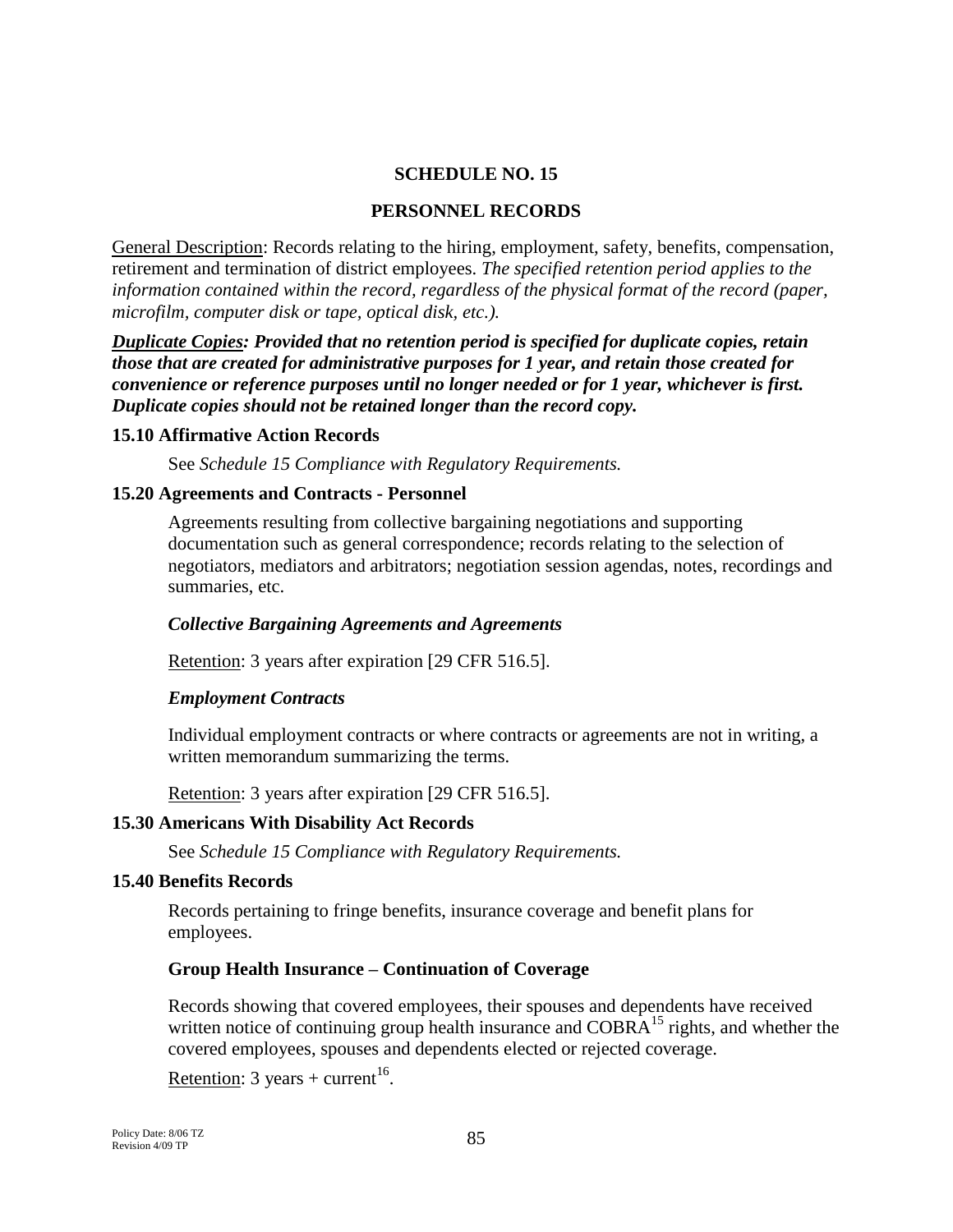Records pertaining to fringe benefits, insurance coverage and benefit plans for employees.

Retention: 3 years + current.

<sup>15</sup> COBRA means Consolidated Omnibus Budget Reconciliation Act of 1985.

<sup>16</sup> Retention period not specified in federal law 26 CFR 4980 B (f)(6) or 29 USC 1166.

# *Benefit Plans*

Documentation relating to employee health, dental, vision and other insurance plans; Social Security, pension, deferred compensation, Individual Retirement Accounts, money purchase plans, retirement and similar plans; including a benefit plan description and/or a summary benefit plan description.

Retention: Full period that plan or system is in effect, plus 1 year after termination of the plan  $[29 \text{ CFR } 1627.3]^{17}$ .

## **Benefit Reports**

Reports detailing the status of employee benefits, such as the amount of flex time remaining.

Retention: 3 years + current.

### **Employee Insurance Claims**

*See* 5.240.D, Employee Insurance Claim Records.

### *Plan Basis*

Records providing the basis for all required plan descriptions and reports necessary to certify the information, including vouchers, worksheets, receipts, applicable resolutions.

Retention: Not less than 6 years after filing date of documents [29 USC 1027 and 29 CFR 2520].

# **15.50 Bonds - Public Officials**

Fidelity, surety, blanket or other bonds intended to guarantee honest and faithful performance of officials such as district board members or the treasurer [CRS 32-1-901, CRS 32-1-902].

Retention: 6 years + current after term expires.

# **15.60 Compliance With Regulatory Requirements**

### *Affirmative Action Compliance*

Records relating to the special district's compliance with Title VII of the Civil Rights Act [29 CFR 1602].

# *Affirmative Action Plan*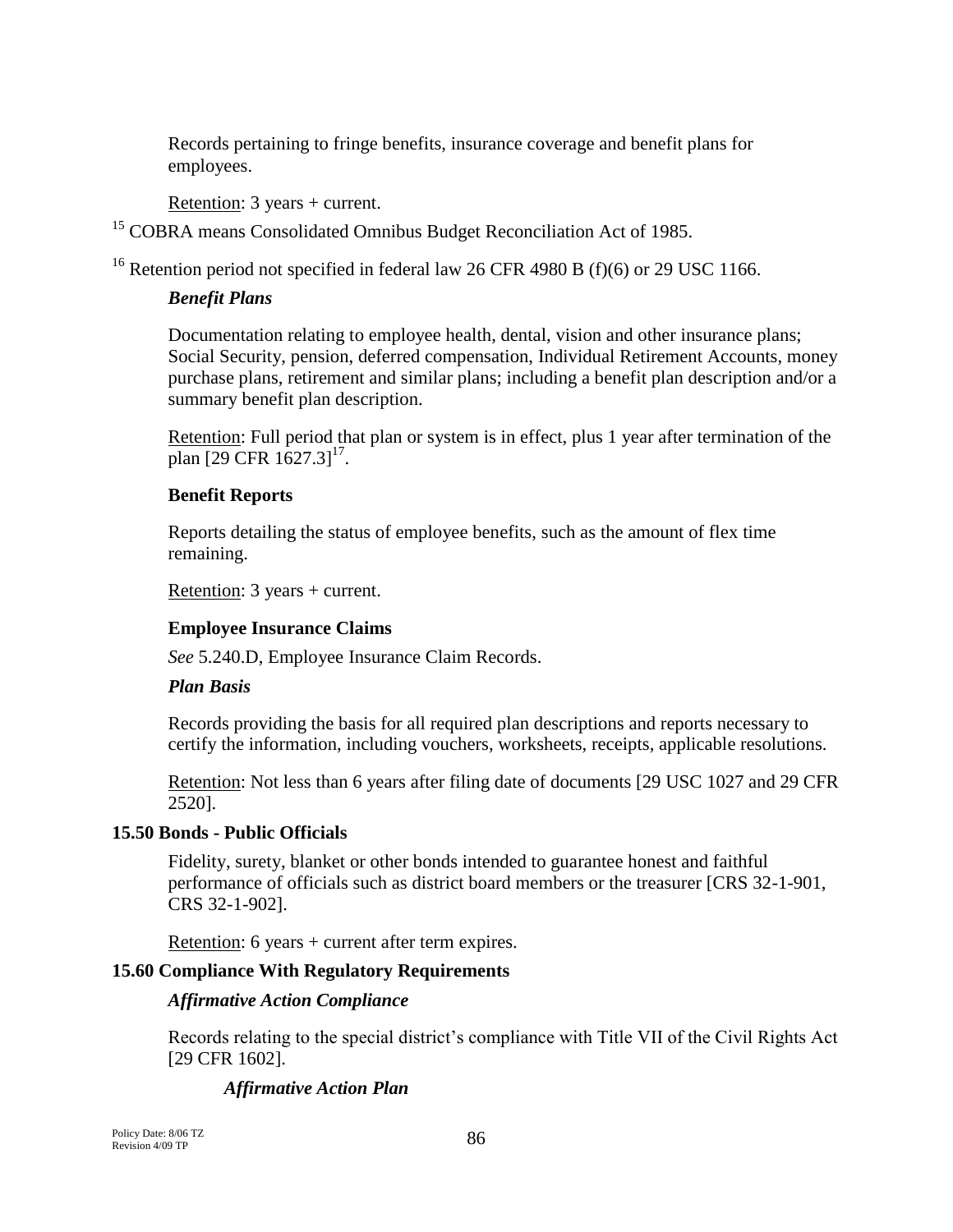Retention: Permanent.

# *Affirmative Action Records*

Records of requests for job applicant's reasonable accommodation applications, hiring, promotion, demotion, transfer, layoff, termination, rates of pay, selections for training or apprenticeship.

Retention: 2 years<sup>18</sup> [29 CFR 1602.31].

# *Report EEO-4*

Records submitted to the Equal Employment Opportunity Commission (EEOC) documenting compliance with EEOC requirements by special districts with 15 or more employees.

Retention: 3 years [29 CFR 1602.30; 29 CFR 1602.32].

# *Americans with Disabilities Act (ADA) Compliance*

See *Schedule 15 Physical and Medical Records*.

 $17$  GRMRC F-19 and P-17 specify permanent retention for pension plans.

<sup>18</sup> GRMRC P-4 specifies 5 years + current; 29 CFR 1602.14 specifies 1 year.

# *Consolidated Omnibus Budget Reconciliation Act of 1985 (COBRA) Compliance*

See *Schedule 15 Benefits – Group Health Insurance – Continuation of Coverage.*

# *Family and Medical Leave Act (FMLA) Compliance*

See *Schedule 15 Physical and Medical Records.*

# *Occupational Safety and Health Act (OSHA) Compliance*

See *Schedule 15 Physical and Medical Records.* 

# **15.65 Driver's License Verifications**

Records of periodic checks by the District that employees have the appropriate valid drivers' licenses

Retention: Until completion of subsequent verification, or until separation from employment, whichever comes first.

# **15.70 Employee Records - Active and Terminated**

Documentation of an individual employee's work history, including information regarding active and terminated employees maintained because of the employeremployee relationship, such as records pertaining to age, address, telephone number and social security number; notices of appointment; tuition reimbursement; classification questionnaires; commendations; disciplinary and personnel actions relating to the employee, including hiring, evaluation, demotion, promotion and termination of special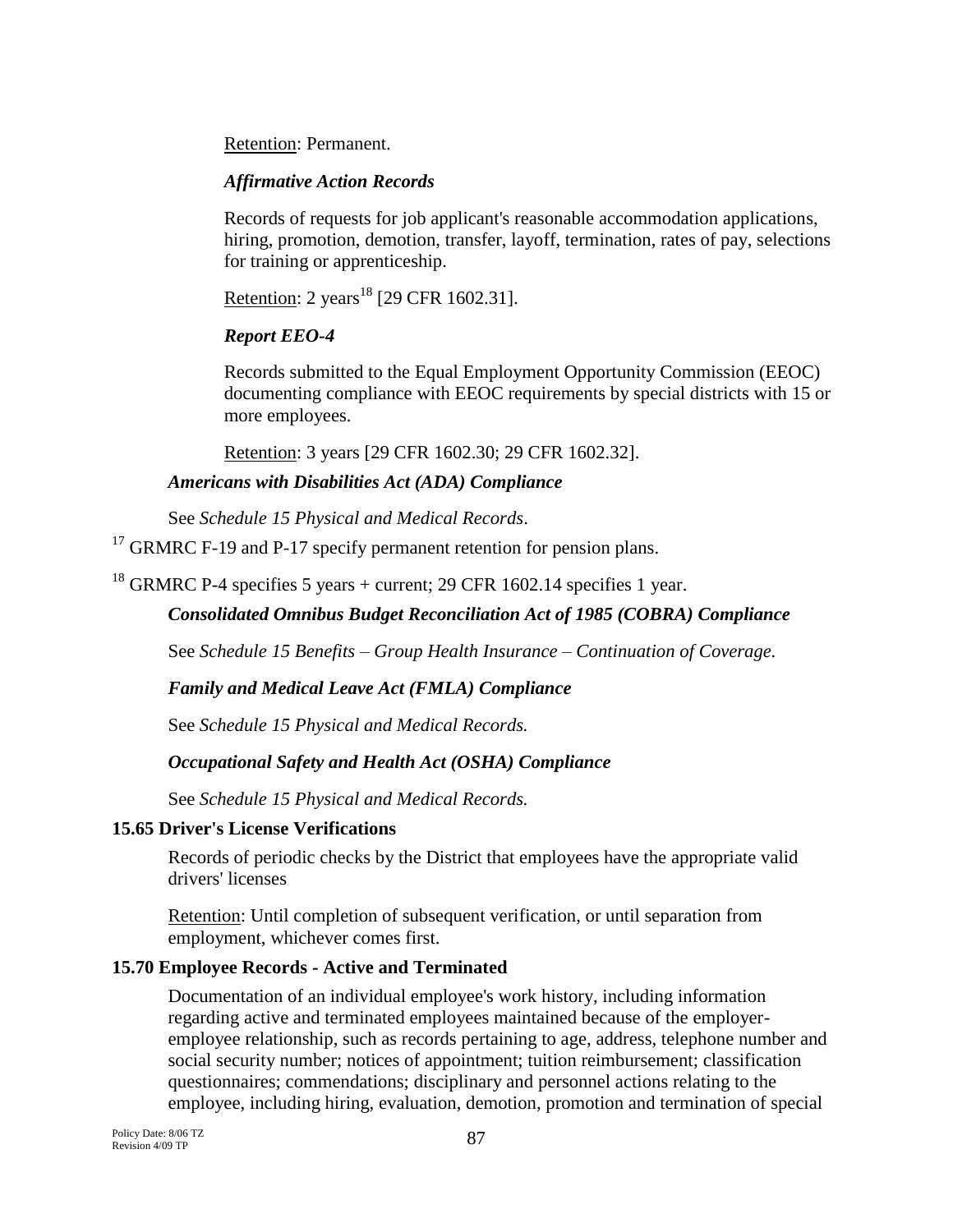district employees; letters of commendation; letters of resignation; emergency notification forms; oaths of office; job-related training documentation; beneficiary designations; performance evaluations; salary documentation; beneficiary designations; selection of benefit plans, etc. [CRS 24-72-202(4.5)]. See also other employee and personnel records listed elsewhere in *Schedule 15*.

Retention: 10 years after retirement or separation, provided that records relating to hazardous material exposure are retained 30 years after separation.<sup>19</sup>

Duplicate Copies: Consult with custodian of record copy of special district employee records regarding proper transfer or disposal of departmental employee records upon termination of employment*.*

### **15.80 Employee Records - Temporary and Seasonal**

Records and documentation relating to employment of temporary and seasonal employees, except for payroll and fiscal information.

Retention: 3 years after termination, *except* payroll and fiscal records.

#### **15.85 Employment Verifications**

Records of verification of employment in response to external requests (i.e., verifications for employment status needed for loans, child support, job applications, etc.).

Retention: 1 year + current.

### **15.90 Expense Records**

See *Schedule 5 Accounts Payable Records.*

#### **15.100 Garnishments**

See *Schedule 15 Payroll Records.*

### **15.110 Grievances**

Records of personnel grievances filed by employees.

Retention: 3 years + current after settled.

<sup>19</sup> Research notations: *Age records*, 3 years [29 CFR 516.2, 41 CFR 50.201, and 29 CFR 1627.3]; *demotion records,* 1 year [29 CFR 1627.3 and 29 CFR 16902.14]; *hiring records,* 3 years [29 CFR 1602.14 and 29 CFR 1627.3]; *promotion records,* 1 year from date record made or personnel action taken, whichever is later [29 CFR 1602.14]; *termination records,* 1 year from date record made or personnel action taken, whichever is later [29 CFR 1602.14]; *involuntary terminations,* 2 years from date of termination, or in cases of charges of discrimination retain until final disposition of charge or action [29 CFR 1602.31].

### **15.120 Health and Safety Records**

See also *Schedule 15 Physical and Medical Records* and *Workers' Compensation.*

### *Hazardous Materials Exposure*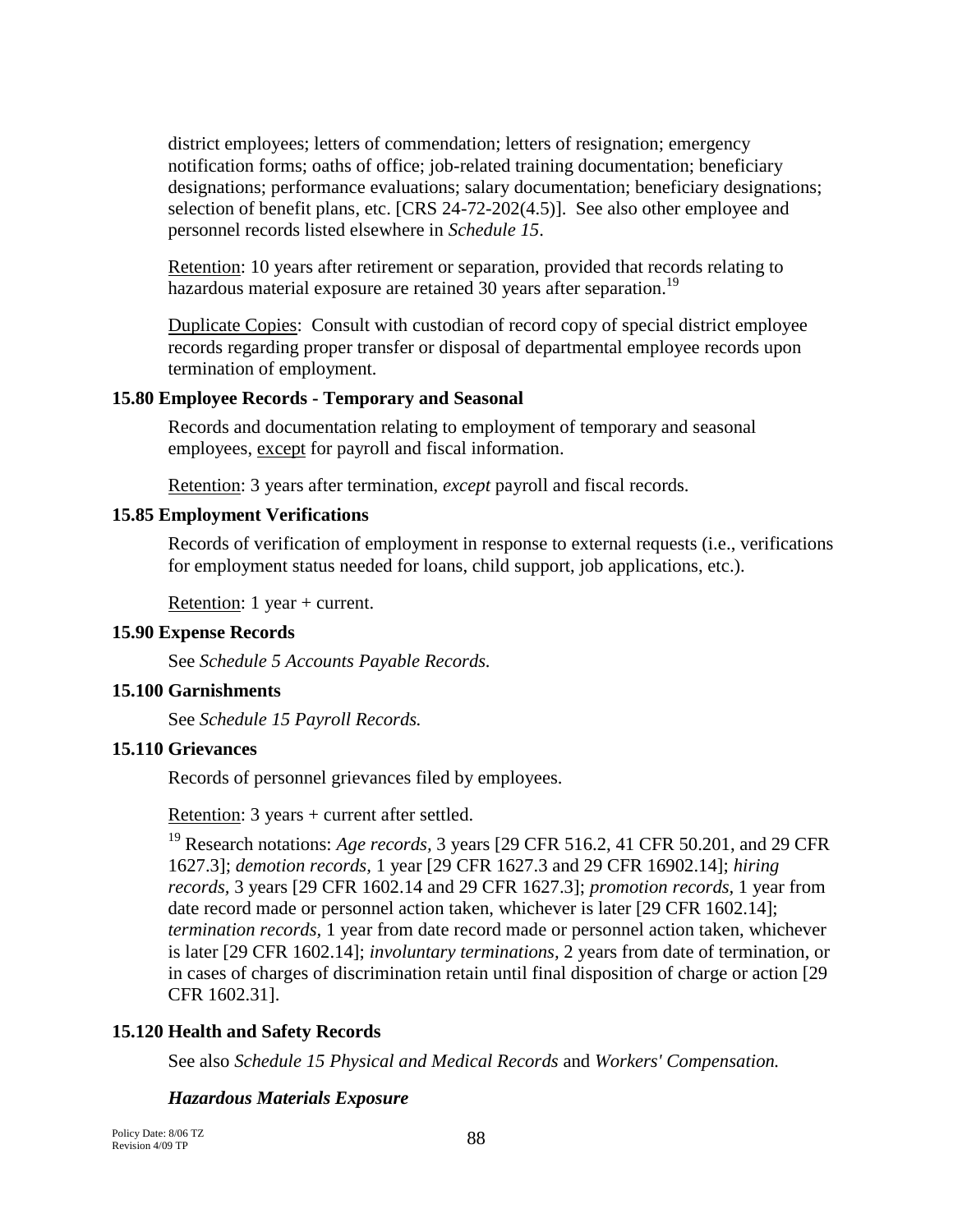Records of any personal or environmental monitoring of exposure to hazardous materials, lead and asbestos, chemicals, toxic substances, noise, dust, heat, cold, repetitive motion, blood-borne pathogens, biological agents, bacteria, virus, fungus, radiation, or other dangerous work-related conditions.

Retention: 30 years after separation [29 CFR 1910.1020 and 15 USC 2622].

# *HIPPA Authorizations for Release of Information*

Employee (patient) authorizations for release of protected information.

Retention: 6 years from date of creation of the record.

# *Material Safety Data Sheets (MSDS)*

Employers must have a MSDS on file for each hazardous chemical they receive and use and ensure copies are readily accessible to employees in their work area. Employer must keep records of chemicals used, where they were used and for how long [29 CFR 1910.1200].

Retention: Until superseded or 1 year + current after chemical is disposed of or consumed, provided the employer retains some record of the identity (chemical name if known) of the substance or agent, where it was used, and when it was used for at least 30 years.

# *Safety Committee Records*

See *Schedule 7 Committees – Internal.*

# *Safety Policies and Procedures*

See *Schedule 7 Policies and Procedures Documentation.*

# *Safety Training Information*

Manuals, handbooks and similar documentation of safety training provided to employees.

Retention: 2 years + current.

# **15.130 I-9 Forms**

Record of verification of citizenship and eligibility to work in the United States, including verification documentation that establishes identity and eligibility (Immigration and Naturalization Services Form I-9, Employment Eligibility Verification Form); applies to all employees hired after November 6, 1986.

Retention: 3 years from date of hire or 1 year after separation, whichever is later [8 CFR] 274a.2].

# **15.140 Insurance - Employee**

See *Schedule 15 Benefits* and *Schedule 5 Insurance Records.*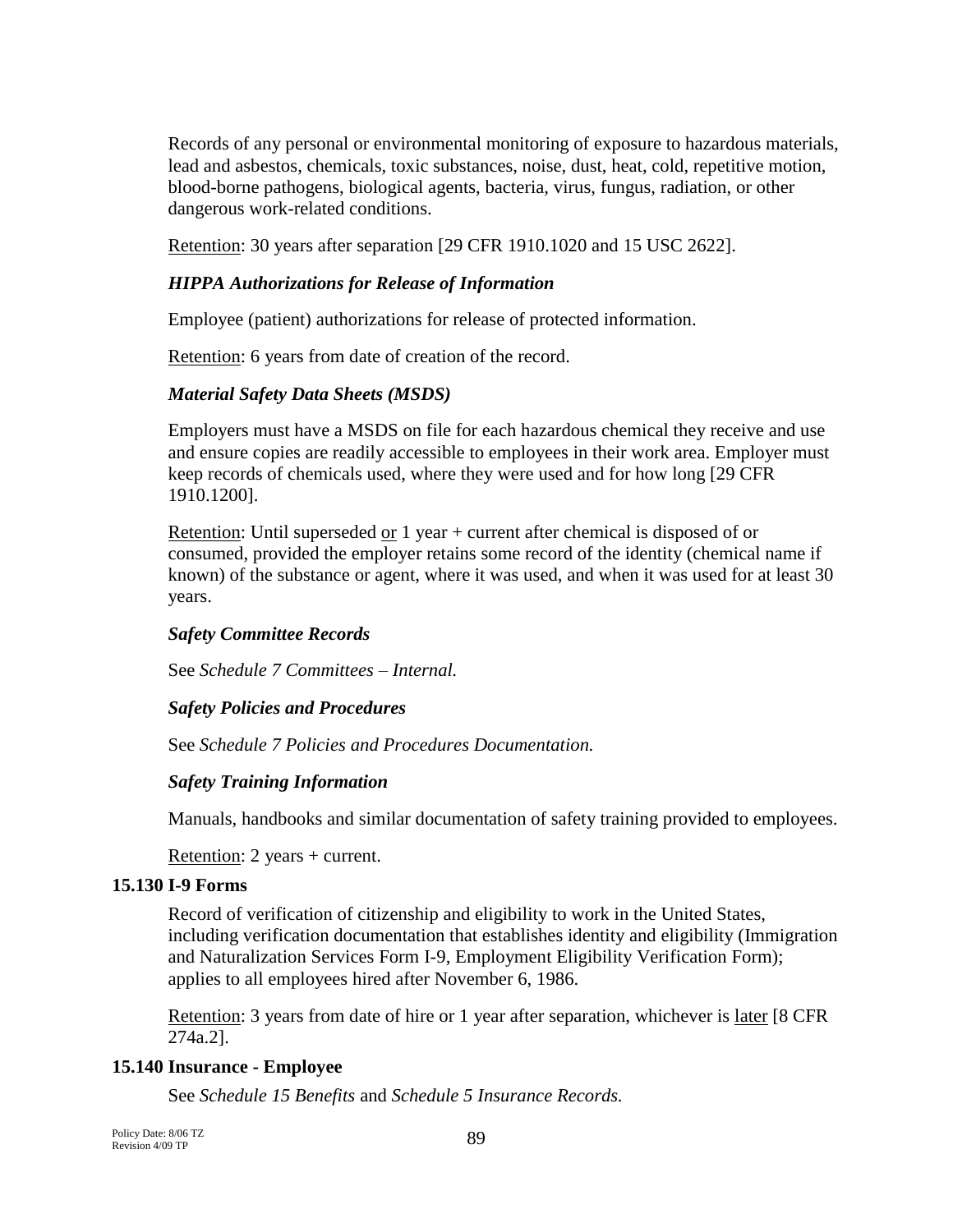# **15.150 Job Records**

### *Advertisements of Job Opportunities*

Advertisements and announcements regarding job openings, promotions, training programs or overtime work.

Retention: 1 year + current [29 CFR 1627.3].

### *Applications for Employment and Supporting Documentation*

Applications, resumes and supporting documentation and other replies to job advertisements, including applications for temporary positions.

Retention: 2 years from the date record was made or human resource action was taken, whichever is later 29 CFR 1627.4, 29 CFR 1602.14.

### *Applications for Employment – Not Hired*

Applications, resumes and supporting documentation submitted for special district employment by individuals not hired.

Retention: 2 years from the date of the making of the record or the personnel action involved, whichever occurs later [29 CFR 1602.31].

#### *Examinations*

Tests administered by the special district in connection with screening job applicants to determine aptitude or skills.

Retention: 2 years + current from the date of making record or action, whichever occurs last [29 CFR 1602.31, 29 CFR 1627.3 and 29 CFR 1607.4].

### *Job Descriptions and Specifications*

Written descriptions of duties performed, qualifications and physical requirements for district positions.

Retention: Until superseded.

### *Polygraph Records – Job Applicants*

Retention: 2 years + current.

### *Polygraph Records - Routine (Not Job Related)*

Retention: Until administrative need ends.

### **15.160 Oaths of Office**

Oaths of office taken by elected or appointed district officials [CRS 32-1-901].

Retention: Term of office  $+1$  year.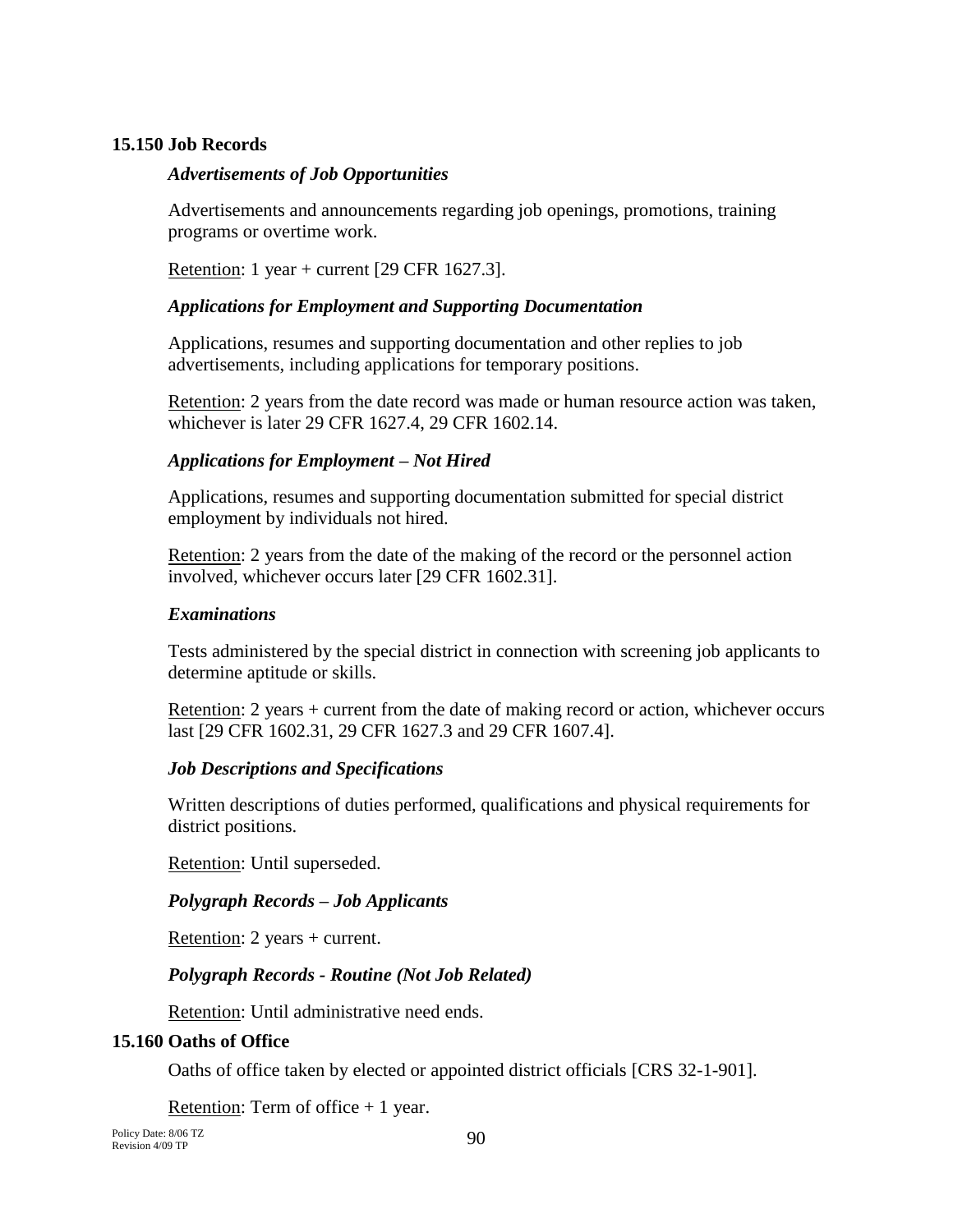### **15.170 Payroll Records**

# *Basis of Pay*<sup>20</sup>

Records pertaining to additions or deductions from wages paid; the basis on which wages are paid; earnings per week; records containing employee's name, address, date of birth, occupation, rate of pay and compensation earned per week; includes payroll records pertaining to both FLSA-Exempt and FLSA-Non-Exempt Employees.

Note: The basis on which wages are paid must be documented in sufficient detail to permit calculation for each pay period including benefits and prerequisites. The records may include payment of wages, wage rates, job evaluations, merit and incentive programs and seniority systems. The basic reason for these records is to give the Wage-Hour Division an indication on whether or not sex discrimination exists.

### Retention: 3 years [29 CFR 516.5].

<sup>20</sup> Research notations: *Additions or Deductions from Wages Paid,* 3 years [29 CFR 516.5]; *Age Discrimination in Employment Act Records*, 3 years [29 CFR 1627.3]; *Basis on Which Wages Are Paid*, 2 years [29 CFR 1620.32 and 29 CFR 516.6]; *Earnings Per Week*, 3 years [29 CFR 1627.3 and 29 CFR 516.5]; *FLSA-Exempt Employees*, 3 years [29 CFR 516.5]; *FLSA-Non Exempt Employees*, 3 years [29 CFR 516.5]; *Title VII and Americans with Disabilities Act*, 1 year from date record made or personnel action taken, whichever is later [29 CFR 1602.14].

#### *Compensation Plans*

### *Pay Plans*

Written plans outlining job titles and pay scales for district employees.

Retention: Permanent.

### *Seniority or Merit Systems*

Retention: For the full period the plan or system is in effect plus 1 year [29 CFR 1627.3].

### *Credit Union Deduction Requests*

Retention: 1 year after superseded $^{21}$ .

### *Direct Deposit Reports*

Retention: 1 year + current.

### *Employee Longevity Reports*

Report related to individual employee.

Retention: 10 years after separation.

#### *Garnishments*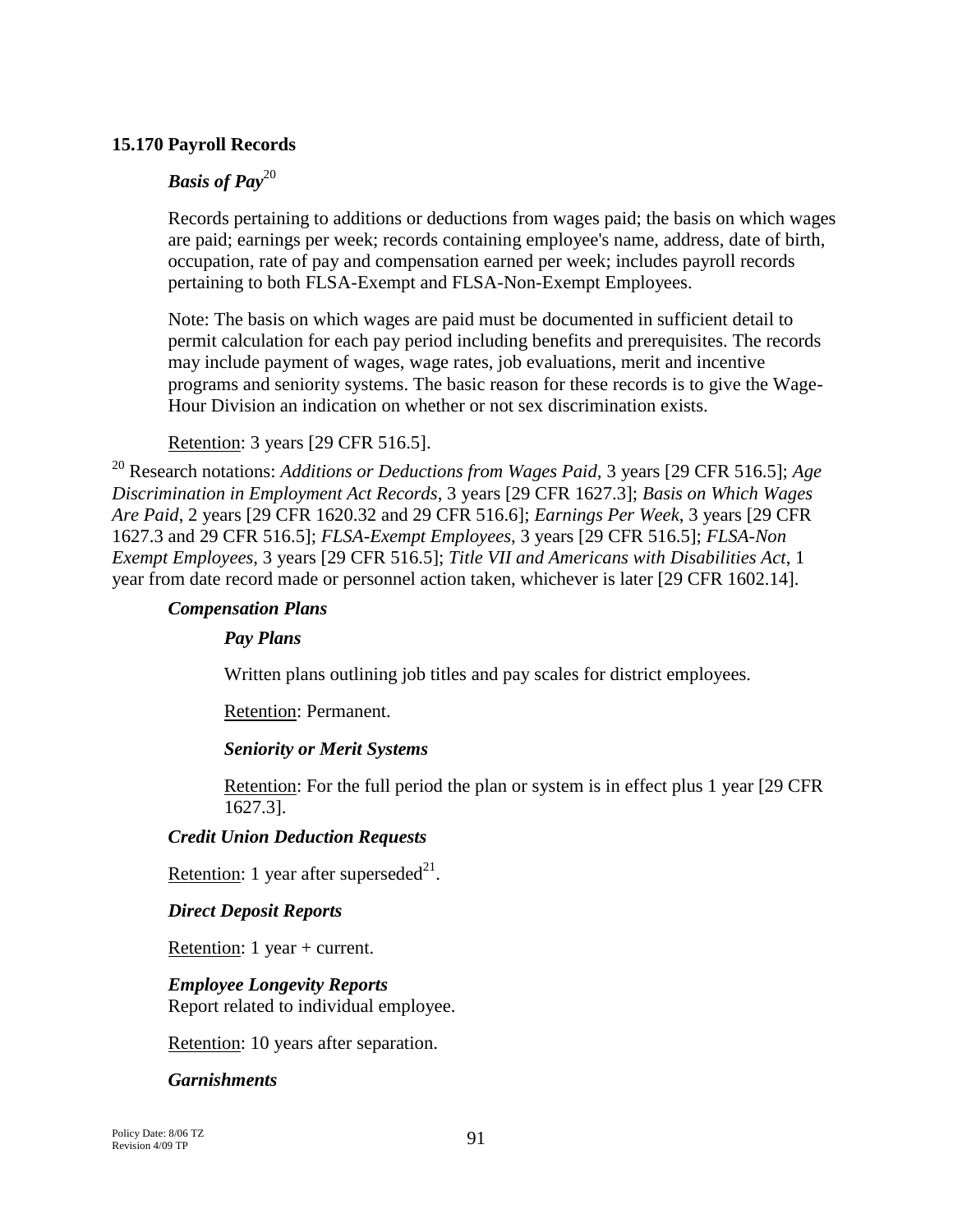Documentation of requests and court orders served on the special district to withhold the wages of employees for garnishments, tax levies, support payments and other reasons.

Retention: 3 years.

## *Leave Records*

### *Balance Reports*

*Year-End*

Retention: Duration of employee file.

*Other Periodic Reports*

Retention: 2 years.

#### *Leave Requests*

Applications submitted by employees for sick, vacation, compensatory, personal business, family and medical leave, long-term leave and other leave time.

Retention: 3 years + current.

### *Pay Plans*

See *Compensation Plans* above*.*

### *Payroll Reports*

#### *Employee Longevity Reports*

Retention: Permanent.

 $21$  29 CFR 516.6 specifies retention for 2 years.

### *End of Pay Period*

Retention: 1 year + current.

### *FICA Reports – Quarterly*

Retention: 6 years + current.

*Quarterly*

Retention: 2 years + current.

*Year-End*

Retention: 6 years + current provided Payroll Register is retained permanently.

### *Payroll Tax Records*

Records of collection, distribution, deposit and transmittal of federal and state income taxes, including federal miscellaneous income statements (1099), request for taxpayer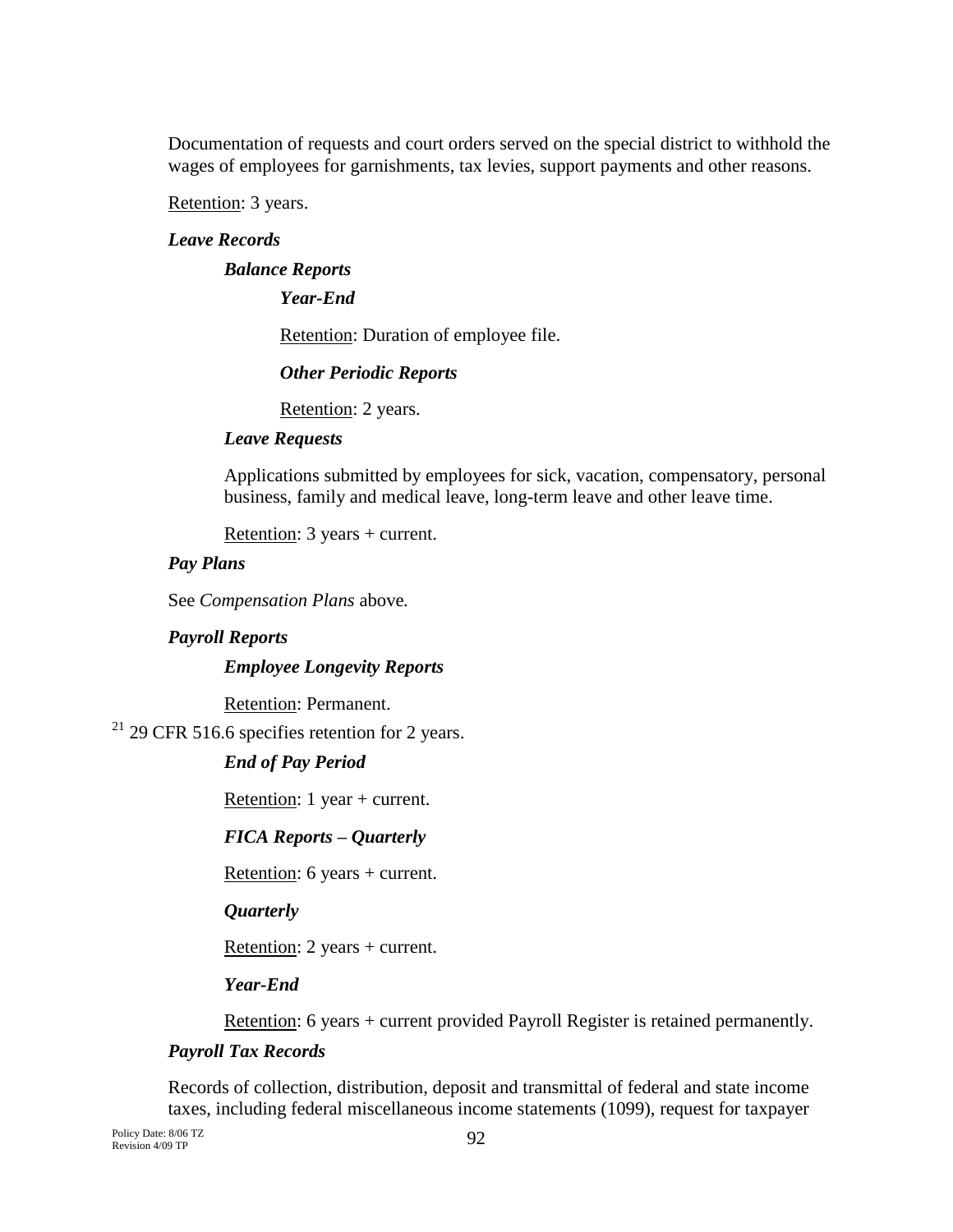identification number and certificate (W-9), employer's quarterly federal tax return (941, 941E) and other similar federal and state forms.

Retention: 5 years + current.

# *Register – Payroll [Year-End]*

Documentation of the earnings, voluntary and required deductions and withholdings of district employees.

Retention: 3 years + current.

## *Salary Surveys*

Studies and surveys conducted by the district or its agents to gather comparative salary information for district positions in comparable organizations.

Retention: 3 years + current.

# *Time Worked Records*

All basic time and earnings cards or sheets and work production sheets of individuals where all or part of the employee's earnings are determined.

Retention: 5 years + current  $[CRS 8-72-107]^{22}$ .

# *Wage-Rate Tables*

All tables or schedules (from their last effective date) of the employer which provide the piece rates or other rates used in computing straight-time earnings, wages, or salary, or overtime pay computation.

Retention: 2 years; however the Department of Labor may request records back 3 years [29 CFR 516.6].

<sup>22</sup> GRMRC P-16, 29 CFR 1602.31 and 29 CFR 516.6 specify retention for 2 years. The model retention schedule follows state law.

### *W-2 Forms*

Annual wage and tax statements documenting individual employee earnings and withholdings for state and federal income taxes and social security tax.

Retention: 4 years + current.

### *W-4 Forms*

Withholding allowance certificates documenting exemption status of individual district employees.

Retention: Throughout employment.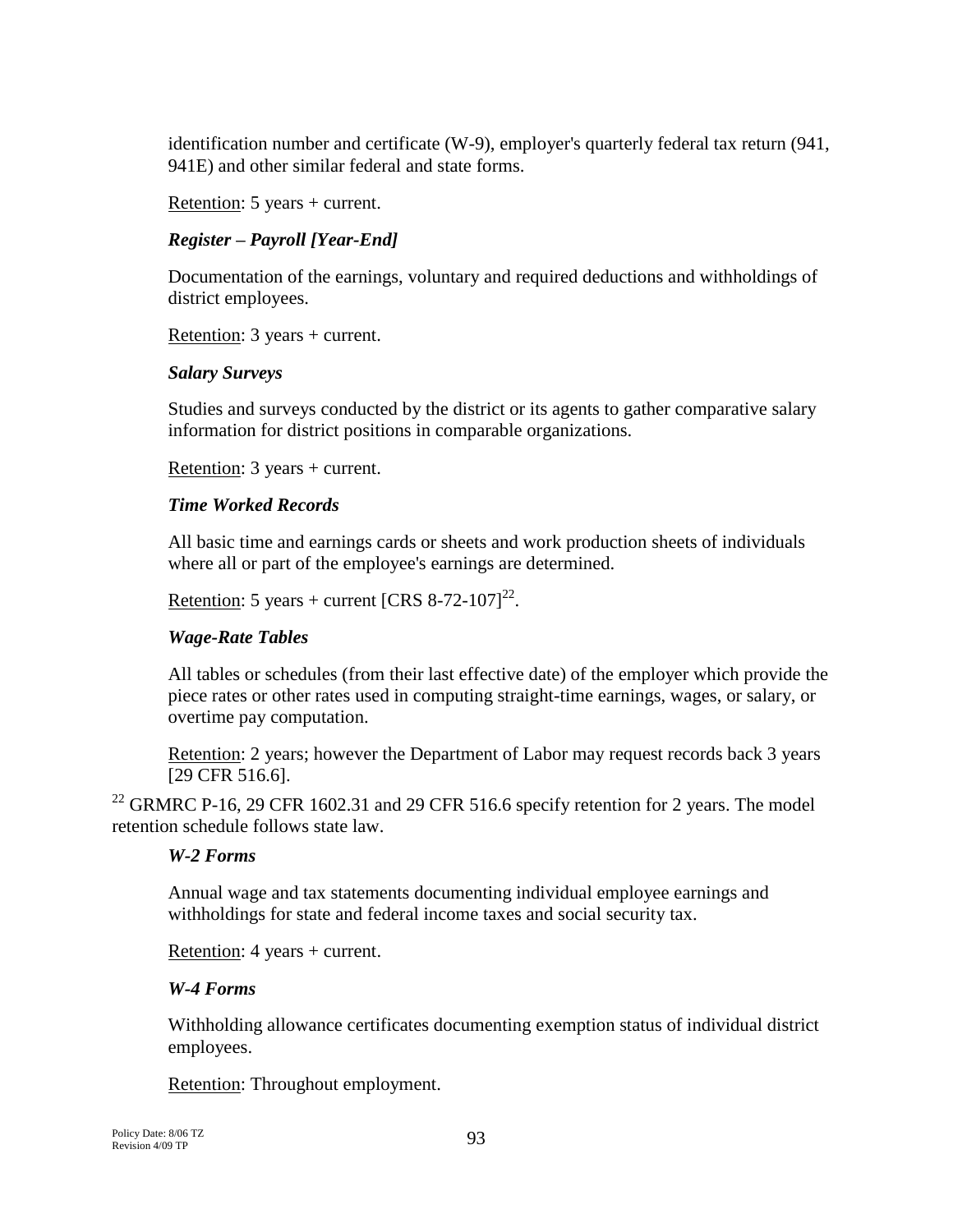### **15.180 Pension Records**

### *Actuarial Reports*

Reports by actuaries concerning the financial soundness of a pension plan.

Retention: Permanent.

### *Pensions Awarded*

Records of applications for pensions, determinations regarding award of pensions and actuarial calculations for the pension.

Retention: Permanent.

### *Pension Plans*

See *Schedule 15 Benefits – Benefit Plans.* 

### **Retirement Files**

Records containing calculations and supporting documentation regarding retirement eligibility, retirement amounts and other information pertaining to current and potential future pensions.

Retention: 10 years after retirement benefits are no longer paid or after eligibility for retirement benefits ceases, whichever is later.

### **15.190 Physical and Medical Records**

Records documenting an individual employee's work-related medical history [29 CFR 1630.14]. *Note: These records are not personnel records and must be kept physically separate from employee personnel records in a separate location as required by the Americans with Disabilities Act.* See also *Schedule 15 Health and Safety Records.*

## *Age Discrimination in Employment Act (ADEA) and Americans with Disabilities Act (ADA) Records*

Records required to be retained under Age Discrimination in Employment Act (ADEA) and Americans with Disabilities Act (ADA) containing results of physical examinations considered in connection with personnel actions.

Retention: 7 years after separation of employment.

# *Family and Medical Leave Act (FMLA) Records*

Records required to be retained under Family and Medical Leave Act (FMLA); includes an FMLA leave request relating to medical certifications, recertification or medical histories of employees or employees' family members. These records shall be maintained in separate files/records and be treated as confidential medical records, except that supervisors and managers may be informed regarding necessary restrictions and accommodations, not the nature of the condition, first aid and safety personnel may be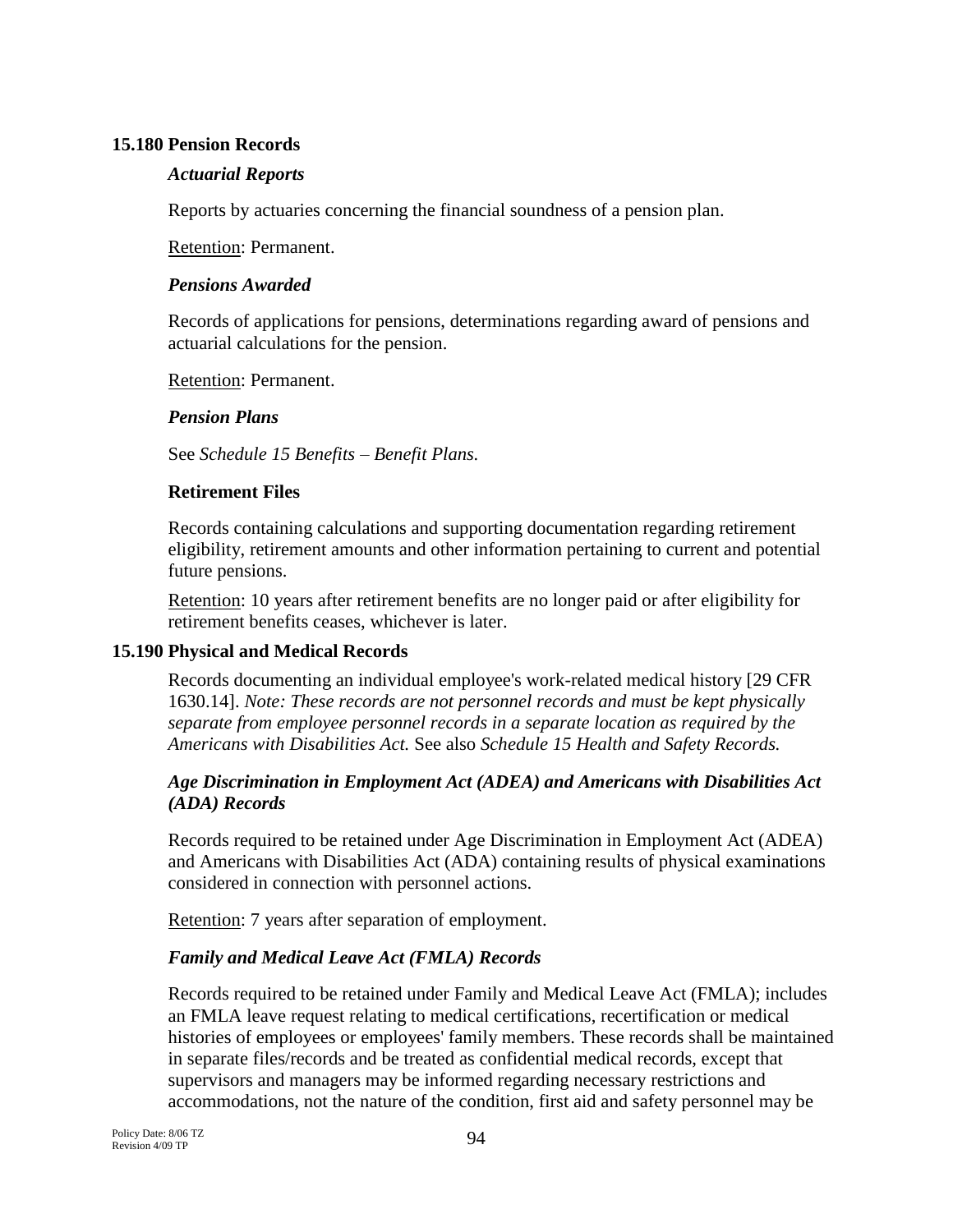informed (when appropriate) if the employee may/might require emergency treatment, and government officials investigating compliance with FMLA shall be provided relevant information.

Retention: 7 years after separation of employment.

#### *Occupational Safety and Health Act (OSHA) Records*

Records required under Occupational Safety and Health Act (OSHA), including complete and accurate records of all medical examinations required by OSHA law. Note: These records may be retained by the medical provider.

Retention: Duration of employment + 30 years, unless a specific OSHA standard provides a different time period [29 CFR 1910.1020].

#### **15.200 Policies and Procedures - Personnel**

Handbooks, manuals, directives and other written statements or summaries of policies and procedures governing personnel and human resource matters pertaining to employment with the special district. See also *Schedule 7 Policies and Procedures Documentation.*

Retention: Until updated, *except* retain permanently all documentation that would be useful in establishing past policies or procedures in settling personnel disputes.

#### *Recruitment and Interviewing Procedures*

Guidelines for recruitment and interviewing processes for hiring of district employees.

Retention: 1 year + current.

#### **15.210 Regulatory Agency Information**

See *Schedule 7 Legislation and Regulatory Actions.*

#### **15.220 Reports - Personnel**

See *Schedule 15 Pension Records* and *Payroll Records.*

#### **15.230 Safety**

See *Schedule 15 Health and Safety Records.*

#### **15.240 Signature Certificates**

Facsimile signature certificates of any authorized district officer that are filed with the Secretary of State's office for authentication and verification of the signature of the official on district documents.[CRS 11-55-103].

Retention: 1 year after end of employment or board service.

#### **15.250 Social Security**

See *Schedule 15 Benefits – Benefit Plans.*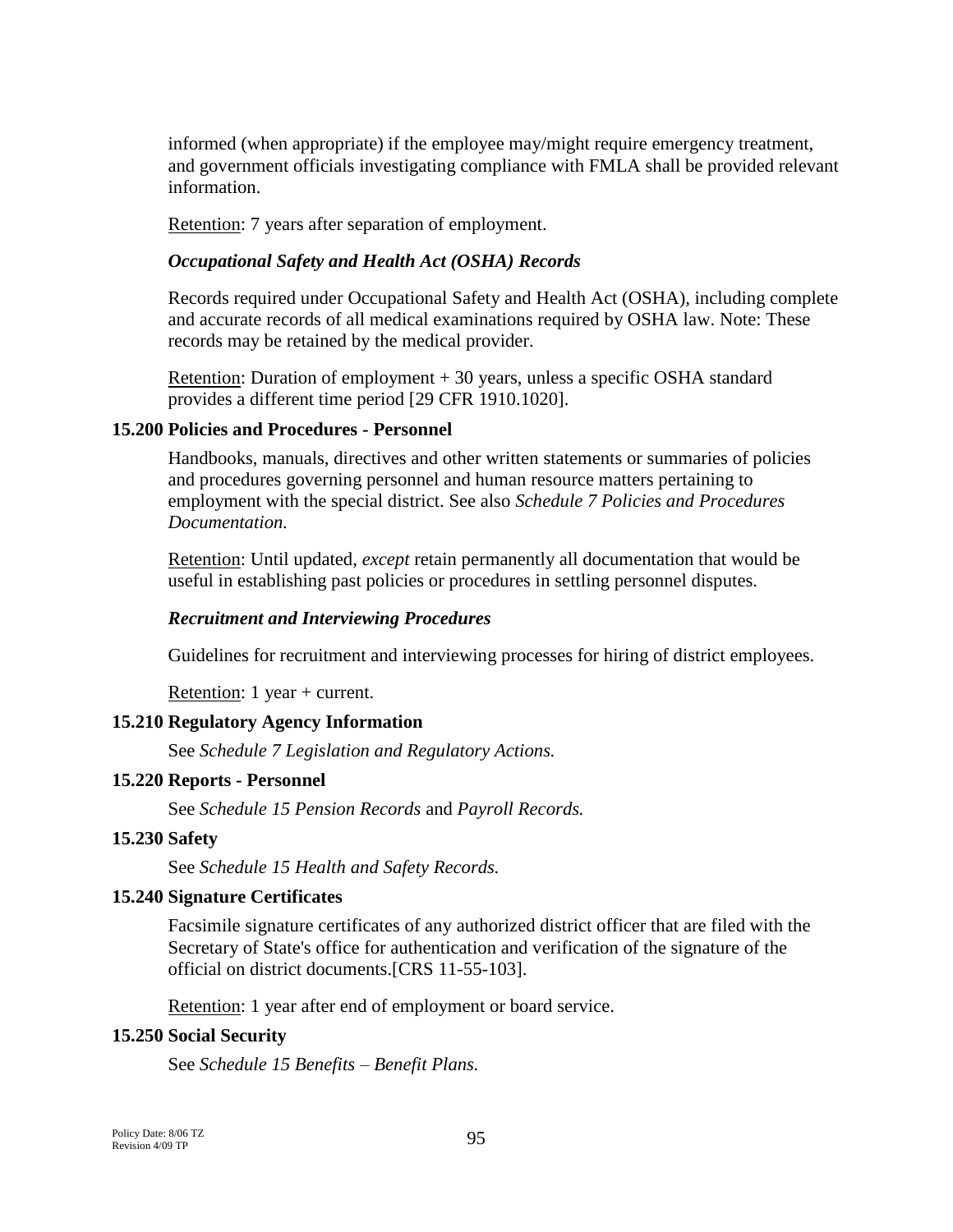### **15.260 Test Records**

See *Schedule 15 Job Records.*

## **15.270 Training Information**

Information presented to orient new employees regarding policies and procedures.

Retention: 7 years after separation of employment.

### **15.280 Unemployment Insurance**

Reports and claim records for unemployment insurance payments.

Retention: 6 years + current.

# **15.290 Volunteer Worker Records**

Records documenting work performed for the district by citizens without compensation for their services.

Retention: 7 years after termination of volunteer services.

## **15.300 Work Schedules**

## *Employee On-Call Schedule*

Retention: 2 years + current.

# **15.310 Workers' Compensation**

Injury reports and supplemental reports and claim records for workers' compensation. See also 5.240.E, Insurance Policies.

Retention: 6 years + current.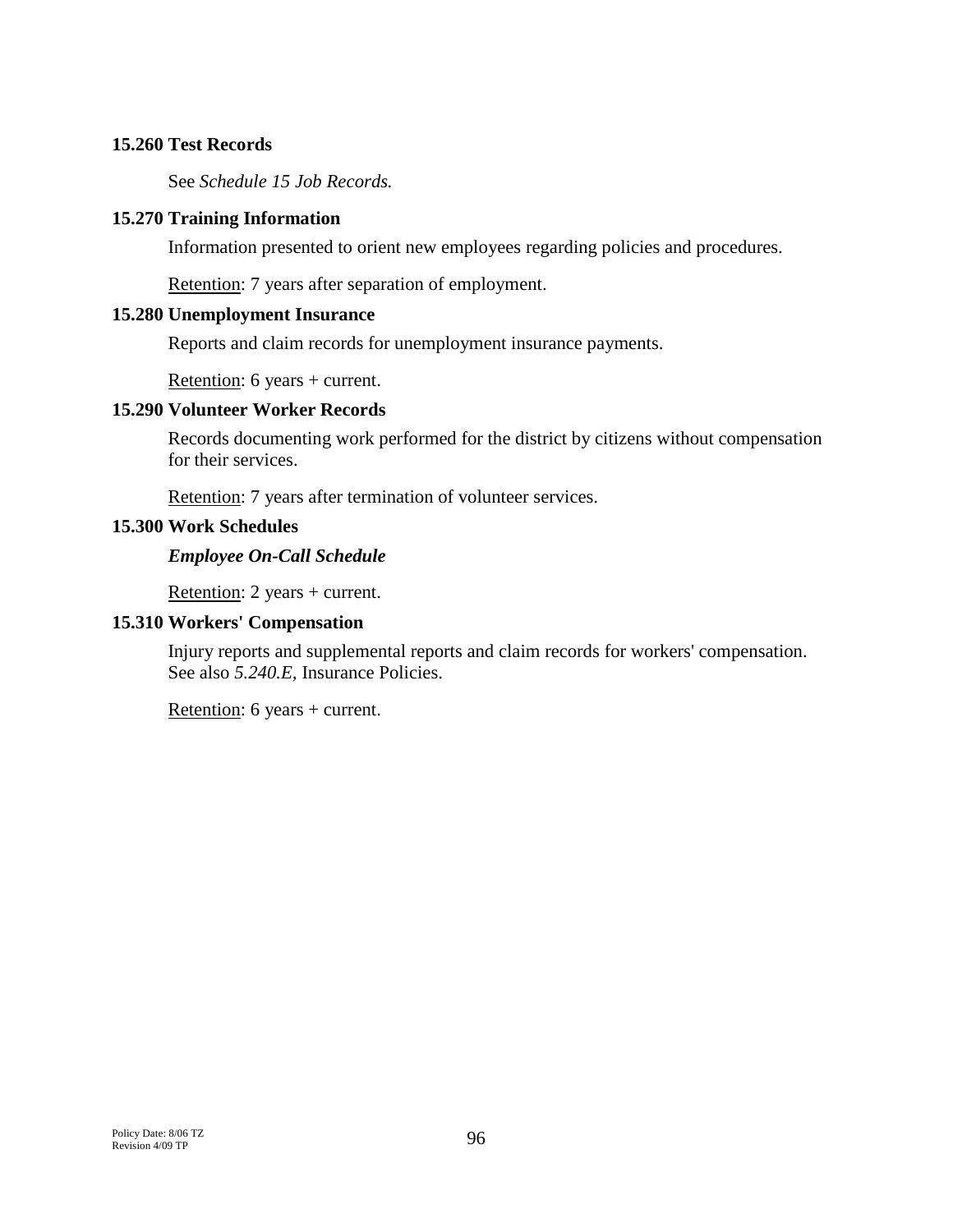### **SCHEDULE NO. 16**

### **PROPERTY RECORDS**

General Description: Records of real property considered for acquisition or owned, sold or vacated by the special district. *The specified retention period applies to the information contained within the record, regardless of the physical format of the record (paper, microfilm, computer disk or tape, optical disk, etc.).*

*Duplicate Copies: Provided that no retention period is specified for duplicate copies, retain those that are created for administrative purposes for 1 year, and retain those created for convenience or reference purposes until no longer needed or for 1 year, whichever is first. Duplicate copies should not be retained longer than the record copy.*

#### **16.10 Acquisition Records**

Records documenting the acquisition and ownership of real property by the district, including appraisals, quiet title actions, condemnations and eminent domain actions, purchase of property and similar actions to acquire land or real property.

Retention: Permanent.

#### **16.20 Auction Records**

See *Schedule 5 Fixed Asset Records.*

### **16.30 Buildings and Structures - Special District**

Records relating to acquisition, construction and sale of buildings and structures owned by the special district.

Retention: 6 years after disposition of building or structure.

#### **16.50 Deeds and Dedications**

Conveyances of property or property rights to or from the special district, including warranty deeds, dedication deeds and similar documents.

Retention: Permanent.

#### **16.60 Easements and Rights-Of-Way**

#### *Permanent Easements and Rights-of-Way*

Conveyances of rights to place utilities or other infrastructure or to cross under or over property owned by another property owner.

Retention: Permanent.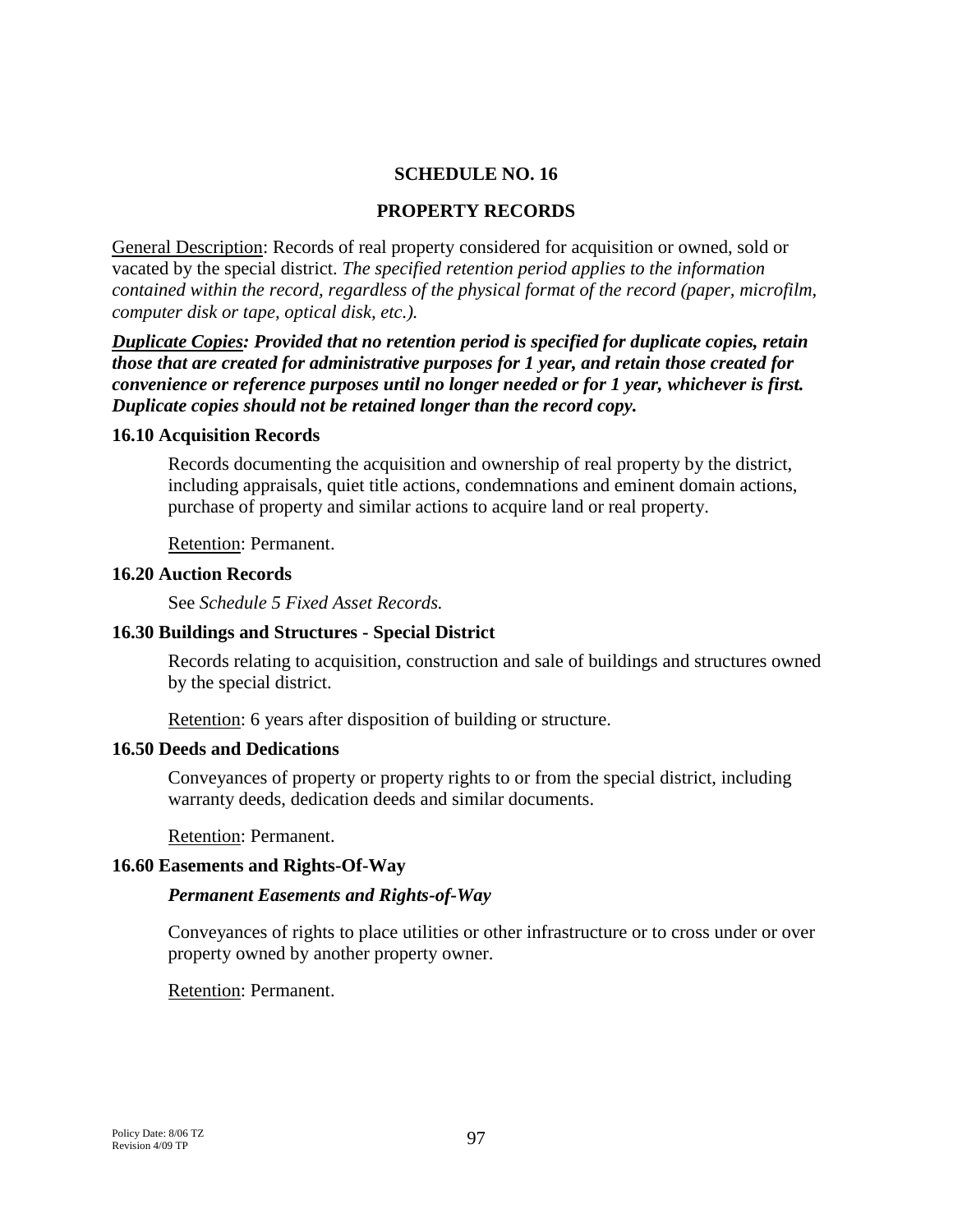### *Temporary Access and Construction Easements*

Documentation of temporary easements allowing access and entrance to, and work on, property or streets not owned by the easement holder.

Retention: 2 years after easement expires.

### **16.70 Encroachments**

See *Schedule 12 Encroachment Permits.*

## **16.80 Fleet And Equipment Records**

See *Schedule 6 Fleet and Equipment Records.*

## **16.90 Inventories**

See *Schedule 5 Fixed Asset Records.*

## **16.100 Leases**

Agreements through which the special district obtains the right to use property owned by another, or through which the district grants the right to use district property to another party, for a specified period of time in exchange for the payment of rental; includes leases, subleases, assignments of leases, rental rates, terms of property use, etc. See also *Schedule 5 Purchasing Records – Lease Purchase Records.*

Retention: 6 years after termination of lease.

# **16.110 Maintenance, Upkeep and Damage Records**

Records documenting the minor maintenance, repair and upkeep of district owned facilities and property. See also *Schedule 16 Work Orders – Property*.

Retention: 1 year + current.

# *Chemical Application Records*

Records documenting the application of chemicals such as pesticides, herbicides and fertilizers to parks and other district property. See also *Schedule 15 Health and Safety Records* – *Hazardous Materials Exposure*.

Retention: 3 years after application.

### *Damage Records*

Records of damage to district property, including signs, trees, park facilities, buildings and fences.

Retention: 3 years after date of last action if not litigated; if litigated see Schedule 13.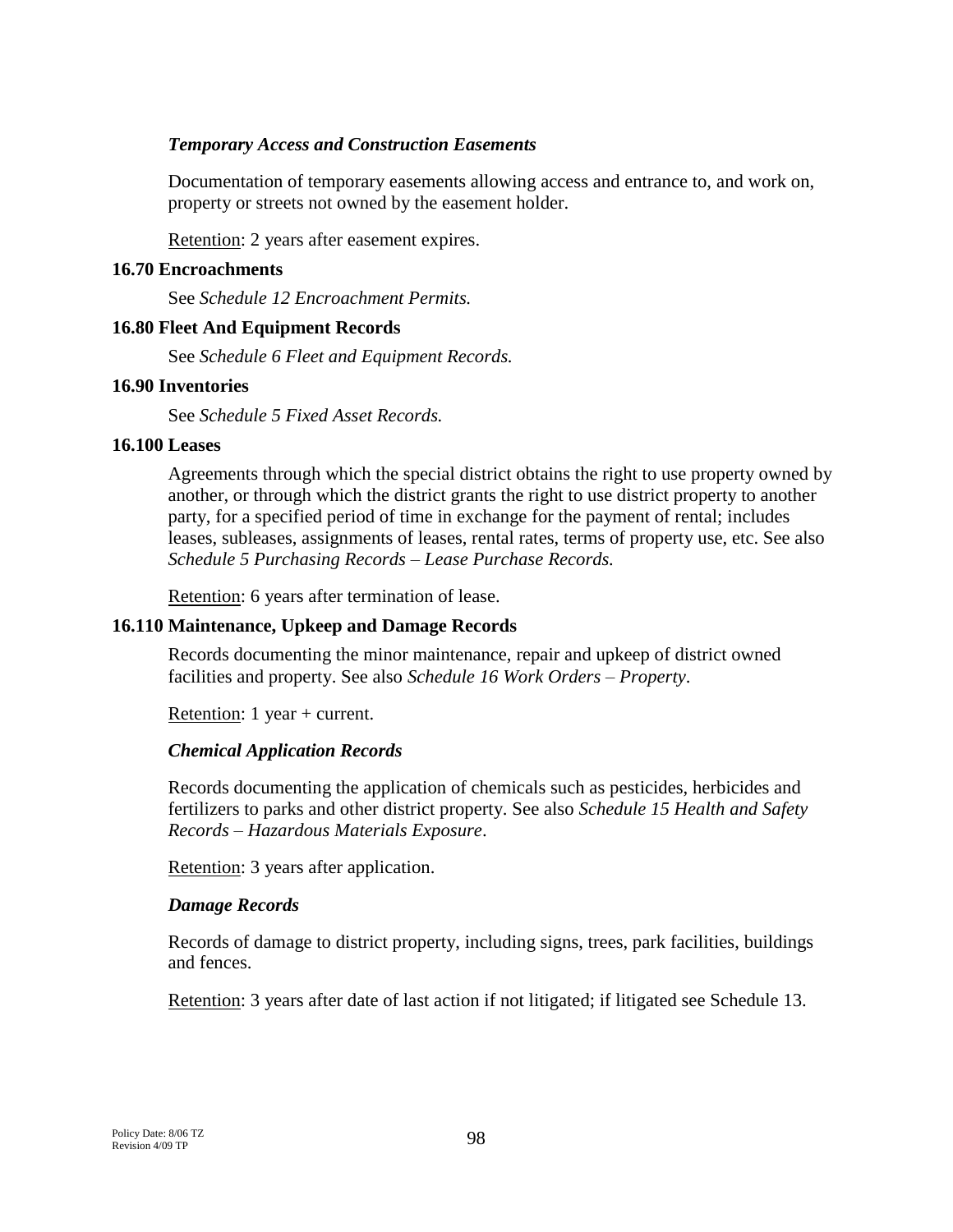### *Inspection Records*

Records documenting periodic inspection of parks and facilities to check for damage and recommend repairs and maintenance.

Retention: 2 years

# **16.130 Parks.**

*Deleted; not applicable to Fire Districts.*

## **16.130 Projects**

Construction, renovation or other building projects on district owned property. See *Schedule 7 Project Files.*

## **16.140 Rights-Of-Way**

See *Schedule 16 Easements and Rights-of-Way.*

## **16.150 Sale or Transfer of Property Records**

Records pertaining to transactions for the sale or trade of land, buildings or other real property owned by the special district.

Retention: Permanent.

### **16.155 Security Records**

### *Automated Access System Records*

Records generated by automated systems to show entry and exit from secured areas by authorized persons using an electronic badge or similar system to gain entry or exit.

Retention: 1 year + current.

### *Entry and Exit Log Sheets*

Retained to document entry and exit to and from secured areas.

Retention: 1 year + current.

### *Videotapes Related to Security*

### *Facility Security of District Buildings*

Video recordings from security cameras in public areas of district buildings. Security setups vary and recordings may be continuous, stop-frame or random use. In addition to visual feed, videos also show date and time indexing information. See *3.135* for surveillance recordings made in election areas.

Retention: 30 days.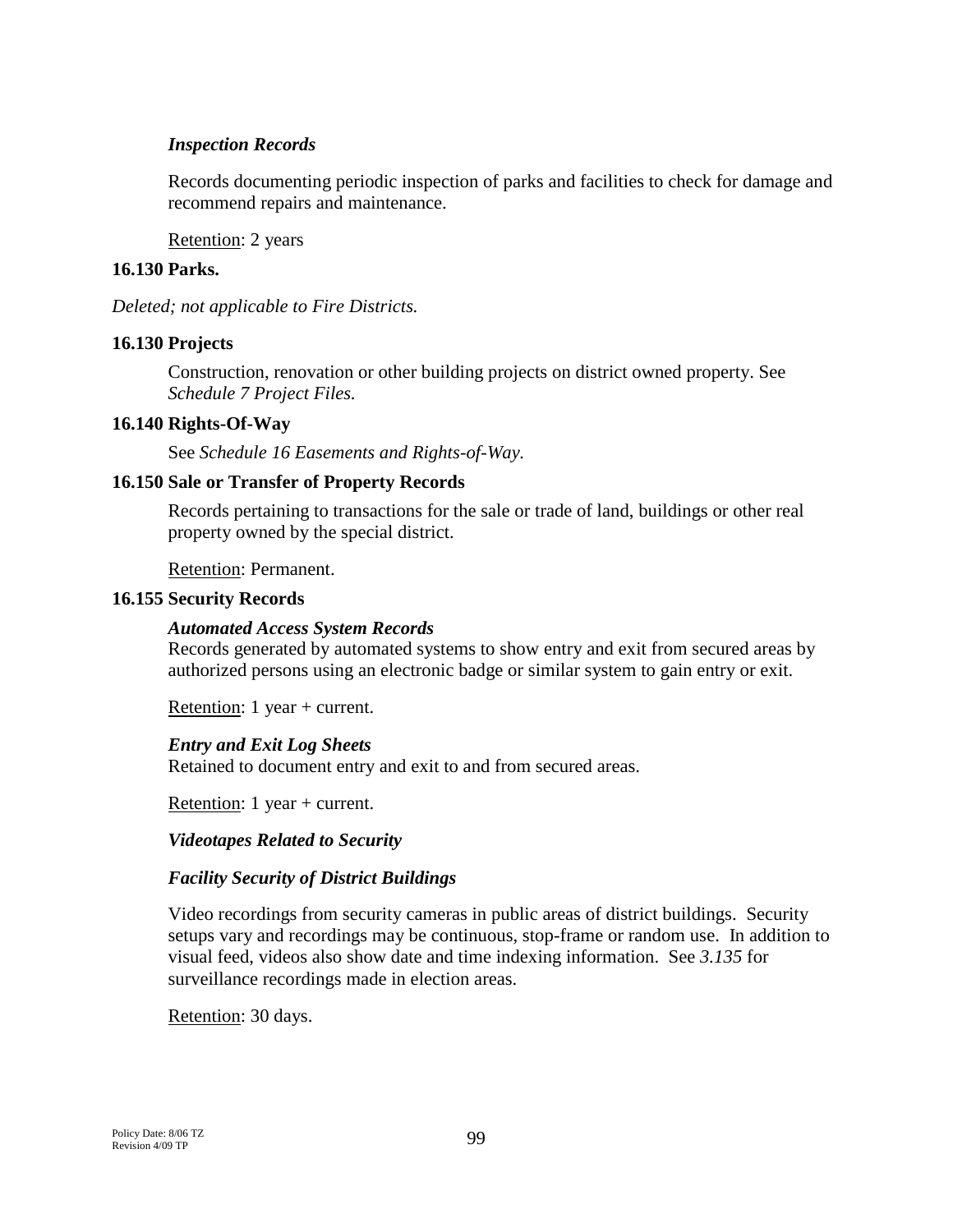## **16.160 Trees**

*Deleted; not applicable to Fire Districts.*

## **16.165 Utility Locate Requests.**

*Deleted; not applicable to Fire Districts.*

#### **16.170 Vacations - Easements and Rights-Of-Way**

See *Schedule 10 Vacations – Street, Alley and Right-of-Way.*

#### **16.180 Work Orders – Property**

Request and authorization forms for repair or maintenance work on district owned facilities, signs, structures, etc.

Retention: 3 years.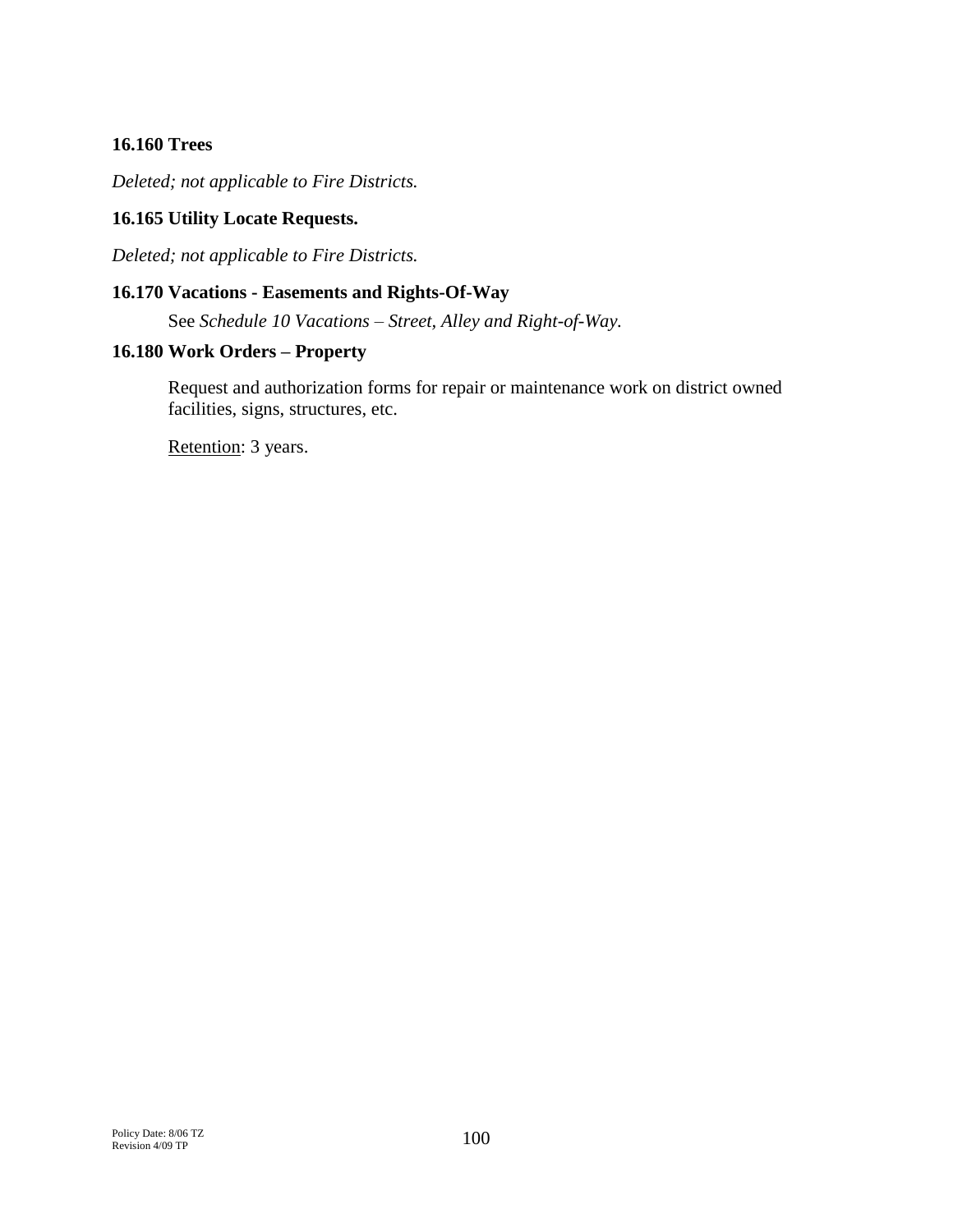### **SCHEDULE NO. 17**

#### **PUBLIC SAFETY RECORDS**

General Description: Records relating to the enforcement and protective service functions of the district. *The specified retention period applies to the information contained within the record, regardless of the physical format of the record (paper, microfilm, computer disk or tape, optical disk, etc.).*

*Duplicate Copies: Provided that no retention period is specified for duplicate copies, retain those that are created for administrative purposes for 1 year, and retain those created for convenience or reference purposes until no longer needed or for 1 year, whichever is first. Duplicate copies should not be retained longer than the record copy.*

#### **17.10 Agreements and Contracts**

See *Schedule 7 Agreements and Contracts.* 

#### **17.30 Civil Defense**

See *Schedule 17 Emergency Planning and Response.*

#### **17.40 Disaster Response Planning**

See *Schedule 17 Emergency Planning and Response.*

#### **17.50 Emergency Planning and Response**

#### *Emergency Operations and Management Plans*

Records relating to disaster, emergency and civil defense planning and preparation; implementation and testing of disaster warning systems and response planning; disaster response and emergency planning and preparedness of the district. Includes emergency operations plans, incident response plans, and disaster management and recovery plans. See also *Schedule 6 Equipment Records.*

Retention: 1 year + current after superseded, *except* retain 1 copy for historical purposes.

#### *Incident Records – Disasters and Emergencies*

Documentation of the extent and impacts of natural or manmade disasters and emergency incidents and actions taken by the district in response to such incidents; includes records such as logs, diaries, damage assessment and response reports, situation and resource allocation reports, incident plans, resource ordering and tracking, financial documentation, photographs, and similar incident-related documentation.

Retention: Permanent.

#### *Mutual Aid Agreements*

See *Schedule 7 Agreements and Contracts.*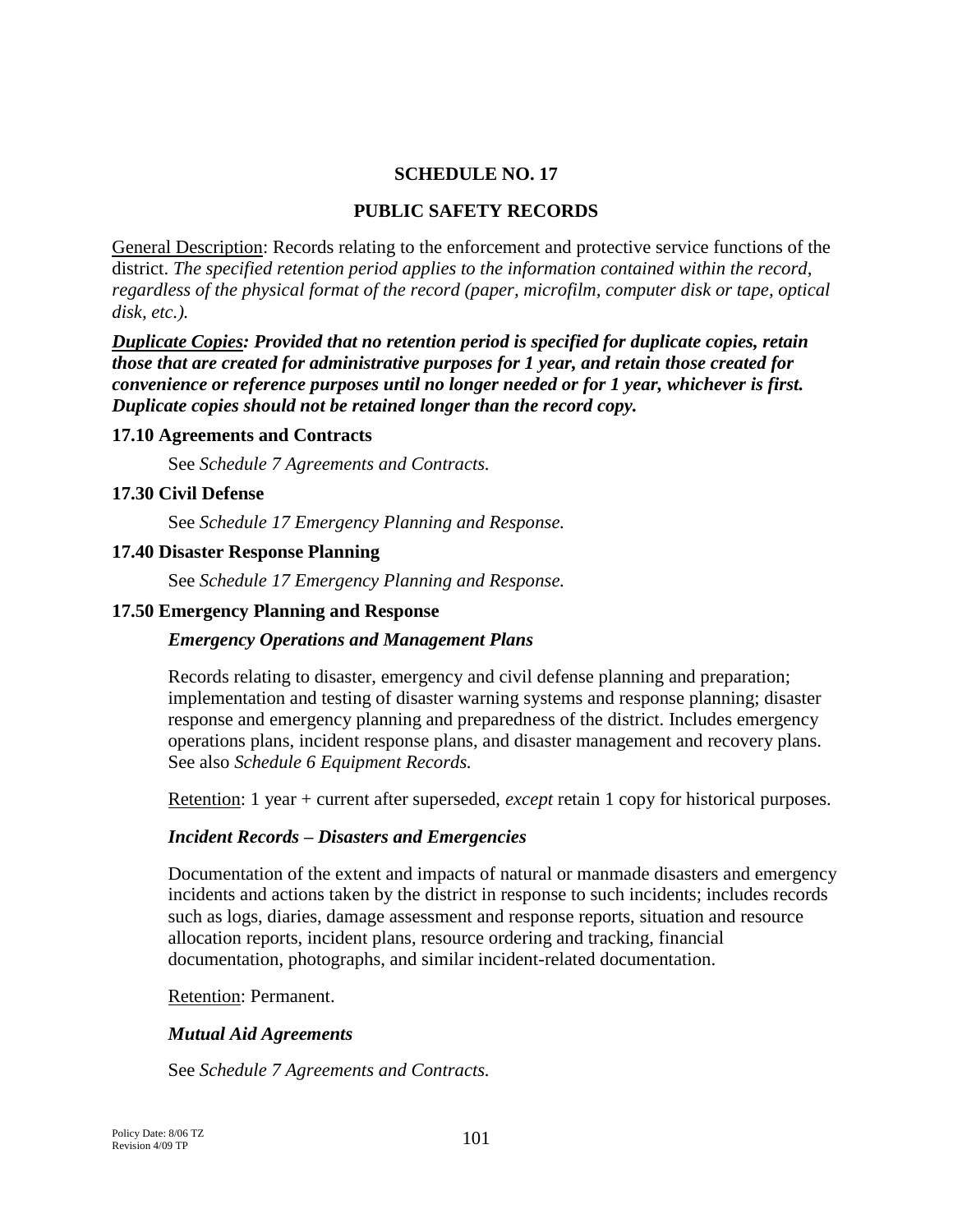## **17.60 Equipment - Public Safety**

Records pertaining to equipment used by emergency services districts. See also *Schedule 6 Equipment Records.*

### *Emergency 9-1-1 Service*

Retention: 5 years after superseded.

#### *Warning Systems – Emergencies and Disasters*

See *Schedule 6 Equipment Records.*

#### **17.70 Fire And Rescue Activity Records**

Records pertaining to fire suppression and prevention and emergency rescue functions.

#### *Burning Permits*

See *Schedule 12 Permit Records.*

### *Call Sheets or "Day Sheets" – Rescue Unit*

Retention: 5 years + current.

#### *Fire Reports*

Retention: 10 years.

### *Equipment*

See also *Schedule 6.*

### *Fire Hydrant Records*

Documentation of locations, specifications, maintenance, testing and repair of water hydrants in the district or special district water system.

Retention: 1 year after hydrant is replaced or removed from service.

### *Pumper Tests and Hose Tests*

Retention: 1 year after equipment is taken out of service permanently or disposed of.

#### *Fire Code*

See *Schedule 7 Code Book Records.*

### *Fire Code Board of Appeals*

See *Schedule 1 Building Board Case Files.*

### *Fire Insurance Rate Maps*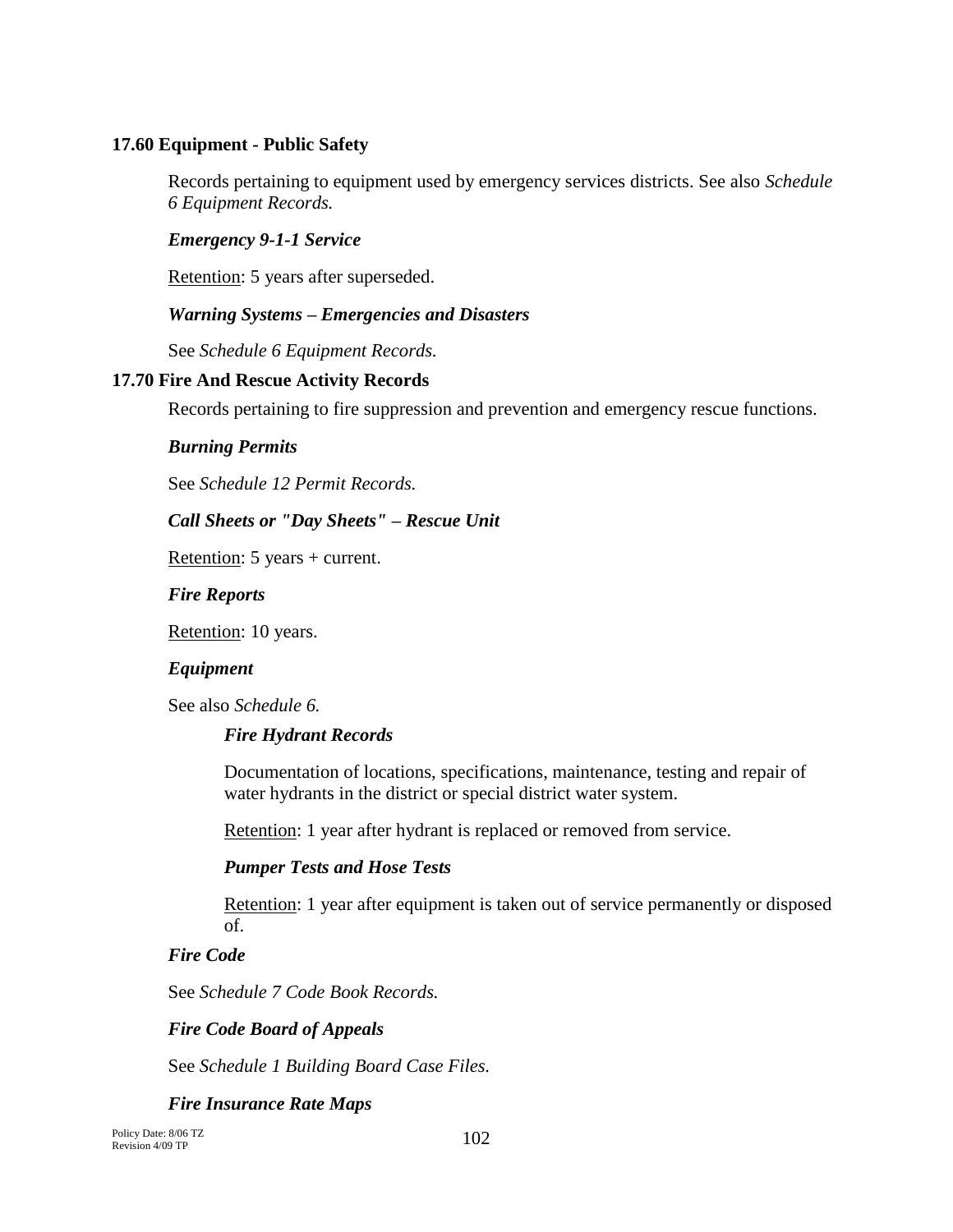See *Schedule 7 Maps and Drawings.*

### *Incident Records*

*Fire Call Sheets or "Day Sheets"*

Retention: 5 years + current.

*Fire Prevention Schedule*

Retention: 1 year + current.

#### *Incident Investigations*

Records pertaining to investigations regarding fires and other incidents. See also *Schedule 17 Hazardous Materials*.

*Fatality*

Retention: Permanent.

*Non-fatality*

Retention: 10 years + current or final disposition of case, whichever is later.

*Non-criminal*

Retention: 2 years + current.

#### *Medical Rescue Incident Reports*

Retention: Permanent.

# *Run Sheets – Fire and Rescue*

Retention: Permanent.

#### *Inspections*

#### *Business and School Inspection Records*

Records of inspections of commercial establishments and schools.

Retention: Life of building.

*Fire Reports*  $/1^{st}$ ,  $2^{nd}$ ,  $3^{rd}$  degree arson

Retention: Permanent.

#### *Routine Inspections*

Records of routine fire prevention and other related inspections performed by the fire district.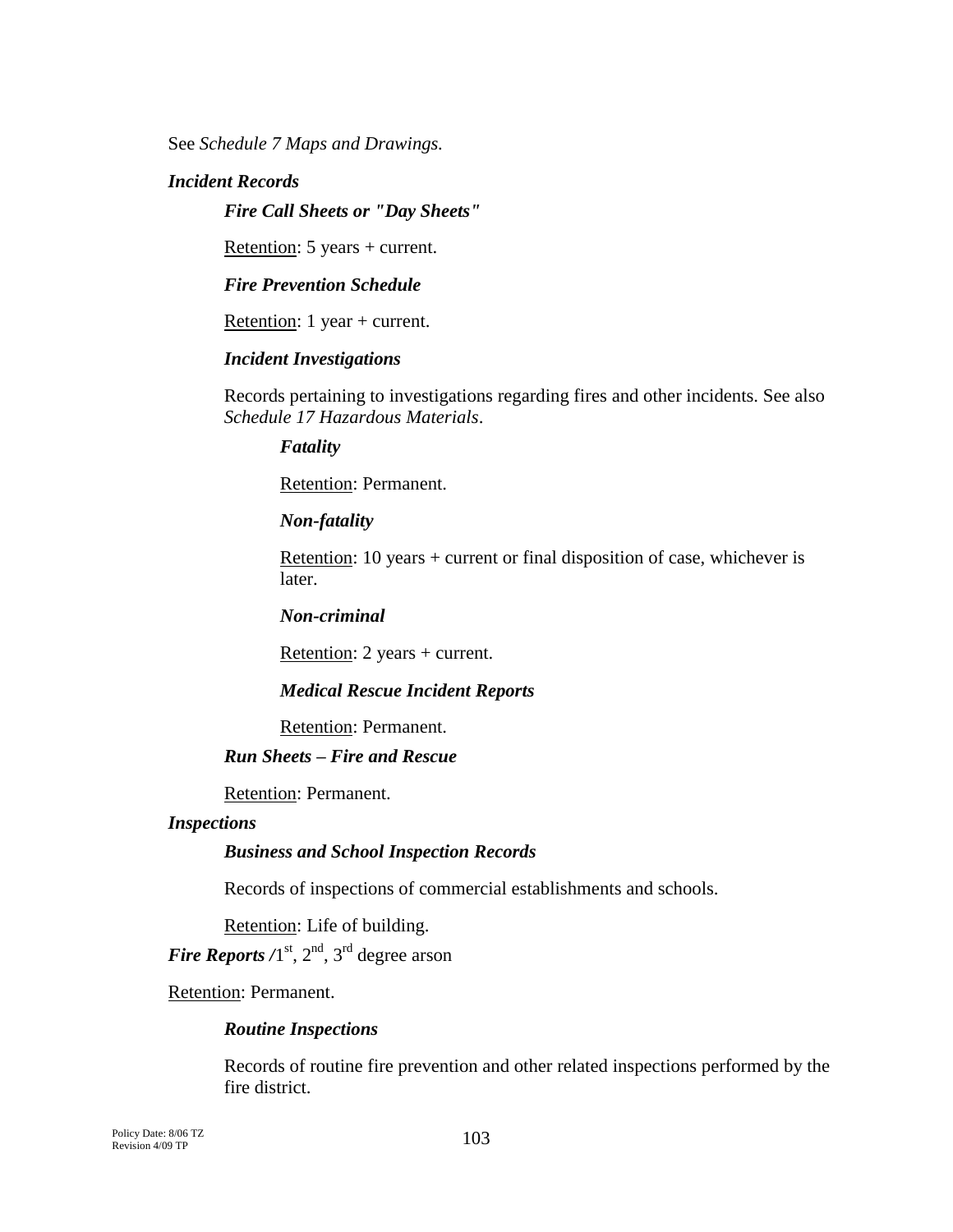Retention: 3 years + current.

# *Requests for Service*

Retention: 2 years + current.

# *Training Records*

See *Schedule 15 Training Information.*

# **17.75 Fire District Records (If International Fire Code Is Adopted)**

Special districts that enforce the International Fire Code (IFC) should follow the records retention provisions set out in the IFC as follows, unless a local exception is adopted by resolution.

### *Approval and Variance Records*

Retention: Not less than 5 years or for as long as the structure or activity to which such records relate remains in existence, unless otherwise provided by other regulations [IFC §104.6.1].

### *Fire Records*

Retention: Not less than 5 years or for as long as the structure or activity to which such records relate remains in existence, unless otherwise provided by other regulations [IFC §104.6.3].

### *Inspection Records*

Retention: Not less than 5 years or for as long as the structure or activity to which such records relate remains in existence, unless otherwise provided by other regulations [IFC §104.6.2].

### *Statistical Records – Fire Department*

Statistics regarding the extent of fires and the damage caused by fires.

Retention: Not less than 5 years or for as long as the structure or activity to which such records relate remains in existence, unless otherwise provided by other regulations [IFC §104.6.3].

### **17.80 Hazardous Materials**

Records relating to hazardous materials regulation, prevention, safety and incident response and investigation.

### *Asbestos Removal Permits*

See *Schedule 12 Permit Records.*

# *Incident Prevention Reports*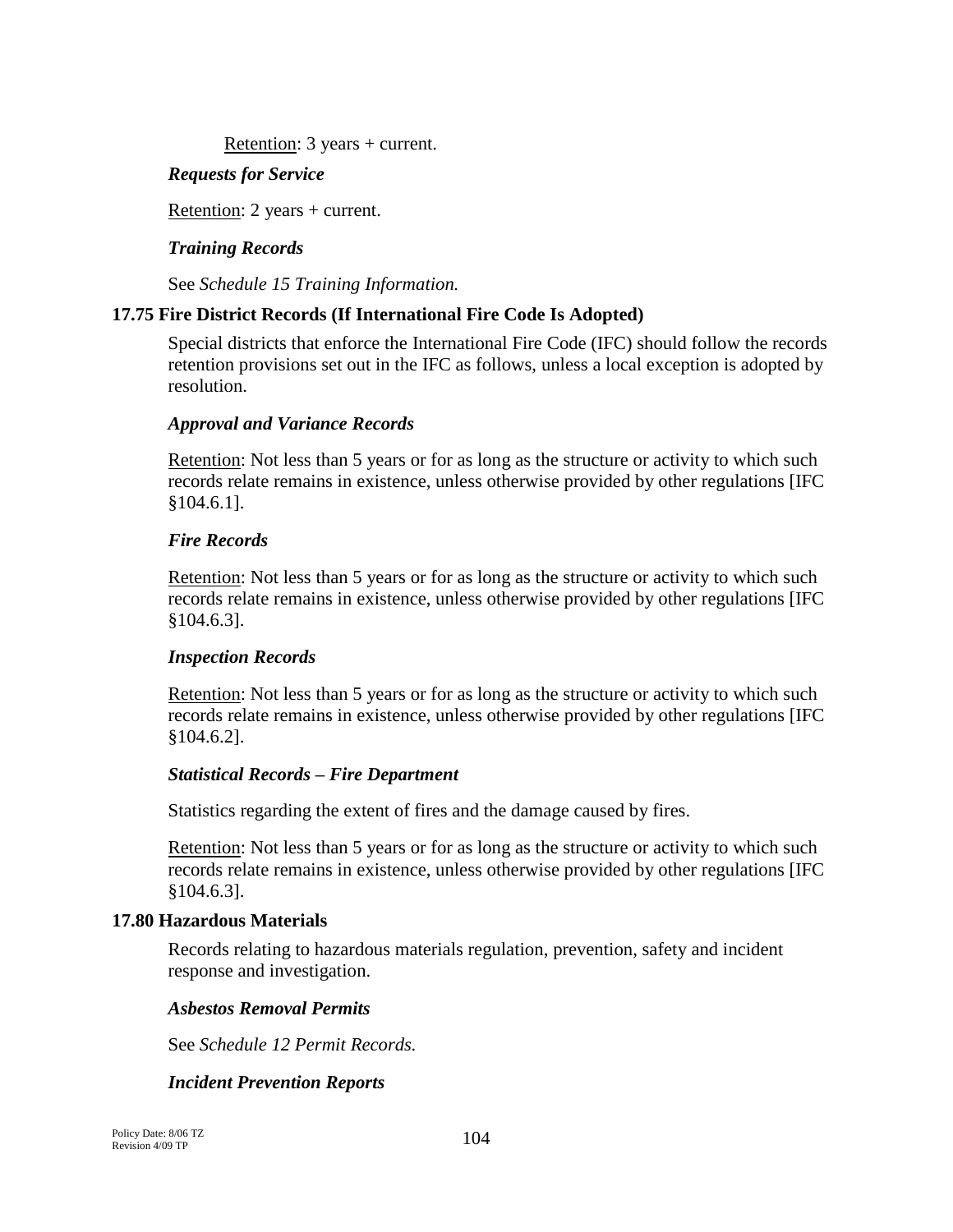Retention: 3 years + current.

#### *Incident Response Planning*

See *Schedule 17 Emergency Planning and Response.*

#### *Investigations*

Records of investigations of hazardous materials incidents.

#### *Criminal Hazardous Materials Incidents*

Retention: Permanent.

### *Noncriminal Hazardous Materials Incidents*

Retention: 2 years after costs are recovered.

#### *Registration – Hazardous Materials*

Retention: Permanent.

#### *Underground Storage Tank Inspections*

See *Schedule 11 Environmental Records* and *Schedule 12 Permit Records.*

# *Toxic Site (Designated)*

See *Schedule 11 Environmental Records.*

#### **17.90 Emergency Services Records**

#### *Logs*

Listings kept to track specific routine daily activities.

#### *Dispatch Logs*

Retention: 3 years + current.

#### *Routine Activity Logs*

Documentation of routine home and welfare checks, alarm checks, and similar activities.

Retention: 3 years + current.

#### **Open Records Requests**

*See* 7.235, Open Records Requests.

#### *Reports*

*Activity Summaries*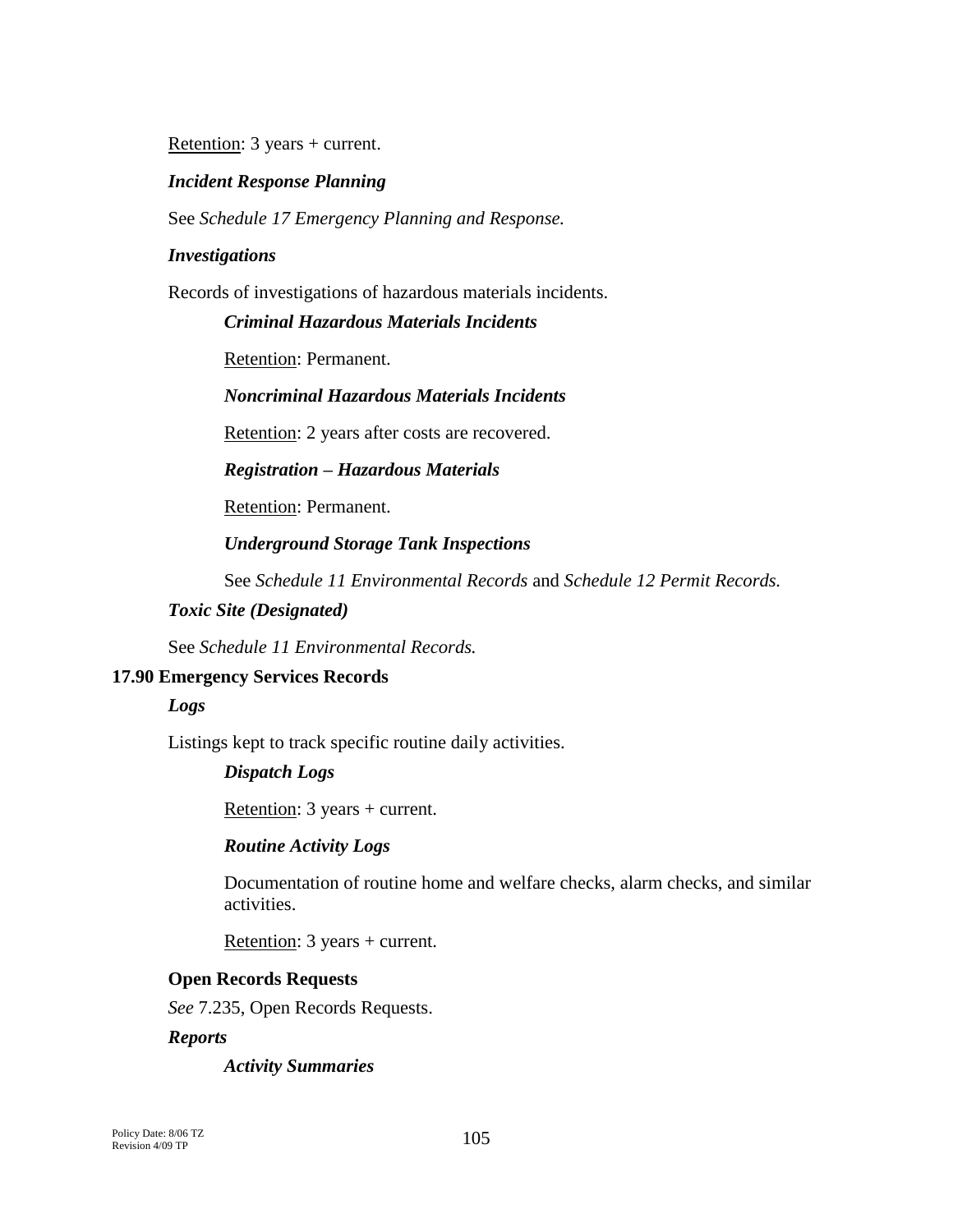Routine reports and documentation regarding daily activities and assignments, field activity, firefighter or EMT activity, ride-along records, roll call records and work schedules.

Retention: 3 years + current.

### *Records Checks*

Retention: 2 years + current.

## *Reports – Departmental*

See *Schedule 7 Reports.*

### *Ride-Along Program Records*

Records of programs that allow citizens to ride-along with fire fighters or EMS providers.

## *Approved to Ride-Along*

Retention: 3 years + current.

### *Denied Approval to Ride-Along*

Retention: 3 years + current.

*Liability Waivers*

See *Schedule 7 Program Records*

# *Training Records*

Records documenting training for fire and EMS personnel, test scores and training reports. See also *Schedule 15 Training Records*.

Retention: 7 years after employee's termination<sup>24</sup>.

### **17.100 Procedures and Policies**

See *Schedule 7 Policies and Procedures Documentation.*

### **17.120 Tape Recordings - Dispatch**

Audio tapes recorded to monitor radio transmissions.

Retention: 90 days.